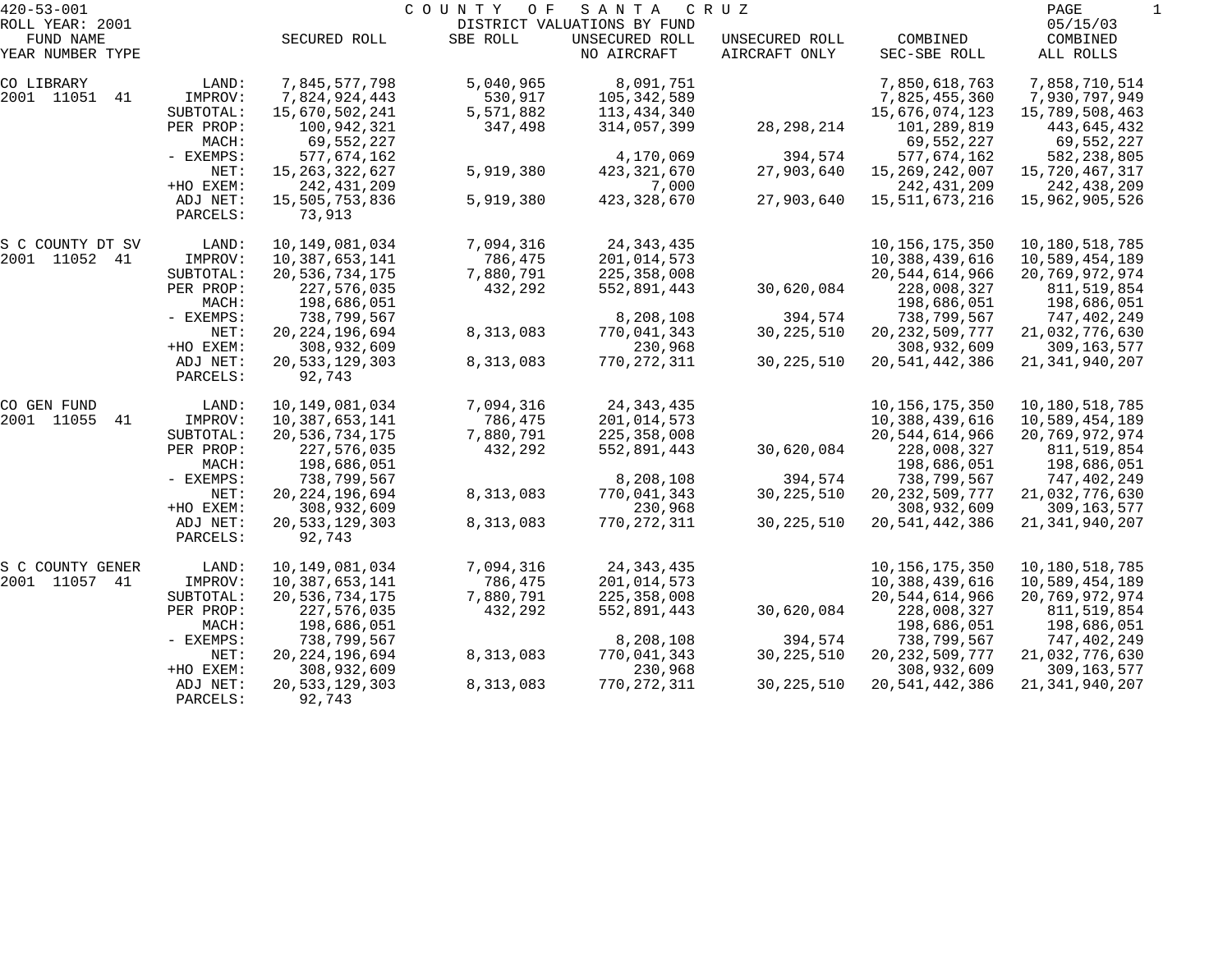| $420 - 53 - 001$                                 |                      | COUNTY<br>C R U Z<br>O F<br>SANTA<br>DISTRICT VALUATIONS BY FUND |               |                               |                                 |                          |                                   | 2 |
|--------------------------------------------------|----------------------|------------------------------------------------------------------|---------------|-------------------------------|---------------------------------|--------------------------|-----------------------------------|---|
| ROLL YEAR: 2001<br>FUND NAME<br>YEAR NUMBER TYPE |                      | SECURED ROLL                                                     | SBE ROLL      | UNSECURED ROLL<br>NO AIRCRAFT | UNSECURED ROLL<br>AIRCRAFT ONLY | COMBINED<br>SEC-SBE ROLL | 05/15/03<br>COMBINED<br>ALL ROLLS |   |
|                                                  |                      |                                                                  |               |                               |                                 |                          |                                   |   |
| UNITARY TAX RATE                                 | LAND:                |                                                                  | 19,253,364    |                               |                                 | 19, 253, 364             | 19,253,364                        |   |
| 2001 11058<br>41                                 | IMPROV:              |                                                                  | 147,208,971   |                               |                                 | 147,208,971              | 147,208,971                       |   |
|                                                  | SUBTOTAL:            |                                                                  | 166,462,335   |                               |                                 | 166,462,335              | 166,462,335                       |   |
|                                                  | PER PROP:            |                                                                  | 91,690,959    |                               |                                 | 91,690,959               | 91,690,959                        |   |
|                                                  | MACH:                |                                                                  |               |                               |                                 |                          |                                   |   |
|                                                  | - EXEMPS:            |                                                                  |               |                               |                                 |                          |                                   |   |
|                                                  | NET:                 |                                                                  | 258,153,294   |                               |                                 | 258, 153, 294            | 258, 153, 294                     |   |
|                                                  | +HO EXEM:            |                                                                  |               |                               |                                 |                          |                                   |   |
|                                                  | ADJ NET:<br>PARCELS: |                                                                  | 258, 153, 294 |                               |                                 | 258, 153, 294            | 258, 153, 294                     |   |
| UNITARY DEBT SVC                                 | LAND:                |                                                                  | 19,253,364    |                               |                                 | 19,253,364               | 19,253,364                        |   |
| 2001 11059<br>41                                 | IMPROV:              |                                                                  | 147,208,971   |                               |                                 | 147,208,971              | 147,208,971                       |   |
|                                                  | SUBTOTAL:            |                                                                  | 166,462,335   |                               |                                 | 166,462,335              | 166,462,335                       |   |
|                                                  | PER PROP:            |                                                                  | 91,690,959    |                               |                                 | 91,690,959               | 91,690,959                        |   |
|                                                  | MACH:                |                                                                  |               |                               |                                 |                          |                                   |   |
|                                                  | - EXEMPS:            |                                                                  |               |                               |                                 |                          |                                   |   |
|                                                  | NET:                 |                                                                  | 258, 153, 294 |                               |                                 | 258, 153, 294            | 258, 153, 294                     |   |
|                                                  | +HO EXEM:            |                                                                  |               |                               |                                 |                          |                                   |   |
|                                                  | ADJ NET:             |                                                                  | 258, 153, 294 |                               |                                 | 258, 153, 294            | 258, 153, 294                     |   |
|                                                  | PARCELS:             |                                                                  |               |                               |                                 |                          |                                   |   |
| CO FIRE                                          | LAND:                | 1,048,352,451                                                    | 208,972       | 1,439,764                     |                                 | 1,048,561,423            | 1,050,001,187                     |   |
| 2001<br>23600<br>41                              | IMPROV:              | 971,742,640                                                      | 51,150        | 16,353,111                    |                                 | 971,793,790              | 988,146,901                       |   |
|                                                  | SUBTOTAL:            | 2,020,095,091                                                    | 260,122       | 17,792,875                    |                                 | 2,020,355,213            | 2,038,148,088                     |   |
|                                                  | PER PROP:            | 19,534,398                                                       | 29,281        | 28, 315, 131                  | 487,200                         | 19,563,679               | 48,366,010                        |   |
|                                                  | MACH:                | 62,053,197                                                       |               |                               |                                 | 62,053,197               | 62,053,197                        |   |
|                                                  | - EXEMPS:            | 64,820,751                                                       |               | 11,568                        |                                 | 64,820,751               | 64,832,319                        |   |
|                                                  | NET:                 | 2,036,861,935                                                    | 289,403       | 46,096,438                    | 487,200                         | 2,037,151,338            | 2,083,734,976                     |   |
|                                                  | +HO EXEM:            | 29, 220, 730                                                     |               |                               |                                 | 29, 220, 730             | 29,220,730                        |   |
|                                                  | ADJ NET:             | 2,066,082,665                                                    | 289,403       | 46,096,438                    | 487,200                         | 2,066,372,068            | 2, 112, 955, 706                  |   |
|                                                  | PARCELS:             | 9,683                                                            |               |                               |                                 |                          |                                   |   |
| SALSIPUEDES SNTA                                 | LAND:                | 36,896,235                                                       |               | 171,602                       |                                 | 36,896,235               | 37,067,837                        |   |
| 2001<br>76000<br>44                              | IMPROV:              | 42,592,449                                                       |               | 583,863                       |                                 | 42,592,449               | 43, 176, 312                      |   |
|                                                  | SUBTOTAL:            | 79,488,684                                                       |               | 755,465                       |                                 | 79,488,684               | 80, 244, 149                      |   |
|                                                  | PER PROP:            | 122,218                                                          |               | 645,221                       |                                 | 122,218                  | 767,439                           |   |
|                                                  | MACH:                |                                                                  |               |                               |                                 |                          |                                   |   |
|                                                  | - EXEMPS:            | 3,045,515                                                        |               |                               |                                 | 3,045,515                | 3,045,515                         |   |
|                                                  | NET:                 | 76,565,387                                                       |               | 1,400,686                     |                                 | 76,565,387               | 77,966,073                        |   |
|                                                  | +HO EXEM:            | 2,371,600                                                        |               |                               |                                 | 2,371,600                | 2,371,600                         |   |
|                                                  | ADJ NET:             | 78,936,987                                                       |               | 1,400,686                     |                                 | 78,936,987               | 80, 337, 673                      |   |
|                                                  | PARCELS:             | 493                                                              |               |                               |                                 |                          |                                   |   |
|                                                  |                      |                                                                  |               |                               |                                 |                          |                                   |   |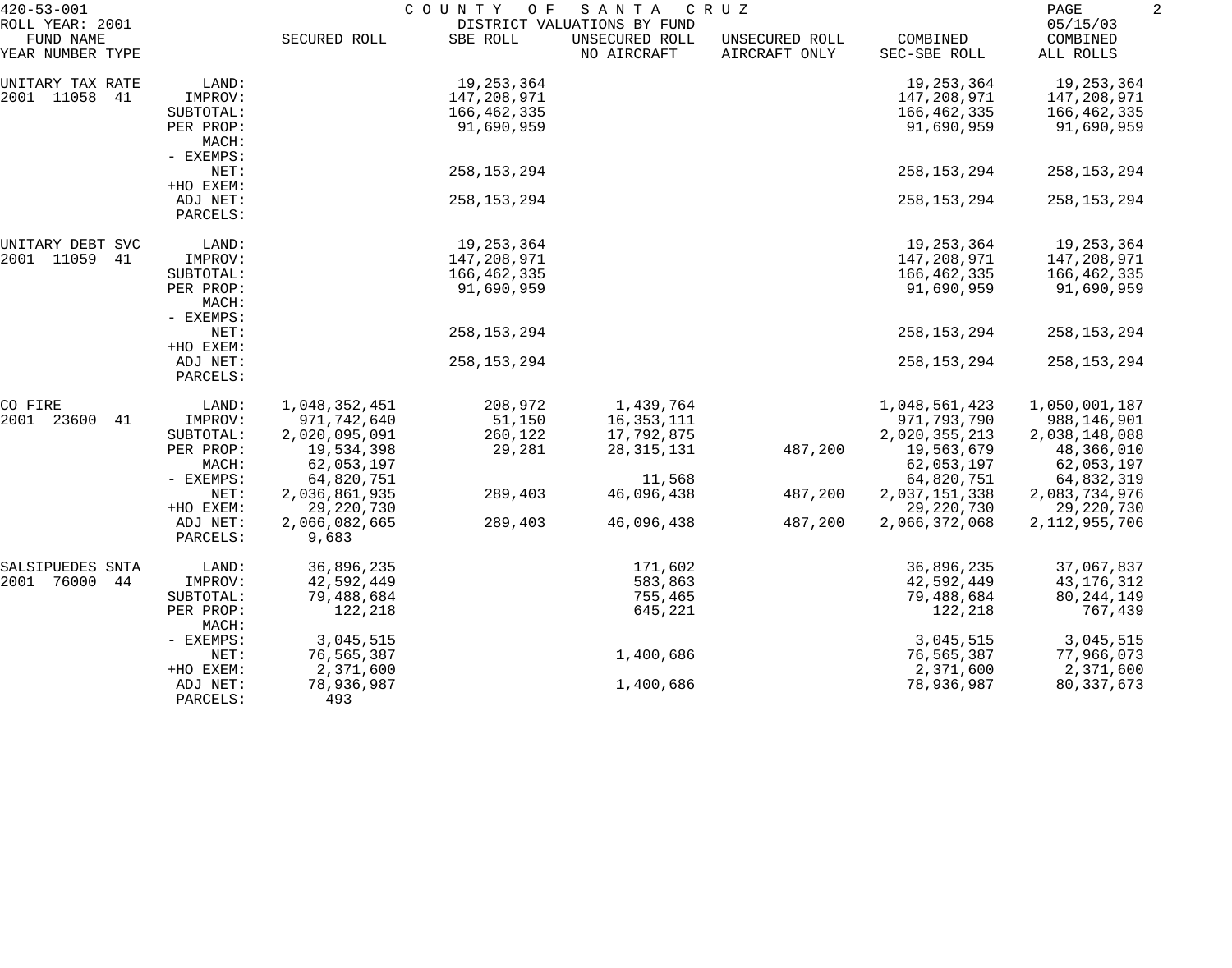| $420 - 53 - 001$              | COUNTY<br>SANTA<br>C R U Z<br>O F |               |                                           |                                 |                          |                       |  |
|-------------------------------|-----------------------------------|---------------|-------------------------------------------|---------------------------------|--------------------------|-----------------------|--|
| ROLL YEAR: 2001               |                                   |               | DISTRICT VALUATIONS BY FUND               |                                 |                          | 05/15/03              |  |
| FUND NAME<br>YEAR NUMBER TYPE |                                   | SECURED ROLL  | SBE ROLL<br>UNSECURED ROLL<br>NO AIRCRAFT | UNSECURED ROLL<br>AIRCRAFT ONLY | COMBINED<br>SEC-SBE ROLL | COMBINED<br>ALL ROLLS |  |
| APTOS SCH DT SV               | LAND:                             | 8,179,546     |                                           |                                 | 8,179,546                | 8,179,546             |  |
| 2001<br>77076 43              | IMPROV:                           | 6,987,970     |                                           |                                 | 6,987,970                | 6,987,970             |  |
|                               | SUBTOTAL:                         | 15, 167, 516  |                                           |                                 | 15,167,516               | 15,167,516            |  |
|                               | PER PROP:<br>MACH:                | 4,000         | 20,809                                    |                                 | 4,000                    | 24,809                |  |
|                               | - EXEMPS:                         | 480,641       | 20,809                                    |                                 | 480,641                  | 501,450               |  |
|                               | NET:                              | 14,690,875    |                                           |                                 | 14,690,875               | 14,690,875            |  |
|                               | +HO EXEM:                         | 182,000       |                                           |                                 | 182,000                  | 182,000               |  |
|                               | ADJ NET:                          | 14,872,875    |                                           |                                 | 14,872,875               | 14,872,875            |  |
|                               | PARCELS:                          | 44            |                                           |                                 |                          |                       |  |
| BNY DN SCH DIST               | LAND:                             | 147,168,806   | 55,065                                    |                                 | 147,168,806              | 147,223,871           |  |
| 2001 77126<br>43              | IMPROV:                           | 157,480,779   | 2,933,741                                 |                                 | 157,480,779              | 160, 414, 520         |  |
|                               | SUBTOTAL:                         | 304,649,585   | 2,988,806                                 |                                 | 304,649,585              | 307,638,391           |  |
|                               | PER PROP:                         | 4,048,088     | 2,455,726                                 | 7,200                           | 4,048,088                | 6,511,014             |  |
|                               | MACH:                             | 5,459,893     |                                           |                                 | 5,459,893                | 5,459,893             |  |
|                               | - EXEMPS:                         | 8,357,440     |                                           |                                 | 8,357,440                | 8,357,440             |  |
|                               | NET:                              | 305,800,126   | 5, 444, 532                               | 7,200                           | 305,800,126              | 311, 251, 858         |  |
|                               | +HO EXEM:                         | 4,953,200     |                                           |                                 | 4,953,200                | 4,953,200             |  |
|                               | ADJ NET:                          | 310, 753, 326 | 5,444,532                                 | 7,200                           | 310, 753, 326            | 316, 205, 058         |  |
|                               | PARCELS:                          | 1,287         |                                           |                                 |                          |                       |  |
| BONNY DOON DS 19              | LAND:                             | 147,168,806   | 55,065                                    |                                 | 147,168,806              | 147,223,871           |  |
| 2001<br>77128<br>43           | IMPROV:                           | 157,480,779   | 2,933,741                                 |                                 | 157,480,779              | 160, 414, 520         |  |
|                               | SUBTOTAL:                         | 304,649,585   | 2,988,806                                 |                                 | 304,649,585              | 307,638,391           |  |
|                               | PER PROP:                         | 4,048,088     | 2,455,726                                 | 7,200                           | 4,048,088                | 6,511,014             |  |
|                               | MACH:                             | 5,459,893     |                                           |                                 | 5,459,893                | 5,459,893             |  |
|                               | - EXEMPS:                         | 8,357,440     |                                           |                                 | 8,357,440                | 8,357,440             |  |
|                               | NET:                              | 305,800,126   | 5, 444, 532                               | 7,200                           | 305,800,126              | 311, 251, 858         |  |
|                               | +HO EXEM:                         | 4,953,200     |                                           |                                 | 4,953,200                | 4,953,200             |  |
|                               | ADJ NET:                          | 310, 753, 326 | 5, 444, 532                               | 7,200                           | 310, 753, 326            | 316, 205, 058         |  |
|                               | PARCELS:                          | 1,287         |                                           |                                 |                          |                       |  |
| HPY VLY SCH DST               | LAND:                             | 75,100,605    |                                           |                                 | 75,100,605               | 75,100,605            |  |
| 2001 77214 43                 | IMPROV:                           | 76,430,655    |                                           |                                 | 76,430,655               | 76,430,655            |  |
|                               | SUBTOTAL:                         | 151,531,260   |                                           |                                 | 151,531,260              | 151,531,260           |  |
|                               | PER PROP:<br>MACH:                | 115,439       | 261,813                                   |                                 | 115,439                  | 377,252               |  |
|                               | - EXEMPS:                         | 3,641,094     |                                           |                                 | 3,641,094                | 3,641,094             |  |
|                               | NET:                              | 148,005,605   | 261,813                                   |                                 | 148,005,605              | 148,267,418           |  |
|                               | +HO EXEM:                         | 2,301,600     |                                           |                                 | 2,301,600                | 2,301,600             |  |
|                               | ADJ NET:                          | 150,307,205   | 261,813                                   |                                 | 150,307,205              | 150,569,018           |  |
|                               | PARCELS:                          | 575           |                                           |                                 |                          |                       |  |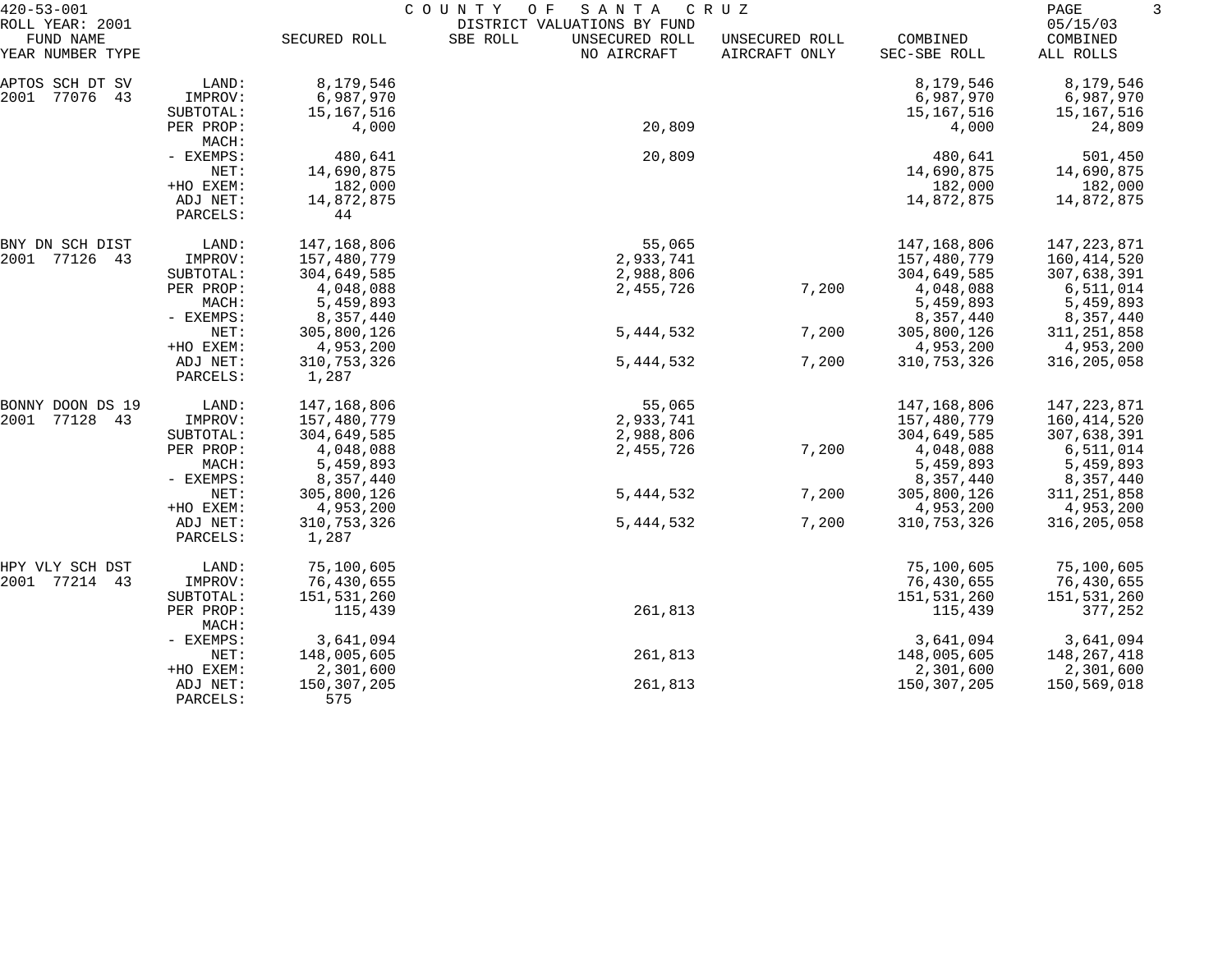| $420 - 53 - 001$              |                      | COUNTY OF<br>SANTA<br>C R U Z |          |                               |                                 |                          |                       |  |
|-------------------------------|----------------------|-------------------------------|----------|-------------------------------|---------------------------------|--------------------------|-----------------------|--|
| ROLL YEAR: 2001               |                      |                               |          | DISTRICT VALUATIONS BY FUND   |                                 |                          | 05/15/03              |  |
| FUND NAME<br>YEAR NUMBER TYPE |                      | SECURED ROLL                  | SBE ROLL | UNSECURED ROLL<br>NO AIRCRAFT | UNSECURED ROLL<br>AIRCRAFT ONLY | COMBINED<br>SEC-SBE ROLL | COMBINED<br>ALL ROLLS |  |
| LIVE OAK DS 92 S              | LAND:                | 866, 111, 098                 | 278,320  | 5,331,775                     |                                 | 866, 389, 418            | 871,721,193           |  |
| 77259 43<br>2001              | IMPROV:              | 765, 287, 224                 | 24,489   | 26,802,601                    |                                 | 765, 311, 713            | 792,114,314           |  |
|                               | SUBTOTAL:            | 1,631,398,322                 | 302,809  | 32, 134, 376                  |                                 | 1,631,701,131            | 1,663,835,507         |  |
|                               | PER PROP:            | 4,816,125                     | 14,019   | 43,681,946                    |                                 | 4,830,144                | 48,512,090            |  |
|                               | MACH:                | 365,735                       |          |                               |                                 | 365,735                  | 365,735               |  |
|                               | - EXEMPS:            | 45, 931, 482                  |          | 2,692,687                     |                                 | 45, 931, 482             | 48,624,169            |  |
|                               | NET:                 | 1,590,648,700                 | 316,828  | 73, 123, 635                  |                                 | 1,590,965,528            | 1,664,089,163         |  |
|                               | +HO EXEM:            | 23, 224, 600                  |          | 138,500                       |                                 | 23, 224, 600             | 23,363,100            |  |
|                               | ADJ NET:<br>PARCELS: | 1,613,873,300<br>6,875        | 316,828  | 73, 262, 135                  |                                 | 1,614,190,128            | 1,687,452,263         |  |
| LVE OAK DS 92 SR              | LAND:                | 866,111,098                   | 278,320  | 5, 331, 775                   |                                 | 866,389,418              | 871,721,193           |  |
| 2001 77260 43                 | IMPROV:              | 765, 287, 224                 | 24,489   | 26,802,601                    |                                 | 765, 311, 713            | 792,114,314           |  |
|                               | SUBTOTAL:            | 1,631,398,322                 | 302,809  | 32, 134, 376                  |                                 | 1,631,701,131            | 1,663,835,507         |  |
|                               | PER PROP:            | 4,816,125                     | 14,019   | 43,681,946                    |                                 | 4,830,144                | 48,512,090            |  |
|                               | MACH:                | 365,735                       |          |                               |                                 | 365,735                  | 365,735               |  |
|                               | - EXEMPS:            | 45, 931, 482                  |          | 2,692,687                     |                                 | 45,931,482               | 48,624,169            |  |
|                               | NET:                 | 1,590,648,700                 | 316,828  | 73, 123, 635                  |                                 | 1,590,965,528            | 1,664,089,163         |  |
|                               | +HO EXEM:            | 23, 224, 600                  |          | 138,500                       |                                 | 23, 224, 600             | 23,363,100            |  |
|                               | ADJ NET:<br>PARCELS: | 1,613,873,300<br>6,875        | 316,828  | 73, 262, 135                  |                                 | 1,614,190,128            | 1,687,452,263         |  |
| MOUNTN SCH DIST               | LAND:                | 67,012,543                    |          |                               |                                 | 67,012,543               | 67,012,543            |  |
| 77263 43<br>2001              | IMPROV:              | 64,921,362                    |          | 2,434,967                     |                                 | 64,921,362               | 67, 356, 329          |  |
|                               | SUBTOTAL:            | 131,933,905                   |          | 2,434,967                     |                                 | 131,933,905              | 134,368,872           |  |
|                               | PER PROP:<br>MACH:   | 139,339                       |          | 1,343,681                     |                                 | 139,339                  | 1,483,020             |  |
|                               | - EXEMPS:            | 3,663,212                     |          | 7,000                         |                                 | 3,663,212                | 3,670,212             |  |
|                               | NET:                 | 128,410,032                   |          | 3,771,648                     |                                 | 128,410,032              | 132,181,680           |  |
|                               | +HO EXEM:            | 2,133,600                     |          | 7,000                         |                                 | 2,133,600                | 2,140,600             |  |
|                               | ADJ NET:<br>PARCELS: | 130,543,632<br>554            |          | 3,778,648                     |                                 | 130,543,632              | 134,322,280           |  |
| PACIFIC SCH DT S              | LAND:                | 34, 136, 093                  | 70,388   | 27,469                        |                                 | 34, 206, 481             | 34, 233, 950          |  |
| 2001 77268<br>43              | IMPROV:              | 23,958,320                    | 6,297    | 4,980,861                     |                                 | 23,964,617               | 28,945,478            |  |
|                               | SUBTOTAL:            | 58,094,413                    | 76,685   | 5,008,330                     |                                 | 58, 171, 098             | 63,179,428            |  |
|                               | PER PROP:            | 9,104,545                     | 3,605    | 4,186,901                     |                                 | 9,108,150                | 13,295,051            |  |
|                               | MACH:                | 54,560,365                    |          |                               |                                 | 54,560,365               | 54,560,365            |  |
|                               | - EXEMPS:            | 5,716,033                     |          |                               |                                 | 5,716,033                | 5,716,033             |  |
|                               | NET:                 | 116,043,290                   | 80,290   | 9,195,231                     |                                 | 116, 123, 580            | 125,318,811           |  |
|                               | +HO EXEM:            | 843,104                       |          |                               |                                 | 843,104                  | 843,104               |  |
|                               | ADJ NET:<br>PARCELS: | 116,886,394<br>458            | 80,290   | 9,195,231                     |                                 | 116,966,684              | 126,161,915           |  |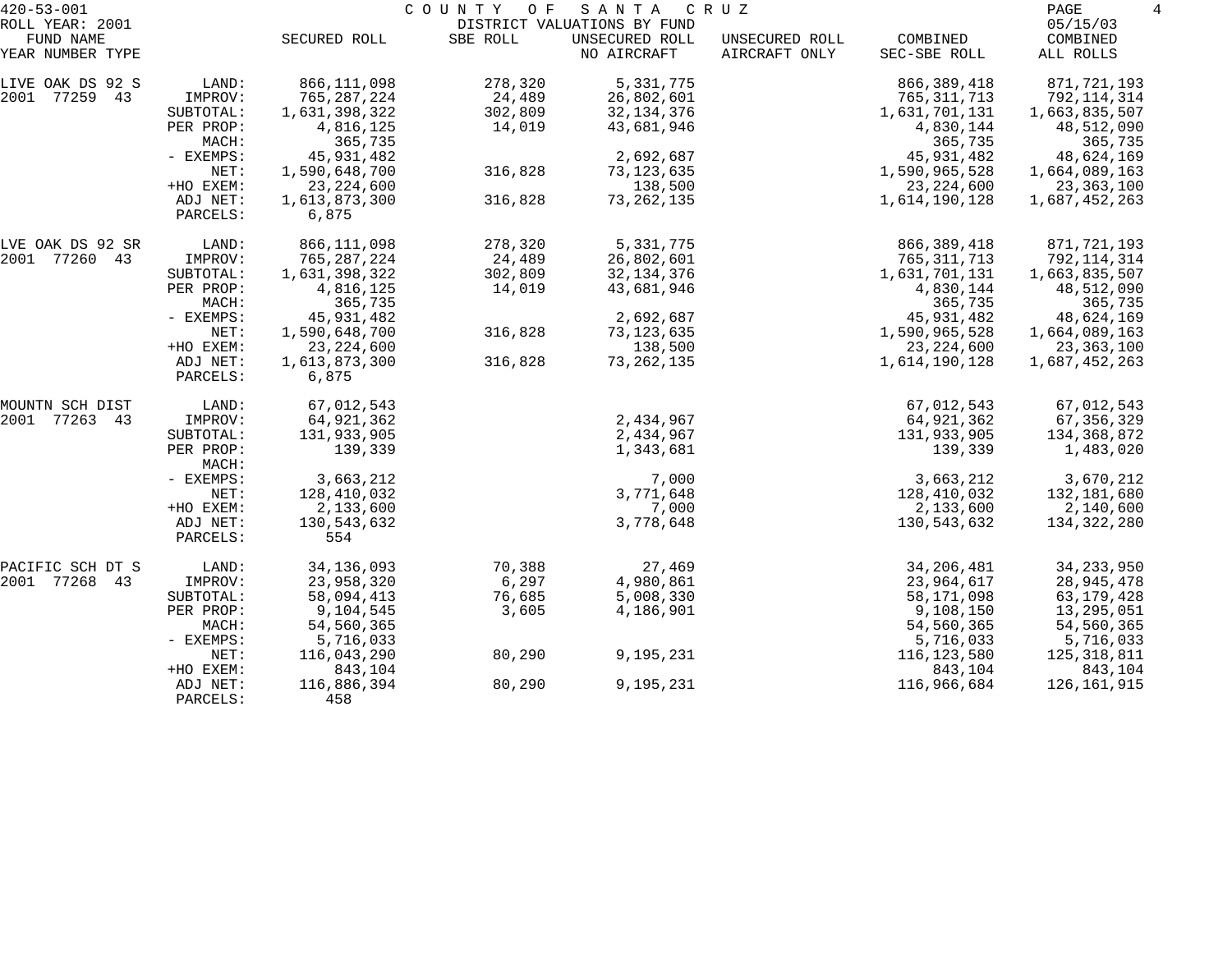| $420 - 53 - 001$              |                      |                         | COUNTY<br>O F | SANTA                                         | C R U Z                         |                  | PAGE                  |  |
|-------------------------------|----------------------|-------------------------|---------------|-----------------------------------------------|---------------------------------|------------------|-----------------------|--|
| ROLL YEAR: 2001               |                      |                         |               | DISTRICT VALUATIONS BY FUND<br>UNSECURED ROLL |                                 | COMBINED         | 05/15/03              |  |
| FUND NAME<br>YEAR NUMBER TYPE |                      | SECURED ROLL            | SBE ROLL      | NO AIRCRAFT                                   | UNSECURED ROLL<br>AIRCRAFT ONLY | SEC-SBE ROLL     | COMBINED<br>ALL ROLLS |  |
| SC ELEM DS 1998               | LAND:                | 2,088,067,744           | 551,536       | 8,947,980                                     |                                 | 2,088,619,280    | 2,097,567,260         |  |
| 2001 77325 43                 | IMPROV:              | 2, 210, 594, 134        | 128,534       | 56,190,597                                    |                                 | 2, 210, 722, 668 | 2, 266, 913, 265      |  |
|                               | SUBTOTAL:            | 4,298,661,878           | 680,070       | 65,138,577                                    |                                 | 4, 299, 341, 948 | 4, 364, 480, 525      |  |
|                               | PER PROP:            | 87,746,034              | 77,778        | 151,840,815                                   | 50,100                          | 87,823,812       | 239,714,727           |  |
|                               | MACH:                | 94,277,090              |               |                                               |                                 | 94,277,090       | 94,277,090            |  |
|                               | - EXEMPS:            | 146,459,651             |               | 2,021,395                                     |                                 | 146,459,651      | 148,481,046           |  |
|                               | NET:                 | 4, 334, 225, 351        | 757,848       | 214,957,997                                   | 50,100                          | 4,334,983,199    | 4,549,991,296         |  |
|                               | +HO EXEM:            | 61,867,400              |               | 85,468                                        |                                 | 61,867,400       | 61,952,868            |  |
|                               | ADJ NET:<br>PARCELS: | 4,396,092,751<br>17,209 | 757,848       | 215,043,465                                   | 50,100                          | 4,396,850,599    | 4,611,944,164         |  |
| SC ELEM DS 1998               | LAND:                | 2,088,067,744           | 551,536       | 8,947,980                                     |                                 | 2,088,619,280    | 2,097,567,260         |  |
| 2001 77328 43                 | IMPROV:              | 2, 210, 594, 134        | 128,534       | 56,190,597                                    |                                 | 2, 210, 722, 668 | 2, 266, 913, 265      |  |
|                               | SUBTOTAL:            | 4,298,661,878           | 680,070       | 65,138,577                                    |                                 | 4, 299, 341, 948 | 4, 364, 480, 525      |  |
|                               | PER PROP:            | 87,746,034              | 77,778        | 151,840,815                                   | 50,100                          | 87,823,812       | 239,714,727           |  |
|                               | MACH:                | 94,277,090              |               |                                               |                                 | 94,277,090       | 94,277,090            |  |
|                               | - EXEMPS:            | 146,459,651             |               | 2,021,395                                     |                                 | 146,459,651      | 148,481,046           |  |
|                               | NET:                 | 4, 334, 225, 351        | 757,848       | 214,957,997                                   | 50,100                          | 4,334,983,199    | 4,549,991,296         |  |
|                               | +HO EXEM:            | 61,867,400              |               | 85,468                                        |                                 | 61,867,400       | 61,952,868            |  |
|                               | ADJ NET:<br>PARCELS: | 4,396,092,751<br>17,209 | 757,848       | 215,043,465                                   | 50,100                          | 4,396,850,599    | 4,611,944,164         |  |
| SCT VAL SCH DT S              | LAND:                | 938,088,248             | 55,000        | 679,113                                       |                                 | 938, 143, 248    | 938,822,361           |  |
| 2001 77341 43                 | IMPROV:              | 1,142,141,300           |               | 16,675,099                                    |                                 | 1,142,141,300    | 1,158,816,399         |  |
|                               | SUBTOTAL:            | 2,080,229,548           | 55,000        | 17,354,212                                    |                                 | 2,080,284,548    | 2,097,638,760         |  |
|                               | PER PROP:            | 17,396,050              |               | 109,286,589                                   |                                 | 17,396,050       | 126,682,639           |  |
|                               | MACH:                | 2,651,156               |               |                                               |                                 | 2,651,156        | 2,651,156             |  |
|                               | - EXEMPS:            | 46,509,738              |               | 132,524                                       |                                 | 46,509,738       | 46,642,262            |  |
|                               | NET:                 | 2,053,767,016           | 55,000        | 126,508,277                                   |                                 | 2,053,822,016    | 2,180,330,293         |  |
|                               | +HO EXEM:            | 28,586,600              |               |                                               |                                 | 28,586,600       | 28,586,600            |  |
|                               | ADJ NET:<br>PARCELS: | 2,082,353,616<br>6,991  | 55,000        | 126,508,277                                   |                                 | 2,082,408,616    | 2,208,916,893         |  |
| SV USD DS 94 SER              | LAND:                | 938,088,248             | 55,000        | 679,113                                       |                                 | 938, 143, 248    | 938,822,361           |  |
| 2001 77344 43                 | IMPROV:              | 1,142,141,300           |               | 16,675,099                                    |                                 | 1,142,141,300    | 1,158,816,399         |  |
|                               | SUBTOTAL:            | 2,080,229,548           | 55,000        | 17,354,212                                    |                                 | 2,080,284,548    | 2,097,638,760         |  |
|                               | PER PROP:            | 17,396,050              |               | 109,286,589                                   |                                 | 17,396,050       | 126,682,639           |  |
|                               | MACH:                | 2,651,156               |               |                                               |                                 | 2,651,156        | 2,651,156             |  |
|                               | $-$ EXEMPS:          | 46,509,738              |               | 132,524                                       |                                 | 46,509,738       | 46,642,262            |  |
|                               | NET:                 | 2,053,767,016           | 55,000        | 126,508,277                                   |                                 | 2,053,822,016    | 2,180,330,293         |  |
|                               | +HO EXEM:            | 28,586,600              |               |                                               |                                 | 28,586,600       | 28,586,600            |  |
|                               | ADJ NET:<br>PARCELS: | 2,082,353,616<br>6,991  | 55,000        | 126,508,277                                   |                                 | 2,082,408,616    | 2,208,916,893         |  |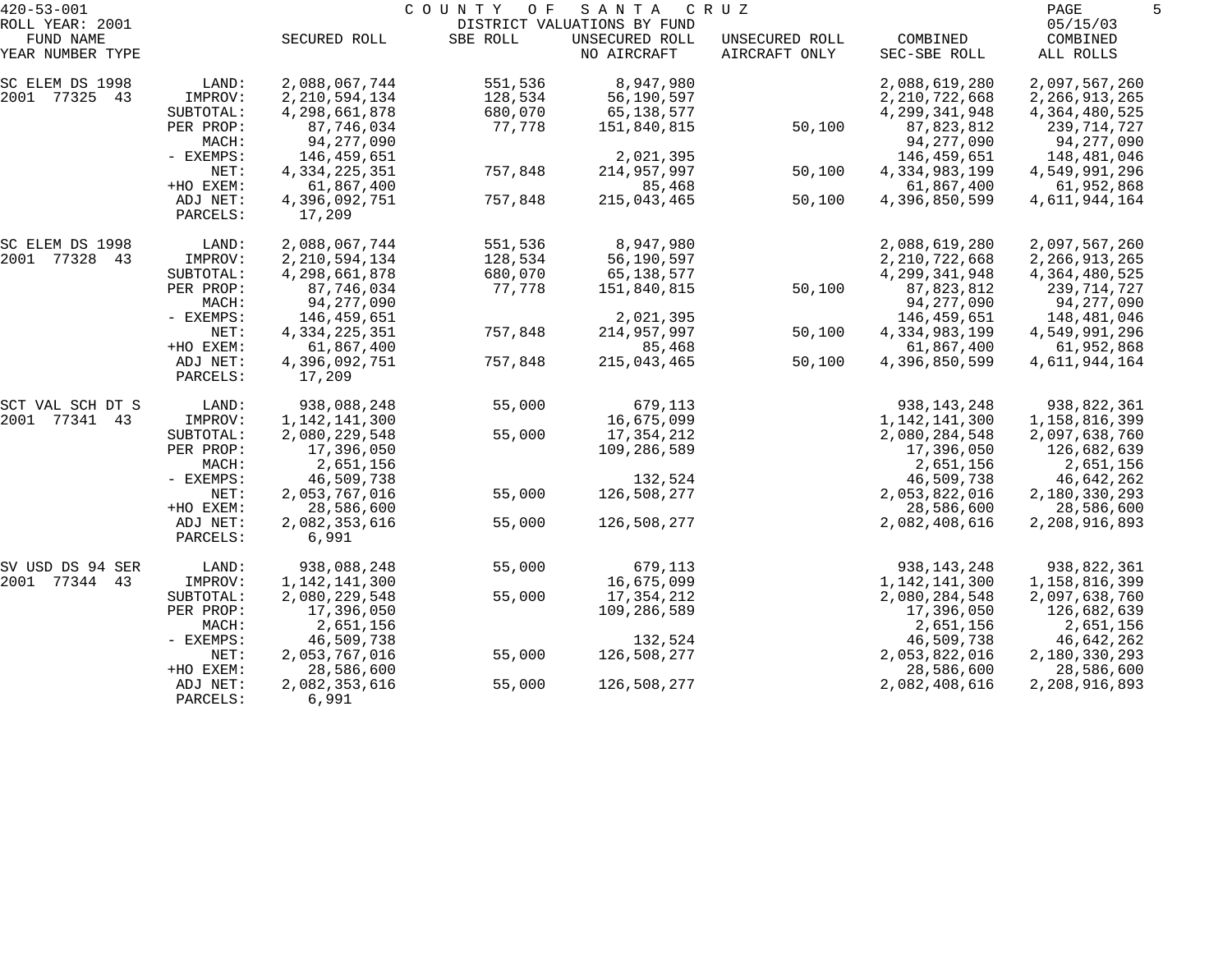| $420 - 53 - 001$              |                      |                         | COUNTY<br>O F | SANTA                         | C R U Z                         |                          | PAGE<br>6             |
|-------------------------------|----------------------|-------------------------|---------------|-------------------------------|---------------------------------|--------------------------|-----------------------|
| ROLL YEAR: 2001               |                      |                         |               | DISTRICT VALUATIONS BY FUND   |                                 |                          | 05/15/03              |
| FUND NAME<br>YEAR NUMBER TYPE |                      | SECURED ROLL            | SBE ROLL      | UNSECURED ROLL<br>NO AIRCRAFT | UNSECURED ROLL<br>AIRCRAFT ONLY | COMBINED<br>SEC-SBE ROLL | COMBINED<br>ALL ROLLS |
| SV USD 94 DS SER              | LAND:                | 938,088,248             | 55,000        | 679,113                       |                                 | 938, 143, 248            | 938,822,361           |
| 2001 77345 43                 | IMPROV:              | 1, 142, 141, 300        |               | 16,675,099                    |                                 | 1, 142, 141, 300         | 1,158,816,399         |
|                               | SUBTOTAL:            | 2,080,229,548           | 55,000        | 17,354,212                    |                                 | 2,080,284,548            | 2,097,638,760         |
|                               | PER PROP:            | 17,396,050              |               | 109,286,589                   |                                 | 17,396,050               | 126,682,639           |
|                               | MACH:                | 2,651,156               |               |                               |                                 | 2,651,156                | 2,651,156             |
|                               | - EXEMPS:            | 46,509,738              |               | 132,524                       |                                 | 46,509,738               | 46,642,262            |
|                               | NET:                 | 2,053,767,016           | 55,000        | 126,508,277                   |                                 | 2,053,822,016            | 2,180,330,293         |
|                               | +HO EXEM:            | 28,586,600              |               |                               |                                 | 28,586,600               | 28,586,600            |
|                               | ADJ NET:             | 2,082,353,616           | 55,000        | 126,508,277                   |                                 | 2,082,408,616            | 2,208,916,893         |
|                               | PARCELS:             | 6,991                   |               |                               |                                 |                          |                       |
| SC HI SCH 1998 A              | LAND:                | 4,538,880,648           | 4,575,925     | 15,709,064                    |                                 | 4,543,456,573            | 4,559,165,637         |
| 2001 77400 43                 | IMPROV:              | 4,593,520,068           | 356,085       | 112, 232, 504                 |                                 | 4,593,876,153            | 4,706,108,657         |
|                               | SUBTOTAL:            | 9,132,400,716           | 4,932,010     | 127,941,568                   |                                 | 9,137,332,726            | 9, 265, 274, 294      |
|                               | PER PROP:            | 130,706,082             | 208,044       | 268, 311, 677                 | 57,300                          | 130,914,126              | 399,283,103           |
|                               | MACH:                | 156,765,369             |               |                               |                                 | 156,765,369              | 156,765,369           |
|                               | - EXEMPS:            | 382,553,128             |               | 5,075,633                     |                                 | 382, 553, 128            | 387,628,761           |
|                               | NET:                 | 9,037,319,039           | 5,140,054     | 391, 177, 612                 | 57,300                          | 9,042,459,093            | 9,433,694,005         |
|                               | +HO EXEM:            | 130,750,783             |               | 230,968                       |                                 | 130,750,783              | 130,981,751           |
|                               | ADJ NET:<br>PARCELS: | 9,168,069,822<br>37,189 | 5,140,054     | 391,408,580                   | 57,300                          | 9,173,209,876            | 9,564,675,756         |
| SC HI SCH 1998 B              | LAND:                | 4,538,880,648           | 4,575,925     | 15,709,064                    |                                 | 4,543,456,573            | 4,559,165,637         |
| 2001 77405 43                 | IMPROV:              | 4,593,520,068           | 356,085       | 112, 232, 504                 |                                 | 4,593,876,153            | 4,706,108,657         |
|                               | SUBTOTAL:            | 9,132,400,716           | 4,932,010     | 127,941,568                   |                                 | 9,137,332,726            | 9, 265, 274, 294      |
|                               | PER PROP:            | 130,706,082             | 208,044       | 268, 311, 677                 | 57,300                          | 130,914,126              | 399, 283, 103         |
|                               | MACH:                | 156,765,369             |               |                               |                                 | 156,765,369              | 156,765,369           |
|                               | - EXEMPS:            | 382,553,128             |               | 5,075,633                     |                                 | 382, 553, 128            | 387,628,761           |
|                               | NET:                 | 9,037,319,039           | 5,140,054     | 391, 177, 612                 | 57,300                          | 9,042,459,093            | 9,433,694,005         |
|                               | +HO EXEM:            | 130,750,783             |               | 230,968                       |                                 | 130,750,783              | 130,981,751           |
|                               | ADJ NET:             | 9,168,069,822           | 5,140,054     | 391,408,580                   | 57,300                          | 9, 173, 209, 876         | 9,564,675,756         |
|                               | PARCELS:             | 37,189                  |               |                               |                                 |                          |                       |
| SLV UNIF SCH DT               | LAND:                | 936,496,548             | 349,590       | 999,941                       |                                 | 936,846,138              | 937,846,079           |
| 2001<br>77546<br>-43          | IMPROV:              | 967, 353, 799           | 152,365       | 10,608,758                    |                                 | 967,506,164              | 978,114,922           |
|                               | SUBTOTAL:            | 1,903,850,347           | 501,955       | 11,608,699                    |                                 | 1,904,352,302            | 1,915,961,001         |
|                               | PER PROP:            | 6,403,584               | 130,789       | 18,481,016                    | 5,000                           | 6,534,373                | 25,020,389            |
|                               | MACH:                | 3, 271, 323             |               |                               |                                 | 3, 271, 323              | 3, 271, 323           |
|                               | $-$ EXEMPS:          | 87,457,056              |               | 126,261                       |                                 | 87, 457, 056             | 87,583,317            |
|                               | NET:                 | 1,826,068,198           | 632,744       | 29,963,454                    | 5,000                           | 1,826,700,942            | 1,856,669,396         |
|                               | +HO EXEM:            | 40,283,600              |               |                               |                                 | 40,283,600               | 40,283,600            |
|                               | ADJ NET:             | 1,866,351,798           | 632,744       | 29,963,454                    | 5,000                           | 1,866,984,542            | 1,896,952,996         |
|                               | PARCELS:             | 17,632                  |               |                               |                                 |                          |                       |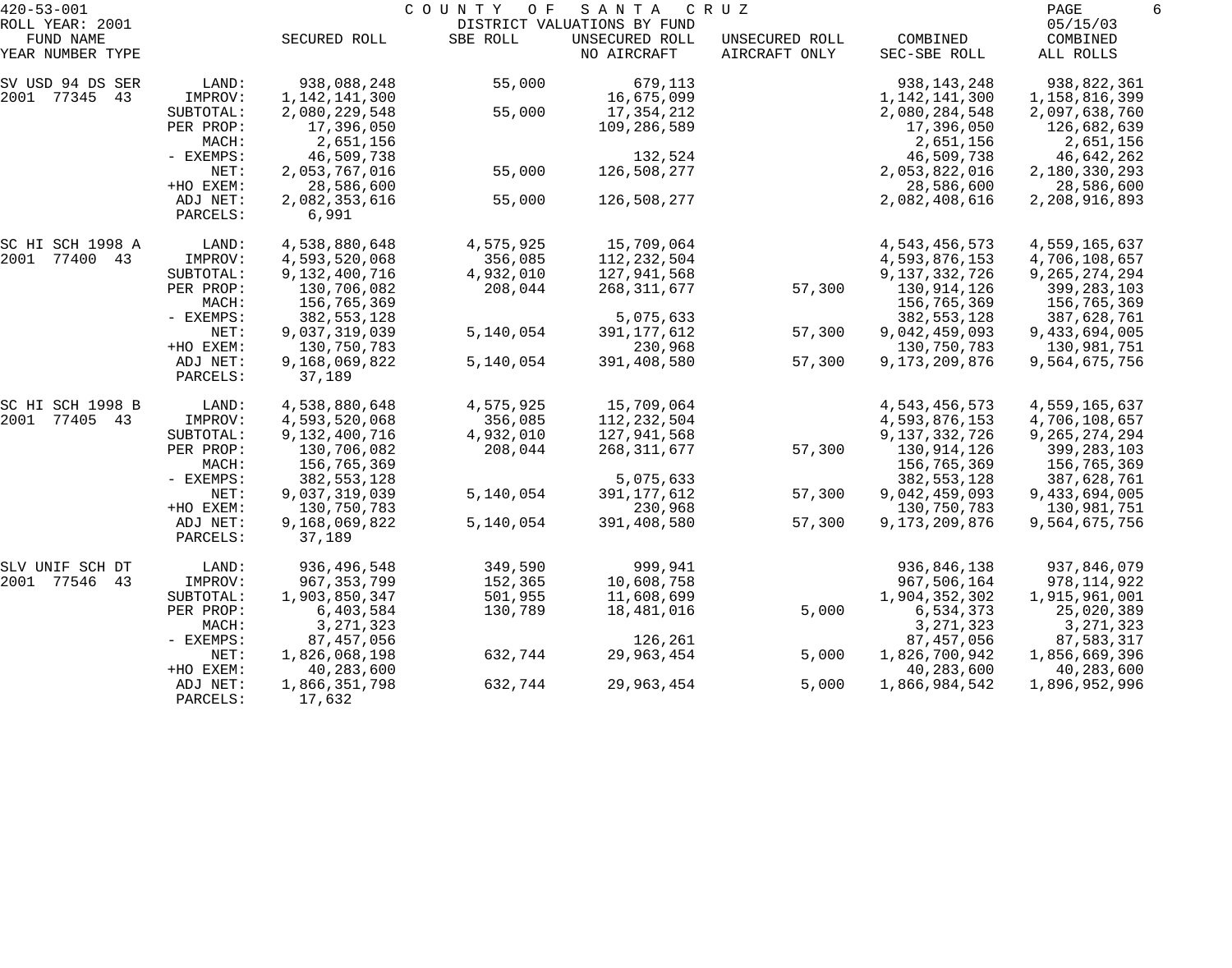| $420 - 53 - 001$    |                  |                | COUNTY<br>O F | SANTA                         | C R U Z                         |                          | PAGE                  |  |
|---------------------|------------------|----------------|---------------|-------------------------------|---------------------------------|--------------------------|-----------------------|--|
| ROLL YEAR: 2001     |                  |                |               | DISTRICT VALUATIONS BY FUND   |                                 |                          | 05/15/03              |  |
| FUND NAME           |                  | SECURED ROLL   | SBE ROLL      | UNSECURED ROLL<br>NO AIRCRAFT | UNSECURED ROLL<br>AIRCRAFT ONLY | COMBINED<br>SEC-SBE ROLL | COMBINED<br>ALL ROLLS |  |
| YEAR NUMBER TYPE    |                  |                |               |                               |                                 |                          |                       |  |
| SLVSD 2000 GO BO    | $\texttt{LAND}:$ | 936,496,548    | 349,590       | 999,941                       |                                 | 936,846,138              | 937,846,079           |  |
| 2001<br>77592 43    | IMPROV:          | 967, 353, 799  | 152,365       | 10,608,758                    |                                 | 967,506,164              | 978,114,922           |  |
|                     | SUBTOTAL:        | 1,903,850,347  | 501,955       | 11,608,699                    |                                 | 1,904,352,302            | 1,915,961,001         |  |
|                     | PER PROP:        | 6,403,584      | 130,789       | 18,481,016                    | 5,000                           | 6,534,373                | 25,020,389            |  |
|                     | MACH:            | 3, 271, 323    |               |                               |                                 | 3, 271, 323              | 3, 271, 323           |  |
|                     | - EXEMPS:        | 87, 457, 056   |               | 126,261                       |                                 | 87, 457, 056             | 87,583,317            |  |
|                     | NET:             | 1,826,068,198  | 632,744       | 29,963,454                    | 5,000                           | 1,826,700,942            | 1,856,669,396         |  |
|                     | +HO EXEM:        | 40,283,600     |               |                               |                                 | 40,283,600               | 40,283,600            |  |
|                     | ADJ NET:         | 1,866,351,798  | 632,744       | 29,963,454                    | 5,000                           | 1,866,984,542            | 1,896,952,996         |  |
|                     | PARCELS:         | 17,632         |               |                               |                                 |                          |                       |  |
| CAB COL DS 98 SR    | LAND:            | 9,824,921,389  | 7,094,316     | 24, 319, 438                  |                                 | 9,832,015,705            | 9,856,335,143         |  |
| 2001<br>77641 43    | IMPROV:          | 10,068,952,630 | 786,475       | 200,760,229                   |                                 | 10,069,739,105           | 10, 270, 499, 334     |  |
|                     | SUBTOTAL:        | 19,893,874,019 | 7,880,791     | 225,079,667                   |                                 | 19,901,754,810           | 20, 126, 834, 477     |  |
|                     | PER PROP:        | 226,767,656    | 432,292       | 551,057,271                   | 30,140,084                      | 227, 199, 948            | 808,397,303           |  |
|                     | MACH:            | 198,686,051    |               |                               |                                 | 198,686,051              | 198,686,051           |  |
|                     | - EXEMPS:        | 728,775,853    |               | 8,208,108                     | 394,574                         | 728, 775, 853            | 737,378,535           |  |
|                     | NET:             | 19,590,551,873 | 8,313,083     | 767,928,830                   | 29,745,510                      | 19,598,864,956           | 20, 396, 539, 296     |  |
|                     | +HO EXEM:        | 299,961,409    |               | 230,968                       |                                 | 299,961,409              | 300, 192, 377         |  |
|                     | ADJ NET:         | 19,890,513,282 | 8,313,083     | 768,159,798                   | 29,745,510                      | 19,898,826,365           | 20,696,731,673        |  |
|                     | PARCELS:         | 90,353         |               |                               |                                 |                          |                       |  |
| CAB COL DS 98 SR    | LAND:            | 9,824,921,389  | 7,094,316     | 24, 319, 438                  |                                 | 9,832,015,705            | 9,856,335,143         |  |
| 2001<br>77645 43    | IMPROV:          | 10,068,952,630 | 786,475       | 200,760,229                   |                                 | 10,069,739,105           | 10, 270, 499, 334     |  |
|                     | SUBTOTAL:        | 19,893,874,019 | 7,880,791     | 225,079,667                   |                                 | 19,901,754,810           | 20, 126, 834, 477     |  |
|                     | PER PROP:        | 226,767,656    | 432,292       | 551,057,271                   | 30,140,084                      | 227, 199, 948            | 808,397,303           |  |
|                     | MACH:            | 198,686,051    |               |                               |                                 | 198,686,051              | 198,686,051           |  |
|                     | - EXEMPS:        | 728,775,853    |               | 8,208,108                     | 394,574                         | 728,775,853              | 737,378,535           |  |
|                     | NET:             | 19,590,551,873 | 8,313,083     | 767,928,830                   | 29,745,510                      | 19,598,864,956           | 20,396,539,296        |  |
|                     | +HO EXEM:        | 299,961,409    |               | 230,968                       |                                 | 299,961,409              | 300, 192, 377         |  |
|                     | ADJ NET:         | 19,890,513,282 | 8,313,083     | 768,159,798                   | 29,745,510                      | 19,898,826,365           | 20,696,731,673        |  |
|                     | PARCELS:         | 90,353         |               |                               |                                 |                          |                       |  |
| CAB COL DS 98 SR    | LAND:            | 9,824,921,389  | 7,094,316     | 24, 319, 438                  |                                 | 9,832,015,705            | 9,856,335,143         |  |
| 2001<br>77650<br>43 | IMPROV:          | 10,068,952,630 | 786,475       | 200,760,229                   |                                 | 10,069,739,105           | 10,270,499,334        |  |
|                     | SUBTOTAL:        | 19,893,874,019 | 7,880,791     | 225,079,667                   |                                 | 19,901,754,810           | 20, 126, 834, 477     |  |
|                     | PER PROP:        | 226,767,656    | 432,292       | 551,057,271                   | 30,140,084                      | 227, 199, 948            | 808,397,303           |  |
|                     | MACH:            | 198,686,051    |               |                               |                                 | 198,686,051              | 198,686,051           |  |
|                     | - EXEMPS:        | 728,775,853    |               | 8,208,108                     | 394,574                         | 728,775,853              | 737,378,535           |  |
|                     | NET:             | 19,590,551,873 | 8,313,083     | 767,928,830                   | 29,745,510                      | 19,598,864,956           | 20, 396, 539, 296     |  |
|                     | +HO EXEM:        | 299,961,409    |               | 230,968                       |                                 | 299,961,409              | 300,192,377           |  |
|                     | ADJ NET:         | 19,890,513,282 | 8,313,083     | 768,159,798                   | 29,745,510                      | 19,898,826,365           | 20,696,731,673        |  |
|                     | PARCELS:         | 90,353         |               |                               |                                 |                          |                       |  |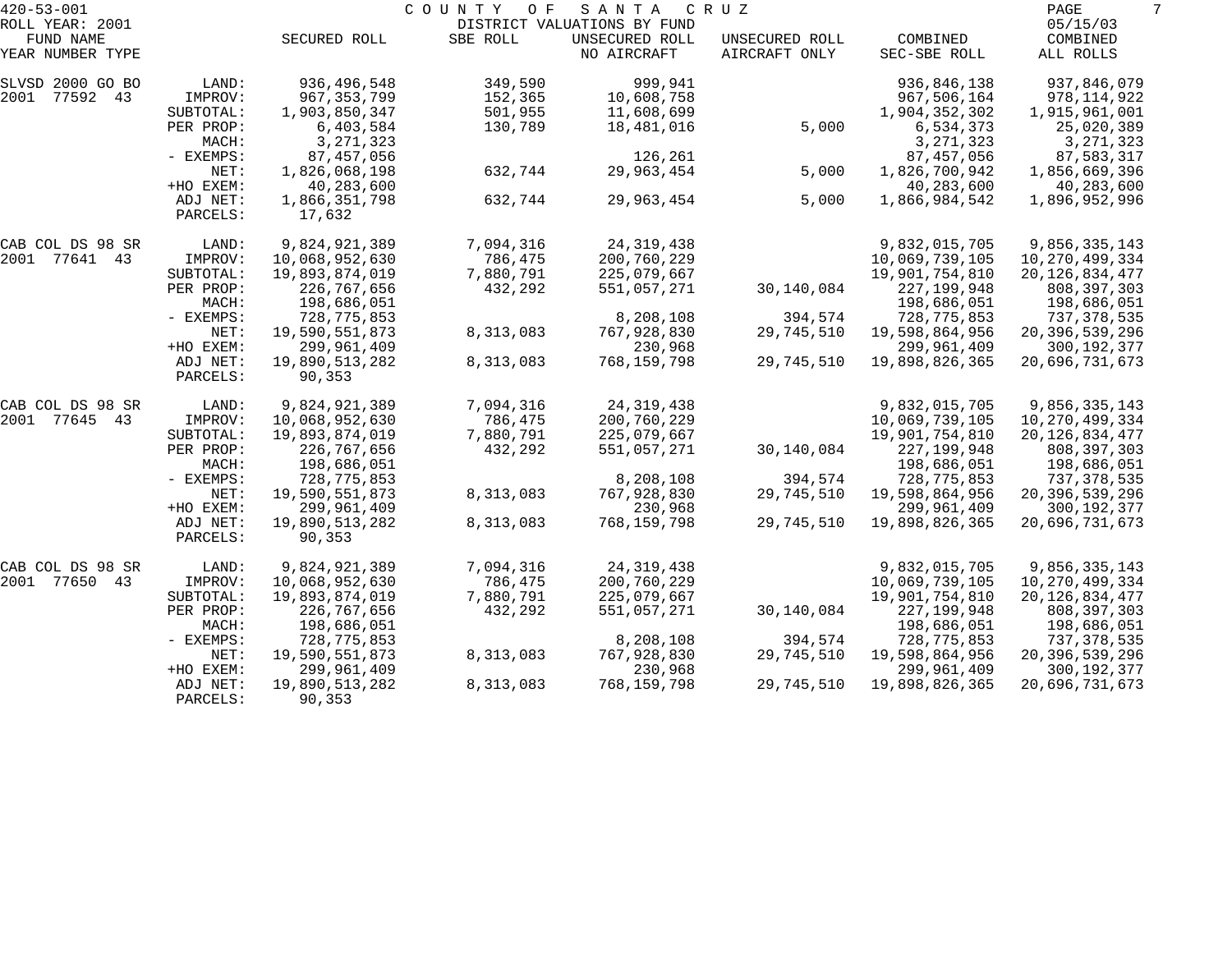| $420 - 53 - 001$                                 |                               | COUNTY<br>O F<br>S A N T A<br>C R U Z<br>DISTRICT VALUATIONS BY FUND |          |                               |                                 |                                        |                                        |  |
|--------------------------------------------------|-------------------------------|----------------------------------------------------------------------|----------|-------------------------------|---------------------------------|----------------------------------------|----------------------------------------|--|
| ROLL YEAR: 2001<br>FUND NAME<br>YEAR NUMBER TYPE |                               | SECURED ROLL                                                         | SBE ROLL | UNSECURED ROLL<br>NO AIRCRAFT | UNSECURED ROLL<br>AIRCRAFT ONLY | COMBINED<br>SEC-SBE ROLL               | 05/15/03<br>COMBINED<br>ALL ROLLS      |  |
| LMPCO CO WTR DT<br>2001 77812 44                 | LAND:<br>IMPROV:<br>SUBTOTAL: | 34,988,011<br>29,716,772<br>64,704,783                               |          |                               |                                 | 34,988,011<br>29,716,772<br>64,704,783 | 34,988,011<br>29,716,772<br>64,704,783 |  |
|                                                  | PER PROP:<br>MACH:            |                                                                      |          | 52,831                        |                                 |                                        | 52,831                                 |  |
|                                                  | - EXEMPS:                     | 3, 146, 284                                                          |          |                               |                                 | 3, 146, 284                            | 3, 146, 284                            |  |
|                                                  | NET:                          | 61,558,499                                                           |          | 52,831                        |                                 | 61,558,499                             | 61,611,330                             |  |
|                                                  | +HO EXEM:<br>ADJ NET:         | 1,979,600<br>63,538,099                                              |          | 52,831                        |                                 | 1,979,600<br>63,538,099                | 1,979,600<br>63,590,930                |  |
|                                                  | PARCELS:                      | 1,659                                                                |          |                               |                                 |                                        |                                        |  |
| SALSIPUEDES SAN                                  | LAND:                         | 92, 277, 446                                                         |          | 171,602                       |                                 | 92, 277, 446                           | 92,449,048                             |  |
| 2001 77878 44                                    | IMPROV:                       | 98, 472, 345                                                         |          | 583,863                       |                                 | 98,472,345                             | 99,056,208                             |  |
|                                                  | SUBTOTAL:<br>PER PROP:        | 190,749,791<br>122,218                                               |          | 755,465<br>680,548            | 51,500                          | 190,749,791<br>122,218                 | 191,505,256<br>854,266                 |  |
|                                                  | MACH:                         |                                                                      |          |                               |                                 |                                        |                                        |  |
|                                                  | - EXEMPS:                     | 7,912,907                                                            |          |                               |                                 | 7,912,907                              | 7,912,907                              |  |
|                                                  | NET:                          | 182,959,102                                                          |          | 1,436,013                     | 51,500                          | 182,959,102                            | 184,446,615                            |  |
|                                                  | +HO EXEM:                     | 6,718,600                                                            |          |                               |                                 | 6,718,600                              | 6,718,600                              |  |
|                                                  | ADJ NET:<br>PARCELS:          | 189,677,702<br>1,427                                                 |          | 1,436,013                     | 51,500                          | 189,677,702                            | 191,165,215                            |  |
| ZAYANTE FPD DT S                                 | LAND:                         | 126,435,982                                                          | 275,189  | 4,063                         |                                 | 126,711,171                            | 126,715,234                            |  |
| 2001 77985 44                                    | IMPROV:                       | 125, 116, 731                                                        | 106,946  | 6,573                         |                                 | 125,223,677                            | 125,230,250                            |  |
|                                                  | SUBTOTAL:                     | 251,552,713                                                          | 382,135  | 10,636                        |                                 | 251,934,848                            | 251,945,484                            |  |
|                                                  | PER PROP:                     | 1,505,905                                                            | 91,802   | 509,002                       |                                 | 1,597,707                              | 2,106,709                              |  |
|                                                  | MACH:<br>- EXEMPS:            | 1,400,352<br>9,604,682                                               |          |                               |                                 | 1,400,352<br>9,604,682                 | 1,400,352<br>9,604,682                 |  |
|                                                  | NET:                          | 244,854,288                                                          | 473,937  | 519,638                       |                                 | 245, 328, 225                          | 245,847,863                            |  |
|                                                  | +HO EXEM:                     | 6,056,400                                                            |          |                               |                                 | 6,056,400                              | 6,056,400                              |  |
|                                                  | ADJ NET:                      | 250,910,688                                                          | 473,937  | 519,638                       |                                 | 251,384,625                            | 251,904,263                            |  |
|                                                  | PARCELS:                      | 3,988                                                                |          |                               |                                 |                                        |                                        |  |
| AROMAS/S JUAN US                                 | LAND:                         | 4,722,705                                                            | 24,132   |                               |                                 | 4,746,837                              | 4,746,837                              |  |
| 2001 79845 43                                    | IMPROV:                       | 3,104,628                                                            | 18,117   | 35,700                        |                                 | 3,122,745                              | 3,158,445                              |  |
|                                                  | SUBTOTAL:                     | 7,827,333                                                            | 42,249   | 35,700                        |                                 | 7,869,582                              | 7,905,282                              |  |
|                                                  | PER PROP:<br>MACH:            | 75,170                                                               | 10,372   | 115,730                       |                                 | 85,542                                 | 201,272                                |  |
|                                                  | - EXEMPS:                     | 100,721                                                              |          |                               |                                 | 100,721                                | 100,721                                |  |
|                                                  | NET:                          | 7,801,782                                                            | 52,621   | 151,430                       |                                 | 7,854,403                              | 8,005,833                              |  |
|                                                  | +HO EXEM:                     | 98,000                                                               |          |                               |                                 | 98,000                                 | 98,000                                 |  |
|                                                  | ADJ NET:<br>PARCELS:          | 7,899,782<br>67                                                      | 52,621   | 151,430                       |                                 | 7,952,403                              | 8,103,833                              |  |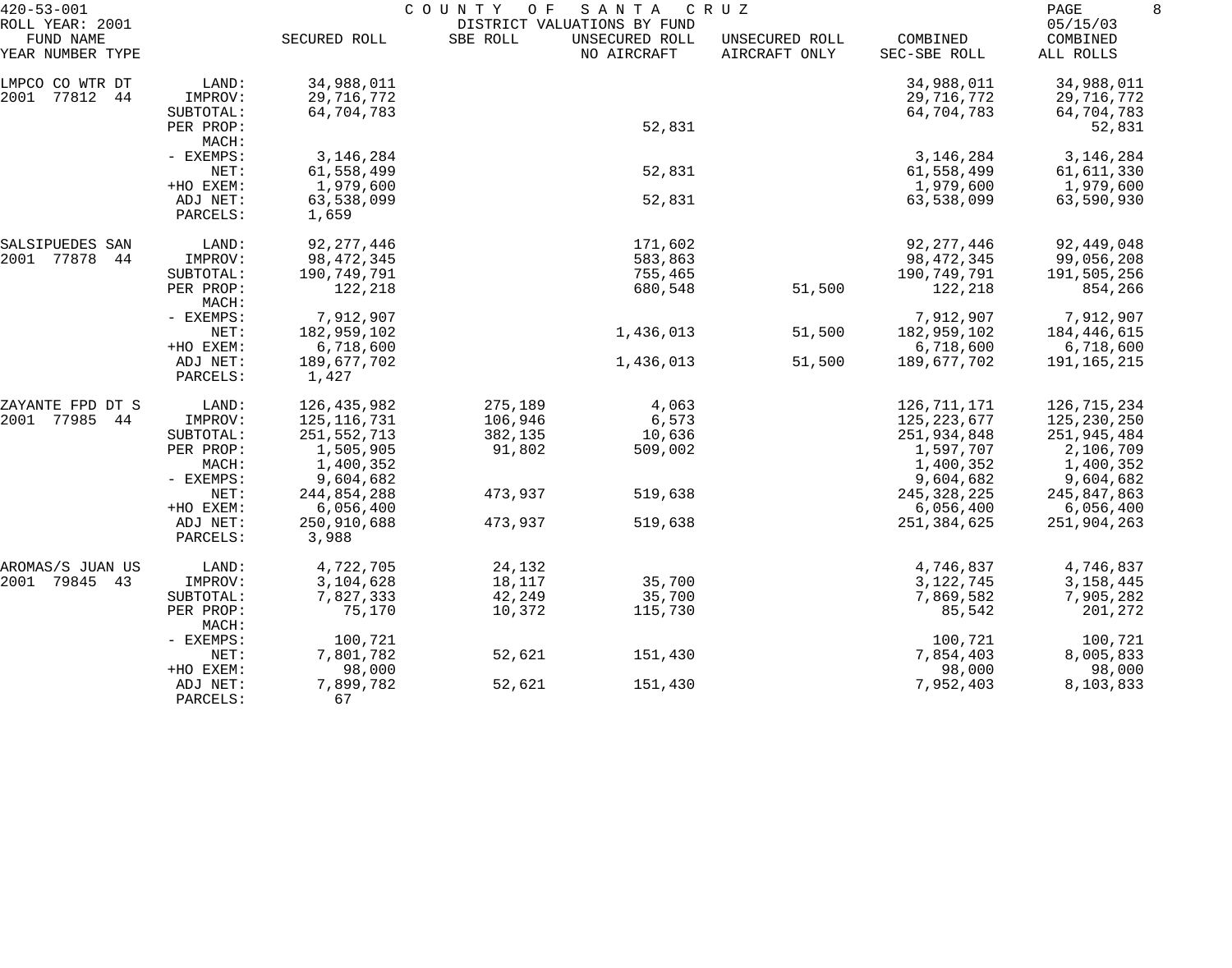| $420 - 53 - 001$                                 |                      |                        | COUNTY<br>O F | SANTA                                                        | C R U Z                         |                          | PAGE                              |
|--------------------------------------------------|----------------------|------------------------|---------------|--------------------------------------------------------------|---------------------------------|--------------------------|-----------------------------------|
| ROLL YEAR: 2001<br>FUND NAME<br>YEAR NUMBER TYPE |                      | SECURED ROLL           | SBE ROLL      | DISTRICT VALUATIONS BY FUND<br>UNSECURED ROLL<br>NO AIRCRAFT | UNSECURED ROLL<br>AIRCRAFT ONLY | COMBINED<br>SEC-SBE ROLL | 05/15/03<br>COMBINED<br>ALL ROLLS |
| BNY DOON SCH                                     | LAND:                | 147,168,806            |               | 55,065                                                       |                                 | 147,168,806              | 147,223,871                       |
| 2001 79902 43                                    | IMPROV:              | 157,480,779            |               | 2,933,741                                                    |                                 | 157,480,779              | 160,414,520                       |
|                                                  | SUBTOTAL:            | 304,649,585            |               | 2,988,806                                                    |                                 | 304,649,585              | 307,638,391                       |
|                                                  | PER PROP:            | 4,048,088              |               | 2,455,726                                                    | 7,200                           | 4,048,088                | 6,511,014                         |
|                                                  | MACH:                | 5,459,893              |               |                                                              |                                 | 5,459,893                | 5,459,893                         |
|                                                  | - EXEMPS:            | 8,357,440              |               |                                                              |                                 | 8,357,440                | 8,357,440                         |
|                                                  | NET:                 | 305,800,126            |               | 5, 444, 532                                                  | 7,200                           | 305,800,126              | 311,251,858                       |
|                                                  | +HO EXEM:            | 4,953,200              |               |                                                              |                                 | 4,953,200                | 4,953,200                         |
|                                                  | ADJ NET:<br>PARCELS: | 310,753,326<br>1,287   |               | 5,444,532                                                    | 7,200                           | 310,753,326              | 316,205,058                       |
| HPY VLY SCH                                      | LAND:                | 75,100,605             |               |                                                              |                                 | 75,100,605               | 75,100,605                        |
| 2001<br>79911<br>43                              | IMPROV:              | 76,430,655             |               |                                                              |                                 | 76,430,655               | 76,430,655                        |
|                                                  | SUBTOTAL:            | 151,531,260            |               |                                                              |                                 | 151,531,260              | 151,531,260                       |
|                                                  | PER PROP:<br>MACH:   | 115,439                |               | 261,813                                                      |                                 | 115,439                  | 377,252                           |
|                                                  | - EXEMPS:            | 3,641,094              |               |                                                              |                                 | 3,641,094                | 3,641,094                         |
|                                                  | NET:                 | 148,005,605            |               | 261,813                                                      |                                 | 148,005,605              | 148,267,418                       |
|                                                  | +HO EXEM:            | 2,301,600              |               |                                                              |                                 | 2,301,600                | 2,301,600                         |
|                                                  | ADJ NET:<br>PARCELS: | 150,307,205<br>575     |               | 261,813                                                      |                                 | 150,307,205              | 150,569,018                       |
| HPY VLY SCH-ST S                                 | LAND:                | 75,100,605             |               |                                                              |                                 | 75,100,605               | 75,100,605                        |
| 2001<br>79912 43                                 | IMPROV:              | 76,430,655             |               |                                                              |                                 | 76,430,655               | 76,430,655                        |
|                                                  | SUBTOTAL:            | 151,531,260            |               |                                                              |                                 | 151,531,260              | 151,531,260                       |
|                                                  | PER PROP:<br>MACH:   | 115,439                |               | 261,813                                                      |                                 | 115,439                  | 377,252                           |
|                                                  | - EXEMPS:            | 3,641,094              |               |                                                              |                                 | 3,641,094                | 3,641,094                         |
|                                                  | NET:                 | 148,005,605            |               | 261,813                                                      |                                 | 148,005,605              | 148,267,418                       |
|                                                  | +HO EXEM:            | 2,301,600              |               |                                                              |                                 | 2,301,600                | 2,301,600                         |
|                                                  | ADJ NET:<br>PARCELS: | 150,307,205<br>575     |               | 261,813                                                      |                                 | 150,307,205              | 150,569,018                       |
| LIVE OAK SCH                                     | LAND:                | 866,111,098            | 278,320       | 5,331,775                                                    |                                 | 866, 389, 418            | 871,721,193                       |
| 2001<br>79915 43                                 | IMPROV:              | 765, 287, 224          | 24,489        | 26,802,601                                                   |                                 | 765, 311, 713            | 792,114,314                       |
|                                                  | SUBTOTAL:            | 1,631,398,322          | 302,809       | 32, 134, 376                                                 |                                 | 1,631,701,131            | 1,663,835,507                     |
|                                                  | PER PROP:            | 4,816,125              | 14,019        | 43,681,946                                                   |                                 | 4,830,144                | 48,512,090                        |
|                                                  | MACH:                | 365,735                |               |                                                              |                                 | 365,735                  | 365,735                           |
|                                                  | - EXEMPS:            | 45,931,482             |               | 2,692,687                                                    |                                 | 45,931,482               | 48,624,169                        |
|                                                  | NET:                 | 1,590,648,700          | 316,828       | 73,123,635                                                   |                                 | 1,590,965,528            | 1,664,089,163                     |
|                                                  | +HO EXEM:            | 23, 224, 600           |               | 138,500                                                      |                                 | 23, 224, 600             | 23,363,100                        |
|                                                  | ADJ NET:<br>PARCELS: | 1,613,873,300<br>6,875 | 316,828       | 73, 262, 135                                                 |                                 | 1,614,190,128            | 1,687,452,263                     |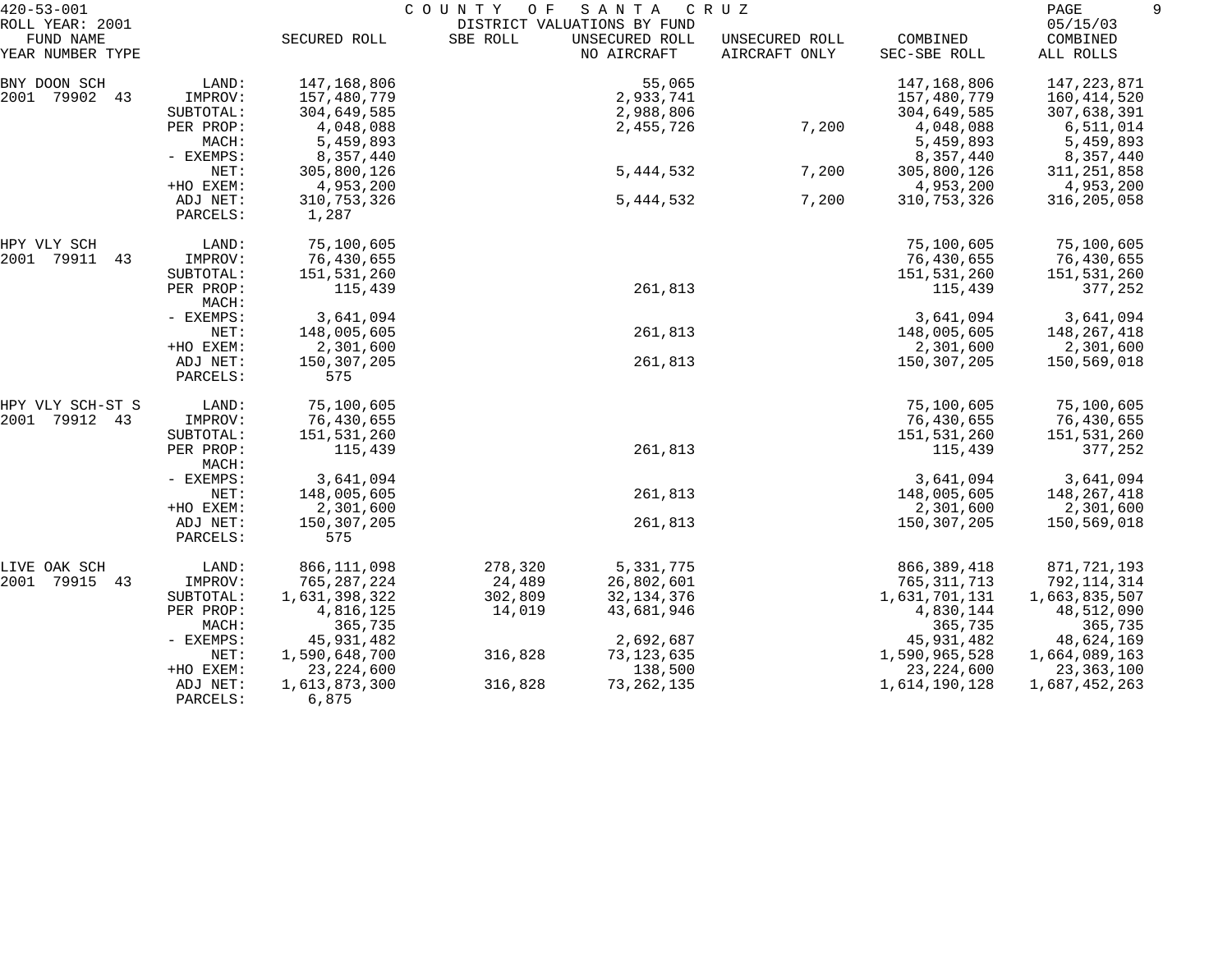| $420 - 53 - 001$    |                    |               | COUNTY OF | S A N T A                   | C R U Z        |               | 10<br>PAGE    |
|---------------------|--------------------|---------------|-----------|-----------------------------|----------------|---------------|---------------|
| ROLL YEAR: 2001     |                    |               |           | DISTRICT VALUATIONS BY FUND |                |               | 05/15/03      |
| FUND NAME           |                    | SECURED ROLL  | SBE ROLL  | UNSECURED ROLL              | UNSECURED ROLL | COMBINED      | COMBINED      |
| YEAR NUMBER TYPE    |                    |               |           | NO AIRCRAFT                 | AIRCRAFT ONLY  | SEC-SBE ROLL  | ALL ROLLS     |
| LIVE OAK ST SCH     | LAND:              | 866, 111, 098 | 278,320   | 5,331,775                   |                | 866, 389, 418 | 871,721,193   |
| 2001<br>79917<br>43 | IMPROV:            | 765, 287, 224 | 24,489    | 26,802,601                  |                | 765, 311, 713 | 792,114,314   |
|                     | SUBTOTAL:          | 1,631,398,322 | 302,809   | 32, 134, 376                |                | 1,631,701,131 | 1,663,835,507 |
|                     | PER PROP:          | 4,816,125     | 14,019    | 43,681,946                  |                | 4,830,144     | 48,512,090    |
|                     | MACH:              | 365,735       |           |                             |                | 365,735       | 365,735       |
|                     | - EXEMPS:          | 45,931,482    |           | 2,692,687                   |                | 45,931,482    | 48,624,169    |
|                     | NET:               | 1,590,648,700 | 316,828   | 73, 123, 635                |                | 1,590,965,528 | 1,664,089,163 |
|                     | +HO EXEM:          | 23, 224, 600  |           | 138,500                     |                | 23, 224, 600  | 23,363,100    |
|                     | ADJ NET:           | 1,613,873,300 | 316,828   | 73, 262, 135                |                | 1,614,190,128 | 1,687,452,263 |
|                     | PARCELS:           | 6,875         |           |                             |                |               |               |
| MTN SCH DIST        | LAND:              | 67,012,543    |           |                             |                | 67,012,543    | 67,012,543    |
| 79921 43<br>2001    | IMPROV:            | 64, 921, 362  |           | 2,434,967                   |                | 64,921,362    | 67, 356, 329  |
|                     | SUBTOTAL:          | 131,933,905   |           | 2,434,967                   |                | 131,933,905   | 134,368,872   |
|                     | PER PROP:<br>MACH: | 139,339       |           | 1,343,681                   |                | 139,339       | 1,483,020     |
|                     | - EXEMPS:          | 3,663,212     |           | 7,000                       |                | 3,663,212     | 3,670,212     |
|                     | NET:               | 128,410,032   |           | 3,771,648                   |                | 128,410,032   | 132,181,680   |
|                     | +HO EXEM:          | 2,133,600     |           | 7,000                       |                | 2,133,600     | 2,140,600     |
|                     | ADJ NET:           | 130,543,632   |           | 3,778,648                   |                | 130,543,632   | 134,322,280   |
|                     | PARCELS:           | 554           |           |                             |                |               |               |
| MOUNTN SCH-ST SC    | LAND:              | 67,012,543    |           |                             |                | 67,012,543    | 67,012,543    |
| 79922<br>2001<br>43 | IMPROV:            | 64, 921, 362  |           | 2,434,967                   |                | 64,921,362    | 67, 356, 329  |
|                     | SUBTOTAL:          | 131,933,905   |           | 2,434,967                   |                | 131,933,905   | 134,368,872   |
|                     | PER PROP:<br>MACH: | 139,339       |           | 1,343,681                   |                | 139,339       | 1,483,020     |
|                     | - EXEMPS:          | 3,663,212     |           | 7,000                       |                | 3,663,212     | 3,670,212     |
|                     | NET:               | 128,410,032   |           | 3,771,648                   |                | 128,410,032   | 132,181,680   |
|                     | +HO EXEM:          | 2,133,600     |           | 7,000                       |                | 2,133,600     | 2,140,600     |
|                     | ADJ NET:           | 130,543,632   |           | 3,778,648                   |                | 130,543,632   | 134,322,280   |
|                     | PARCELS:           | 554           |           |                             |                |               |               |
| PFC SCH DIST        | LAND:              | 34, 136, 093  | 70,388    | 27,469                      |                | 34, 206, 481  | 34, 233, 950  |
| 2001<br>79925<br>43 | IMPROV:            | 23,958,320    | 6,297     | 4,980,861                   |                | 23,964,617    | 28,945,478    |
|                     | SUBTOTAL:          | 58,094,413    | 76,685    | 5,008,330                   |                | 58,171,098    | 63, 179, 428  |
|                     | PER PROP:          | 9,104,545     | 3,605     | 4,186,901                   |                | 9,108,150     | 13,295,051    |
|                     | MACH:              | 54,560,365    |           |                             |                | 54,560,365    | 54,560,365    |
|                     | - EXEMPS:          | 5,716,033     |           |                             |                | 5,716,033     | 5,716,033     |
|                     | NET:               | 116,043,290   | 80,290    | 9,195,231                   |                | 116, 123, 580 | 125, 318, 811 |
|                     | +HO EXEM:          | 843,104       |           |                             |                | 843,104       | 843,104       |
|                     | ADJ NET:           | 116,886,394   | 80,290    | 9,195,231                   |                | 116,966,684   | 126,161,915   |
|                     | PARCELS:           | 458           |           |                             |                |               |               |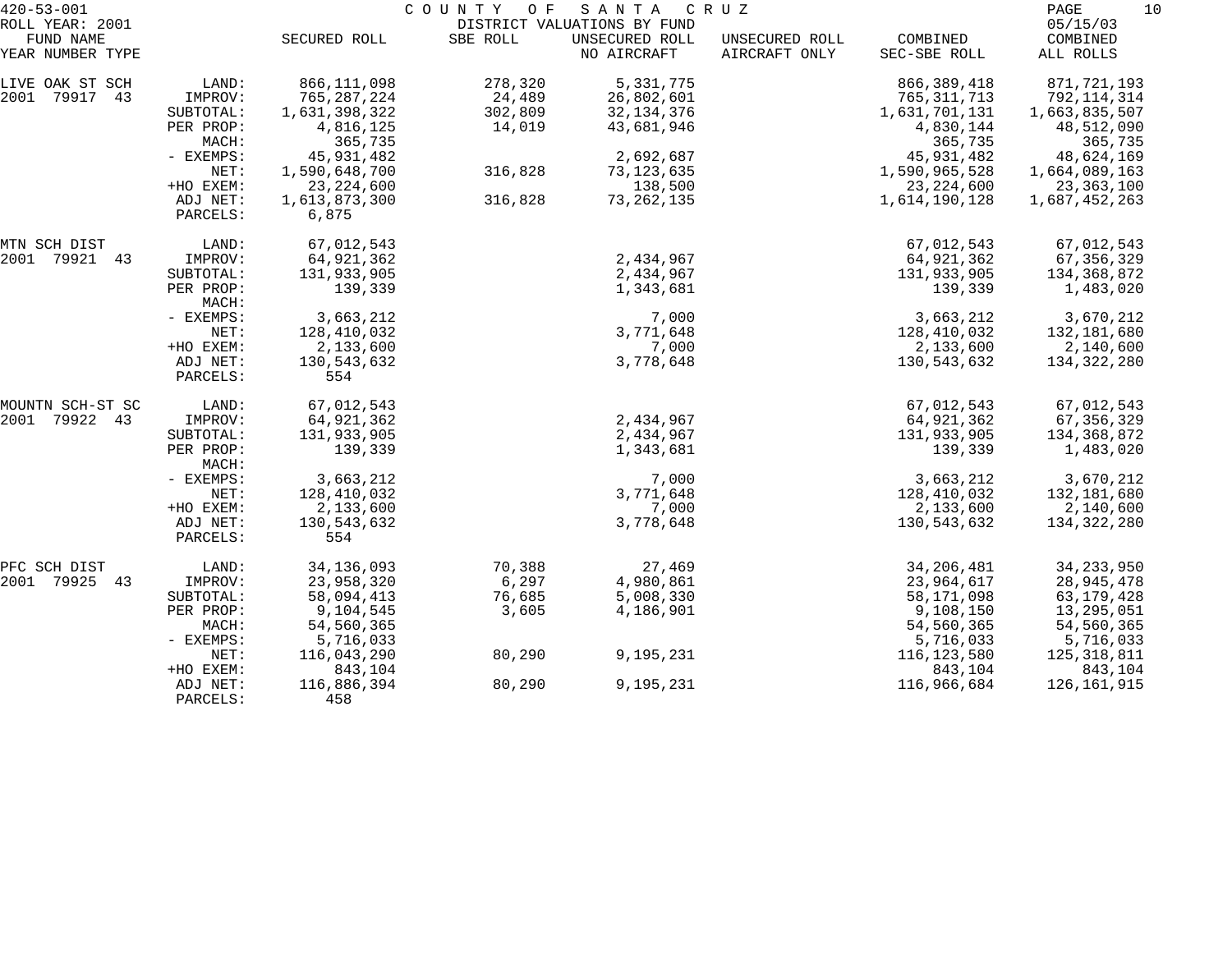| $420 - 53 - 001$    |             |                  | COUNTY OF | SANTA                       | C R U Z        |                  | PAGE<br>11       |
|---------------------|-------------|------------------|-----------|-----------------------------|----------------|------------------|------------------|
| ROLL YEAR: 2001     |             |                  |           | DISTRICT VALUATIONS BY FUND |                |                  | 05/15/03         |
| FUND NAME           |             | SECURED ROLL     | SBE ROLL  | UNSECURED ROLL              | UNSECURED ROLL | COMBINED         | COMBINED         |
| YEAR NUMBER TYPE    |             |                  |           | NO AIRCRAFT                 | AIRCRAFT ONLY  | SEC-SBE ROLL     | ALL ROLLS        |
| S C ELEM SCH        | LAND:       | 2,088,067,744    | 551,536   | 8,947,980                   |                | 2,088,619,280    | 2,097,567,260    |
| 2001 79933 43       | IMPROV:     | 2, 210, 594, 134 | 128,534   | 56,190,597                  |                | 2, 210, 722, 668 | 2, 266, 913, 265 |
|                     | SUBTOTAL:   | 4,298,661,878    | 680,070   | 65,138,577                  |                | 4, 299, 341, 948 | 4, 364, 480, 525 |
|                     | PER PROP:   | 87,746,034       | 77,778    | 151,840,815                 | 50,100         | 87,823,812       | 239,714,727      |
|                     | MACH:       | 94, 277, 090     |           |                             |                | 94, 277, 090     | 94,277,090       |
|                     | - EXEMPS:   | 146,459,651      |           | 2,021,395                   |                | 146,459,651      | 148,481,046      |
|                     | NET:        | 4, 334, 225, 351 | 757,848   | 214,957,997                 | 50,100         | 4,334,983,199    | 4,549,991,296    |
|                     | +HO EXEM:   | 61,867,400       |           | 85,468                      |                | 61,867,400       | 61,952,868       |
|                     | ADJ NET:    | 4,396,092,751    | 757,848   | 215,043,465                 | 50,100         | 4,396,850,599    | 4,611,944,164    |
|                     | PARCELS:    | 17,209           |           |                             |                |                  |                  |
| SV SCH ST SCH RP    | LAND:       | 938,088,248      | 55,000    | 679,113                     |                | 938, 143, 248    | 938,822,361      |
| 2001<br>79946 43    | IMPROV:     | 1, 142, 141, 300 |           | 16,675,099                  |                | 1,142,141,300    | 1,158,816,399    |
|                     | SUBTOTAL:   | 2,080,229,548    | 55,000    | 17,354,212                  |                | 2,080,284,548    | 2,097,638,760    |
|                     | PER PROP:   | 17,396,050       |           | 109,286,589                 |                | 17,396,050       | 126,682,639      |
|                     | MACH:       | 2,651,156        |           |                             |                | 2,651,156        | 2,651,156        |
|                     | - EXEMPS:   | 46,509,738       |           | 132,524                     |                | 46,509,738       | 46,642,262       |
|                     | NET:        | 2,053,767,016    | 55,000    | 126,508,277                 |                | 2,053,822,016    | 2,180,330,293    |
|                     | +HO EXEM:   | 28,586,600       |           |                             |                | 28,586,600       | 28,586,600       |
|                     | ADJ NET:    | 2,082,353,616    | 55,000    | 126,508,277                 |                | 2,082,408,616    | 2,208,916,893    |
|                     | PARCELS:    | 6,991            |           |                             |                |                  |                  |
| S V SCH DIST        | LAND:       | 938,088,248      | 55,000    | 679,113                     |                | 938, 143, 248    | 938,822,361      |
| 2001<br>79947<br>43 | IMPROV:     | 1,142,141,300    |           | 16,675,099                  |                | 1,142,141,300    | 1,158,816,399    |
|                     | SUBTOTAL:   | 2,080,229,548    | 55,000    | 17,354,212                  |                | 2,080,284,548    | 2,097,638,760    |
|                     | PER PROP:   | 17,396,050       |           | 109,286,589                 |                | 17,396,050       | 126,682,639      |
|                     | MACH:       | 2,651,156        |           |                             |                | 2,651,156        | 2,651,156        |
|                     | - EXEMPS:   | 46,509,738       |           | 132,524                     |                | 46,509,738       | 46,642,262       |
|                     | NET:        | 2,053,767,016    | 55,000    | 126,508,277                 |                | 2,053,822,016    | 2,180,330,293    |
|                     | +HO EXEM:   | 28,586,600       |           |                             |                | 28,586,600       | 28,586,600       |
|                     | ADJ NET:    | 2,082,353,616    | 55,000    | 126,508,277                 |                | 2,082,408,616    | 2,208,916,893    |
|                     | PARCELS:    | 6,991            |           |                             |                |                  |                  |
| SOQ SCH DIST        | LAND:       | 1,261,283,759    | 3,675,681 | 1,346,775                   |                | 1,264,959,440    | 1,266,306,215    |
| 2001<br>79952 43    | IMPROV:     | 1,294,847,594    | 196,765   | 18,889,737                  |                | 1,295,044,359    | 1,313,934,096    |
|                     | SUBTOTAL:   | 2,556,131,353    | 3,872,446 | 20, 236, 512                |                | 2,560,003,799    | 2,580,240,311    |
|                     | PER PROP:   | 24,736,512       | 112,642   | 64,540,795                  |                | 24,849,154       | 89,389,949       |
|                     | MACH:       | 2,102,286        |           |                             |                | 2,102,286        | 2,102,286        |
|                     | $-$ EXEMPS: | 168,784,216      |           | 354,551                     |                | 168,784,216      | 169,138,767      |
|                     | NET:        | 2, 414, 185, 935 | 3,985,088 | 84, 422, 756                |                | 2, 418, 171, 023 | 2,502,593,779    |
|                     | +HO EXEM:   | 35, 427, 279     |           |                             |                | 35, 427, 279     | 35, 427, 279     |
|                     | ADJ NET:    | 2, 449, 613, 214 | 3,985,088 | 84, 422, 756                |                | 2, 453, 598, 302 | 2,538,021,058    |
|                     | PARCELS:    | 10,231           |           |                             |                |                  |                  |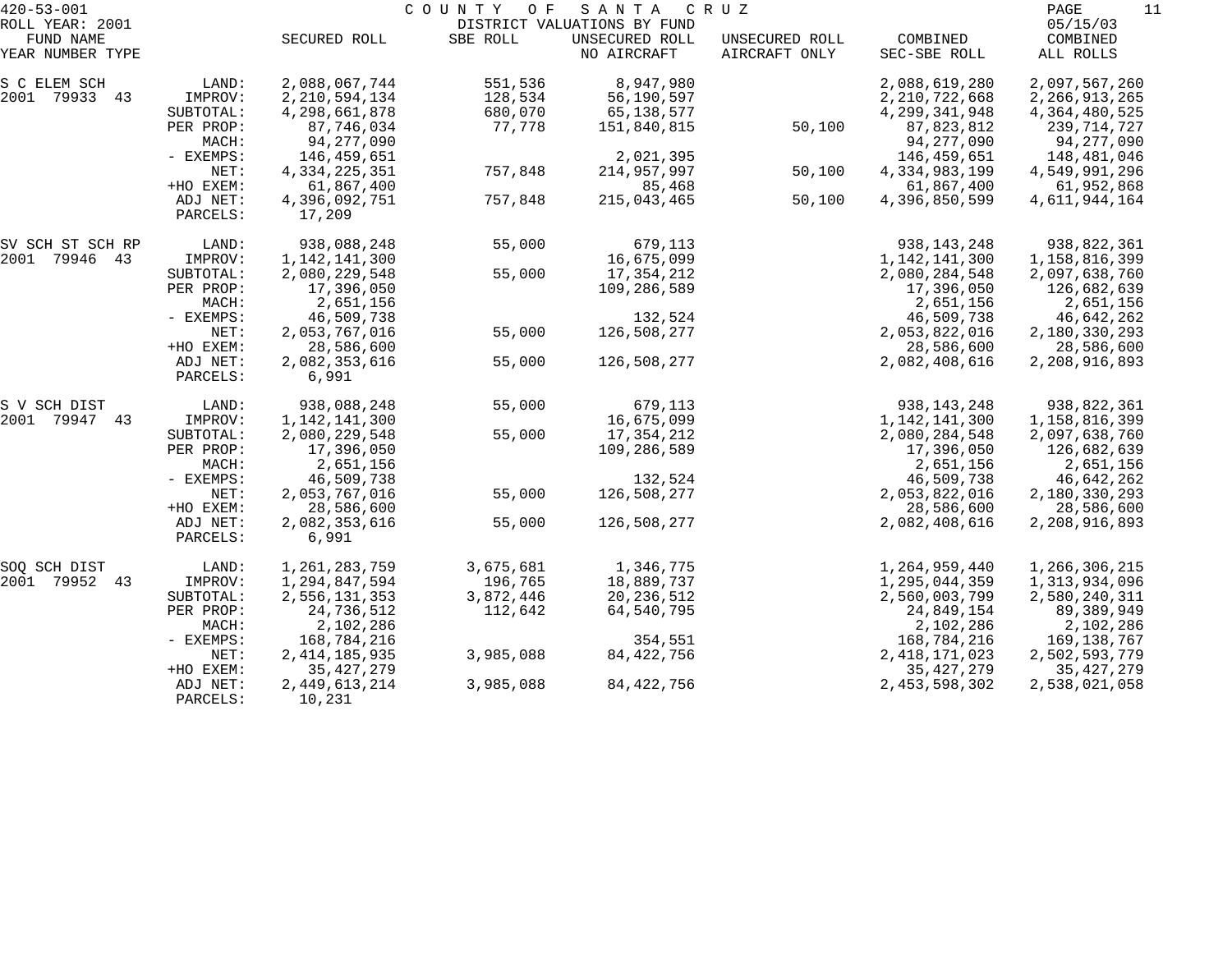| $420 - 53 - 001$              |             |                  | COUNTY OF | SANTA                         | C R U Z                         |                          | 12<br>PAGE            |
|-------------------------------|-------------|------------------|-----------|-------------------------------|---------------------------------|--------------------------|-----------------------|
| ROLL YEAR: 2001               |             |                  |           | DISTRICT VALUATIONS BY FUND   |                                 |                          | 05/15/03              |
| FUND NAME<br>YEAR NUMBER TYPE |             | SECURED ROLL     | SBE ROLL  | UNSECURED ROLL<br>NO AIRCRAFT | UNSECURED ROLL<br>AIRCRAFT ONLY | COMBINED<br>SEC-SBE ROLL | COMBINED<br>ALL ROLLS |
| S C HI SCH                    | LAND:       | 4,538,880,648    | 4,575,925 | 15,709,064                    |                                 | 4,543,456,573            | 4,559,165,637         |
| 2001 79958<br>43              | IMPROV:     | 4,593,520,068    | 356,085   | 112, 232, 504                 |                                 | 4,593,876,153            | 4,706,108,657         |
|                               | SUBTOTAL:   | 9,132,400,716    | 4,932,010 | 127,941,568                   |                                 | 9,137,332,726            | 9, 265, 274, 294      |
|                               | PER PROP:   | 130,706,082      | 208,044   | 268, 311, 677                 | 57,300                          | 130,914,126              | 399, 283, 103         |
|                               | MACH:       | 156,765,369      |           |                               |                                 | 156,765,369              | 156,765,369           |
|                               | - EXEMPS:   | 382, 553, 128    |           | 5,075,633                     |                                 | 382, 553, 128            | 387,628,761           |
|                               | NET:        | 9,037,319,039    | 5,140,054 | 391, 177, 612                 | 57,300                          | 9,042,459,093            | 9,433,694,005         |
|                               | +HO EXEM:   | 130,750,783      |           | 230,968                       |                                 | 130,750,783              | 130,981,751           |
|                               | ADJ NET:    | 9,168,069,822    | 5,140,054 | 391,408,580                   | 57,300                          | 9,173,209,876            | 9,564,675,756         |
|                               | PARCELS:    | 37,189           |           |                               |                                 |                          |                       |
| S C HI SCH-ST SC              | LAND:       | 4,538,880,648    | 4,575,925 | 15,709,064                    |                                 | 4,543,456,573            | 4,559,165,637         |
| 2001 79963 43                 | IMPROV:     | 4,593,520,068    | 356,085   | 112,232,504                   |                                 | 4,593,876,153            | 4,706,108,657         |
|                               | SUBTOTAL:   | 9,132,400,716    | 4,932,010 | 127,941,568                   |                                 | 9, 137, 332, 726         | 9, 265, 274, 294      |
|                               | PER PROP:   | 130,706,082      | 208,044   | 268, 311, 677                 | 57,300                          | 130,914,126              | 399,283,103           |
|                               | MACH:       | 156,765,369      |           |                               |                                 | 156,765,369              | 156,765,369           |
|                               | - EXEMPS:   | 382, 553, 128    |           | 5,075,633                     |                                 | 382, 553, 128            | 387,628,761           |
|                               | NET:        | 9,037,319,039    | 5,140,054 | 391, 177, 612                 | 57,300                          | 9,042,459,093            | 9,433,694,005         |
|                               | +HO EXEM:   | 130,750,783      |           | 230,968                       |                                 | 130,750,783              | 130,981,751           |
|                               | ADJ NET:    | 9,168,069,822    | 5,140,054 | 391,408,580                   | 57,300                          | 9,173,209,876            | 9,564,675,756         |
|                               | PARCELS:    | 37,189           |           |                               |                                 |                          |                       |
| PAJ VAL SCH-PB S              | LAND:       | 3,406,733,240    | 2,089,669 | 6,931,320                     |                                 | 3,408,822,909            | 3, 415, 754, 229      |
| 79966 43<br>2001              | IMPROV:     | 3, 362, 832, 835 | 259,908   | 61,208,168                    |                                 | 3, 363, 092, 743         | 3,424,300,911         |
|                               | SUBTOTAL:   | 6,769,566,075    | 2,349,577 | 68,139,488                    |                                 | 6,771,915,652            | 6,840,055,140         |
|                               | PER PROP:   | 72,186,770       | 83,087    | 154,862,259                   | 30,077,784                      | 72,269,857               | 257,209,900           |
|                               | MACH:       | 35,998,203       |           |                               |                                 | 35,998,203               | 35,998,203            |
|                               | - EXEMPS:   | 212, 155, 210    |           | 2,873,690                     | 394,574                         | 212, 155, 210            | 215, 423, 474         |
|                               | NET:        | 6,665,595,838    | 2,432,664 | 220, 128, 057                 | 29,683,210                      | 6,668,028,502            | 6,917,839,769         |
|                               | +HO EXEM:   | 100, 242, 426    |           |                               |                                 | 100, 242, 426            | 100,242,426           |
|                               | ADJ NET:    | 6,765,838,264    | 2,432,664 | 220, 128, 057                 | 29,683,210                      | 6,768,270,928            | 7,018,082,195         |
|                               | PARCELS:    | 28,474           |           |                               |                                 |                          |                       |
| PAJ VLY U S D                 | LAND:       | 3,406,733,240    | 2,089,669 | 6,931,320                     |                                 | 3,408,822,909            | 3, 415, 754, 229      |
| 2001<br>79971<br>43           | IMPROV:     | 3, 362, 832, 835 | 259,908   | 61,208,168                    |                                 | 3, 363, 092, 743         | 3,424,300,911         |
|                               | SUBTOTAL:   | 6,769,566,075    | 2,349,577 | 68, 139, 488                  |                                 | 6,771,915,652            | 6,840,055,140         |
|                               | PER PROP:   | 72,186,770       | 83,087    | 154,862,259                   | 30,077,784                      | 72,269,857               | 257,209,900           |
|                               | MACH:       | 35,998,203       |           |                               |                                 | 35,998,203               | 35,998,203            |
|                               | $-$ EXEMPS: | 212, 155, 210    |           | 2,873,690                     | 394,574                         | 212, 155, 210            | 215, 423, 474         |
|                               | NET:        | 6,665,595,838    | 2,432,664 | 220, 128, 057                 | 29,683,210                      | 6,668,028,502            | 6,917,839,769         |
|                               | +HO EXEM:   | 100, 242, 426    |           |                               |                                 | 100, 242, 426            | 100,242,426           |
|                               | ADJ NET:    | 6,765,838,264    | 2,432,664 | 220, 128, 057                 | 29,683,210                      | 6,768,270,928            | 7,018,082,195         |
|                               | PARCELS:    | 28,474           |           |                               |                                 |                          |                       |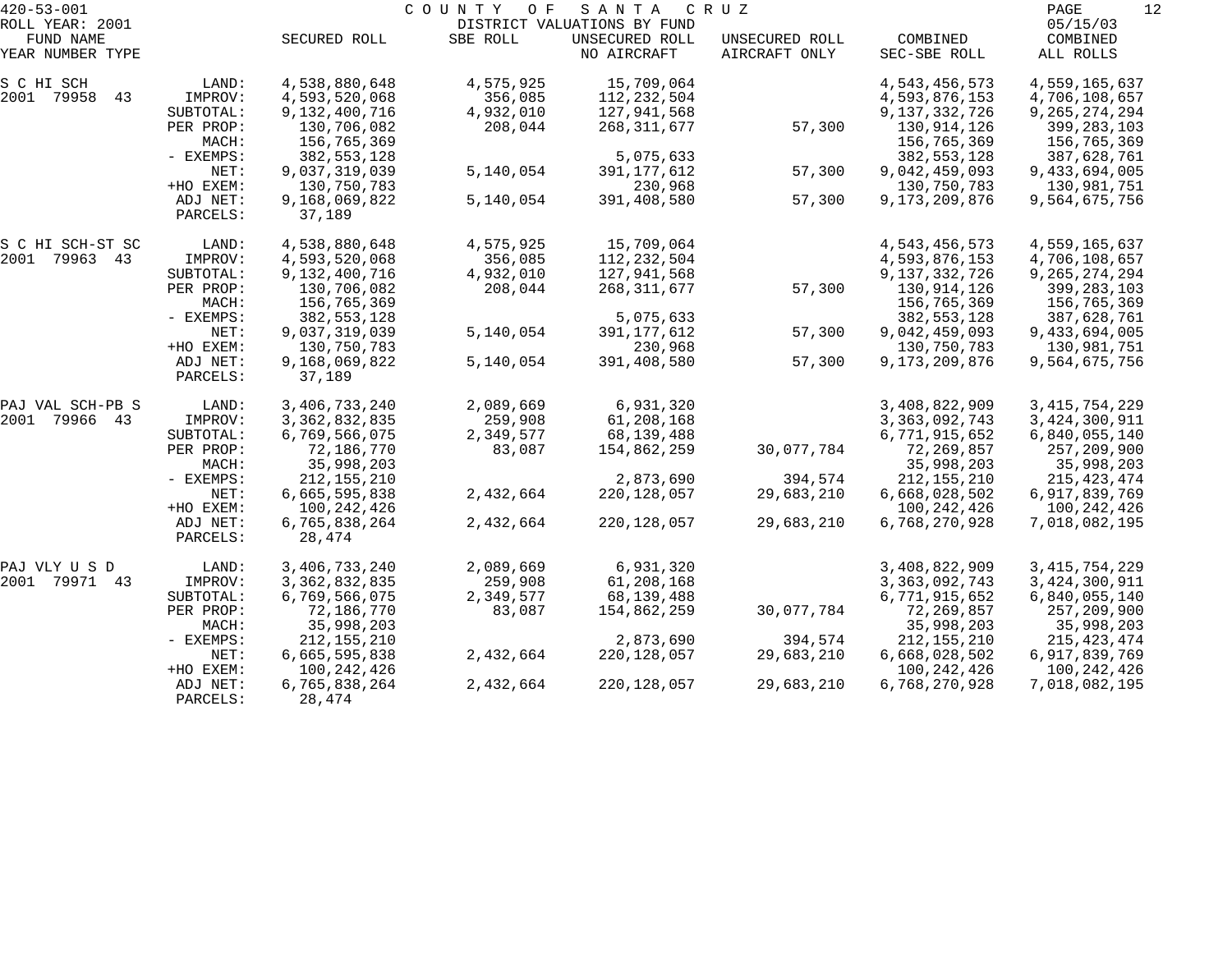| $420 - 53 - 001$              |           | COUNTY<br>O F<br>SANTA<br>C R U Z |           |                               |                                 |                          |                       |  |
|-------------------------------|-----------|-----------------------------------|-----------|-------------------------------|---------------------------------|--------------------------|-----------------------|--|
| ROLL YEAR: 2001               |           |                                   |           | DISTRICT VALUATIONS BY FUND   |                                 |                          | 05/15/03              |  |
| FUND NAME<br>YEAR NUMBER TYPE |           | SECURED ROLL                      | SBE ROLL  | UNSECURED ROLL<br>NO AIRCRAFT | UNSECURED ROLL<br>AIRCRAFT ONLY | COMBINED<br>SEC-SBE ROLL | COMBINED<br>ALL ROLLS |  |
| PAJ VAL SCH PROP              | LAND:     | 3,406,733,240                     | 2,089,669 | 6,931,320                     |                                 | 3,408,822,909            | 3, 415, 754, 229      |  |
| 2001 79972 43                 | IMPROV:   | 3, 362, 832, 835                  | 259,908   | 61,208,168                    |                                 | 3, 363, 092, 743         | 3,424,300,911         |  |
|                               | SUBTOTAL: | 6,769,566,075                     | 2,349,577 | 68,139,488                    |                                 | 6,771,915,652            | 6,840,055,140         |  |
|                               | PER PROP: | 72,186,770                        | 83,087    | 154,862,259                   | 30,077,784                      | 72,269,857               | 257,209,900           |  |
|                               | MACH:     | 35,998,203                        |           |                               |                                 | 35,998,203               | 35,998,203            |  |
|                               | - EXEMPS: | 212, 155, 210                     |           | 2,873,690                     | 394,574                         | 212, 155, 210            | 215, 423, 474         |  |
|                               | NET:      | 6,665,595,838                     | 2,432,664 | 220,128,057                   | 29,683,210                      | 6,668,028,502            | 6,917,839,769         |  |
|                               | +HO EXEM: | 100, 242, 426                     |           |                               |                                 | 100, 242, 426            | 100,242,426           |  |
|                               | ADJ NET:  | 6,765,838,264                     | 2,432,664 | 220,128,057                   | 29,683,210                      | 6,768,270,928            | 7,018,082,195         |  |
|                               | PARCELS:  | 28,474                            |           |                               |                                 |                          |                       |  |
| PAJ VAL SCH-ST S              | LAND:     | 3,406,733,240                     | 2,089,669 | 6,931,320                     |                                 | 3,408,822,909            | 3, 415, 754, 229      |  |
| 2001 79976 43                 | IMPROV:   | 3, 362, 832, 835                  | 259,908   | 61,208,168                    |                                 | 3, 363, 092, 743         | 3,424,300,911         |  |
|                               | SUBTOTAL: | 6,769,566,075                     | 2,349,577 | 68,139,488                    |                                 | 6,771,915,652            | 6,840,055,140         |  |
|                               | PER PROP: | 72,186,770                        | 83,087    | 154,862,259                   | 30,077,784                      | 72,269,857               | 257,209,900           |  |
|                               | MACH:     | 35,998,203                        |           |                               |                                 | 35,998,203               | 35,998,203            |  |
|                               | - EXEMPS: | 212, 155, 210                     |           | 2,873,690                     | 394,574                         | 212, 155, 210            | 215, 423, 474         |  |
|                               | NET:      | 6,665,595,838                     | 2,432,664 | 220, 128, 057                 | 29,683,210                      | 6,668,028,502            | 6,917,839,769         |  |
|                               | +HO EXEM: | 100, 242, 426                     |           |                               |                                 | 100, 242, 426            | 100,242,426           |  |
|                               | ADJ NET:  | 6,765,838,264                     | 2,432,664 | 220,128,057                   | 29,683,210                      | 6,768,270,928            | 7,018,082,195         |  |
|                               | PARCELS:  | 28,474                            |           |                               |                                 |                          |                       |  |
| SLV U S D                     | LAND:     | 936,496,548                       | 349,590   | 999,941                       |                                 | 936,846,138              | 937,846,079           |  |
| 2001<br>79978<br>43           | IMPROV:   | 967, 353, 799                     | 152,365   | 10,608,758                    |                                 | 967,506,164              | 978,114,922           |  |
|                               | SUBTOTAL: | 1,903,850,347                     | 501,955   | 11,608,699                    |                                 | 1,904,352,302            | 1,915,961,001         |  |
|                               | PER PROP: | 6,403,584                         | 130,789   | 18,481,016                    | 5,000                           | 6,534,373                | 25,020,389            |  |
|                               | MACH:     | 3, 271, 323                       |           |                               |                                 | 3, 271, 323              | 3, 271, 323           |  |
|                               | - EXEMPS: | 87,457,056                        |           | 126,261                       |                                 | 87, 457, 056             | 87,583,317            |  |
|                               | NET:      | 1,826,068,198                     | 632,744   | 29,963,454                    | 5,000                           | 1,826,700,942            | 1,856,669,396         |  |
|                               | +HO EXEM: | 40,283,600                        |           |                               |                                 | 40,283,600               | 40,283,600            |  |
|                               | ADJ NET:  | 1,866,351,798                     | 632,744   | 29,963,454                    | 5,000                           | 1,866,984,542            | 1,896,952,996         |  |
|                               | PARCELS:  | 17,632                            |           |                               |                                 |                          |                       |  |
| CAB COMM COLL                 | LAND:     | 9,824,921,389                     | 7,094,316 | 24, 319, 438                  |                                 | 9,832,015,705            | 9,856,335,143         |  |
| 2001<br>79981<br>43           | IMPROV:   | 10,068,952,630                    | 786,475   | 200,760,229                   |                                 | 10,069,739,105           | 10,270,499,334        |  |
|                               | SUBTOTAL: | 19,893,874,019                    | 7,880,791 | 225,079,667                   |                                 | 19,901,754,810           | 20, 126, 834, 477     |  |
|                               | PER PROP: | 226,767,656                       | 432,292   | 551,057,271                   | 30,140,084                      | 227, 199, 948            | 808,397,303           |  |
|                               | MACH:     | 198,686,051                       |           |                               |                                 | 198,686,051              | 198,686,051           |  |
|                               | - EXEMPS: | 728,775,853                       |           | 8,208,108                     | 394,574                         | 728, 775, 853            | 737,378,535           |  |
|                               | NET:      | 19,590,551,873                    | 8,313,083 | 767,928,830                   | 29,745,510                      | 19,598,864,956           | 20,396,539,296        |  |
|                               | +HO EXEM: | 299,961,409                       |           | 230,968                       |                                 | 299,961,409              | 300,192,377           |  |
|                               | ADJ NET:  | 19,890,513,282                    | 8,313,083 | 768,159,798                   | 29,745,510                      | 19,898,826,365           | 20,696,731,673        |  |
|                               | PARCELS:  | 90,353                            |           |                               |                                 |                          |                       |  |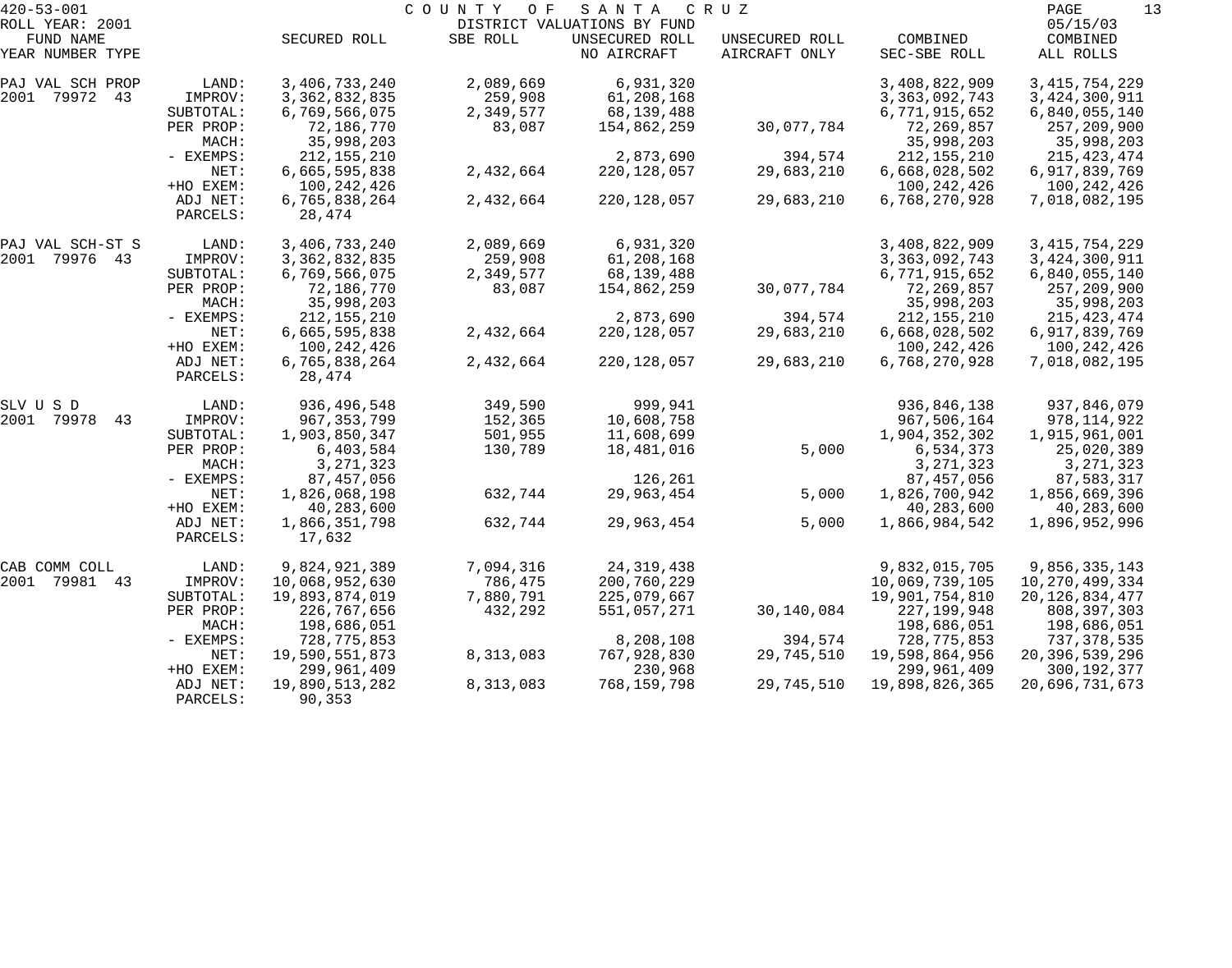| $420 - 53 - 001$    |           |                   | COUNTY<br>O F | SANTA                       | C R U Z        |                   | 14<br>PAGE        |
|---------------------|-----------|-------------------|---------------|-----------------------------|----------------|-------------------|-------------------|
| ROLL YEAR: 2001     |           |                   |               | DISTRICT VALUATIONS BY FUND |                |                   | 05/15/03          |
| FUND NAME           |           | SECURED ROLL      | SBE ROLL      | UNSECURED ROLL              | UNSECURED ROLL | COMBINED          | COMBINED          |
| YEAR NUMBER TYPE    |           |                   |               | NO AIRCRAFT                 | AIRCRAFT ONLY  | SEC-SBE ROLL      | ALL ROLLS         |
| CO SCH SVC          | LAND:     | 9,824,921,389     | 7,094,316     | 24, 319, 438                |                | 9,832,015,705     | 9,856,335,143     |
| 2001 79988<br>43    | IMPROV:   | 10,068,952,630    | 786,475       | 200,760,229                 |                | 10,069,739,105    | 10,270,499,334    |
|                     | SUBTOTAL: | 19,893,874,019    | 7,880,791     | 225,079,667                 |                | 19,901,754,810    | 20, 126, 834, 477 |
|                     | PER PROP: | 226,767,656       | 432,292       | 551,057,271                 | 30,140,084     | 227, 199, 948     | 808, 397, 303     |
|                     | MACH:     | 198,686,051       |               |                             |                | 198,686,051       | 198,686,051       |
|                     | - EXEMPS: | 728,775,853       |               | 8,208,108                   | 394,574        | 728, 775, 853     | 737,378,535       |
|                     | NET:      | 19,590,551,873    | 8,313,083     | 767,928,830                 | 29,745,510     | 19,598,864,956    | 20,396,539,296    |
|                     | +HO EXEM: | 299,961,409       |               | 230,968                     |                | 299,961,409       | 300, 192, 377     |
|                     | ADJ NET:  | 19,890,513,282    | 8,313,083     | 768,159,798                 | 29,745,510     | 19,898,826,365    | 20,696,731,673    |
|                     | PARCELS:  | 90,353            |               |                             |                |                   |                   |
| AREAWIDE TAX        | LAND:     | 5,476,968,896     | 4,630,925     | 16,388,177                  |                | 5,481,599,821     | 5,497,987,998     |
| 2001 79991 43       | IMPROV:   | 5,735,661,368     | 356,085       | 128,907,603                 |                | 5,736,017,453     | 5,864,925,056     |
|                     | SUBTOTAL: | 11, 212, 630, 264 | 4,987,010     | 145,295,780                 |                | 11, 217, 617, 274 | 11,362,913,054    |
|                     | PER PROP: | 148,102,132       | 208,044       | 377,598,266                 | 57,300         | 148,310,176       | 525,965,742       |
|                     | MACH:     | 159,416,525       |               |                             |                | 159,416,525       | 159,416,525       |
|                     | - EXEMPS: | 429,062,866       |               | 5,208,157                   |                | 429,062,866       | 434, 271, 023     |
|                     | NET:      | 11,091,086,055    | 5,195,054     | 517,685,889                 | 57,300         | 11,096,281,109    | 11,614,024,298    |
|                     | +HO EXEM: | 159, 337, 383     |               | 230,968                     |                | 159, 337, 383     | 159,568,351       |
|                     | ADJ NET:  | 11, 250, 423, 438 | 5,195,054     | 517,916,857                 | 57,300         | 11, 255, 618, 492 | 11,773,592,649    |
|                     | PARCELS:  | 44,180            |               |                             |                |                   |                   |
| CO SCH BLD AID      | LAND:     | 9,824,921,389     | 7,094,316     | 24, 319, 438                |                | 9,832,015,705     | 9,856,335,143     |
| 79996 43<br>2001    | IMPROV:   | 10,068,952,630    | 786,475       | 200,760,229                 |                | 10,069,739,105    | 10,270,499,334    |
|                     | SUBTOTAL: | 19,893,874,019    | 7,880,791     | 225,079,667                 |                | 19,901,754,810    | 20, 126, 834, 477 |
|                     | PER PROP: | 226,767,656       | 432,292       | 551,057,271                 | 30,140,084     | 227, 199, 948     | 808, 397, 303     |
|                     | MACH:     | 198,686,051       |               |                             |                | 198,686,051       | 198,686,051       |
|                     | - EXEMPS: | 728,775,853       |               | 8,208,108                   | 394,574        | 728, 775, 853     | 737,378,535       |
|                     | NET:      | 19,590,551,873    | 8,313,083     | 767,928,830                 | 29,745,510     | 19,598,864,956    | 20,396,539,296    |
|                     | +HO EXEM: | 299,961,409       |               | 230,968                     |                | 299,961,409       | 300, 192, 377     |
|                     | ADJ NET:  | 19,890,513,282    | 8,313,083     | 768,159,798                 | 29,745,510     | 19,898,826,365    | 20,696,731,673    |
|                     | PARCELS:  | 90,353            |               |                             |                |                   |                   |
| APTOS SEASCPE CS    | LAND:     | 287,632,815       | 24,022        | 506,458                     |                | 287,656,837       | 288,163,295       |
| 2001<br>80017<br>44 | IMPROV:   | 245,776,179       | 18,035        | 329,374                     |                | 245,794,214       | 246,123,588       |
|                     | SUBTOTAL: | 533,408,994       | 42,057        | 835,832                     |                | 533, 451, 051     | 534,286,883       |
|                     | PER PROP: | 3,660,158         | 10,324        | 1,125,556                   |                | 3,670,482         | 4,796,038         |
|                     | MACH:     | 139,455           |               |                             |                | 139,455           | 139,455           |
|                     | - EXEMPS: | 8,513,695         |               | 15,445                      |                | 8,513,695         | 8,529,140         |
|                     | NET:      | 528,694,912       | 52,381        | 1,945,943                   |                | 528, 747, 293     | 530,693,236       |
|                     | +HO EXEM: | 4,275,600         |               |                             |                | 4,275,600         | 4,275,600         |
|                     | ADJ NET:  | 532,970,512       | 52,381        | 1,945,943                   |                | 533,022,893       | 534,968,836       |
|                     | PARCELS:  | 1,635             |               |                             |                |                   |                   |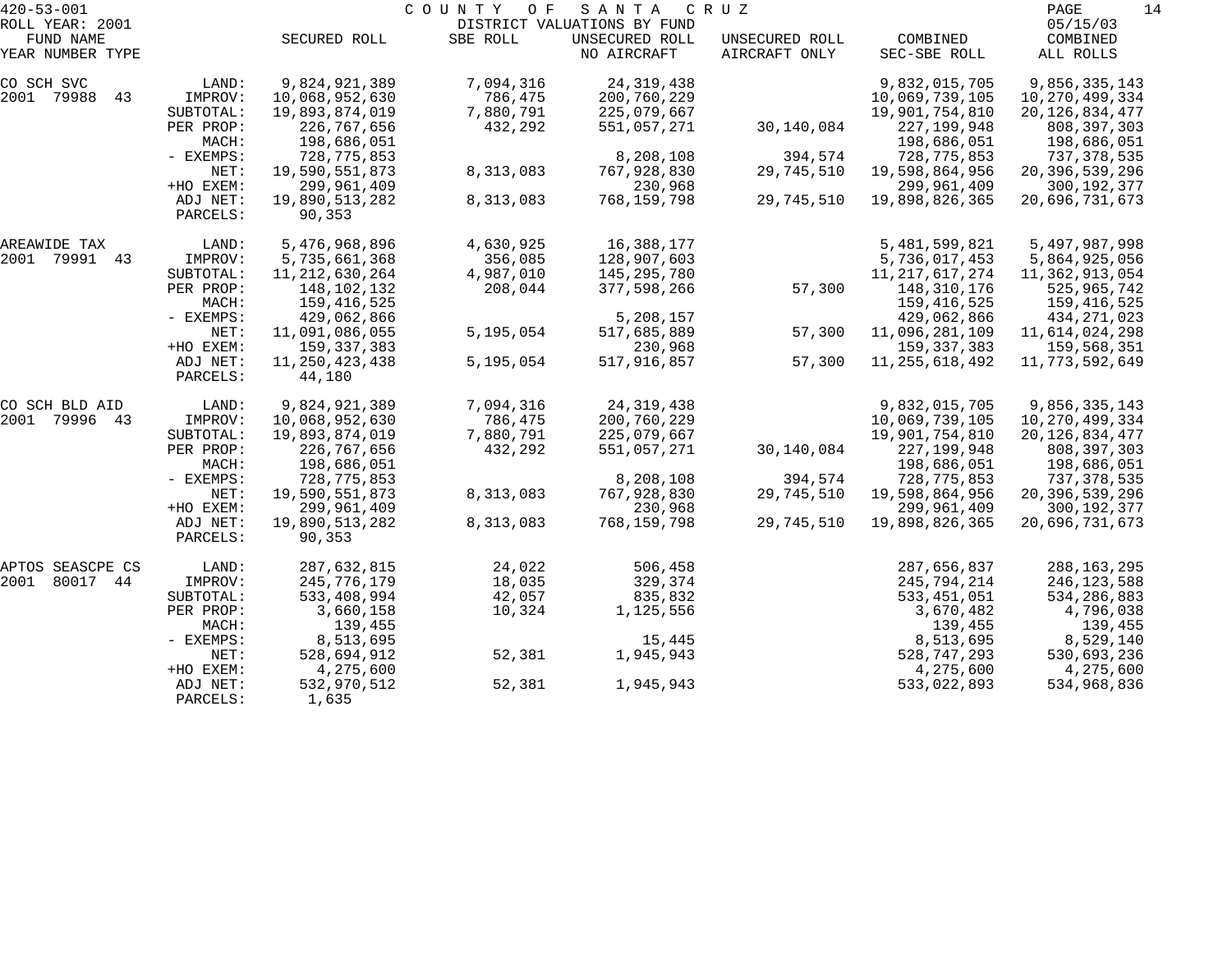| $420 - 53 - 001$                                 |                                                                 | COUNTY<br>O F<br>SANTA<br>C R U Z<br>DISTRICT VALUATIONS BY FUND                     |                                              |                                                        |                                 |                                                                                 |                                                                               |
|--------------------------------------------------|-----------------------------------------------------------------|--------------------------------------------------------------------------------------|----------------------------------------------|--------------------------------------------------------|---------------------------------|---------------------------------------------------------------------------------|-------------------------------------------------------------------------------|
| ROLL YEAR: 2001<br>FUND NAME<br>YEAR NUMBER TYPE |                                                                 | SECURED ROLL                                                                         | SBE ROLL                                     | UNSECURED ROLL<br>NO AIRCRAFT                          | UNSECURED ROLL<br>AIRCRAFT ONLY | COMBINED<br>SEC-SBE ROLL                                                        | 05/15/03<br>COMBINED<br>ALL ROLLS                                             |
| BOULDER CREEK CS<br>2001 81104 44                | LAND:<br>IMPROV:<br>SUBTOTAL:<br>PER PROP:                      | 29,304,256<br>33,635,083<br>62,939,339                                               |                                              | 190,314                                                |                                 | 29,304,256<br>33,635,083<br>62,939,339                                          | 29, 304, 256<br>33,635,083<br>62,939,339<br>190,314                           |
|                                                  | MACH:<br>- EXEMPS:<br>NET:<br>+HO EXEM:                         | 1,292,530<br>61,646,809<br>1,089,200                                                 |                                              | 190,314                                                |                                 | 1,292,530<br>61,646,809<br>1,089,200                                            | 1,292,530<br>61,837,123<br>1,089,200                                          |
|                                                  | ADJ NET:<br>PARCELS:                                            | 62,736,009<br>337                                                                    |                                              | 190,314                                                |                                 | 62,736,009                                                                      | 62,926,323                                                                    |
| BRAEMOOR DR CSA<br>2001 81115<br>44              | LAND:<br>IMPROV:<br>SUBTOTAL:<br>PER PROP:                      | 7,182,936<br>8,248,268<br>15,431,204                                                 |                                              |                                                        |                                 | 7,182,936<br>8,248,268<br>15,431,204                                            | 7,182,936<br>8,248,268<br>15,431,204                                          |
|                                                  | MACH:<br>- EXEMPS:<br>NET:<br>+HO EXEM:<br>ADJ NET:<br>PARCELS: | 238,000<br>15, 193, 204<br>238,000<br>15, 431, 204<br>54                             |                                              |                                                        |                                 | 238,000<br>15, 193, 204<br>238,000<br>15,431,204                                | 238,000<br>15, 193, 204<br>238,000<br>15,431,204                              |
| COUNTY FPD CSA 4<br>2001 81120<br>44             | LAND:<br>IMPROV:<br>SUBTOTAL:<br>PER PROP:<br>MACH:             | 1,048,352,451<br>971,742,640<br>2,020,095,091<br>19,534,398<br>62,053,197            | 208,972<br>51,150<br>260,122<br>29,281       | 1,439,764<br>16,353,111<br>17,792,875<br>28, 315, 131  | 487,200                         | 1,048,561,423<br>971,793,790<br>2,020,355,213<br>19,563,679<br>62,053,197       | 1,050,001,187<br>988,146,901<br>2,038,148,088<br>48,366,010<br>62,053,197     |
|                                                  | - EXEMPS:<br>NET:<br>+HO EXEM:<br>ADJ NET:<br>PARCELS:          | 64,820,751<br>2,036,861,935<br>29, 220, 730<br>2,066,082,665<br>9,683                | 289,403<br>289,403                           | 11,568<br>46,096,438<br>46,096,438                     | 487,200<br>487,200              | 64,820,751<br>2,037,151,338<br>29,220,730<br>2,066,372,068                      | 64,832,319<br>2,083,734,976<br>29, 220, 730<br>2, 112, 955, 706               |
| CO HWY CSA #9<br>2001 81128<br>44                | LAND:<br>IMPROV:<br>SUBTOTAL:<br>PER PROP:<br>MACH:             | 6, 251, 073, 304<br>5,875,361,703<br>12, 126, 435, 007<br>65, 348, 743<br>67,177,610 | 4,168,284<br>340,219<br>4,508,503<br>238,329 | 5,238,334<br>46,024,992<br>51, 263, 326<br>130,937,595 | 501,900                         | 6, 255, 241, 588<br>5,875,701,922<br>12,130,943,510<br>65,587,072<br>67,177,610 | 6,260,479,922<br>5,921,726,914<br>12,182,206,836<br>197,026,567<br>67,177,610 |
|                                                  | - EXEMPS:<br>NET:<br>+HO EXEM:                                  | 461,305,240<br>11,797,656,120<br>189,384,652                                         | 4,746,832                                    | 2,369,230<br>179,831,691<br>7,000                      | 501,900                         | 461,305,240<br>11,802,402,952<br>189, 384, 652                                  | 463,674,470<br>11,982,736,543<br>189,391,652                                  |
|                                                  | ADJ NET:<br>PARCELS:                                            | 11,987,040,772<br>59,964                                                             | 4,746,832                                    | 179,838,691                                            | 501,900                         | 11,991,787,604                                                                  | 12, 172, 128, 195                                                             |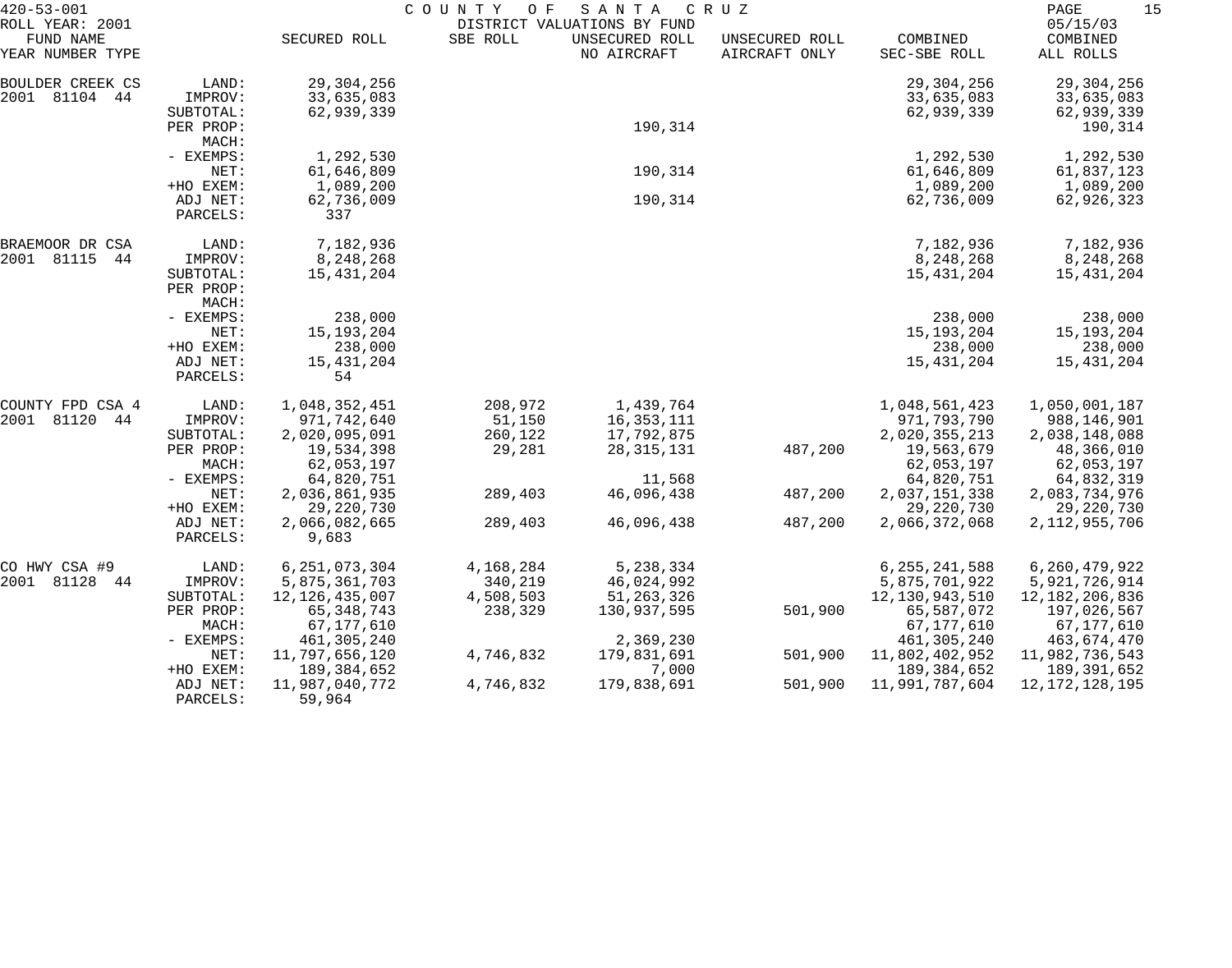| $420 - 53 - 001$              |                      |                          | COUNTY OF   | S A N T A                     | C R U Z                         |                          | PAGE<br>16            |
|-------------------------------|----------------------|--------------------------|-------------|-------------------------------|---------------------------------|--------------------------|-----------------------|
| ROLL YEAR: 2001               |                      |                          |             | DISTRICT VALUATIONS BY FUND   |                                 |                          | 05/15/03              |
| FUND NAME<br>YEAR NUMBER TYPE |                      | SECURED ROLL             | SBE ROLL    | UNSECURED ROLL<br>NO AIRCRAFT | UNSECURED ROLL<br>AIRCRAFT ONLY | COMBINED<br>SEC-SBE ROLL | COMBINED<br>ALL ROLLS |
| CSA #9 ZN A                   | LAND:                | 2,381,983,995            | 3,361,860   | 2,973,328                     |                                 | 2,385,345,855            | 2,388,319,183         |
| 2001 81129<br>44              | IMPROV:              | 2,306,704,564            | 70,744      | 13,990,308                    |                                 | 2,306,775,308            | 2,320,765,616         |
|                               | SUBTOTAL:            | 4,688,688,559            | 3,432,604   | 16,963,636                    |                                 | 4,692,121,163            | 4,709,084,799         |
|                               | PER PROP:            | 34,974,552               | 47,686      | 67,533,988                    |                                 | 35,022,238               | 102,556,226           |
|                               | MACH:                | 56,430,439               |             |                               |                                 | 56,430,439               | 56,430,439            |
|                               | - EXEMPS:            | 256,698,374              |             | 1,298,969                     |                                 | 256,698,374              | 257,997,343           |
|                               | NET:                 | 4,523,395,176            | 3,480,290   | 83,198,655                    |                                 | 4,526,875,466            | 4,610,074,121         |
|                               | +HO EXEM:            | 79, 257, 104             |             |                               |                                 | 79, 257, 104             | 79,257,104            |
|                               | ADJ NET:<br>PARCELS: | 4,602,652,280<br>22,122  | 3,480,290   | 83,198,655                    |                                 | 4,606,132,570            | 4,689,331,225         |
| CSA #9 ZN B                   | LAND:                | 809,826,064              | 274,362     | 845,335                       |                                 | 810,100,426              | 810,945,761           |
| 2001 81130<br>44              | IMPROV:              | 679,372,505              | 21,518      | 4,696,281                     |                                 | 679,394,023              | 684,090,304           |
|                               | SUBTOTAL:            | 1,489,198,569            | 295,880     | 5,541,616                     |                                 | 1,489,494,449            | 1,495,036,065         |
|                               | PER PROP:            | 3,162,967                | 12,318      | 17,890,589                    |                                 | 3, 175, 285              | 21,065,874            |
|                               | MACH:                | 365,735                  |             |                               |                                 | 365,735                  | 365,735               |
|                               | - EXEMPS:            | 42,550,543               |             | 1,013,858                     |                                 | 42,550,543               | 43,564,401            |
|                               | NET:                 | 1,450,176,728            | 308,198     | 22, 418, 347                  |                                 | 1,450,484,926            | 1,472,903,273         |
|                               | +HO EXEM:            | 22,990,800               |             |                               |                                 | 22,990,800               | 22,990,800            |
|                               | ADJ NET:             | 1,473,167,528            | 308,198     | 22, 418, 347                  |                                 | 1, 473, 475, 726         | 1,495,894,073         |
|                               | PARCELS:             | 6,767                    |             |                               |                                 |                          |                       |
| CSA #9 ZN C                   | LAND:                | 6,854,192,478            | 4, 173, 284 | 5,917,447                     |                                 | 6,858,365,762            | 6,864,283,209         |
| 2001 81131<br>44              | IMPROV:              | 6,671,829,291            | 340,219     | 62,204,866                    |                                 | 6,672,169,510            | 6,734,374,376         |
|                               | SUBTOTAL:            | 13,526,021,769           | 4,513,503   | 68,122,313                    |                                 | 13,530,535,272           | 13,598,657,585        |
|                               | PER PROP:            | 79,717,071               | 238,329     | 238,644,952                   | 501,900                         | 79,955,400               | 319,102,252           |
|                               | MACH:                | 68,866,851               |             |                               |                                 | 68,866,851               | 68,866,851            |
|                               | - EXEMPS:            | 492,870,476              |             | 2,501,754                     |                                 | 492,870,476              | 495, 372, 230         |
|                               | NET:                 | 13, 181, 735, 215        | 4,751,832   | 304, 265, 511                 | 501,900                         | 13, 186, 487, 047        | 13, 491, 254, 458     |
|                               | +HO EXEM:            | 207,040,052              |             | 7,000                         |                                 | 207,040,052              | 207,047,052           |
|                               | ADJ NET:<br>PARCELS: | 13,388,775,267<br>63,907 | 4,751,832   | 304, 272, 511                 | 501,900                         | 13, 393, 527, 099        | 13,698,301,510        |
| CSA #9D1                      | LAND:                | 2,079,808,429            | 560,618     | 1,813,803                     |                                 | 2,080,369,047            | 2,082,182,850         |
| 2001 81132<br>44              | IMPROV:              | 2, 152, 065, 185         | 171,275     | 22, 317, 730                  |                                 | 2, 152, 236, 460         | 2, 174, 554, 190      |
|                               | SUBTOTAL:            | 4, 231, 873, 614         | 731,893     | 24, 131, 533                  |                                 | 4, 232, 605, 507         | 4, 256, 737, 040      |
|                               | PER PROP:            | 24, 293, 763             | 141,614     | 37, 258, 852                  | 492,200                         | 24, 435, 377             | 62,186,429            |
|                               | MACH:                | 64, 335, 255             |             |                               |                                 | 64, 335, 255             | 64, 335, 255          |
|                               | $-$ EXEMPS:          | 160,731,789              |             | 227,938                       |                                 | 160,731,789              | 160,959,727           |
|                               | NET:                 | 4, 159, 770, 843         | 873,507     | 61, 162, 447                  | 492,200                         | 4,160,644,350            | 4, 222, 298, 997      |
|                               | +HO EXEM:            | 77, 777, 304             |             |                               |                                 | 77, 777, 304             | 77, 777, 304          |
|                               | ADJ NET:             | 4, 237, 548, 147         | 873,507     | 61, 162, 447                  | 492,200                         | 4, 238, 421, 654         | 4,300,076,301         |
|                               | PARCELS:             | 27,863                   |             |                               |                                 |                          |                       |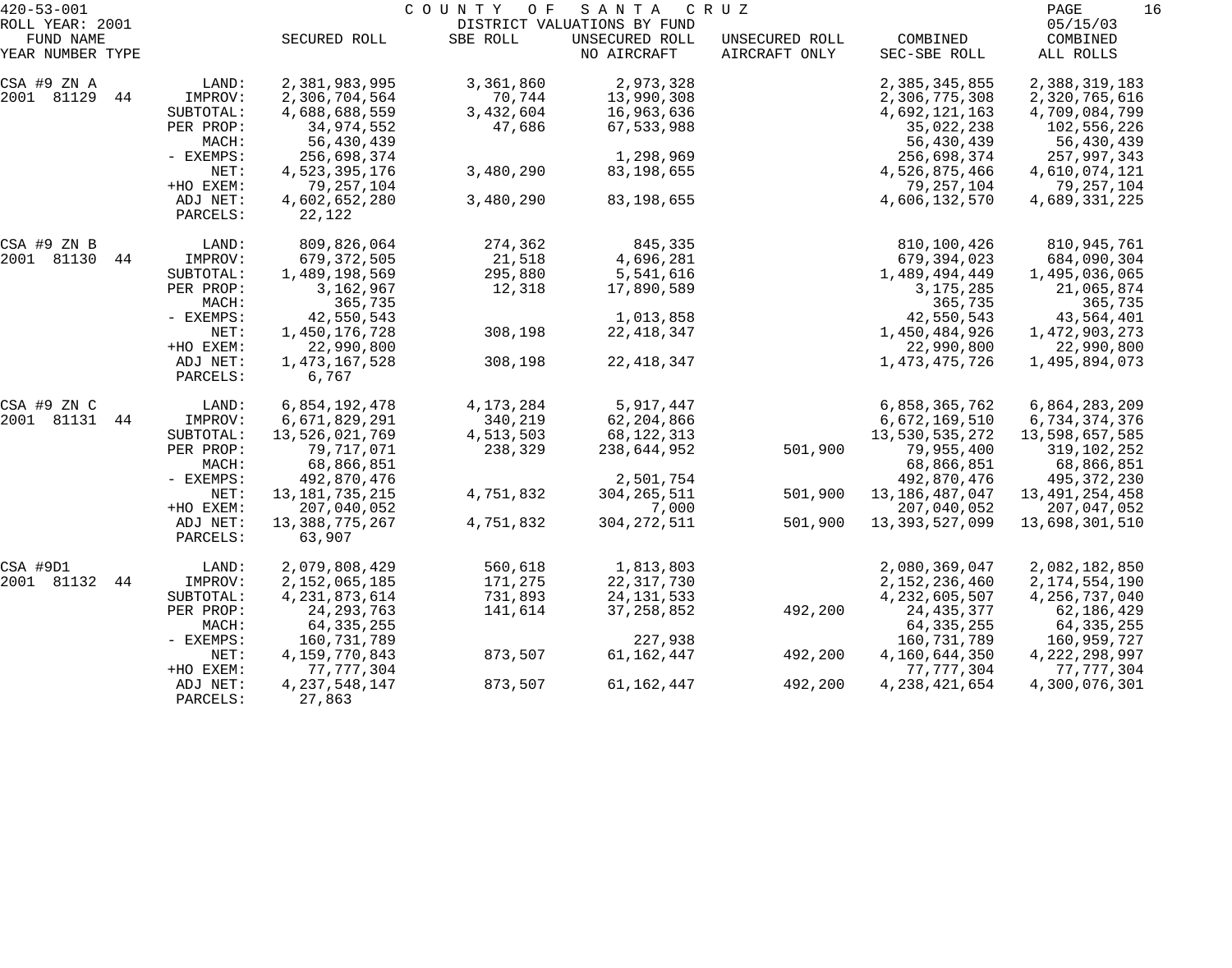| $420 - 53 - 001$    |                    |                  | COUNTY<br>O F | SANTA                       | C R U Z        |                  | 17<br>PAGE       |
|---------------------|--------------------|------------------|---------------|-----------------------------|----------------|------------------|------------------|
| ROLL YEAR: 2001     |                    |                  |               | DISTRICT VALUATIONS BY FUND |                |                  | 05/15/03         |
| FUND NAME           |                    | SECURED ROLL     | SBE ROLL      | UNSECURED ROLL              | UNSECURED ROLL | COMBINED         | COMBINED         |
| YEAR NUMBER TYPE    |                    |                  |               | NO AIRCRAFT                 | AIRCRAFT ONLY  | SEC-SBE ROLL     | ALL ROLLS        |
| CSA #9D2            | LAND:              | 4,991,642,967    | 3,749,878     | 4,622,254                   |                | 4,995,392,845    | 5,000,015,099    |
| 2001 81133<br>44    | IMPROV:            | 4,603,128,938    | 171,193       | 32,521,287                  |                | 4,603,300,131    | 4,635,821,418    |
|                     | SUBTOTAL:          | 9,594,771,905    | 3,921,071     | 37, 143, 541                |                | 9,598,692,976    | 9,635,836,517    |
|                     | PER PROP:          | 44,169,740       | 105,080       | 108,752,109                 | 489,700        | 44, 274, 820     | 153,516,629      |
|                     | MACH:              | 3,895,058        |               |                             |                | 3,895,058        | 3,895,058        |
|                     | - EXEMPS:          | 370, 270, 105    |               | 2,090,077                   |                | 370, 270, 105    | 372,360,182      |
|                     | NET:               | 9,272,566,598    | 4,026,151     | 143,805,573                 | 489,700        | 9,276,592,749    | 9,420,888,022    |
|                     | +HO EXEM:          | 142,578,426      |               | 7,000                       |                | 142,578,426      | 142,585,426      |
|                     | ADJ NET:           | 9, 415, 145, 024 | 4,026,151     | 143,812,573                 | 489,700        | 9, 419, 171, 175 | 9,563,473,448    |
|                     | PARCELS:           | 40,779           |               |                             |                |                  |                  |
| CSA #9D3            | LAND:              | 2,497,087,300    | 234,243       | 1,670,042                   |                | 2,497,321,543    | 2,498,991,585    |
| 2001<br>81134<br>44 | IMPROV:            | 2, 204, 420, 672 | 102,510       | 13,076,715                  |                | 2, 204, 523, 182 | 2, 217, 599, 897 |
|                     | SUBTOTAL:          | 4,701,507,972    | 336,753       | 14,746,757                  |                | 4,701,844,725    | 4,716,591,482    |
|                     | PER PROP:          | 13, 141, 455     | 58,684        | 47,719,887                  | 9,700          | 13,200,139       | 60,929,726       |
|                     | MACH:              | 1,005,373        |               |                             |                | 1,005,373        | 1,005,373        |
|                     | - EXEMPS:          | 139,465,782      |               | 1,148,556                   |                | 139, 465, 782    | 140,614,338      |
|                     | NET:               | 4,576,189,018    | 395,437       | 61, 318, 088                | 9,700          | 4,576,584,455    | 4,637,912,243    |
|                     | +HO EXEM:          | 67,060,748       |               |                             |                | 67,060,748       | 67,060,748       |
|                     | ADJ NET:           | 4,643,249,766    | 395,437       | 61, 318, 088                | 9,700          | 4,643,645,203    | 4,704,972,991    |
|                     | PARCELS:           | 19,136           |               |                             |                |                  |                  |
| COUNTRY ESTS CSA    | LAND:              | 3,036,630        |               |                             |                | 3,036,630        | 3,036,630        |
| 2001<br>81140<br>44 | IMPROV:            | 4,896,054        |               |                             |                | 4,896,054        | 4,896,054        |
|                     | SUBTOTAL:          | 7,932,684        |               |                             |                | 7,932,684        | 7,932,684        |
|                     | PER PROP:          |                  |               |                             |                |                  |                  |
|                     | MACH:              |                  |               |                             |                |                  |                  |
|                     | - EXEMPS:          | 243,972          |               |                             |                | 243,972          | 243,972          |
|                     | NET:               | 7,688,712        |               |                             |                | 7,688,712        | 7,688,712        |
|                     | +HO EXEM:          | 140,000          |               |                             |                | 140,000          | 140,000          |
|                     | ADJ NET:           | 7,828,712        |               |                             |                | 7,828,712        | 7,828,712        |
|                     | PARCELS:           | 34               |               |                             |                |                  |                  |
| DAVENPORT SANITA    | LAND:              | 6,910,066        | 5,369         |                             |                | 6,915,435        | 6,915,435        |
| 2001<br>82202 44    | IMPROV:            | 7,014,059        | 4,031         | 440,720                     |                | 7,018,090        | 7,458,810        |
|                     | SUBTOTAL:          | 13,924,125       | 9,400         | 440,720                     |                | 13,933,525       | 14,374,245       |
|                     | PER PROP:<br>MACH: | 7,000            | 2,307         | 666,777                     |                | 9,307            | 676,084          |
|                     | - EXEMPS:          | 426,031          |               |                             |                | 426,031          | 426,031          |
|                     | NET:               | 13,505,094       | 11,707        | 1,107,497                   |                | 13,516,801       | 14,624,298       |
|                     | +HO EXEM:          | 361,504          |               |                             |                | 361,504          | 361,504          |
|                     | ADJ NET:           | 13,866,598       | 11,707        | 1,107,497                   |                | 13,878,305       | 14,985,802       |
|                     | PARCELS:           | 120              |               |                             |                |                  |                  |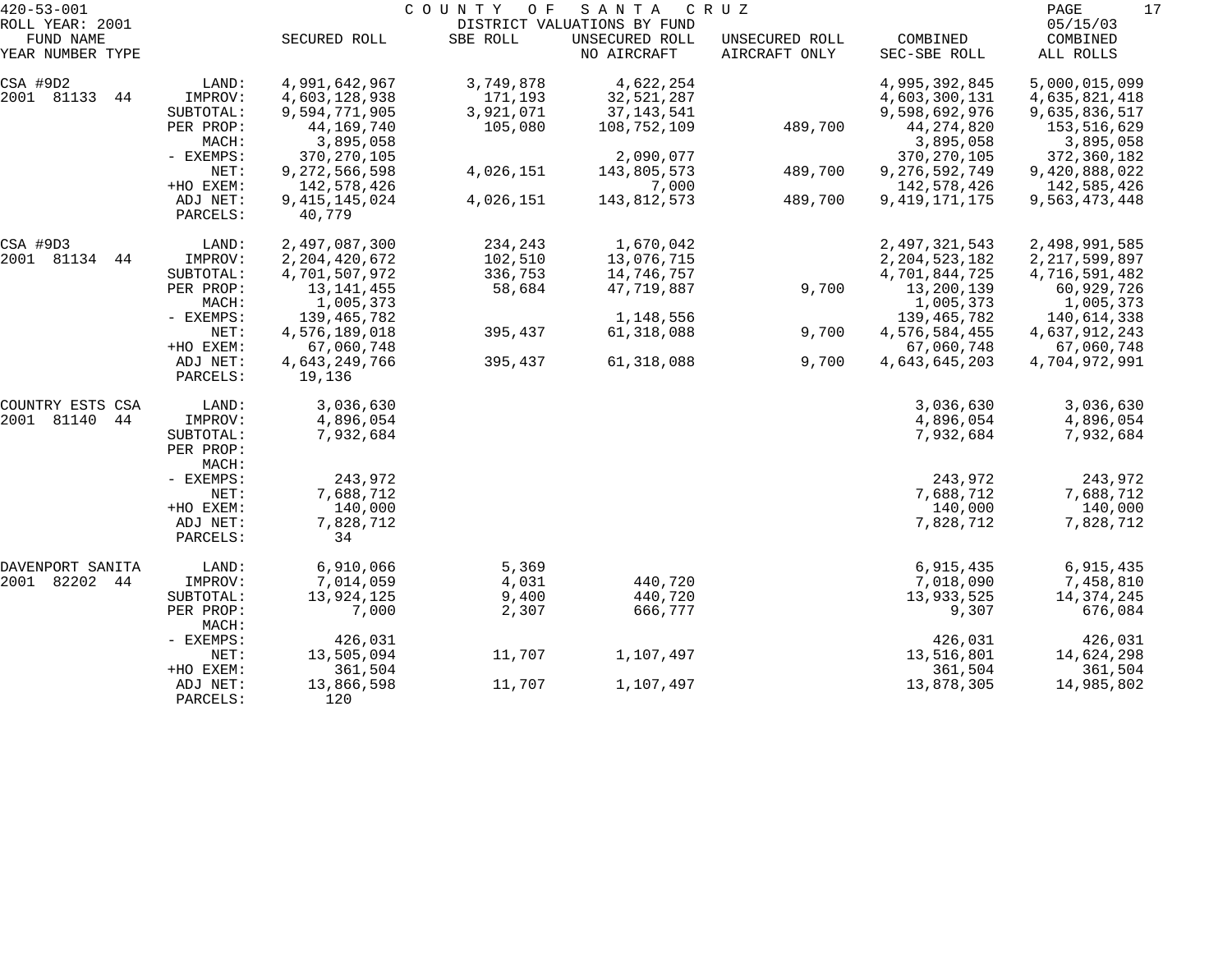|                                 | COUNTY<br>O F<br>SANTA<br>C R U Z                                                                                                    |                                                                                                                                                                        |                                   |                                                                                                       |                                      |                                                                                                                                                          |                                                                                                                                                                    |
|---------------------------------|--------------------------------------------------------------------------------------------------------------------------------------|------------------------------------------------------------------------------------------------------------------------------------------------------------------------|-----------------------------------|-------------------------------------------------------------------------------------------------------|--------------------------------------|----------------------------------------------------------------------------------------------------------------------------------------------------------|--------------------------------------------------------------------------------------------------------------------------------------------------------------------|
|                                 | SECURED ROLL                                                                                                                         | SBE ROLL                                                                                                                                                               | UNSECURED ROLL<br>NO AIRCRAFT     | UNSECURED ROLL<br>AIRCRAFT ONLY                                                                       | COMBINED<br>SEC-SBE ROLL             | COMBINED<br>ALL ROLLS                                                                                                                                    |                                                                                                                                                                    |
| LAND:<br>IMPROV:<br>SUBTOTAL:   | 5,201,069<br>5,811,981<br>11,013,050                                                                                                 |                                                                                                                                                                        |                                   |                                                                                                       | 5,201,069<br>5,811,981<br>11,013,050 | 5,201,069<br>5,811,981<br>11,013,050                                                                                                                     |                                                                                                                                                                    |
| PER PROP:<br>MACH:              |                                                                                                                                      |                                                                                                                                                                        |                                   |                                                                                                       |                                      | 35,584                                                                                                                                                   |                                                                                                                                                                    |
| NET:                            | 10,774,684                                                                                                                           |                                                                                                                                                                        | 35,584                            |                                                                                                       | 10,774,684                           | 10,810,268                                                                                                                                               |                                                                                                                                                                    |
| ADJ NET:<br>PARCELS:            | 11,012,684<br>53                                                                                                                     |                                                                                                                                                                        | 35,584                            |                                                                                                       | 11,012,684                           | 11,048,268                                                                                                                                               |                                                                                                                                                                    |
| LAND:                           | 6, 248, 488, 378                                                                                                                     | 4,168,284                                                                                                                                                              | 5,238,334                         |                                                                                                       | 6,252,656,662                        | 6,257,894,996                                                                                                                                            |                                                                                                                                                                    |
| SUBTOTAL:<br>PER PROP:          | 12, 122, 010, 104<br>65, 348, 743                                                                                                    | 4,508,503<br>238,329                                                                                                                                                   | 51, 263, 326<br>130,937,595       | 501,900                                                                                               | 12, 126, 518, 607<br>65,587,072      | 12, 177, 781, 933<br>197,026,567                                                                                                                         |                                                                                                                                                                    |
| - EXEMPS:                       | 461, 235, 240                                                                                                                        |                                                                                                                                                                        | 2,369,230                         |                                                                                                       | 461, 235, 240                        | 463,604,470                                                                                                                                              |                                                                                                                                                                    |
| +HO EXEM:                       | 189, 314, 652                                                                                                                        |                                                                                                                                                                        | 7,000                             |                                                                                                       | 189, 314, 652                        | 189,321,652                                                                                                                                              |                                                                                                                                                                    |
| PARCELS:                        | 59,946                                                                                                                               |                                                                                                                                                                        |                                   |                                                                                                       |                                      |                                                                                                                                                          |                                                                                                                                                                    |
| LAND:                           | 7,266,700                                                                                                                            |                                                                                                                                                                        |                                   |                                                                                                       | 7,266,700                            | 7,266,700                                                                                                                                                |                                                                                                                                                                    |
| SUBTOTAL:<br>PER PROP:<br>MACH: | 13,408,032                                                                                                                           |                                                                                                                                                                        |                                   |                                                                                                       | 13,408,032                           | 13,408,032                                                                                                                                               |                                                                                                                                                                    |
| - EXEMPS:<br>NET:               | 336,877<br>13,071,155                                                                                                                |                                                                                                                                                                        |                                   |                                                                                                       | 336,877<br>13,071,155                | 336,877<br>13,071,155                                                                                                                                    |                                                                                                                                                                    |
| +HO EXEM:<br>ADJ NET:           | 336,000<br>13,407,155                                                                                                                |                                                                                                                                                                        |                                   |                                                                                                       | 336,000<br>13,407,155                | 336,000<br>13,407,155                                                                                                                                    |                                                                                                                                                                    |
|                                 |                                                                                                                                      |                                                                                                                                                                        |                                   |                                                                                                       |                                      |                                                                                                                                                          |                                                                                                                                                                    |
| IMPROV:                         | 7,081,509                                                                                                                            |                                                                                                                                                                        | 56,344                            |                                                                                                       | 7,081,509                            | 7,137,853                                                                                                                                                |                                                                                                                                                                    |
| PER PROP:<br>MACH:              |                                                                                                                                      |                                                                                                                                                                        |                                   |                                                                                                       |                                      |                                                                                                                                                          |                                                                                                                                                                    |
| NET:                            |                                                                                                                                      |                                                                                                                                                                        |                                   |                                                                                                       |                                      | 13,932,985                                                                                                                                               |                                                                                                                                                                    |
| +HO EXEM:<br>ADJ NET:           | 266,000<br>14,142,641                                                                                                                |                                                                                                                                                                        | 56,344                            |                                                                                                       | 266,000<br>14, 142, 641              | 266,000<br>14,198,985                                                                                                                                    |                                                                                                                                                                    |
|                                 | - EXEMPS:<br>+HO EXEM:<br>IMPROV:<br>MACH:<br>NET:<br>ADJ NET:<br>IMPROV:<br>PARCELS:<br>LAND:<br>SUBTOTAL:<br>- EXEMPS:<br>PARCELS: | 238,366<br>238,000<br>5,873,521,726<br>67,177,610<br>11,793,301,217<br>11,982,615,869<br>6, 141, 332<br>82<br>7,065,064<br>14, 146, 573<br>269,932<br>13,876,641<br>78 | 340,219<br>4,746,832<br>4,746,832 | DISTRICT VALUATIONS BY FUND<br>35,584<br>46,024,992<br>179,831,691<br>179,838,691<br>56,344<br>56,344 | 501,900<br>501,900                   | 238,366<br>238,000<br>5,873,861,945<br>67,177,610<br>11,798,048,049<br>11,987,362,701<br>6,141,332<br>7,065,064<br>14, 146, 573<br>269,932<br>13,876,641 | 18<br>PAGE<br>05/15/03<br>238,366<br>238,000<br>5,919,886,937<br>67,177,610<br>11,978,381,640<br>12,167,703,292<br>6,141,332<br>7,065,064<br>14,202,917<br>269,932 |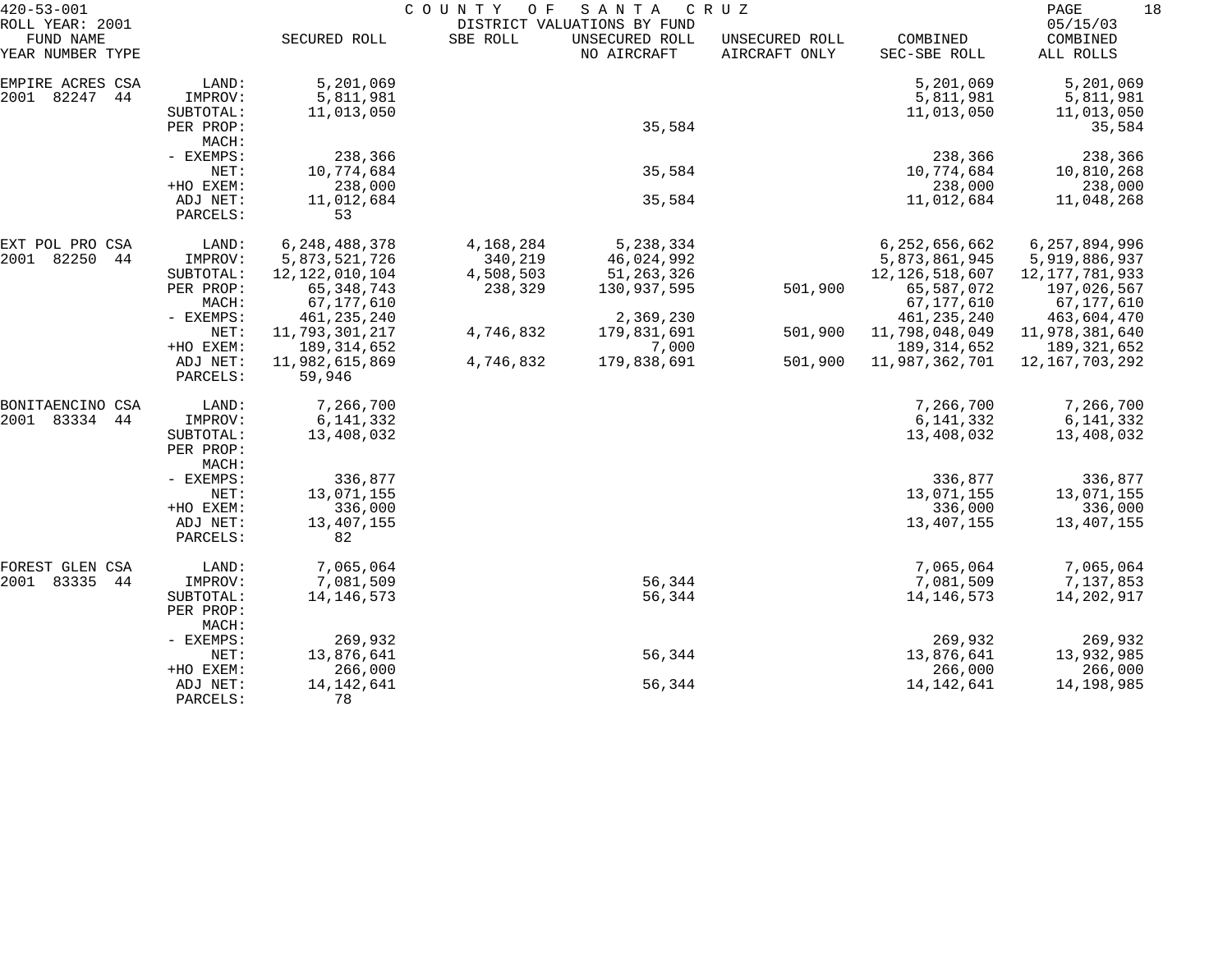| $420 - 53 - 001$                                 |                    | COUNTY<br>SANTA<br>O F<br>C R U Z |                                                                          |                                 |                          |                                   |  |  |
|--------------------------------------------------|--------------------|-----------------------------------|--------------------------------------------------------------------------|---------------------------------|--------------------------|-----------------------------------|--|--|
| ROLL YEAR: 2001<br>FUND NAME<br>YEAR NUMBER TYPE |                    | SECURED ROLL                      | DISTRICT VALUATIONS BY FUND<br>SBE ROLL<br>UNSECURED ROLL<br>NO AIRCRAFT | UNSECURED ROLL<br>AIRCRAFT ONLY | COMBINED<br>SEC-SBE ROLL | 05/15/03<br>COMBINED<br>ALL ROLLS |  |  |
|                                                  |                    |                                   |                                                                          |                                 |                          |                                   |  |  |
| FELTON GROVE CSA                                 | LAND:              | 4,923,768                         |                                                                          |                                 | 4,923,768                | 4,923,768                         |  |  |
| 2001<br>83340<br>44                              | IMPROV:            | 3,483,768                         |                                                                          |                                 | 3,483,768                | 3,483,768                         |  |  |
|                                                  | SUBTOTAL:          | 8,407,536                         |                                                                          |                                 | 8,407,536                | 8,407,536                         |  |  |
|                                                  | PER PROP:<br>MACH: | 2,000                             | 37,040                                                                   |                                 | 2,000                    | 39,040                            |  |  |
|                                                  | - EXEMPS:          | 205,200                           |                                                                          |                                 | 205,200                  | 205,200                           |  |  |
|                                                  | NET:               | 8,204,336                         | 37,040                                                                   |                                 | 8,204,336                | 8, 241, 376                       |  |  |
|                                                  | +HO EXEM:          | 203,000                           |                                                                          |                                 | 203,000                  | 203,000                           |  |  |
|                                                  | ADJ NET:           | 8,407,336                         | 37,040                                                                   |                                 | 8,407,336                | 8,444,376                         |  |  |
|                                                  | PARCELS:           | 57                                |                                                                          |                                 |                          |                                   |  |  |
| FREEDOM CO SAN D                                 | LAND:              | 105,069,476                       |                                                                          |                                 | 105,069,476              | 105,069,476                       |  |  |
| 2001 83344 70                                    | IMPROV:            | 113,911,972                       | 3,600                                                                    |                                 | 113,911,972              | 113,915,572                       |  |  |
|                                                  | SUBTOTAL:          | 218,981,448                       | 3,600                                                                    |                                 | 218,981,448              | 218,985,048                       |  |  |
|                                                  | PER PROP:<br>MACH: | 78,467                            | 1,200,055                                                                |                                 | 78,467                   | 1,278,522                         |  |  |
|                                                  | - EXEMPS:          | 12,014,057                        |                                                                          |                                 | 12,014,057               | 12,014,057                        |  |  |
|                                                  | NET:               | 207,045,858                       | 1,203,655                                                                |                                 | 207,045,858              | 208, 249, 513                     |  |  |
|                                                  | +HO EXEM:          | 7,041,722                         |                                                                          |                                 | 7,041,722                | 7,041,722                         |  |  |
|                                                  | ADJ NET:           | 214,087,580                       | 1,203,655                                                                |                                 | 214,087,580              | 215, 291, 235                     |  |  |
|                                                  | PARCELS:           | 1,437                             |                                                                          |                                 |                          |                                   |  |  |
| FREEDOM CO SAN E                                 | LAND:              | 105,069,476                       |                                                                          |                                 | 105,069,476              | 105,069,476                       |  |  |
| 2001 83347<br>44                                 | IMPROV:            | 113,911,972                       | 3,600                                                                    |                                 | 113,911,972              | 113,915,572                       |  |  |
|                                                  | SUBTOTAL:          | 218,981,448                       | 3,600                                                                    |                                 | 218,981,448              | 218,985,048                       |  |  |
|                                                  | PER PROP:<br>MACH: | 78,467                            | 1,200,055                                                                |                                 | 78,467                   | 1,278,522                         |  |  |
|                                                  | - EXEMPS:          | 12,014,057                        |                                                                          |                                 | 12,014,057               | 12,014,057                        |  |  |
|                                                  | NET:               | 207,045,858                       | 1,203,655                                                                |                                 | 207,045,858              | 208, 249, 513                     |  |  |
|                                                  | +HO EXEM:          | 7,041,722                         |                                                                          |                                 | 7,041,722                | 7,041,722                         |  |  |
|                                                  | ADJ NET:           | 214,087,580                       | 1,203,655                                                                |                                 | 214,087,580              | 215, 291, 235                     |  |  |
|                                                  | PARCELS:           | 1,437                             |                                                                          |                                 |                          |                                   |  |  |
| GLENWD ACRES CSA                                 | LAND:              | 1,750,224                         |                                                                          |                                 | 1,750,224                | 1,750,224                         |  |  |
| 83380<br>2001<br>44                              | IMPROV:            | 2,638,668                         |                                                                          |                                 | 2,638,668                | 2,638,668                         |  |  |
|                                                  | SUBTOTAL:          | 4,388,892                         |                                                                          |                                 | 4,388,892                | 4,388,892                         |  |  |
|                                                  | PER PROP:<br>MACH: |                                   |                                                                          |                                 |                          |                                   |  |  |
|                                                  | - EXEMPS:          | 77,000                            |                                                                          |                                 | 77,000                   | 77,000                            |  |  |
|                                                  | NET:               | 4,311,892                         |                                                                          |                                 | 4,311,892                | 4,311,892                         |  |  |
|                                                  | +HO EXEM:          | 77,000                            |                                                                          |                                 | 77,000                   | 77,000                            |  |  |
|                                                  | ADJ NET:           | 4,388,892                         |                                                                          |                                 | 4,388,892                | 4,388,892                         |  |  |
|                                                  | PARCELS:           | 22                                |                                                                          |                                 |                          |                                   |  |  |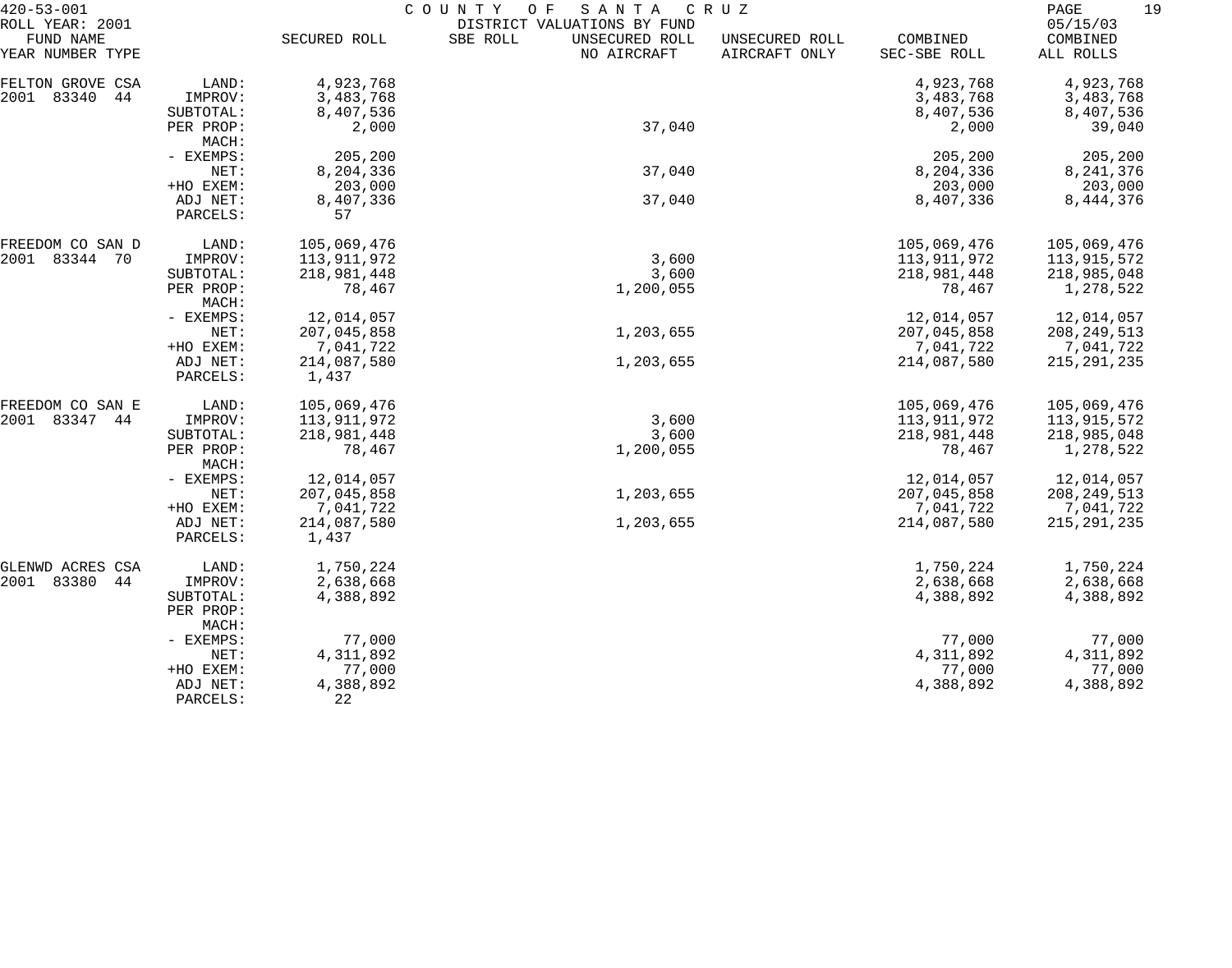| $420 - 53 - 001$              |                        |              | COUNTY<br>SANTA<br>O F                    | CRUZ                            |                          | 20<br>PAGE            |
|-------------------------------|------------------------|--------------|-------------------------------------------|---------------------------------|--------------------------|-----------------------|
| ROLL YEAR: 2001               |                        |              | DISTRICT VALUATIONS BY FUND               |                                 |                          | 05/15/03              |
| FUND NAME<br>YEAR NUMBER TYPE |                        | SECURED ROLL | SBE ROLL<br>UNSECURED ROLL<br>NO AIRCRAFT | UNSECURED ROLL<br>AIRCRAFT ONLY | COMBINED<br>SEC-SBE ROLL | COMBINED<br>ALL ROLLS |
| HDDN VALLEY CSA               | LAND:                  | 14,536,432   |                                           |                                 | 14,536,432               | 14,536,432            |
| 2001<br>84420<br>44           | IMPROV:                | 16,083,100   |                                           |                                 | 16,083,100               | 16,083,100            |
|                               | SUBTOTAL:              | 30,619,532   |                                           |                                 | 30,619,532               | 30,619,532            |
|                               | PER PROP:              |              | 72,379                                    |                                 |                          | 72,379                |
|                               | MACH:                  |              |                                           |                                 |                          |                       |
|                               | - EXEMPS:              | 400,018      |                                           |                                 | 400,018                  | 400,018               |
|                               | NET:                   | 30, 219, 514 | 72,379                                    |                                 | 30, 219, 514             | 30, 291, 893          |
|                               | +HO EXEM:              | 399,000      |                                           |                                 | 399,000                  | 399,000               |
|                               | ADJ NET:               | 30,618,514   | 72,379                                    |                                 | 30,618,514               | 30,690,893            |
|                               | PARCELS:               | 87           |                                           |                                 |                          |                       |
| HOPKINS GLCH CSA              | LAND:                  | 5,726,060    |                                           |                                 | 5,726,060                | 5,726,060             |
| 84430<br>2001<br>44           | IMPROV:                | 5,326,518    |                                           |                                 | 5,326,518                | 5,326,518             |
|                               | SUBTOTAL:              | 11,052,578   |                                           |                                 | 11,052,578               | 11,052,578            |
|                               | PER PROP:<br>MACH:     | 12,879       | 32,047                                    |                                 | 12,879                   | 44,926                |
|                               | - EXEMPS:              | 154,114      |                                           |                                 | 154,114                  | 154,114               |
|                               | NET:                   | 10,911,343   | 32,047                                    |                                 | 10,911,343               | 10,943,390            |
|                               | +HO EXEM:              | 154,000      |                                           |                                 | 154,000                  | 154,000               |
|                               | ADJ NET:               | 11,065,343   | 32,047                                    |                                 | 11,065,343               | 11,097,390            |
|                               | PARCELS:               | 65           |                                           |                                 |                          |                       |
| HCKLBRRY WDS CSA              | LAND:                  | 4,793,535    |                                           |                                 | 4,793,535                | 4,793,535             |
| 2001<br>84434<br>44           | IMPROV:                | 6,916,141    |                                           |                                 | 6,916,141                | 6,916,141             |
|                               | SUBTOTAL:<br>PER PROP: | 11,709,676   |                                           |                                 | 11,709,676               | 11,709,676            |
|                               | MACH:                  |              |                                           |                                 |                          |                       |
|                               | - EXEMPS:              | 296,759      |                                           |                                 | 296,759                  | 296,759               |
|                               | NET:                   | 11, 412, 917 |                                           |                                 | 11, 412, 917             | 11,412,917            |
|                               | +HO EXEM:              | 285,600      |                                           |                                 | 285,600                  | 285,600               |
|                               | ADJ NET:               | 11,698,517   |                                           |                                 | 11,698,517               | 11,698,517            |
|                               | PARCELS:               | 84           |                                           |                                 |                          |                       |
| HTCHNSON RD<br>CSA            | LAND:                  | 25,919,950   |                                           |                                 | 25,919,950               | 25,919,950            |
| 2001 84435<br>44              | IMPROV:                | 28,782,465   |                                           |                                 | 28,782,465               | 28,782,465            |
|                               | SUBTOTAL:              | 54,702,415   |                                           |                                 | 54,702,415               | 54,702,415            |
|                               | PER PROP:<br>MACH:     |              | 85,100                                    |                                 |                          | 85,100                |
|                               | - EXEMPS:              | 827,490      |                                           |                                 | 827,490                  | 827,490               |
|                               | NET:                   | 53,874,925   | 85,100                                    |                                 | 53,874,925               | 53,960,025            |
|                               | +HO EXEM:              | 826,000      |                                           |                                 | 826,000                  | 826,000               |
|                               | ADJ NET:               | 54,700,925   | 85,100                                    |                                 | 54,700,925               | 54,786,025            |
|                               | PARCELS:               | 178          |                                           |                                 |                          |                       |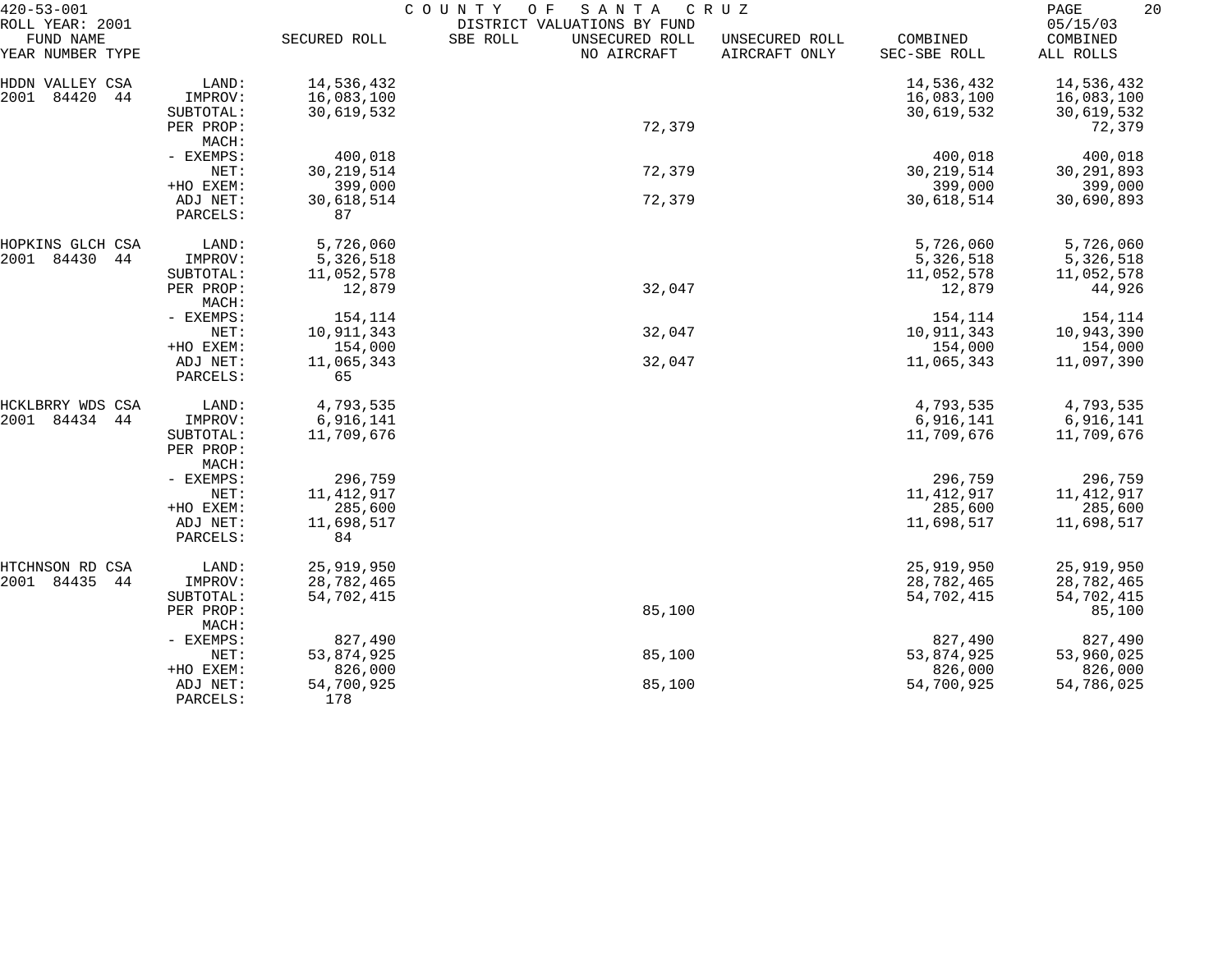| $420 - 53 - 001$                                 |                        | COUNTY<br>O F<br>SANTA<br>C R U Z |          |                                                              |                                 |                          |                                   |  |
|--------------------------------------------------|------------------------|-----------------------------------|----------|--------------------------------------------------------------|---------------------------------|--------------------------|-----------------------------------|--|
| ROLL YEAR: 2001<br>FUND NAME<br>YEAR NUMBER TYPE |                        | SECURED ROLL                      | SBE ROLL | DISTRICT VALUATIONS BY FUND<br>UNSECURED ROLL<br>NO AIRCRAFT | UNSECURED ROLL<br>AIRCRAFT ONLY | COMBINED<br>SEC-SBE ROLL | 05/15/03<br>COMBINED<br>ALL ROLLS |  |
| KELLY HILL CSA 2                                 | LAND:                  | 763,477                           |          |                                                              |                                 | 763,477                  | 763,477                           |  |
| 2001<br>84475<br>44                              | IMPROV:                | 839,618                           |          |                                                              |                                 | 839,618                  | 839,618                           |  |
|                                                  | SUBTOTAL:              | 1,603,095                         |          |                                                              |                                 | 1,603,095                | 1,603,095                         |  |
|                                                  | PER PROP:              |                                   |          |                                                              |                                 |                          |                                   |  |
|                                                  | MACH:                  |                                   |          |                                                              |                                 |                          |                                   |  |
|                                                  | - EXEMPS:              | 23,240                            |          |                                                              |                                 | 23,240                   | 23,240                            |  |
|                                                  | NET:                   | 1,579,855                         |          |                                                              |                                 | 1,579,855                | 1,579,855                         |  |
|                                                  | +HO EXEM:              | 21,000                            |          |                                                              |                                 | 21,000                   | 21,000                            |  |
|                                                  | ADJ NET:               | 1,600,855                         |          |                                                              |                                 | 1,600,855                | 1,600,855                         |  |
|                                                  | PARCELS:               | 18                                |          |                                                              |                                 |                          |                                   |  |
| LARSEN RD CSA 34                                 | LAND:                  | 5,110,488                         |          |                                                              |                                 | 5,110,488                | 5,110,488                         |  |
| 2001<br>85505<br>44                              | IMPROV:                | 5,521,445                         |          |                                                              |                                 | 5,521,445                | 5,521,445                         |  |
|                                                  | SUBTOTAL:              | 10,631,933                        |          |                                                              |                                 | 10,631,933               | 10,631,933                        |  |
|                                                  | PER PROP:              |                                   |          | 6,000                                                        |                                 |                          | 6,000                             |  |
|                                                  | MACH:                  |                                   |          |                                                              |                                 |                          |                                   |  |
|                                                  | - EXEMPS:              | 168,647                           |          |                                                              |                                 | 168,647                  | 168,647                           |  |
|                                                  | NET:                   | 10,463,286                        |          | 6,000                                                        |                                 | 10,463,286               | 10,469,286                        |  |
|                                                  | +HO EXEM:              | 168,000                           |          |                                                              |                                 | 168,000                  | 168,000                           |  |
|                                                  | ADJ NET:               | 10,631,286                        |          | 6,000                                                        |                                 | 10,631,286               | 10,637,286                        |  |
|                                                  | PARCELS:               | 53                                |          |                                                              |                                 |                          |                                   |  |
| LOMA PRIETA CSA                                  | LAND:                  | 7,527,386                         |          |                                                              |                                 | 7,527,386                | 7,527,386                         |  |
| 2001<br>85506<br>44                              | IMPROV:                | 7,623,942                         |          |                                                              |                                 | 7,623,942                | 7,623,942                         |  |
|                                                  | SUBTOTAL:<br>PER PROP: | 15, 151, 328                      |          |                                                              |                                 | 15, 151, 328             | 15, 151, 328                      |  |
|                                                  | MACH:                  |                                   |          |                                                              |                                 |                          |                                   |  |
|                                                  | - EXEMPS:              | 296,466                           |          |                                                              |                                 | 296,466                  | 296,466                           |  |
|                                                  | NET:                   | 14,854,862                        |          |                                                              |                                 | 14,854,862               | 14,854,862                        |  |
|                                                  | +HO EXEM:              | 294,000                           |          |                                                              |                                 | 294,000                  | 294,000                           |  |
|                                                  | ADJ NET:               | 15, 148, 862                      |          |                                                              |                                 | 15, 148, 862             | 15,148,862                        |  |
|                                                  | PARCELS:               | 102                               |          |                                                              |                                 |                          |                                   |  |
| LOMOND TERR CSA                                  | LAND:                  | 8,593,648                         |          |                                                              |                                 | 8,593,648                | 8,593,648                         |  |
| 2001<br>85515<br>44                              | IMPROV:                | 10,205,412                        |          |                                                              |                                 | 10,205,412               | 10,205,412                        |  |
|                                                  | SUBTOTAL:              | 18,799,060                        |          |                                                              |                                 | 18,799,060               | 18,799,060                        |  |
|                                                  | PER PROP:              |                                   |          | 178,399                                                      |                                 |                          | 178,399                           |  |
|                                                  | MACH:                  |                                   |          |                                                              |                                 |                          |                                   |  |
|                                                  | - EXEMPS:              | 401,114                           |          |                                                              |                                 | 401,114                  | 401,114                           |  |
|                                                  | NET:                   | 18,397,946                        |          | 178,399                                                      |                                 | 18,397,946               | 18,576,345                        |  |
|                                                  | +HO EXEM:              | 399,000                           |          |                                                              |                                 | 399,000                  | 399,000                           |  |
|                                                  | ADJ NET:               | 18,796,946                        |          | 178,399                                                      |                                 | 18,796,946               | 18,975,345                        |  |
|                                                  | PARCELS:               | 94                                |          |                                                              |                                 |                          |                                   |  |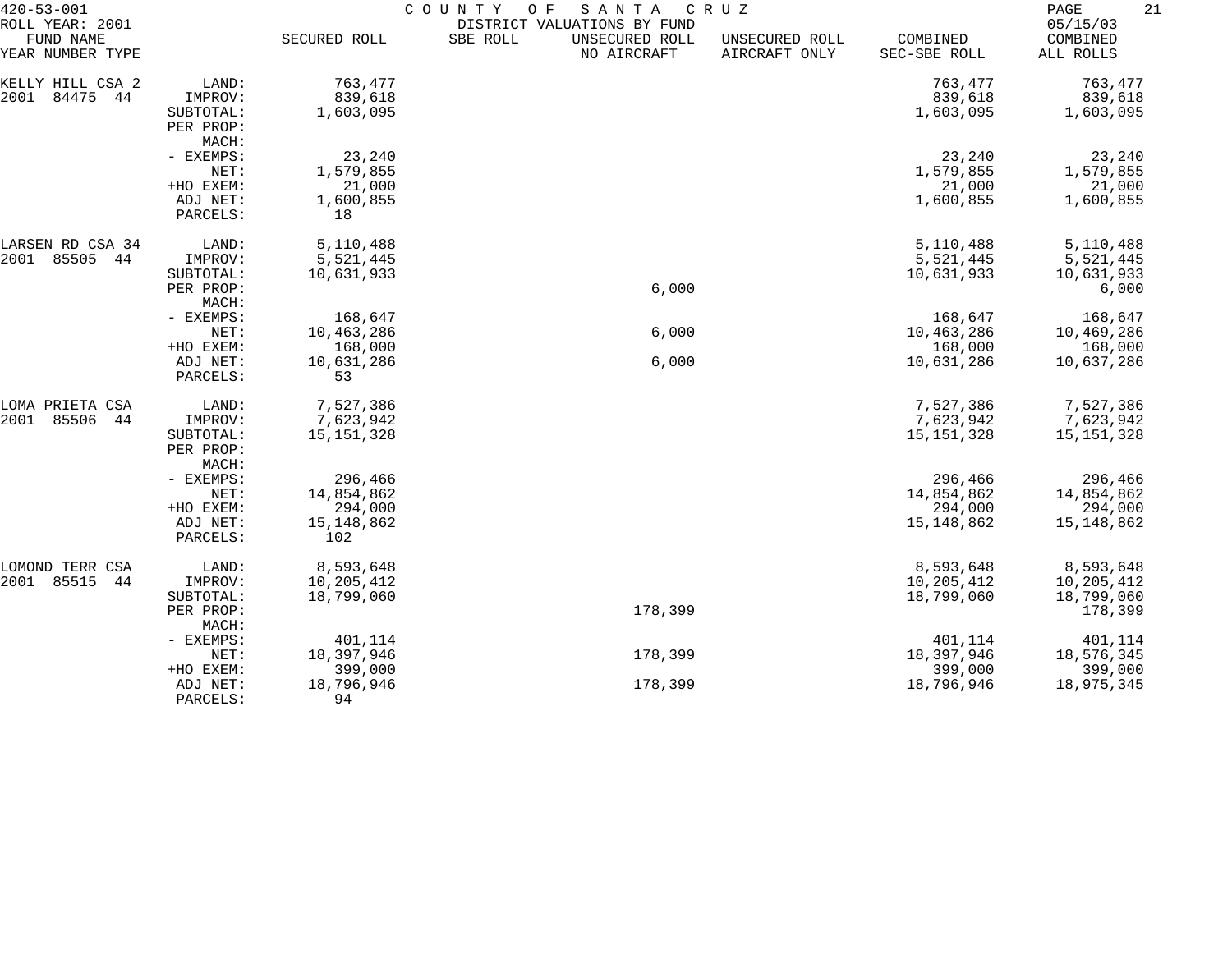| $420 - 53 - 001$    |                    | COUNTY OF<br>SANTA<br>C R U Z |           |                             |                |                  |                   |  |
|---------------------|--------------------|-------------------------------|-----------|-----------------------------|----------------|------------------|-------------------|--|
| ROLL YEAR: 2001     |                    |                               |           | DISTRICT VALUATIONS BY FUND |                |                  | 05/15/03          |  |
| FUND NAME           |                    | SECURED ROLL                  | SBE ROLL  | UNSECURED ROLL              | UNSECURED ROLL | COMBINED         | COMBINED          |  |
| YEAR NUMBER TYPE    |                    |                               |           | NO AIRCRAFT                 | AIRCRAFT ONLY  | SEC-SBE ROLL     | ALL ROLLS         |  |
| MOSOUITO CSA #53    | LAND:              | 7,010,188,867                 | 5,972,709 | 10,467,598                  |                | 7,016,161,576    | 7,026,629,174     |  |
| 2001 86540<br>44    | IMPROV:            | 6,953,831,730                 | 478,095   | 95,107,753                  |                | 6,954,309,825    | 7,049,417,578     |  |
|                     | SUBTOTAL:          | 13,964,020,597                | 6,450,804 | 105,575,351                 |                | 13,970,471,401   | 14,076,046,752    |  |
|                     | PER PROP:          | 121,460,204                   | 251,557   | 244,531,204                 | 30,569,984     | 121, 711, 761    | 396,812,949       |  |
|                     | MACH:              | 102, 112, 744                 |           |                             |                | 102, 112, 744    | 102,112,744       |  |
|                     | - EXEMPS:          | 547, 152, 611                 |           | 4,190,532                   | 394,574        | 547, 152, 611    | 551,737,717       |  |
|                     | NET:               | 13,640,440,934                | 6,702,361 | 345, 916, 023               | 30, 175, 410   | 13,647,143,295   | 14,023,234,728    |  |
|                     | +HO EXEM:          | 220,903,130                   |           | 7,000                       |                | 220,903,130      | 220,910,130       |  |
|                     | ADJ NET:           | 13,861,344,064                | 6,702,361 | 345, 923, 023               | 30,175,410     | 13,868,046,425   | 14, 244, 144, 858 |  |
|                     | PARCELS:           | 68,485                        |           |                             |                |                  |                   |  |
| OLD RANCH RD CSA    | LAND:              | 5,448,765                     |           |                             |                | 5,448,765        | 5,448,765         |  |
| 2001<br>86570<br>44 | IMPROV:            | 4,842,841                     |           |                             |                | 4,842,841        | 4,842,841         |  |
|                     | SUBTOTAL:          | 10,291,606                    |           |                             |                | 10,291,606       | 10,291,606        |  |
|                     | PER PROP:<br>MACH: |                               |           |                             |                |                  |                   |  |
|                     | - EXEMPS:          | 150,798                       |           |                             |                | 150,798          | 150,798           |  |
|                     | NET:               | 10,140,808                    |           |                             |                | 10,140,808       | 10,140,808        |  |
|                     | +HO EXEM:          | 147,000                       |           |                             |                | 147,000          | 147,000           |  |
|                     | ADJ NET:           | 10,287,808                    |           |                             |                | 10,287,808       | 10,287,808        |  |
|                     | PARCELS:           | 41                            |           |                             |                |                  |                   |  |
| PAJARO STORM DRA    | LAND:              | 1, 474, 756, 112              | 1,835,003 | 5, 443, 733                 |                | 1,476,591,115    | 1,482,034,848     |  |
| 2001<br>86685<br>44 | IMPROV:            | 1,702,790,731                 | 160,832   | 54, 237, 835                |                | 1,702,951,563    | 1,757,189,398     |  |
|                     | SUBTOTAL:          | 3, 177, 546, 843              | 1,995,835 | 59,681,568                  |                | 3, 179, 542, 678 | 3, 239, 224, 246  |  |
|                     | PER PROP:          | 64, 218, 010                  | 26,370    | 133,815,177                 | 30,077,784     | 64, 244, 380     | 228,137,341       |  |
|                     | MACH:              | 35,647,499                    |           |                             |                | 35,647,499       | 35,647,499        |  |
|                     | - EXEMPS:          | 136, 183, 878                 |           | 2,100,455                   | 394,574        | 136,183,878      | 138,678,907       |  |
|                     | NET:               | 3, 141, 228, 474              | 2,022,205 | 191,396,290                 | 29,683,210     | 3, 143, 250, 679 | 3, 364, 330, 179  |  |
|                     | +HO EXEM:          | 53,604,226                    |           |                             |                | 53,604,226       | 53,604,226        |  |
|                     | ADJ NET:           | 3, 194, 832, 700              | 2,022,205 | 191,396,290                 | 29,683,210     | 3,196,854,905    | 3, 417, 934, 405  |  |
|                     | PARCELS:           | 15,036                        |           |                             |                |                  |                   |  |
| PAJARO DUNES CSA    | LAND:              | 120,702,810                   |           |                             |                | 120,702,810      | 120,702,810       |  |
| 86687<br>2001<br>44 | IMPROV:            | 81,957,257                    |           | 377,061                     |                | 81,957,257       | 82, 334, 318      |  |
|                     | SUBTOTAL:          | 202,660,067                   |           | 377,061                     |                | 202,660,067      | 203,037,128       |  |
|                     | PER PROP:<br>MACH: | 113,357                       |           | 27,591                      |                | 113,357          | 140,948           |  |
|                     | - EXEMPS:          | 282,061                       |           |                             |                | 282,061          | 282,061           |  |
|                     | NET:               | 202, 491, 363                 |           | 404,652                     |                | 202, 491, 363    | 202,896,015       |  |
|                     | +HO EXEM:          | 280,000                       |           |                             |                | 280,000          | 280,000           |  |
|                     | ADJ NET:           | 202, 771, 363                 |           | 404,652                     |                | 202, 771, 363    | 203,176,015       |  |
|                     | PARCELS:           | 625                           |           |                             |                |                  |                   |  |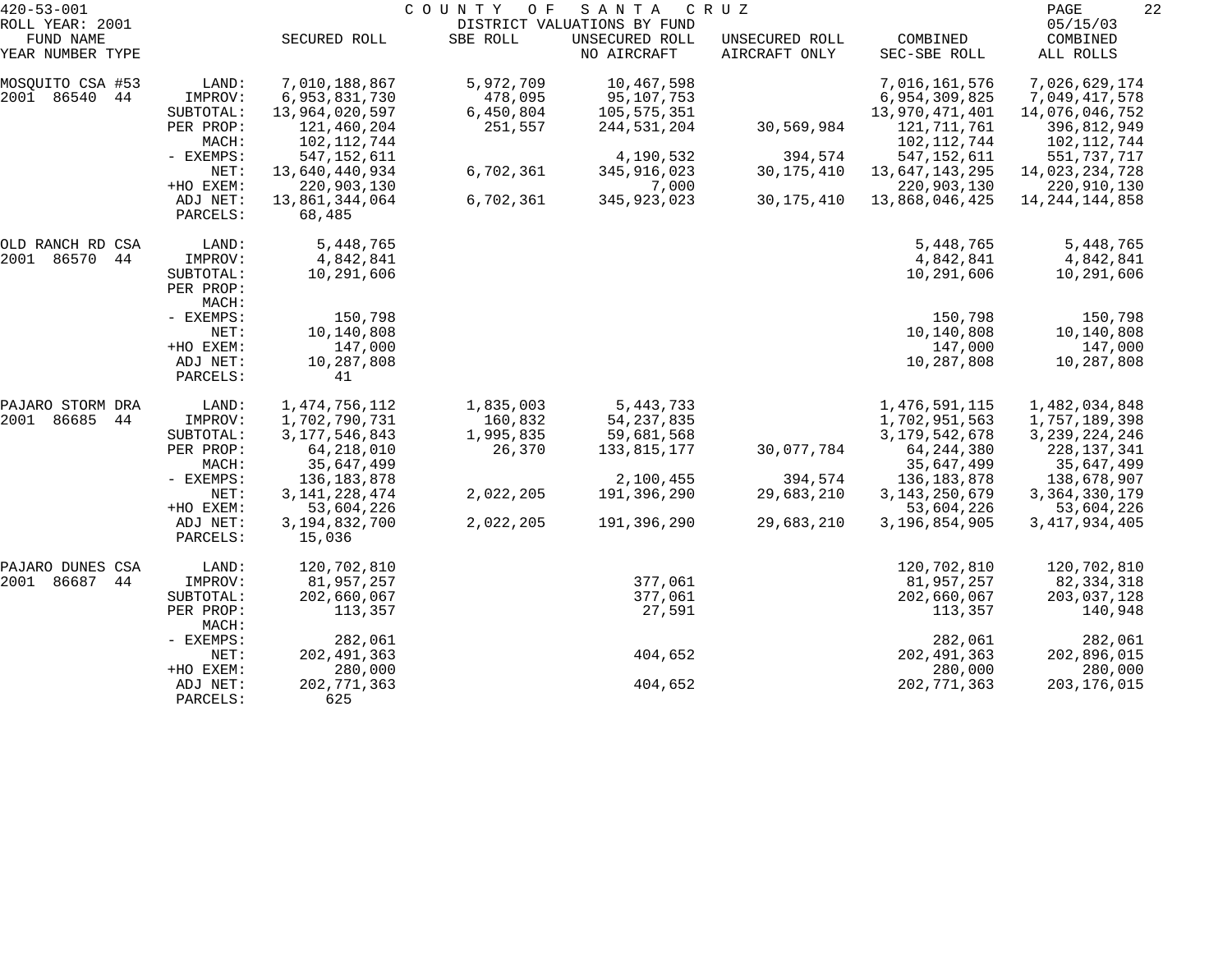| $420 - 53 - 001$<br>ROLL YEAR: 2001 |                      | COUNTY<br>O F<br>SANTA<br>C R U Z<br>DISTRICT VALUATIONS BY FUND |                                           |                                 |                          |                                   |  |  |
|-------------------------------------|----------------------|------------------------------------------------------------------|-------------------------------------------|---------------------------------|--------------------------|-----------------------------------|--|--|
| FUND NAME<br>YEAR NUMBER TYPE       |                      | SECURED ROLL                                                     | UNSECURED ROLL<br>SBE ROLL<br>NO AIRCRAFT | UNSECURED ROLL<br>AIRCRAFT ONLY | COMBINED<br>SEC-SBE ROLL | 05/15/03<br>COMBINED<br>ALL ROLLS |  |  |
| PINECREST DR CSA                    | LAND:                | 3,799,591                                                        |                                           |                                 | 3,799,591                | 3,799,591                         |  |  |
| 86691<br>2001<br>44                 | IMPROV:              | 4,288,117                                                        |                                           |                                 | 4,288,117                | 4,288,117                         |  |  |
|                                     | SUBTOTAL:            | 8,087,708                                                        |                                           |                                 | 8,087,708                | 8,087,708                         |  |  |
|                                     | PER PROP:            |                                                                  |                                           |                                 |                          |                                   |  |  |
|                                     | MACH:                |                                                                  |                                           |                                 |                          |                                   |  |  |
|                                     | - EXEMPS:            | 255,984                                                          |                                           |                                 | 255,984                  | 255,984                           |  |  |
|                                     | NET:                 | 7,831,724                                                        |                                           |                                 | 7,831,724                | 7,831,724                         |  |  |
|                                     | +HO EXEM:            | 147,000                                                          |                                           |                                 | 147,000                  | 147,000                           |  |  |
|                                     | ADJ NET:             | 7,978,724                                                        |                                           |                                 | 7,978,724                | 7,978,724                         |  |  |
|                                     | PARCELS:             | 61                                                               |                                           |                                 |                          |                                   |  |  |
| PINE RIDGE CSA 2                    | LAND:                | 10,338,963                                                       |                                           |                                 | 10,338,963               | 10,338,963                        |  |  |
| 2001<br>86697<br>44                 | IMPROV:              | 14,947,191                                                       |                                           |                                 | 14,947,191               | 14,947,191                        |  |  |
|                                     | SUBTOTAL:            | 25, 286, 154                                                     |                                           |                                 | 25, 286, 154             | 25, 286, 154                      |  |  |
|                                     | PER PROP:            |                                                                  | 23,272                                    |                                 |                          | 23,272                            |  |  |
|                                     | MACH:                |                                                                  |                                           |                                 |                          |                                   |  |  |
|                                     | - EXEMPS:            | 525,169                                                          | 23,272                                    |                                 | 525,169                  | 525,169                           |  |  |
|                                     | NET:<br>+HO EXEM:    | 24,760,985<br>525,000                                            |                                           |                                 | 24,760,985<br>525,000    | 24,784,257<br>525,000             |  |  |
|                                     | ADJ NET:             | 25, 285, 985                                                     | 23,272                                    |                                 | 25, 285, 985             | 25, 309, 257                      |  |  |
|                                     | PARCELS:             | 97                                                               |                                           |                                 |                          |                                   |  |  |
| PLACE DE MER CSA                    | LAND:                | 25,037,639                                                       |                                           |                                 | 25,037,639               | 25,037,639                        |  |  |
| 2001<br>86698<br>44                 | IMPROV:              | 14,436,143                                                       |                                           |                                 | 14,436,143               | 14,436,143                        |  |  |
|                                     | SUBTOTAL:            | 39, 473, 782                                                     |                                           |                                 | 39, 473, 782             | 39, 473, 782                      |  |  |
|                                     | PER PROP:            |                                                                  |                                           |                                 |                          |                                   |  |  |
|                                     | MACH:                |                                                                  |                                           |                                 |                          |                                   |  |  |
|                                     | - EXEMPS:            | 158,879                                                          |                                           |                                 | 158,879                  | 158,879                           |  |  |
|                                     | NET:                 | 39, 314, 903                                                     |                                           |                                 | 39, 314, 903             | 39, 314, 903                      |  |  |
|                                     | +HO EXEM:            | 154,000                                                          |                                           |                                 | 154,000                  | 154,000                           |  |  |
|                                     | ADJ NET:<br>PARCELS: | 39,468,903<br>110                                                |                                           |                                 | 39,468,903               | 39,468,903                        |  |  |
| RALSTON WAY CSA                     | LAND:                | 1,696,970                                                        |                                           |                                 | 1,696,970                | 1,696,970                         |  |  |
| 2001 86699<br>44                    | IMPROV:              | 2,138,352                                                        |                                           |                                 | 2,138,352                | 2,138,352                         |  |  |
|                                     | SUBTOTAL:            | 3,835,322                                                        |                                           |                                 | 3,835,322                | 3,835,322                         |  |  |
|                                     | PER PROP:            |                                                                  |                                           |                                 |                          |                                   |  |  |
|                                     | MACH:<br>- EXEMPS:   | 71,220                                                           |                                           |                                 | 71,220                   | 71,220                            |  |  |
|                                     | NET:                 | 3,764,102                                                        |                                           |                                 | 3,764,102                | 3,764,102                         |  |  |
|                                     | +HO EXEM:            | 70,000                                                           |                                           |                                 | 70,000                   | 70,000                            |  |  |
|                                     | ADJ NET:             | 3,834,102                                                        |                                           |                                 | 3,834,102                | 3,834,102                         |  |  |
|                                     | PARCELS:             | 17                                                               |                                           |                                 |                          |                                   |  |  |
|                                     |                      |                                                                  |                                           |                                 |                          |                                   |  |  |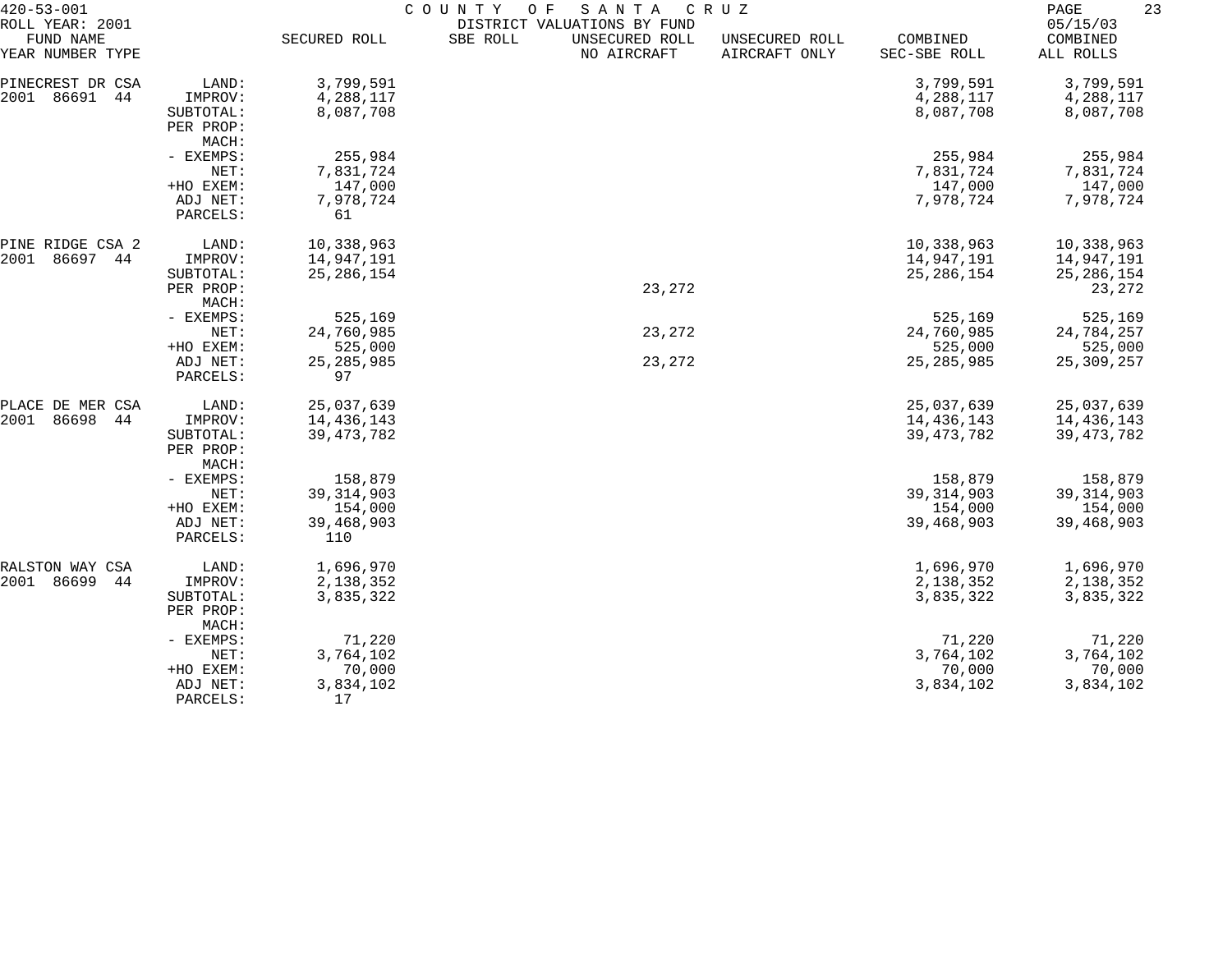| $420 - 53 - 001$              |                      | COUNTY<br>SANTA<br>O F<br>C R U Z |             |                               |                                 |                          |                       |
|-------------------------------|----------------------|-----------------------------------|-------------|-------------------------------|---------------------------------|--------------------------|-----------------------|
| ROLL YEAR: 2001               |                      |                                   |             | DISTRICT VALUATIONS BY FUND   |                                 |                          | 05/15/03              |
| FUND NAME<br>YEAR NUMBER TYPE |                      | SECURED ROLL                      | SBE ROLL    | UNSECURED ROLL<br>NO AIRCRAFT | UNSECURED ROLL<br>AIRCRAFT ONLY | COMBINED<br>SEC-SBE ROLL | COMBINED<br>ALL ROLLS |
| SOQ VLG BUSN IMP              | LAND:                | 445,838,304                       | 3,014,235   | 906,287                       |                                 | 448,852,539              | 449,758,826           |
| 2001 87101 41                 | IMPROV:              | 538, 331, 675                     |             | 5,557,897                     |                                 | 538, 331, 675            | 543,889,572           |
|                               | SUBTOTAL:            | 984, 169, 979                     | 3,014,235   | 6,464,184                     |                                 | 987, 184, 214            | 993,648,398           |
|                               | PER PROP:            | 20,956,861                        |             | 34,797,533                    |                                 | 20,956,861               | 55,754,394            |
|                               | MACH:                | 1,495,310                         |             |                               |                                 | 1,495,310                | 1,495,310             |
|                               | - EXEMPS:            | 132, 473, 874                     |             | 143,405                       |                                 | 132,473,874              | 132,617,279           |
|                               | NET:                 | 874, 148, 276                     | 3,014,235   | 41, 118, 312                  |                                 | 877,162,511              | 918,280,823           |
|                               | +HO EXEM:            | 13,871,200                        |             |                               |                                 | 13,871,200               | 13,871,200            |
|                               | ADJ NET:<br>PARCELS: | 888,019,476<br>3,844              | 3,014,235   | 41, 118, 312                  |                                 | 891,033,711              | 932, 152, 023         |
| SOQ VLG PKG IMP               | LAND:                | 445,838,304                       | 3,014,235   | 906,287                       |                                 | 448,852,539              | 449,758,826           |
| 2001 87102 41                 | IMPROV:              | 538, 331, 675                     |             | 5,557,897                     |                                 | 538, 331, 675            | 543,889,572           |
|                               | SUBTOTAL:            | 984,169,979                       | 3,014,235   | 6,464,184                     |                                 | 987,184,214              | 993,648,398           |
|                               | PER PROP:            | 20,956,861                        |             | 34,797,533                    |                                 | 20,956,861               | 55,754,394            |
|                               | MACH:                | 1,495,310                         |             |                               |                                 | 1,495,310                | 1,495,310             |
|                               | - EXEMPS:            | 132,473,874                       |             | 143,405                       |                                 | 132,473,874              | 132,617,279           |
|                               | NET:                 | 874, 148, 276                     | 3,014,235   | 41, 118, 312                  |                                 | 877,162,511              | 918,280,823           |
|                               | +HO EXEM:            | 13,871,200                        |             |                               |                                 | 13,871,200               | 13,871,200            |
|                               | ADJ NET:<br>PARCELS: | 888,019,476<br>3,844              | 3,014,235   | 41, 118, 312                  |                                 | 891,033,711              | 932, 152, 023         |
| PARKS & REC CSA               | LAND:                | 5,724,903,702                     | 4, 125, 149 | 5,238,334                     |                                 | 5,729,028,851            | 5,734,267,185         |
| 2001 87704 44                 | IMPROV:              | 5,365,967,808                     | 307,835     | 44,890,175                    |                                 | 5, 366, 275, 643         | 5, 411, 165, 818      |
|                               | SUBTOTAL:            | 11,090,871,510                    | 4,432,984   | 50,128,509                    |                                 | 11,095,304,494           | 11, 145, 433, 003     |
|                               | PER PROP:            | 64,726,366                        | 219,790     | 126,015,387                   | 496,900                         | 64,946,156               | 191,458,443           |
|                               | MACH:                | 67,177,610                        |             |                               |                                 | 67,177,610               | 67,177,610            |
|                               | - EXEMPS:            | 429, 282, 644                     |             | 2,369,230                     |                                 | 429, 282, 644            | 431,651,874           |
|                               | NET:                 | 10,793,492,842                    | 4,652,774   | 173,774,666                   | 496,900                         | 10,798,145,616           | 10,972,417,182        |
|                               | +HO EXEM:            | 168,920,852                       |             | 7,000                         |                                 | 168,920,852              | 168,927,852           |
|                               | ADJ NET:             | 10,962,413,694                    | 4,652,774   | 173,781,666                   | 496,900                         | 10,967,066,468           | 11, 141, 345, 034     |
|                               | PARCELS:             | 51,933                            |             |                               |                                 |                          |                       |
| STREETSCAPE CSA               | LAND:                | 1,374,672,368                     | 3,288,597   | 1,751,622                     |                                 | 1,377,960,965            | 1,379,712,587         |
| 2001 87705<br>44              | IMPROV:              | 1, 315, 312, 784                  | 21,518      | 10,331,691                    |                                 | 1,315,334,302            | 1,325,665,993         |
|                               | SUBTOTAL:            | 2,689,985,152                     | 3,310,115   | 12,083,313                    |                                 | 2,693,295,267            | 2,705,378,580         |
|                               | PER PROP:            | 24, 145, 550                      | 12,318      | 53, 320, 502                  |                                 | 24, 157, 868             | 77,478,370            |
|                               | MACH:                | 1,861,045                         |             |                               |                                 | 1,861,045                | 1,861,045             |
|                               | - EXEMPS:            | 179,575,528                       |             | 1,157,263                     |                                 | 179,575,528              | 180,732,791           |
|                               | NET:                 | 2,536,416,219                     | 3, 322, 433 | 64, 246, 552                  |                                 | 2,539,738,652            | 2,603,985,204         |
|                               | +HO EXEM:            | 41,227,200                        |             |                               |                                 | 41,227,200               | 41,227,200            |
|                               | ADJ NET:<br>PARCELS: | 2,577,643,419<br>11,508           | 3, 322, 433 | 64, 246, 552                  |                                 | 2,580,965,852            | 2,645,212,404         |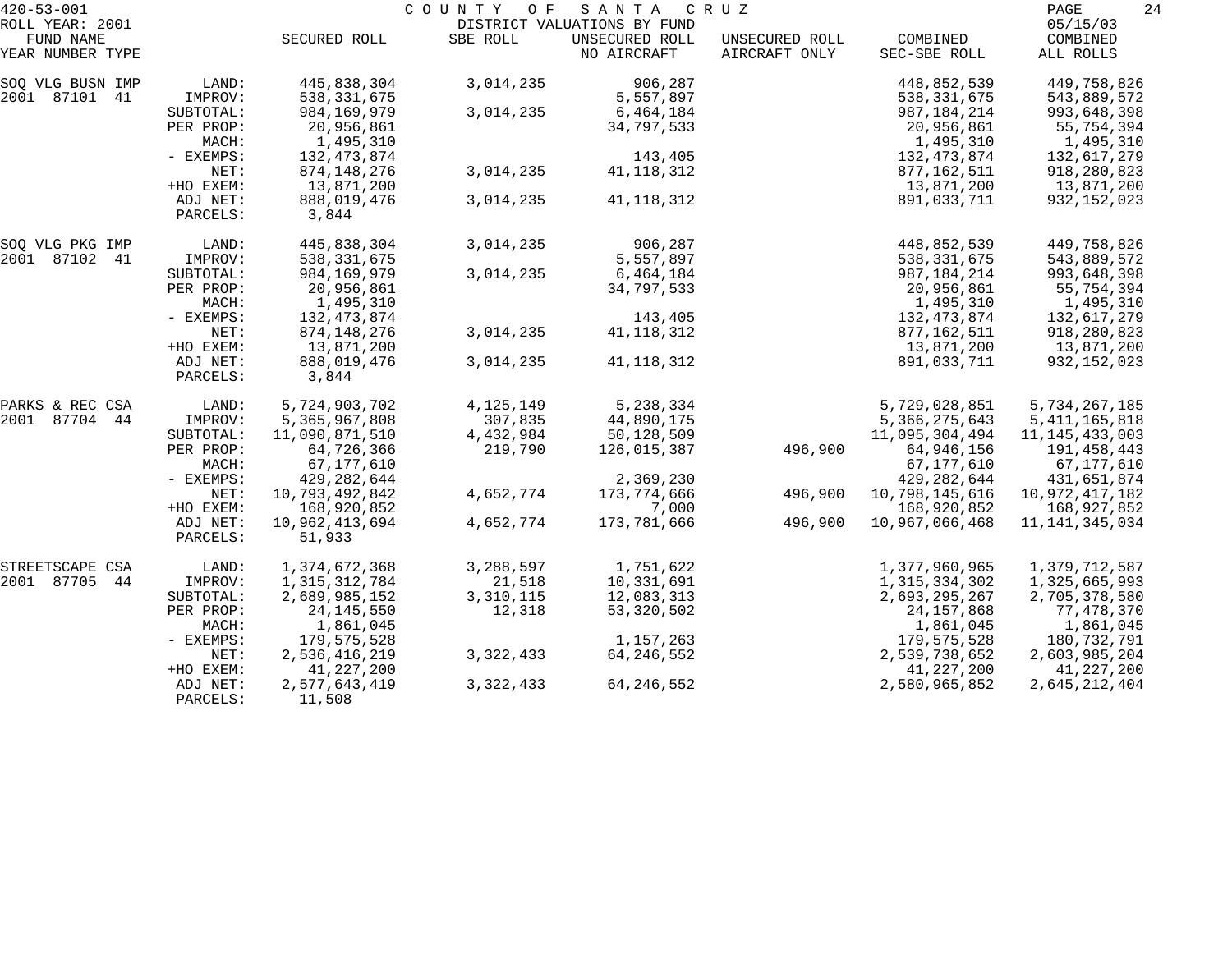| 420-53-001                                       |                                            | COUNTY<br>SANTA<br>C R U Z<br>O F |                                                                          |                                 |                          |                                   |  |  |
|--------------------------------------------------|--------------------------------------------|-----------------------------------|--------------------------------------------------------------------------|---------------------------------|--------------------------|-----------------------------------|--|--|
| ROLL YEAR: 2001<br>FUND NAME<br>YEAR NUMBER TYPE |                                            | SECURED ROLL                      | DISTRICT VALUATIONS BY FUND<br>SBE ROLL<br>UNSECURED ROLL<br>NO AIRCRAFT | UNSECURED ROLL<br>AIRCRAFT ONLY | COMBINED<br>SEC-SBE ROLL | 05/15/03<br>COMBINED<br>ALL ROLLS |  |  |
| REDWOOD DR CSA 3<br>2001 87710<br>44             | LAND:<br>IMPROV:                           | 13,719,062<br>14,429,141          |                                                                          |                                 | 13,719,062<br>14,429,141 | 13,719,062<br>14,429,141          |  |  |
|                                                  | SUBTOTAL:<br>PER PROP:<br>MACH:            | 28, 148, 203<br>57,651            | 12,980                                                                   |                                 | 28, 148, 203<br>57,651   | 28, 148, 203<br>70,631            |  |  |
|                                                  | - EXEMPS:<br>NET:                          | 1,405,362<br>26,800,492           | 12,980                                                                   |                                 | 1,405,362<br>26,800,492  | 1,405,362<br>26,813,472           |  |  |
|                                                  | +HO EXEM:                                  | 581,000                           |                                                                          |                                 | 581,000                  | 581,000                           |  |  |
|                                                  | ADJ NET:<br>PARCELS:                       | 27, 381, 492<br>291               | 12,980                                                                   |                                 | 27, 381, 492             | 27, 394, 472                      |  |  |
| REED ST CSA 39                                   | LAND:                                      | 1,259,779                         |                                                                          |                                 | 1,259,779                | 1,259,779                         |  |  |
| 2001<br>87711<br>44                              | IMPROV:<br>SUBTOTAL:<br>PER PROP:<br>MACH: | 948,823<br>2,208,602              |                                                                          |                                 | 948,823<br>2,208,602     | 948,823<br>2,208,602              |  |  |
|                                                  | - EXEMPS:                                  | 22,672                            |                                                                          |                                 | 22,672                   | 22,672                            |  |  |
|                                                  | NET:<br>+HO EXEM:                          | 2,185,930<br>21,000               |                                                                          |                                 | 2,185,930<br>21,000      | 2,185,930<br>21,000               |  |  |
|                                                  | ADJ NET:<br>PARCELS:                       | 2,206,930<br>14                   |                                                                          |                                 | 2,206,930                | 2,206,930                         |  |  |
| ROBERTS RD CSA 3                                 | LAND:                                      | 5,086,958                         |                                                                          |                                 | 5,086,958                | 5,086,958                         |  |  |
| 2001<br>87712<br>44                              | IMPROV:<br>SUBTOTAL:<br>PER PROP:<br>MACH: | 5,065,007<br>10,151,965           |                                                                          |                                 | 5,065,007<br>10,151,965  | 5,065,007<br>10,151,965           |  |  |
|                                                  | - EXEMPS:                                  | 236,269                           |                                                                          |                                 | 236,269                  | 236,269                           |  |  |
|                                                  | NET:<br>+HO EXEM:                          | 9,915,696<br>210,000              |                                                                          |                                 | 9,915,696<br>210,000     | 9,915,696<br>210,000              |  |  |
|                                                  | ADJ NET:<br>PARCELS:                       | 10,125,696<br>98                  |                                                                          |                                 | 10,125,696               | 10,125,696                        |  |  |
| ROBAK DR CSA 16                                  | LAND:                                      | 7,899,255                         |                                                                          |                                 | 7,899,255                | 7,899,255                         |  |  |
| 2001<br>87737<br>44                              | IMPROV:<br>SUBTOTAL:                       | 8,344,805<br>16,244,060           |                                                                          |                                 | 8,344,805<br>16,244,060  | 8,344,805<br>16,244,060           |  |  |
|                                                  | PER PROP:<br>MACH:                         |                                   | 30,025                                                                   |                                 |                          | 30,025                            |  |  |
|                                                  | - EXEMPS:<br>NET:                          | 315,734<br>15,928,326             | 30,025                                                                   |                                 | 315,734<br>15,928,326    | 315,734                           |  |  |
|                                                  | +HO EXEM:                                  | 313,600                           |                                                                          |                                 | 313,600                  | 15,958,351<br>313,600             |  |  |
|                                                  | ADJ NET:<br>PARCELS:                       | 16, 241, 926<br>77                | 30,025                                                                   |                                 | 16, 241, 926             | 16,271,951                        |  |  |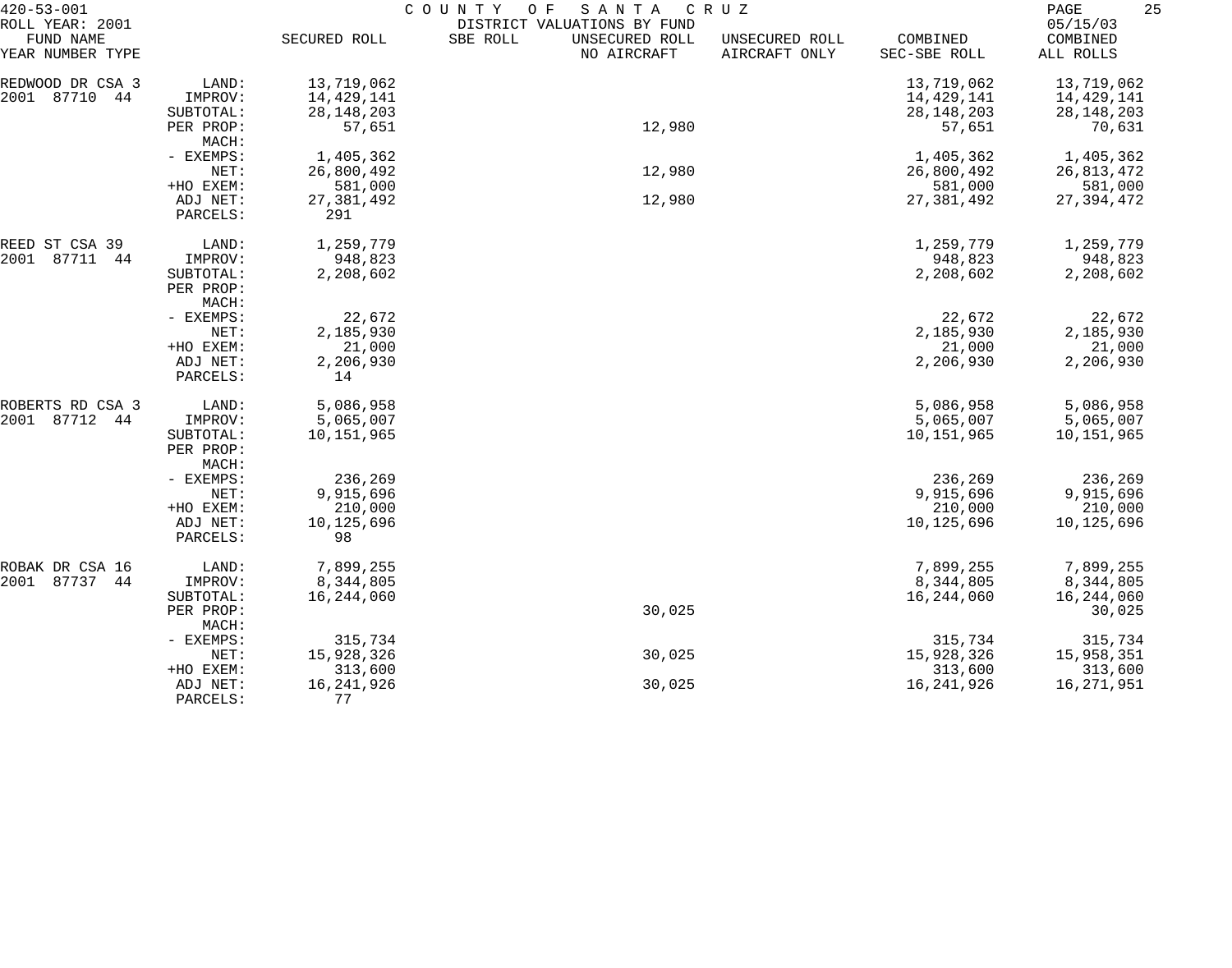| $420 - 53 - 001$                                 |                      |                          | COUNTY<br>O F | SANTA                                                        | C R U Z                         |                          | 26<br>PAGE                        |
|--------------------------------------------------|----------------------|--------------------------|---------------|--------------------------------------------------------------|---------------------------------|--------------------------|-----------------------------------|
| ROLL YEAR: 2001<br>FUND NAME<br>YEAR NUMBER TYPE |                      | SECURED ROLL             | SBE ROLL      | DISTRICT VALUATIONS BY FUND<br>UNSECURED ROLL<br>NO AIRCRAFT | UNSECURED ROLL<br>AIRCRAFT ONLY | COMBINED<br>SEC-SBE ROLL | 05/15/03<br>COMBINED<br>ALL ROLLS |
| ROLLING WDS CSA                                  | LAND:                | 4,978,388                |               |                                                              |                                 | 4,978,388                | 4,978,388                         |
| 2001 87738<br>44                                 | IMPROV:              | 5,685,380                |               |                                                              |                                 | 5,685,380                | 5,685,380                         |
|                                                  | SUBTOTAL:            | 10,663,768               |               |                                                              |                                 | 10,663,768               | 10,663,768                        |
|                                                  | PER PROP:            |                          |               | 17,583                                                       |                                 |                          | 17,583                            |
|                                                  | MACH:                |                          |               |                                                              |                                 |                          |                                   |
|                                                  | - EXEMPS:            | 197,020                  |               |                                                              |                                 | 197,020                  | 197,020                           |
|                                                  | NET:                 | 10,466,748               |               | 17,583                                                       |                                 | 10,466,748               | 10,484,331                        |
|                                                  | +HO EXEM:            | 196,000                  |               |                                                              |                                 | 196,000                  | 196,000                           |
|                                                  | ADJ NET:<br>PARCELS: | 10,662,748<br>38         |               | 17,583                                                       |                                 | 10,662,748               | 10,680,331                        |
| SND DLLR BCH CSA                                 | LAND:                | 33, 150, 934             |               |                                                              |                                 | 33, 150, 934             | 33, 150, 934                      |
| 2001 88832 44                                    | IMPROV:              | 28,855,209               |               |                                                              |                                 | 28,855,209               | 28,855,209                        |
|                                                  | SUBTOTAL:            | 62,006,143               |               |                                                              |                                 | 62,006,143               | 62,006,143                        |
|                                                  | PER PROP:            |                          |               | 41,154                                                       |                                 |                          | 41,154                            |
|                                                  | MACH:                |                          |               |                                                              |                                 |                          |                                   |
|                                                  | - EXEMPS:            | 399,000                  |               |                                                              |                                 | 399,000                  | 399,000                           |
|                                                  | NET:                 | 61,607,143               |               | 41,154                                                       |                                 | 61,607,143               | 61,648,297                        |
|                                                  | +HO EXEM:            | 399,000                  |               |                                                              |                                 | 399,000                  | 399,000                           |
|                                                  | ADJ NET:<br>PARCELS: | 62,006,143<br>190        |               | 41,154                                                       |                                 | 62,006,143               | 62,047,297                        |
| SC FLD CT & WC Z                                 | LAND:                | 10, 148, 563, 126        | 7,094,316     | 24, 343, 435                                                 |                                 | 10, 155, 657, 442        | 10,180,000,877                    |
| 2001<br>88836<br>- 70                            | IMPROV:              | 10,387,093,819           | 786,475       | 201,014,573                                                  |                                 | 10,387,880,294           | 10,588,894,867                    |
|                                                  | SUBTOTAL:            | 20,535,656,945           | 7,880,791     | 225,358,008                                                  |                                 | 20, 543, 537, 736        | 20,768,895,744                    |
|                                                  | PER PROP:            | 227,576,035              | 432,292       | 552,891,443                                                  | 30,620,084                      | 228,008,327              | 811,519,854                       |
|                                                  | MACH:                | 198,686,051              |               |                                                              |                                 | 198,686,051              | 198,686,051                       |
|                                                  | - EXEMPS:            | 738,785,567              |               | 8,208,108                                                    | 394,574                         | 738,785,567              | 747,388,249                       |
|                                                  | NET:                 | 20, 223, 133, 464        | 8,313,083     | 770,041,343                                                  | 30, 225, 510                    | 20, 231, 446, 547        | 21,031,713,400                    |
|                                                  | +HO EXEM:            | 308,918,609              |               | 230,968                                                      |                                 | 308,918,609              | 309,149,577                       |
|                                                  | ADJ NET:<br>PARCELS: | 20,532,052,073<br>92,739 | 8,313,083     | 770, 272, 311                                                | 30, 225, 510                    | 20,540,365,156           | 21, 340, 862, 977                 |
| SC FLD CT & WC Z                                 | LAND:                | 1,977,869,578            | 3,935,083     | 2,125,534                                                    |                                 | 1,981,804,661            | 1,983,930,195                     |
| 2001 88837 70                                    | IMPROV:              | 1,905,592,345            | 207,051       | 40,093,039                                                   |                                 | 1,905,799,396            | 1,945,892,435                     |
|                                                  | SUBTOTAL:            | 3,883,461,923            | 4, 142, 134   | 42, 218, 573                                                 |                                 | 3,887,604,057            | 3,929,822,630                     |
|                                                  | PER PROP:            | 29, 243, 598             | 118,530       | 91, 142, 099                                                 |                                 | 29, 362, 128             | 120,504,227                       |
|                                                  | MACH:                | 2,468,021                |               |                                                              |                                 | 2,468,021                | 2,468,021                         |
|                                                  | - EXEMPS:            | 208,051,413              |               | 1,347,600                                                    |                                 | 208,051,413              | 209,399,013                       |
|                                                  | NET:                 | 3,707,122,129            | 4,260,664     | 132,013,072                                                  |                                 | 3,711,382,793            | 3,843,395,865                     |
|                                                  | +HO EXEM:            | 54, 454, 679             |               |                                                              |                                 | 54, 454, 679             | 54, 454, 679                      |
|                                                  | ADJ NET:<br>PARCELS: | 3,761,576,808<br>16,031  | 4,260,664     | 132,013,072                                                  |                                 | 3,765,837,472            | 3,897,850,544                     |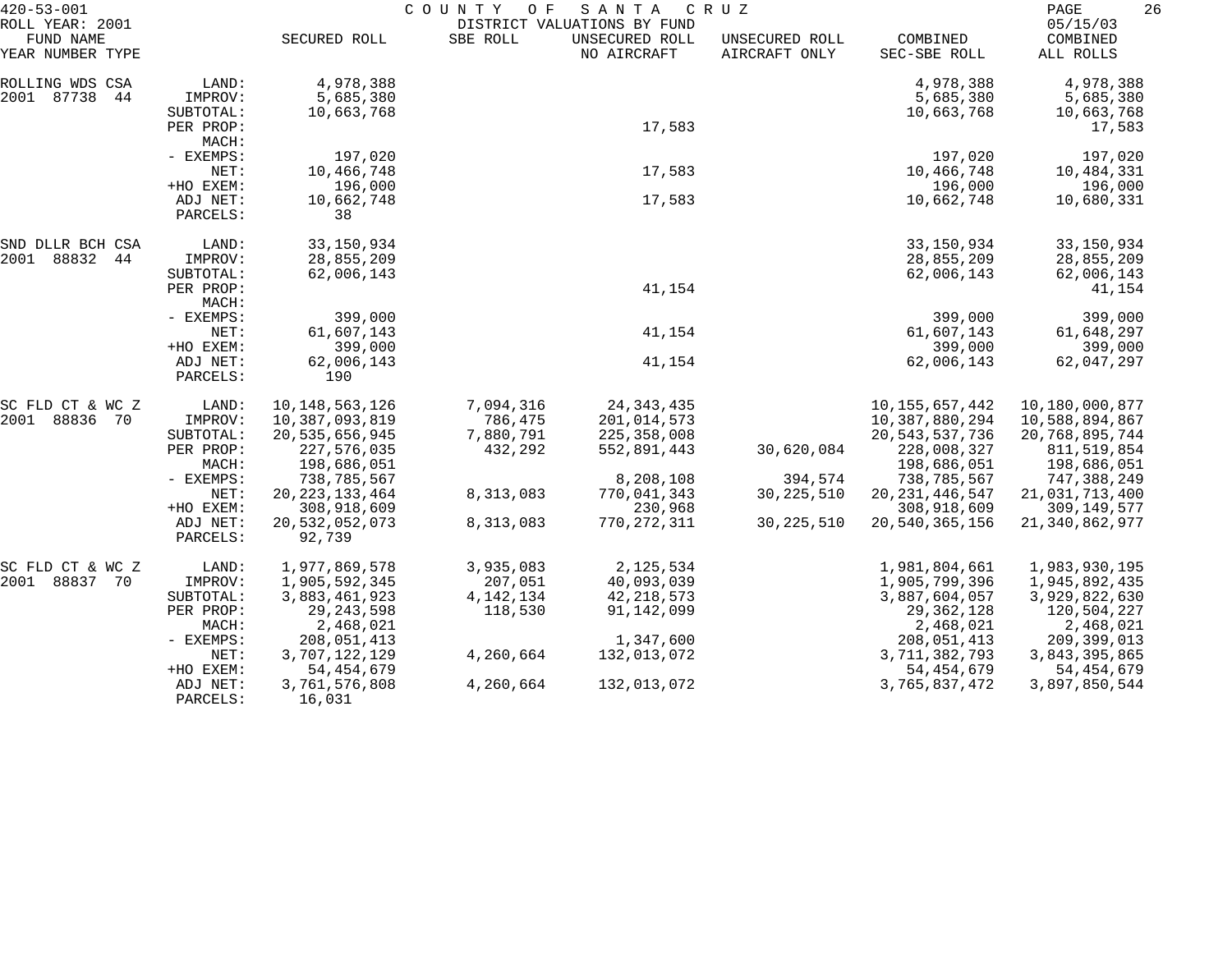| $420 - 53 - 001$             |                        |                                  | COUNTY<br>O F        | SANTA                                         | C R U Z        |                                | 27<br>PAGE                     |
|------------------------------|------------------------|----------------------------------|----------------------|-----------------------------------------------|----------------|--------------------------------|--------------------------------|
| ROLL YEAR: 2001<br>FUND NAME |                        | SECURED ROLL                     | SBE ROLL             | DISTRICT VALUATIONS BY FUND<br>UNSECURED ROLL | UNSECURED ROLL | COMBINED                       | 05/15/03<br>COMBINED           |
| YEAR NUMBER TYPE             |                        |                                  |                      | NO AIRCRAFT                                   | AIRCRAFT ONLY  | SEC-SBE ROLL                   | ALL ROLLS                      |
| SC FLD CT & WC G             | LAND:                  | 10,149,081,034                   | 7,094,316            | 24, 343, 435                                  |                | 10, 156, 175, 350              | 10,180,518,785                 |
| 2001 88838 70                | IMPROV:                | 10,387,653,141                   | 786,475              | 201,014,573                                   |                | 10,388,439,616                 | 10,589,454,189                 |
|                              | SUBTOTAL:<br>PER PROP: | 20,536,734,175<br>227,576,035    | 7,880,791<br>432,292 | 225, 358, 008<br>552,891,443                  | 30,620,084     | 20,544,614,966<br>228,008,327  | 20,769,972,974<br>811,519,854  |
|                              | MACH:                  | 198,686,051                      |                      |                                               |                | 198,686,051                    | 198,686,051                    |
|                              | - EXEMPS:              | 738,799,567                      |                      | 8,208,108                                     | 394,574        | 738,799,567                    | 747,402,249                    |
|                              | NET:                   | 20, 224, 196, 694                | 8,313,083            | 770,041,343                                   | 30, 225, 510   | 20, 232, 509, 777              | 21,032,776,630                 |
|                              | +HO EXEM:              | 308,932,609                      |                      | 230,968                                       |                | 308,932,609                    | 309,163,577                    |
|                              | ADJ NET:               | 20,533,129,303                   | 8,313,083            | 770,272,311                                   | 30, 225, 510   | 20, 541, 442, 386              | 21, 341, 940, 207              |
|                              | PARCELS:               | 92,743                           |                      |                                               |                |                                |                                |
| SC FLD CT & WC Z             | LAND:                  | 936,168,802                      | 349,590              | 671,729                                       |                | 936, 518, 392                  | 937,190,121                    |
| 2001 88839 44                | IMPROV:                | 963,588,433                      | 152,365              | 6,899,648                                     |                | 963,740,798                    | 970,640,446                    |
|                              | SUBTOTAL:              | 1,899,757,235                    | 501,955              | 7,571,377                                     |                | 1,900,259,190                  | 1,907,830,567                  |
|                              | PER PROP:              | 4,170,813                        | 130,789              | 18,434,175                                    | 5,000          | 4,301,602                      | 22,740,777                     |
|                              | MACH:                  | 1,409,381                        |                      |                                               |                | 1,409,381                      | 1,409,381                      |
|                              | - EXEMPS:<br>NET:      | 86, 143, 695<br>1,819,193,734    | 632,744              | 126,261<br>25,879,291                         | 5,000          | 86, 143, 695<br>1,819,826,478  | 86,269,956<br>1,845,710,769    |
|                              | +HO EXEM:              | 40,374,600                       |                      |                                               |                | 40,374,600                     | 40,374,600                     |
|                              | ADJ NET:               | 1,859,568,334                    | 632,744              | 25,879,291                                    | 5,000          | 1,860,201,078                  | 1,886,085,369                  |
|                              | PARCELS:               | 17,573                           |                      |                                               |                |                                |                                |
| SC FLD CT & WC Z             | LAND:                  | 1, 243, 329, 793                 | 198,462              | 1,171,884                                     |                | 1, 243, 528, 255               | 1,244,700,139                  |
| 2001 88843 70                | IMPROV:                | 1,016,836,773                    | 79,403               | 6,483,811                                     |                | 1,016,916,176                  | 1,023,399,987                  |
|                              | SUBTOTAL:              | 2,260,166,566                    | 277,865              | 7,655,695                                     |                | 2, 260, 444, 431               | 2, 268, 100, 126               |
|                              | PER PROP:              | 5,593,873                        | 45,455               | 16, 156, 464                                  |                | 5,639,328                      | 21,795,792                     |
|                              | MACH:                  | 350,704                          |                      |                                               |                | 350,704                        | 350,704                        |
|                              | - EXEMPS:              | 42, 269, 518                     |                      | 782,476                                       |                | 42, 269, 518                   | 43,051,994                     |
|                              | NET:                   | 2, 223, 841, 625                 | 323,320              | 23,029,683                                    |                | 2, 224, 164, 945               | 2, 247, 194, 628               |
|                              | +HO EXEM:<br>ADJ NET:  | 28, 326, 200<br>2, 252, 167, 825 | 323,320              | 23,029,683                                    |                | 28,326,200<br>2, 252, 491, 145 | 28,326,200<br>2, 275, 520, 828 |
|                              | PARCELS:               | 8,284                            |                      |                                               |                |                                |                                |
| SC FLD CT & WC Z             | LAND:                  | 1, 474, 756, 112                 | 1,835,003            | 5, 443, 733                                   |                | 1,476,591,115                  | 1,482,034,848                  |
| 2001<br>88844<br>44          | IMPROV:                | 1,702,790,731                    | 160,832              | 54, 237, 835                                  |                | 1,702,951,563                  | 1,757,189,398                  |
|                              | SUBTOTAL:              | 3, 177, 546, 843                 | 1,995,835            | 59,681,568                                    |                | 3,179,542,678                  | 3, 239, 224, 246               |
|                              | PER PROP:              | 64, 218, 010                     | 26,370               | 133,815,177                                   | 30,077,784     | 64, 244, 380                   | 228, 137, 341                  |
|                              | MACH:                  | 35,647,499                       |                      |                                               |                | 35,647,499                     | 35,647,499                     |
|                              | $-$ EXEMPS:            | 136, 183, 878                    |                      | 2,100,455                                     | 394,574        | 136, 183, 878                  | 138,678,907                    |
|                              | NET:                   | 3, 141, 228, 474                 | 2,022,205            | 191,396,290                                   | 29,683,210     | 3, 143, 250, 679               | 3, 364, 330, 179               |
|                              | +HO EXEM:              | 53,604,226                       |                      |                                               |                | 53,604,226                     | 53,604,226                     |
|                              | ADJ NET:<br>PARCELS:   | 3,194,832,700<br>15,036          | 2,022,205            | 191,396,290                                   | 29,683,210     | 3,196,854,905                  | 3, 417, 934, 405               |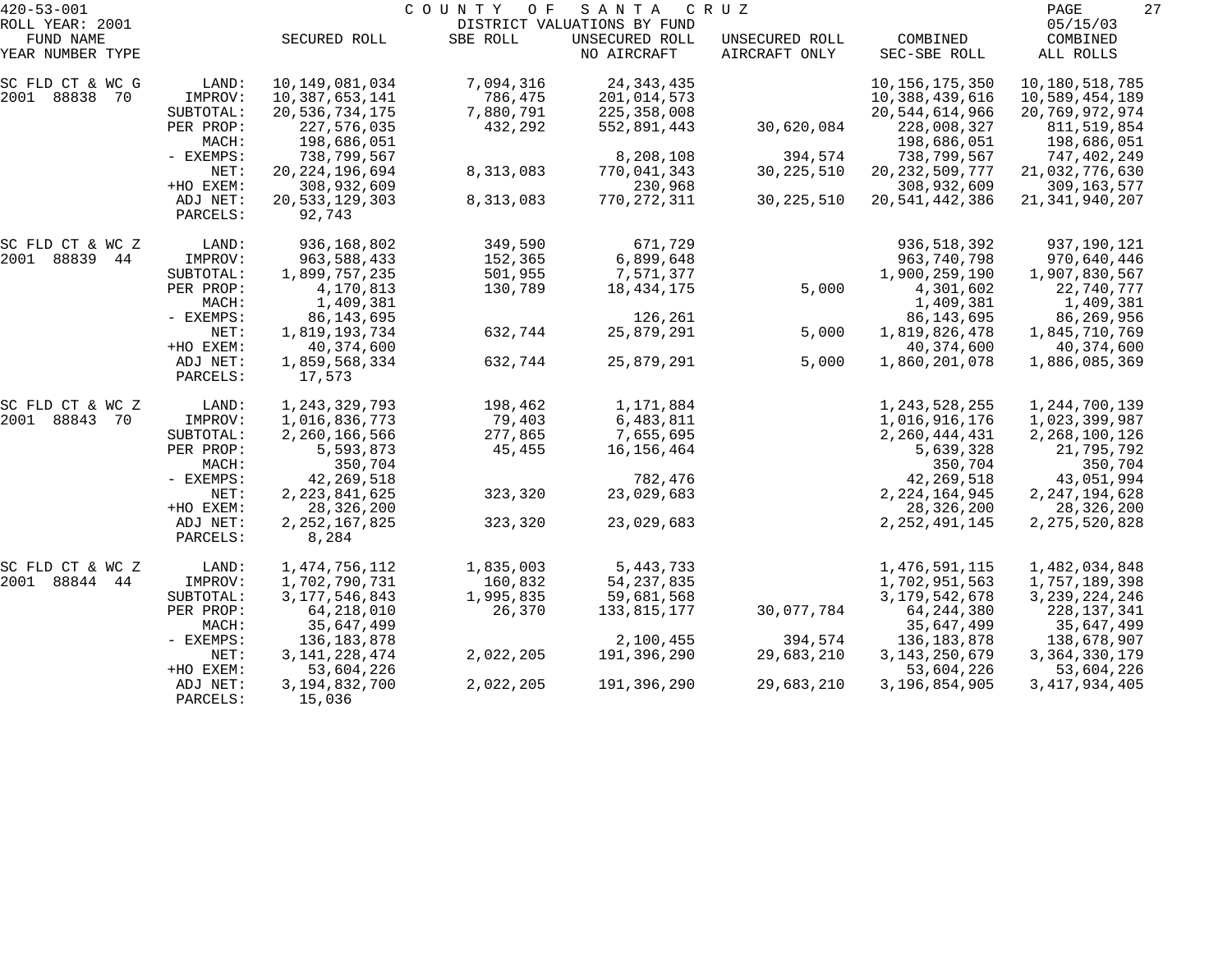| $420 - 53 - 001$                                 |                       | COUNTY<br>O F<br>SANTA<br>C R U Z |           |                                                              |                                 |                          | 28<br>PAGE                        |  |
|--------------------------------------------------|-----------------------|-----------------------------------|-----------|--------------------------------------------------------------|---------------------------------|--------------------------|-----------------------------------|--|
| ROLL YEAR: 2001<br>FUND NAME<br>YEAR NUMBER TYPE |                       | SECURED ROLL                      | SBE ROLL  | DISTRICT VALUATIONS BY FUND<br>UNSECURED ROLL<br>NO AIRCRAFT | UNSECURED ROLL<br>AIRCRAFT ONLY | COMBINED<br>SEC-SBE ROLL | 05/15/03<br>COMBINED<br>ALL ROLLS |  |
| SUMMIT WEST CSA                                  | LAND:                 | 31,990,880                        |           |                                                              |                                 | 31,990,880               | 31,990,880                        |  |
| 2001 88845<br>44                                 | IMPROV:<br>SUBTOTAL:  | 34,660,773<br>66,651,653          |           |                                                              |                                 | 34,660,773<br>66,651,653 | 34,660,773<br>66,651,653          |  |
|                                                  | PER PROP:<br>MACH:    |                                   |           | 91,345                                                       |                                 |                          | 91,345                            |  |
|                                                  | - EXEMPS:<br>NET:     | 977,004<br>65,674,649             |           | 91,345                                                       |                                 | 977,004<br>65,674,649    | 977,004<br>65,765,994             |  |
|                                                  | +HO EXEM:<br>ADJ NET: | 973,000                           |           | 91,345                                                       |                                 | 973,000<br>66,647,649    | 973,000<br>66,738,994             |  |
|                                                  | PARCELS:              | 66,647,649<br>223                 |           |                                                              |                                 |                          |                                   |  |
| SEPTNK MGMT CSA1                                 | LAND:                 | 1,843,823,969                     | 429,651   | 1,631,818                                                    |                                 | 1,844,253,620            | 1,845,885,438                     |  |
| 2001 88877<br>41                                 | IMPROV:               | 1,896,270,955                     | 156,435   | 15,993,953                                                   |                                 | 1,896,427,390            | 1,912,421,343                     |  |
|                                                  | SUBTOTAL:             | 3,740,094,924                     | 586,086   | 17,625,771                                                   |                                 | 3,740,681,010            | 3,758,306,781                     |  |
|                                                  | PER PROP:<br>MACH:    | 14,719,315<br>9,693,131           | 133,119   | 25, 201, 345                                                 | 492,200                         | 14,852,434<br>9,693,131  | 40,545,979                        |  |
|                                                  | - EXEMPS:             | 129,607,032                       |           | 131,770                                                      |                                 | 129,607,032              | 9,693,131<br>129,738,802          |  |
|                                                  | NET:                  | 3,634,900,338                     | 719,205   | 42,695,346                                                   | 492,200                         | 3,635,619,543            | 3,678,807,089                     |  |
|                                                  | +HO EXEM:             | 68,532,800                        |           |                                                              |                                 | 68,532,800               | 68,532,800                        |  |
|                                                  | ADJ NET:<br>PARCELS:  | 3,703,433,138<br>25,382           | 719,205   | 42,695,346                                                   | 492,200                         | 3,704,152,343            | 3,747,339,889                     |  |
| SEP TNK MNT CSA                                  | LAND:                 | 3, 202, 477, 779                  | 686,240   | 2,307,823                                                    |                                 | 3, 203, 164, 019         | 3, 205, 471, 842                  |  |
| 2001 88878<br>-41                                | IMPROV:               | 3, 146, 938, 126                  | 243,063   | 28,099,909                                                   |                                 | 3, 147, 181, 189         | 3, 175, 281, 098                  |  |
|                                                  | SUBTOTAL:             | 6, 349, 415, 905                  | 929,303   | 30, 407, 732                                                 |                                 | 6,350,345,208            | 6,380,752,940                     |  |
|                                                  | PER PROP:<br>MACH:    | 34,286,309<br>64,965,861          | 182,712   | 54, 343, 229                                                 | 501,900                         | 34,469,021<br>64,965,861 | 89, 314, 150<br>64,965,861        |  |
|                                                  | - EXEMPS:             | 213,860,510                       |           | 429,491                                                      |                                 | 213,860,510              | 214,290,001                       |  |
|                                                  | NET:                  | 6, 234, 807, 565                  | 1,112,015 | 84, 321, 470                                                 | 501,900                         | 6,235,919,580            | 6,320,742,950                     |  |
|                                                  | +HO EXEM:             | 106,910,626                       |           | 7,000                                                        |                                 | 106,910,626              | 106,917,626                       |  |
|                                                  | ADJ NET:<br>PARCELS:  | 6, 341, 718, 191<br>36,530        | 1,112,015 | 84, 328, 470                                                 | 501,900                         | 6, 342, 830, 206         | 6,427,660,576                     |  |
| SUNLIT LANE CSA                                  | LAND:                 | 5,506,469                         |           |                                                              |                                 | 5,506,469                | 5,506,469                         |  |
| 2001 88880<br>44                                 | IMPROV:               | 6,764,563                         |           |                                                              |                                 | 6,764,563                | 6,764,563                         |  |
|                                                  | SUBTOTAL:             | 12, 271, 032                      |           |                                                              |                                 | 12, 271, 032             | 12, 271, 032                      |  |
|                                                  | PER PROP:             |                                   |           | 74,438                                                       |                                 |                          | 74,438                            |  |
|                                                  | MACH:<br>- EXEMPS:    | 210,000                           |           |                                                              |                                 | 210,000                  | 210,000                           |  |
|                                                  | NET:                  | 12,061,032                        |           | 74,438                                                       |                                 | 12,061,032               | 12,135,470                        |  |
|                                                  | +HO EXEM:             | 210,000                           |           |                                                              |                                 | 210,000                  | 210,000                           |  |
|                                                  | ADJ NET:              | 12, 271, 032                      |           | 74,438                                                       |                                 | 12, 271, 032             | 12,345,470                        |  |
|                                                  | PARCELS:              | 44                                |           |                                                              |                                 |                          |                                   |  |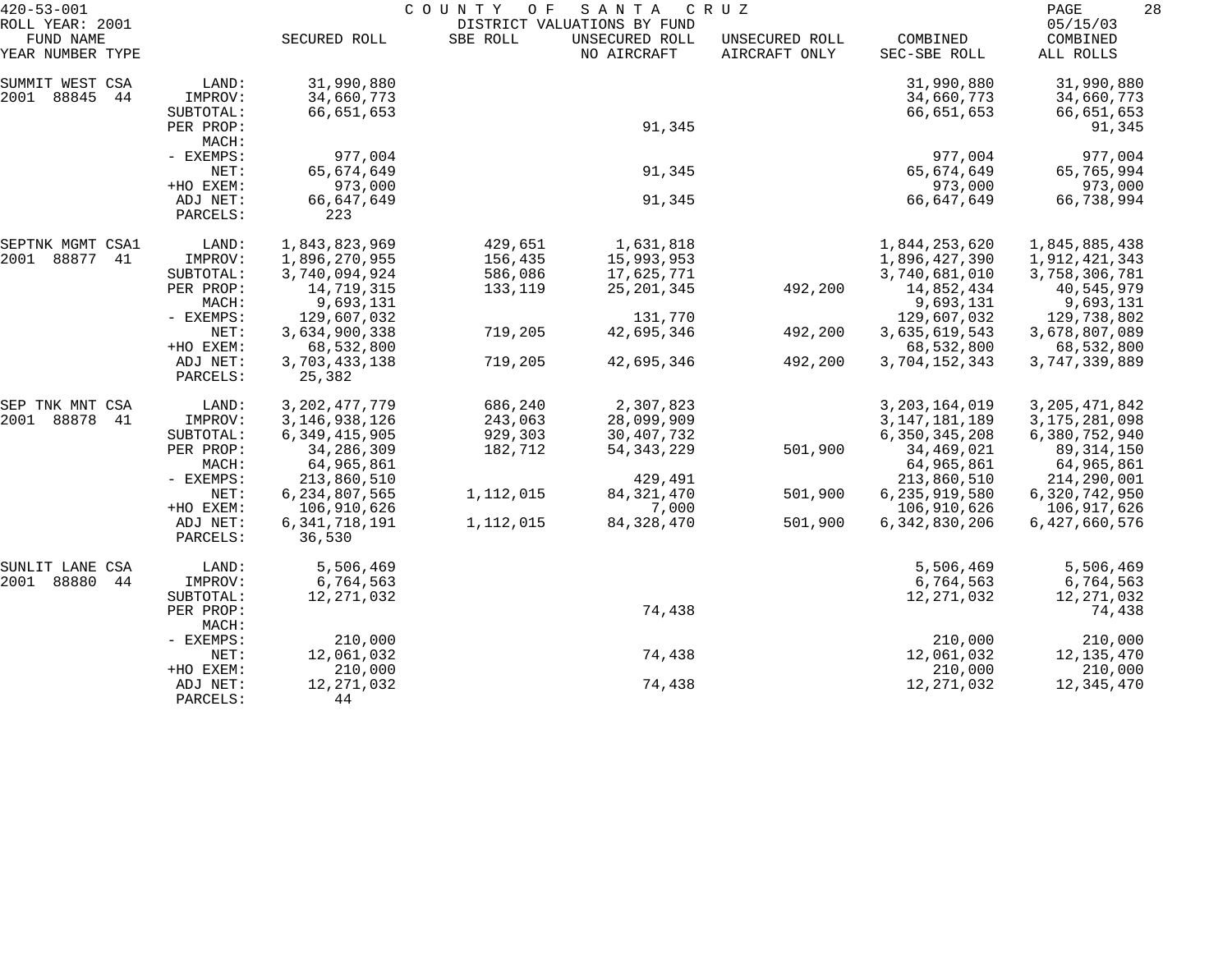| $420 - 53 - 001$                                 |                        | COUNTY<br>SANTA<br>CRUZ<br>O F |                                                                          |                                 |                          |                                   |  |
|--------------------------------------------------|------------------------|--------------------------------|--------------------------------------------------------------------------|---------------------------------|--------------------------|-----------------------------------|--|
| ROLL YEAR: 2001<br>FUND NAME<br>YEAR NUMBER TYPE |                        | SECURED ROLL                   | DISTRICT VALUATIONS BY FUND<br>SBE ROLL<br>UNSECURED ROLL<br>NO AIRCRAFT | UNSECURED ROLL<br>AIRCRAFT ONLY | COMBINED<br>SEC-SBE ROLL | 05/15/03<br>COMBINED<br>ALL ROLLS |  |
| SUNBEAM WDS CSA                                  | LAND:                  | 3,317,041                      |                                                                          |                                 | 3,317,041                | 3,317,041                         |  |
| 88881<br>2001<br>44                              | IMPROV:                | 3,501,540                      |                                                                          |                                 | 3,501,540                | 3,501,540                         |  |
|                                                  | SUBTOTAL:              | 6,818,581                      |                                                                          |                                 | 6,818,581                | 6,818,581                         |  |
|                                                  | PER PROP:              |                                | 8,550                                                                    |                                 |                          | 8,550                             |  |
|                                                  | MACH:                  |                                |                                                                          |                                 |                          |                                   |  |
|                                                  | - EXEMPS:              | 191,842                        |                                                                          |                                 | 191,842                  | 191,842                           |  |
|                                                  | NET:                   | 6,626,739                      | 8,550                                                                    |                                 | 6,626,739                | 6,635,289                         |  |
|                                                  | +HO EXEM:              | 189,000                        |                                                                          |                                 | 189,000                  | 189,000                           |  |
|                                                  | ADJ NET:               | 6,815,739                      | 8,550                                                                    |                                 | 6,815,739                | 6,824,289                         |  |
|                                                  | PARCELS:               | 66                             |                                                                          |                                 |                          |                                   |  |
| VINEYARD CSA 50                                  | LAND:                  | 5, 477, 712                    |                                                                          |                                 | 5, 477, 712              | 5, 477, 712                       |  |
| 2001<br>88883<br>44                              | IMPROV:                | 7,803,405                      |                                                                          |                                 | 7,803,405                | 7,803,405                         |  |
|                                                  | SUBTOTAL:              | 13,281,117                     |                                                                          |                                 | 13,281,117               | 13,281,117                        |  |
|                                                  | PER PROP:              |                                | 11,190                                                                   |                                 |                          | 11,190                            |  |
|                                                  | MACH:                  |                                |                                                                          |                                 |                          |                                   |  |
|                                                  | - EXEMPS:              | 267,530                        |                                                                          |                                 | 267,530                  | 267,530                           |  |
|                                                  | NET:                   | 13,013,587                     | 11,190                                                                   |                                 | 13,013,587               | 13,024,777                        |  |
|                                                  | +HO EXEM:              | 266,000                        |                                                                          |                                 | 266,000                  | 266,000                           |  |
|                                                  | ADJ NET:<br>PARCELS:   | 13, 279, 587<br>57             | 11,190                                                                   |                                 | 13, 279, 587             | 13,290,777                        |  |
| TRESTLE BCH CSA                                  | LAND:                  | 5,393,250                      |                                                                          |                                 | 5,393,250                | 5,393,250                         |  |
| 88885<br>2001<br>44                              | IMPROV:                | 3,073,944                      |                                                                          |                                 | 3,073,944                | 3,073,944                         |  |
|                                                  | SUBTOTAL:<br>PER PROP: | 8,467,194                      |                                                                          |                                 | 8,467,194                | 8,467,194                         |  |
|                                                  | MACH:<br>- EXEMPS:     | 49,000                         |                                                                          |                                 | 49,000                   | 49,000                            |  |
|                                                  | NET:                   | 8,418,194                      |                                                                          |                                 | 8,418,194                | 8, 418, 194                       |  |
|                                                  | +HO EXEM:              | 49,000                         |                                                                          |                                 | 49,000                   | 49,000                            |  |
|                                                  | ADJ NET:               | 8,467,194                      |                                                                          |                                 | 8,467,194                | 8,467,194                         |  |
|                                                  | PARCELS:               | 24                             |                                                                          |                                 |                          |                                   |  |
| VIEW CIRCLE<br>CSA                               | LAND:                  | 1,079,894                      |                                                                          |                                 | 1,079,894                | 1,079,894                         |  |
| 89960<br>2001<br>44                              | IMPROV:                | 1,436,082                      |                                                                          |                                 | 1,436,082                | 1,436,082                         |  |
|                                                  | SUBTOTAL:              | 2,515,976                      |                                                                          |                                 | 2,515,976                | 2,515,976                         |  |
|                                                  | PER PROP:<br>MACH:     |                                | 13,086                                                                   |                                 |                          | 13,086                            |  |
|                                                  | - EXEMPS:              | 56,000                         |                                                                          |                                 | 56,000                   | 56,000                            |  |
|                                                  | NET:                   | 2,459,976                      | 13,086                                                                   |                                 | 2,459,976                | 2,473,062                         |  |
|                                                  | +HO EXEM:              | 56,000                         |                                                                          |                                 | 56,000                   | 56,000                            |  |
|                                                  | ADJ NET:               | 2,515,976                      | 13,086                                                                   |                                 | 2,515,976                | 2,529,062                         |  |
|                                                  | PARCELS:               | 11                             |                                                                          |                                 |                          |                                   |  |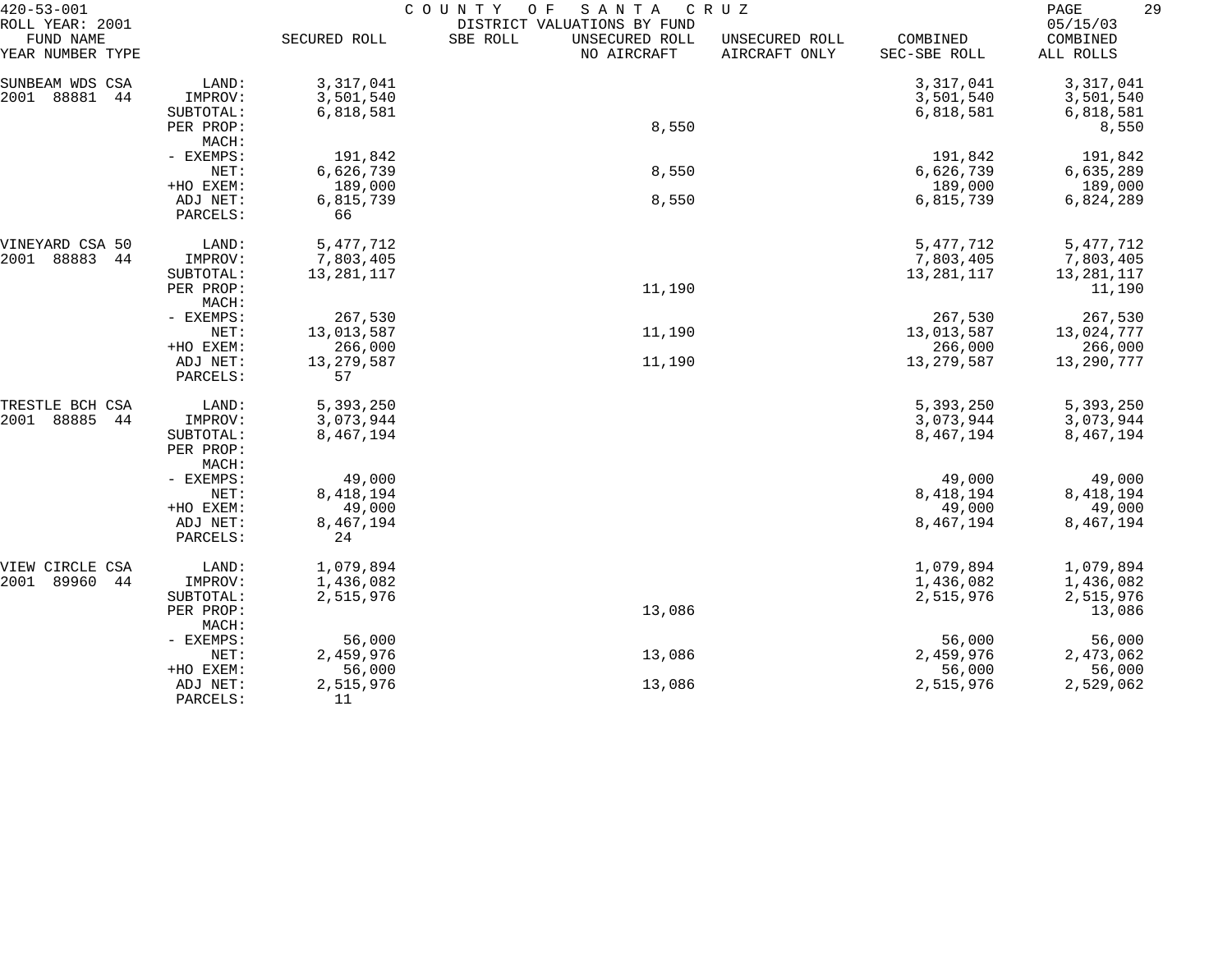| $420 - 53 - 001$              |                      | COUNTY<br>SANTA<br>O F<br>CRUZ |                                           |                                 |                          |                       |  |
|-------------------------------|----------------------|--------------------------------|-------------------------------------------|---------------------------------|--------------------------|-----------------------|--|
| ROLL YEAR: 2001               |                      |                                | DISTRICT VALUATIONS BY FUND               |                                 |                          | 05/15/03              |  |
| FUND NAME<br>YEAR NUMBER TYPE |                      | SECURED ROLL                   | SBE ROLL<br>UNSECURED ROLL<br>NO AIRCRAFT | UNSECURED ROLL<br>AIRCRAFT ONLY | COMBINED<br>SEC-SBE ROLL | COMBINED<br>ALL ROLLS |  |
| VIEW PNT RD CSA               | LAND:                | 9,430,792                      |                                           |                                 | 9,430,792                | 9,430,792             |  |
| 2001<br>89965<br>44           | IMPROV:              | 10,031,042                     |                                           |                                 | 10,031,042               | 10,031,042            |  |
|                               | SUBTOTAL:            | 19,461,834                     |                                           |                                 | 19,461,834               | 19,461,834            |  |
|                               | PER PROP:            |                                | 29,059                                    |                                 |                          | 29,059                |  |
|                               | MACH:                |                                |                                           |                                 |                          |                       |  |
|                               | - EXEMPS:            | 315,520                        |                                           |                                 | 315,520                  | 315,520               |  |
|                               | NET:                 | 19, 146, 314                   | 29,059                                    |                                 | 19, 146, 314             | 19,175,373            |  |
|                               | +HO EXEM:            | 315,000                        |                                           |                                 | 315,000                  | 315,000               |  |
|                               | ADJ NET:             | 19, 461, 314                   | 29,059                                    |                                 | 19,461,314               | 19,490,373            |  |
|                               | PARCELS:             | 56                             |                                           |                                 |                          |                       |  |
| UPPR PLSNT VLY #              | LAND:                | 8,316,511                      |                                           |                                 | 8,316,511                | 8,316,511             |  |
| 89971<br>2001<br>44           | IMPROV:              | 6,956,394                      |                                           |                                 | 6,956,394                | 6,956,394             |  |
|                               | SUBTOTAL:            | 15, 272, 905                   |                                           |                                 | 15, 272, 905             | 15,272,905            |  |
|                               | PER PROP:            |                                | 106,376                                   |                                 |                          | 106,376               |  |
|                               | MACH:                |                                |                                           |                                 |                          |                       |  |
|                               | - EXEMPS:            | 168,371                        | 106,376                                   |                                 | 168,371                  | 168,371               |  |
|                               | NET:<br>+HO EXEM:    | 15, 104, 534<br>168,000        |                                           |                                 | 15,104,534<br>168,000    | 15,210,910<br>168,000 |  |
|                               | ADJ NET:             | 15, 272, 534                   | 106,376                                   |                                 | 15, 272, 534             | 15,378,910            |  |
|                               | PARCELS:             | 49                             |                                           |                                 |                          |                       |  |
| RIVERDALE PK CSA              | LAND:                | 3,017,103                      |                                           |                                 | 3,017,103                | 3,017,103             |  |
| 89972<br>2001<br>44           | IMPROV:              | 2,446,439                      |                                           |                                 | 2,446,439                | 2,446,439             |  |
|                               | SUBTOTAL:            | 5,463,542                      |                                           |                                 | 5,463,542                | 5,463,542             |  |
|                               | PER PROP:            |                                |                                           |                                 |                          |                       |  |
|                               | MACH:                |                                |                                           |                                 |                          |                       |  |
|                               | - EXEMPS:            | 170,330                        |                                           |                                 | 170,330                  | 170,330               |  |
|                               | NET:                 | 5,293,212                      |                                           |                                 | 5, 293, 212              | 5,293,212             |  |
|                               | +HO EXEM:            | 147,000                        |                                           |                                 | 147,000                  | 147,000               |  |
|                               | ADJ NET:<br>PARCELS: | 5,440,212<br>72                |                                           |                                 | 5,440,212                | 5,440,212             |  |
| WESTDALE CSA 21               | LAND:                | 3,597,060                      |                                           |                                 | 3,597,060                | 3,597,060             |  |
| 2001 89973<br>44              | IMPROV:              | 4,293,716                      |                                           |                                 | 4,293,716                | 4,293,716             |  |
|                               | SUBTOTAL:            | 7,890,776                      |                                           |                                 | 7,890,776                | 7,890,776             |  |
|                               | PER PROP:            |                                | 36,000                                    |                                 |                          | 36,000                |  |
|                               | MACH:                |                                |                                           |                                 |                          |                       |  |
|                               | - EXEMPS:            | 154,000                        |                                           |                                 | 154,000                  | 154,000               |  |
|                               | NET:                 | 7,736,776                      | 36,000                                    |                                 | 7,736,776                | 7,772,776             |  |
|                               | +HO EXEM:            | 154,000                        |                                           |                                 | 154,000                  | 154,000               |  |
|                               | ADJ NET:             | 7,890,776                      | 36,000                                    |                                 | 7,890,776                | 7,926,776             |  |
|                               | PARCELS:             | 38                             |                                           |                                 |                          |                       |  |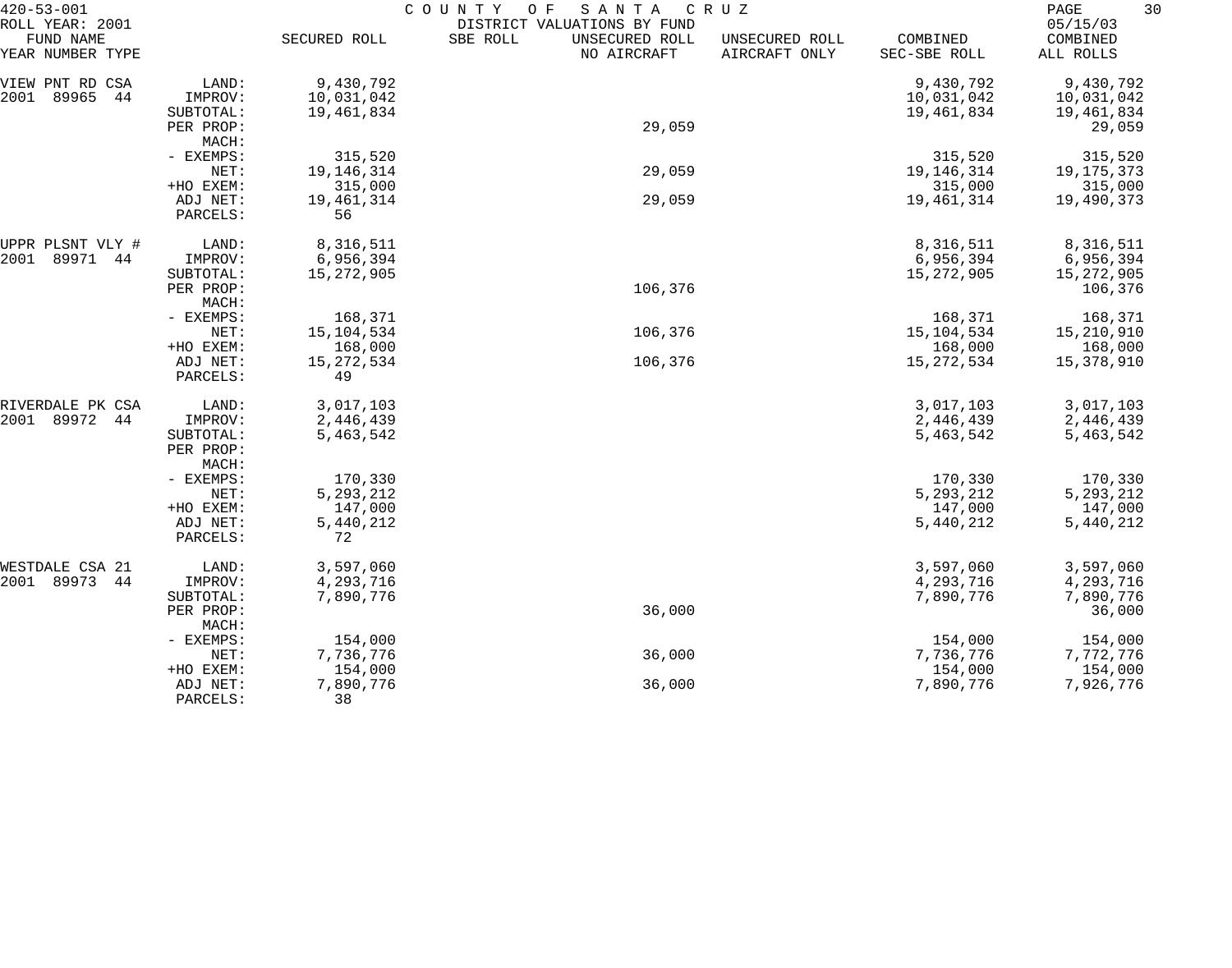| $420 - 53 - 001$                                 |                                                                                                   | COUNTY OF<br>SANTA<br>C R U Z<br>DISTRICT VALUATIONS BY FUND                                                                                  |                                                              |                                                                                          |                                 |                                                                                                                                                  | PAGE<br>31                                                                                                                                   |  |
|--------------------------------------------------|---------------------------------------------------------------------------------------------------|-----------------------------------------------------------------------------------------------------------------------------------------------|--------------------------------------------------------------|------------------------------------------------------------------------------------------|---------------------------------|--------------------------------------------------------------------------------------------------------------------------------------------------|----------------------------------------------------------------------------------------------------------------------------------------------|--|
| ROLL YEAR: 2001<br>FUND NAME<br>YEAR NUMBER TYPE |                                                                                                   | SECURED ROLL                                                                                                                                  | SBE ROLL                                                     | UNSECURED ROLL<br>NO AIRCRAFT                                                            | UNSECURED ROLL<br>AIRCRAFT ONLY | COMBINED<br>SEC-SBE ROLL                                                                                                                         | 05/15/03<br>COMBINED<br>ALL ROLLS                                                                                                            |  |
| WHTHS CYN RD CSA<br>2001<br>89982<br>44          | LAND:<br>IMPROV:<br>SUBTOTAL:<br>PER PROP:<br>MACH:                                               | 3,684,640<br>1,899,564<br>5,584,204<br>59,333                                                                                                 |                                                              |                                                                                          |                                 | 3,684,640<br>1,899,564<br>5,584,204<br>59,333                                                                                                    | 3,684,640<br>1,899,564<br>5,584,204<br>59,333                                                                                                |  |
|                                                  | - EXEMPS:<br>NET:<br>+HO EXEM:<br>ADJ NET:<br>PARCELS:                                            | 488,186<br>5, 155, 351<br>105,000<br>5,260,351<br>63                                                                                          |                                                              |                                                                                          |                                 | 488,186<br>5, 155, 351<br>105,000<br>5,260,351                                                                                                   | 488,186<br>5,155,351<br>105,000<br>5,260,351                                                                                                 |  |
| ALBA REC & PARK<br>2001<br>90004 44              | LAND:<br>IMPROV:<br>SUBTOTAL:<br>PER PROP:<br>MACH:                                               | 2,315,262<br>2,922,472<br>5,237,734                                                                                                           |                                                              |                                                                                          |                                 | 2,315,262<br>2,922,472<br>5,237,734                                                                                                              | 2,315,262<br>2,922,472<br>5, 237, 734                                                                                                        |  |
|                                                  | - EXEMPS:<br>NET:<br>+HO EXEM:<br>ADJ NET:<br>PARCELS:                                            | 1,409,759<br>3,827,975<br>91,000<br>3,918,975<br>46                                                                                           |                                                              |                                                                                          |                                 | 1,409,759<br>3,827,975<br>91,000<br>3,918,975                                                                                                    | 1,409,759<br>3,827,975<br>91,000<br>3,918,975                                                                                                |  |
| APTOS-LA SELVA F<br>2001<br>90100<br>44          | LAND:<br>IMPROV:<br>SUBTOTAL:<br>PER PROP:<br>MACH:<br>- EXEMPS:<br>NET:<br>+HO EXEM:<br>ADJ NET: | 1,709,268,993<br>1,453,313,659<br>3, 162, 582, 652<br>5,931,709<br>350,704<br>58, 251, 277<br>3, 110, 613, 788<br>41,237,000<br>3,151,850,788 | 237,300<br>89,792<br>327,092<br>51,403<br>378,495<br>378,495 | 1,188,894<br>6,586,842<br>7,775,736<br>17,819,901<br>782,476<br>24,813,161<br>24,813,161 |                                 | 1,709,506,293<br>1,453,403,451<br>3, 162, 909, 744<br>5,983,112<br>350,704<br>58, 251, 277<br>3, 110, 992, 283<br>41,237,000<br>3, 152, 229, 283 | 1,710,695,187<br>1,459,990,293<br>3,170,685,480<br>23,803,013<br>350,704<br>59,033,753<br>3, 135, 805, 444<br>41,237,000<br>3, 177, 042, 444 |  |
| BEN LOMOND FPD<br>2001 91113<br>44               | PARCELS:<br>LAND:<br>IMPROV:<br>SUBTOTAL:<br>PER PROP:<br>MACH:<br>- EXEMPS:<br>NET:<br>+HO EXEM: | 11,844<br>174,386,244<br>194, 247, 723<br>368,633,967<br>759,686<br>14,842,164<br>354,551,489<br>8,320,200                                    |                                                              | 210,764<br>210,764<br>1,313,517<br>120,789<br>1,403,492                                  |                                 | 174,386,244<br>194, 247, 723<br>368,633,967<br>759,686<br>14,842,164<br>354, 551, 489<br>8,320,200                                               | 174,386,244<br>194,458,487<br>368,844,731<br>2,073,203<br>14,962,953<br>355,954,981<br>8,320,200                                             |  |
|                                                  | ADJ NET:<br>PARCELS:                                                                              | 362,871,689<br>2,697                                                                                                                          |                                                              | 1,403,492                                                                                |                                 | 362,871,689                                                                                                                                      | 364, 275, 181                                                                                                                                |  |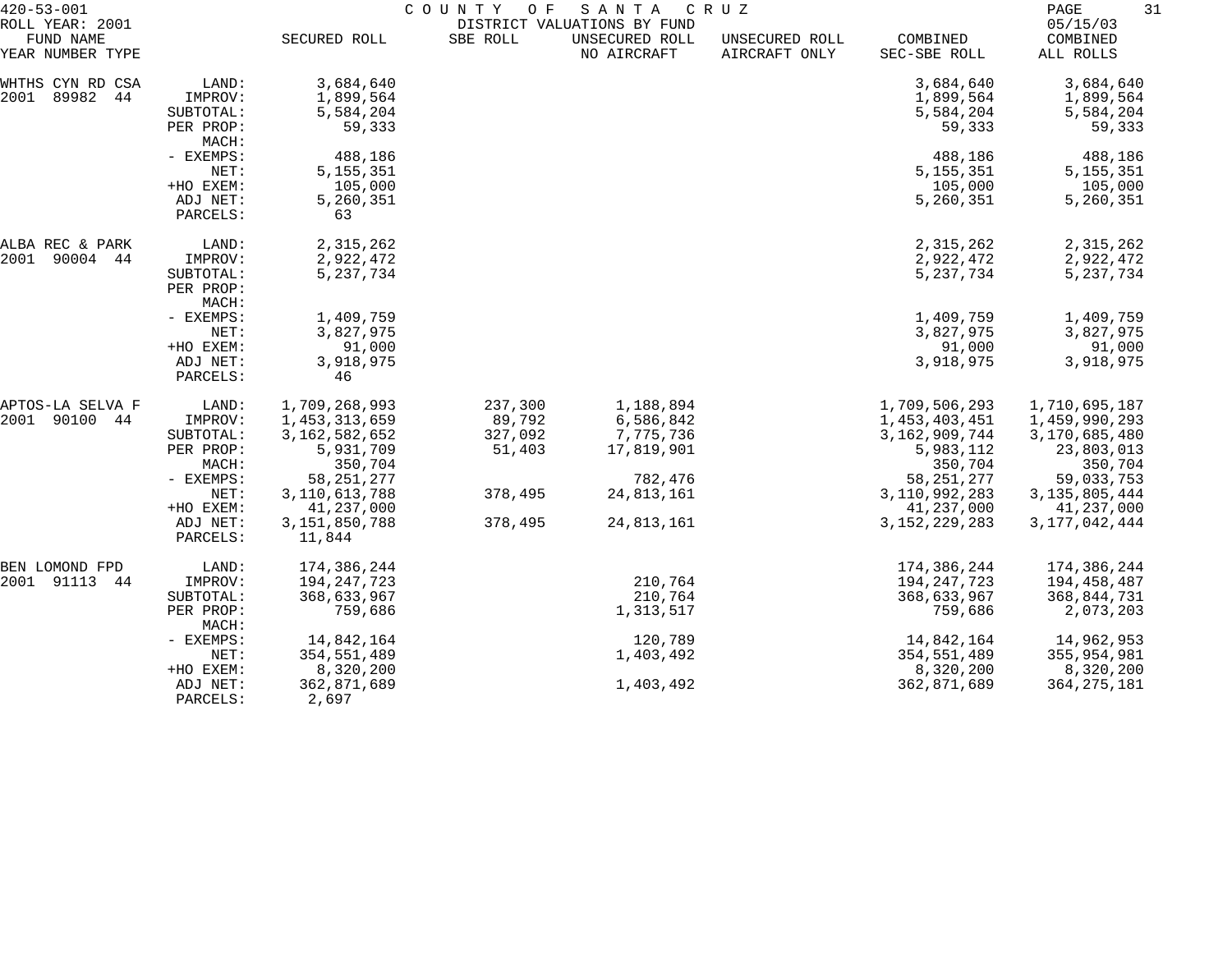| $420 - 53 - 001$                                 |                      | COUNTY<br>O F<br>SANTA<br>C R U Z<br>DISTRICT VALUATIONS BY FUND |             |                               |                                 |                          |                                   |
|--------------------------------------------------|----------------------|------------------------------------------------------------------|-------------|-------------------------------|---------------------------------|--------------------------|-----------------------------------|
| ROLL YEAR: 2001<br>FUND NAME<br>YEAR NUMBER TYPE |                      | SECURED ROLL                                                     | SBE ROLL    | UNSECURED ROLL<br>NO AIRCRAFT | UNSECURED ROLL<br>AIRCRAFT ONLY | COMBINED<br>SEC-SBE ROLL | 05/15/03<br>COMBINED<br>ALL ROLLS |
| BOULDER CREEK FP                                 | LAND:                | 358, 553, 204                                                    |             |                               |                                 | 358, 553, 204            | 358,553,204                       |
| 2001 91119 44                                    | IMPROV:              | 374,478,550                                                      |             | 1,046,624                     |                                 | 374,478,550              | 375, 525, 174                     |
|                                                  | SUBTOTAL:            | 733,031,754                                                      |             | 1,046,624                     |                                 | 733,031,754              | 734,078,378                       |
|                                                  | PER PROP:<br>MACH:   | 592,755                                                          |             | 3,991,816                     | 5,000                           | 592,755                  | 4,589,571                         |
|                                                  | - EXEMPS:            | 24,722,732                                                       |             |                               |                                 | 24,722,732               | 24,722,732                        |
|                                                  | NET:                 | 708,901,777                                                      |             | 5,038,440                     | 5,000                           | 708,901,777              | 713,945,217                       |
|                                                  | +HO EXEM:            | 15,800,400                                                       |             |                               |                                 | 15,800,400               | 15,800,400                        |
|                                                  | ADJ NET:             | 724,702,177                                                      |             | 5,038,440                     | 5,000                           | 724,702,177              | 729,745,617                       |
|                                                  | PARCELS:             | 6,764                                                            |             |                               |                                 |                          |                                   |
| BOULDER CREEK RE                                 | LAND:                | 357, 286, 271                                                    |             |                               |                                 | 357, 286, 271            | 357, 286, 271                     |
| 2001 91121 44                                    | IMPROV:              | 373,621,409                                                      |             | 1,046,624                     |                                 | 373,621,409              | 374,668,033                       |
|                                                  | SUBTOTAL:            | 730,907,680                                                      |             | 1,046,624                     |                                 | 730,907,680              | 731,954,304                       |
|                                                  | PER PROP:<br>MACH:   | 592,755                                                          |             | 4,008,107                     | 5,000                           | 592,755                  | 4,605,862                         |
|                                                  | - EXEMPS:            | 24,751,508                                                       |             |                               |                                 | 24,751,508               | 24,751,508                        |
|                                                  | NET:                 | 706,748,927                                                      |             | 5,054,731                     | 5,000                           | 706,748,927              | 711,808,658                       |
|                                                  | +HO EXEM:            | 15,814,400                                                       |             |                               |                                 | 15,814,400               | 15,814,400                        |
|                                                  | ADJ NET:<br>PARCELS: | 722,563,327<br>6,798                                             |             | 5,054,731                     | 5,000                           | 722,563,327              | 727,623,058                       |
| BRANCIFORTE FPD                                  | LAND:                | 91,944,885                                                       |             |                               |                                 | 91,944,885               | 91,944,885                        |
| 2001 91127<br>44                                 | IMPROV:              | 92,692,779                                                       |             |                               |                                 | 92,692,779               | 92,692,779                        |
|                                                  | SUBTOTAL:            | 184,637,664                                                      |             |                               |                                 | 184,637,664              | 184,637,664                       |
|                                                  | PER PROP:<br>MACH:   | 160,245                                                          |             | 261,813                       |                                 | 160,245                  | 422,058                           |
|                                                  | - EXEMPS:            | 4,180,118                                                        |             |                               |                                 | 4,180,118                | 4,180,118                         |
|                                                  | NET:                 | 180,617,791                                                      |             | 261,813                       |                                 | 180,617,791              | 180,879,604                       |
|                                                  | +HO EXEM:            | 2,832,200                                                        |             |                               |                                 | 2,832,200                | 2,832,200                         |
|                                                  | ADJ NET:             | 183,449,991                                                      |             | 261,813                       |                                 | 183,449,991              | 183,711,804                       |
|                                                  | PARCELS:             | 745                                                              |             |                               |                                 |                          |                                   |
| CENTRAL FPD                                      | LAND:                | 2, 177, 014, 402                                                 | 3,951,655   | 2,192,110                     |                                 | 2,180,966,057            | 2, 183, 158, 167                  |
| 2001 91129<br>44                                 | IMPROV:              | 2,103,634,768                                                    | 219,493     | 42,013,164                    |                                 | 2,103,854,261            | 2, 145, 867, 425                  |
|                                                  | SUBTOTAL:            | 4,280,649,170                                                    | 4, 171, 148 | 44, 205, 274                  |                                 | 4, 284, 820, 318         | 4,329,025,592                     |
|                                                  | PER PROP:            | 29,656,021                                                       | 125,653     | 91,551,778                    |                                 | 29,781,674               | 121,333,452                       |
|                                                  | MACH:                | 2,468,021                                                        |             |                               |                                 | 2,468,021                | 2,468,021                         |
|                                                  | $-$ EXEMPS:          | 217,459,642                                                      |             | 1,354,600                     |                                 | 217, 459, 642            | 218,814,242                       |
|                                                  | NET:                 | 4,095,313,570                                                    | 4,296,801   | 134,402,452                   |                                 | 4,099,610,371            | 4, 234, 012, 823                  |
|                                                  | +HO EXEM:            | 60, 247, 879                                                     |             | 7,000                         |                                 | 60, 247, 879             | 60, 254, 879                      |
|                                                  | ADJ NET:<br>PARCELS: | 4, 155, 561, 449<br>17,505                                       | 4,296,801   | 134,409,452                   |                                 | 4,159,858,250            | 4, 294, 267, 702                  |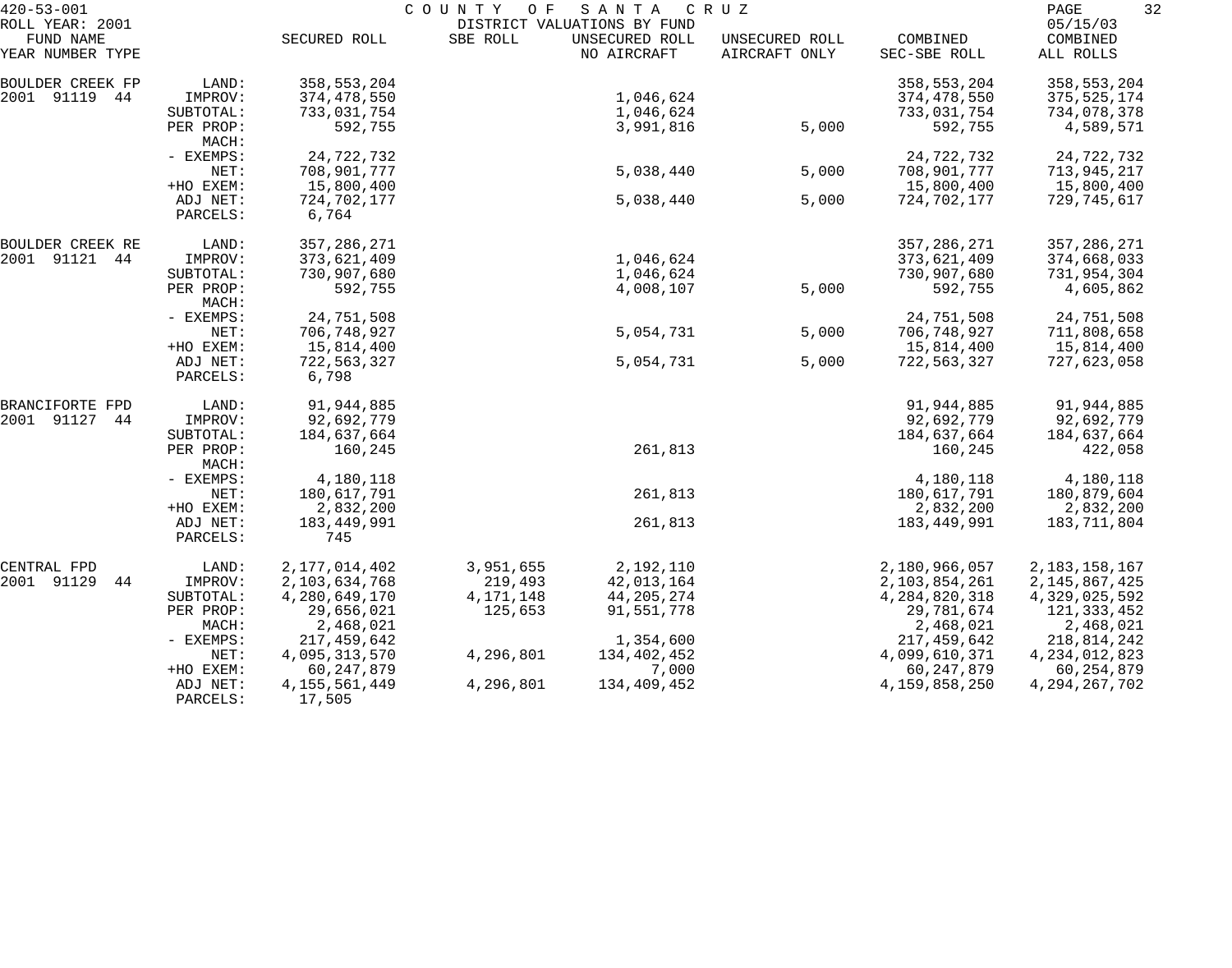| $420 - 53 - 001$             |                      |                        | COUNTY OF SANTA |                                               | C R U Z        |               | 33<br>PAGE           |
|------------------------------|----------------------|------------------------|-----------------|-----------------------------------------------|----------------|---------------|----------------------|
| ROLL YEAR: 2001<br>FUND NAME |                      | SECURED ROLL           | SBE ROLL        | DISTRICT VALUATIONS BY FUND<br>UNSECURED ROLL | UNSECURED ROLL | COMBINED      | 05/15/03<br>COMBINED |
| YEAR NUMBER TYPE             |                      |                        |                 | NO AIRCRAFT                                   | AIRCRAFT ONLY  | SEC-SBE ROLL  | ALL ROLLS            |
| CENTRAL WATER                | LAND:                | 138,727,238            | 25,000          | 19,402                                        |                | 138,752,238   | 138,771,640          |
| 2001 92201 44                | IMPROV:              | 144,468,902            |                 | 150,465                                       |                | 144,468,902   | 144,619,367          |
|                              | SUBTOTAL:            | 283, 196, 140          | 25,000          | 169,867                                       |                | 283, 221, 140 | 283,391,007          |
|                              | PER PROP:<br>MACH:   | 202,247                |                 | 1,113,881                                     |                | 202,247       | 1,316,128            |
|                              | - EXEMPS:            | 6,381,523              |                 |                                               |                | 6,381,523     | 6,381,523            |
|                              | NET:                 | 277,016,864            | 25,000          | 1,283,748                                     |                | 277,041,864   | 278, 325, 612        |
|                              | +HO EXEM:            | 4,937,800              |                 |                                               |                | 4,937,800     | 4,937,800            |
|                              | ADJ NET:<br>PARCELS: | 281,954,664<br>1,098   | 25,000          | 1,283,748                                     |                | 281,979,664   | 283, 263, 412        |
| FELTON FPD                   | LAND:                | 218,406,766            | 74,401          | 651,745                                       |                | 218, 481, 167 | 219, 132, 912        |
| 2001 94347<br>44             | IMPROV:              | 233, 352, 201          | 45,419          | 4,329,897                                     |                | 233,397,620   | 237,727,517          |
|                              | SUBTOTAL:            | 451,758,967            | 119,820         | 4,981,642                                     |                | 451,878,787   | 456,860,429          |
|                              | PER PROP:            | 1,021,813              | 38,987          | 6,383,383                                     |                | 1,060,800     | 7,444,183            |
|                              | MACH:                | 9,029                  |                 |                                               |                | 9,029         | 9,029                |
|                              | - EXEMPS:            | 33,621,927             |                 | 5,472                                         |                | 33,621,927    | 33,627,399           |
|                              | NET:                 | 419,167,882            | 158,807         | 11,359,553                                    |                | 419,326,689   | 430,686,242          |
|                              | +HO EXEM:            | 9,044,000              |                 |                                               |                | 9,044,000     | 9,044,000            |
|                              | ADJ NET:<br>PARCELS: | 428, 211, 882<br>2,992 | 158,807         | 11,359,553                                    |                | 428,370,689   | 439,730,242          |
| LA SELVA REC                 | LAND:                | 105, 127, 463          | 43,135          |                                               |                | 105,170,598   | 105,170,598          |
| 2001 95504 44                | IMPROV:              | 94,473,308             | 32,384          | 12,561                                        |                | 94,505,692    | 94,518,253           |
|                              | SUBTOTAL:            | 199,600,771            | 75,519          | 12,561                                        |                | 199,676,290   | 199,688,851          |
|                              | PER PROP:<br>MACH:   | 3,900                  | 18,539          | 459,600                                       |                | 22,439        | 482,039              |
|                              | - EXEMPS:            | 4,426,805              |                 |                                               |                | 4,426,805     | 4,426,805            |
|                              | NET:                 | 195, 177, 866          | 94,058          | 472,161                                       |                | 195,271,924   | 195,744,085          |
|                              | +HO EXEM:            | 3,201,800              |                 |                                               |                | 3,201,800     | 3,201,800            |
|                              | ADJ NET:<br>PARCELS: | 198,379,666<br>842     | 94,058          | 472,161                                       |                | 198, 473, 724 | 198,945,885          |
| LOMPICO WATER                | LAND:                | 34,988,011             |                 |                                               |                | 34,988,011    | 34,988,011           |
| 2001 96609<br>44             | IMPROV:              | 29,716,772             |                 |                                               |                | 29,716,772    | 29,716,772           |
|                              | SUBTOTAL:            | 64,704,783             |                 |                                               |                | 64,704,783    | 64,704,783           |
|                              | PER PROP:<br>MACH:   |                        |                 | 52,831                                        |                |               | 52,831               |
|                              | - EXEMPS:            | 3, 146, 284            |                 |                                               |                | 3, 146, 284   | 3, 146, 284          |
|                              | NET:                 | 61,558,499             |                 | 52,831                                        |                | 61,558,499    | 61,611,330           |
|                              | +HO EXEM:            | 1,979,600              |                 |                                               |                | 1,979,600     | 1,979,600            |
|                              | ADJ NET:<br>PARCELS: | 63,538,099<br>1,659    |                 | 52,831                                        |                | 63,538,099    | 63,590,930           |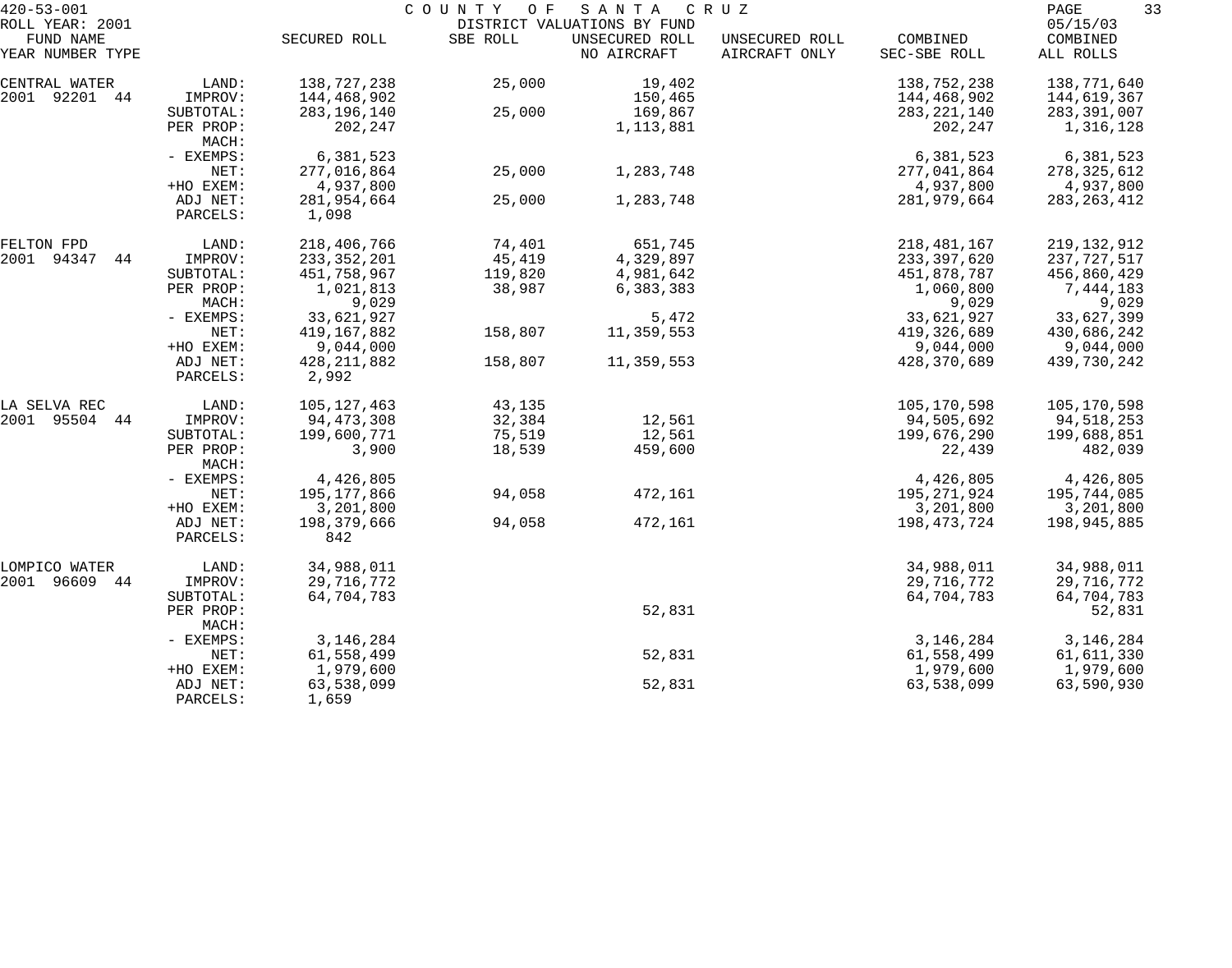| $420 - 53 - 001$                                 |                                                     |                                                                     | COUNTY OF                                   | SANTA                                                        | C R U Z                         |                                                                       | 34<br>PAGE                                                           |
|--------------------------------------------------|-----------------------------------------------------|---------------------------------------------------------------------|---------------------------------------------|--------------------------------------------------------------|---------------------------------|-----------------------------------------------------------------------|----------------------------------------------------------------------|
| ROLL YEAR: 2001<br>FUND NAME<br>YEAR NUMBER TYPE |                                                     | SECURED ROLL                                                        | SBE ROLL                                    | DISTRICT VALUATIONS BY FUND<br>UNSECURED ROLL<br>NO AIRCRAFT | UNSECURED ROLL<br>AIRCRAFT ONLY | COMBINED<br>SEC-SBE ROLL                                              | 05/15/03<br>COMBINED<br>ALL ROLLS                                    |
| OPAL CLFS REC<br>2001 96612 44                   | LAND:<br>IMPROV:<br>SUBTOTAL:<br>PER PROP:          | 66,530,628<br>41,680,337<br>108,210,965<br>25,722                   |                                             | 75,632<br>75,632<br>462,513                                  |                                 | 66,530,628<br>41,680,337<br>108,210,965<br>25,722                     | 66,530,628<br>41,755,969<br>108,286,597<br>488,235                   |
|                                                  | MACH:<br>- EXEMPS:<br>NET:<br>+HO EXEM:             | 1,497,524<br>106,739,163<br>1,419,600                               |                                             | 538,145                                                      |                                 | 1,497,524<br>106,739,163<br>1,419,600                                 | 1,497,524<br>107, 277, 308<br>1,419,600                              |
|                                                  | ADJ NET:<br>PARCELS:                                | 108, 158, 763<br>383                                                |                                             | 538,145                                                      |                                 | 108,158,763                                                           | 108,696,908                                                          |
| PV CEMETERY<br>2001 96615<br>44                  | LAND:<br>IMPROV:<br>SUBTOTAL:<br>PER PROP:          | 1,730,550,696<br>1,949,131,690<br>3,679,682,386<br>64,486,849       | 1,835,003<br>160,832<br>1,995,835<br>26,370 | 5,691,370<br>54, 343, 293<br>60,034,663<br>135,703,875       | 30,077,784                      | 1,732,385,699<br>1,949,292,522<br>3,681,678,221<br>64, 513, 219       | 1,738,077,069<br>2,003,635,815<br>3,741,712,884<br>230, 294, 878     |
|                                                  | MACH:<br>- EXEMPS:<br>NET:<br>+HO EXEM:             | 35,647,499<br>145,828,224<br>3,633,988,510<br>61,055,026            | 2,022,205                                   | 2,112,023<br>193,626,515                                     | 394,574<br>29,683,210           | 35,647,499<br>145,828,224<br>3,636,010,715<br>61,055,026              | 35,647,499<br>148,334,821<br>3,859,320,440<br>61,055,026             |
|                                                  | ADJ NET:<br>PARCELS:                                | 3,695,043,536<br>16,949                                             | 2,022,205                                   | 193,626,515                                                  | 29,683,210                      | 3,697,065,741                                                         | 3,920,375,466                                                        |
| PAJARO VALLEY FP<br>2001<br>96619 44             | LAND:<br>IMPROV:<br>SUBTOTAL:<br>PER PROP:<br>MACH: | 403, 293, 240<br>387,328,770<br>790,622,010<br>7,031,373<br>541,368 |                                             | 195,241<br>3,974,672<br>4,169,913<br>11,947,478              | 9,700                           | 403, 293, 240<br>387, 328, 770<br>790,622,010<br>7,031,373<br>541,368 | 403,488,481<br>391, 303, 442<br>794,791,923<br>18,988,551<br>541,368 |
|                                                  | - EXEMPS:<br>NET:<br>+HO EXEM:                      | 38,168,039<br>760,026,712<br>16,529,522                             |                                             | 279,153<br>15,838,238                                        | 9,700                           | 38,168,039<br>760,026,712<br>16,529,522                               | 38, 447, 192<br>775,874,650<br>16,529,522                            |
|                                                  | ADJ NET:<br>PARCELS:                                | 776,556,234<br>4,057                                                |                                             | 15,838,238                                                   | 9,700                           | 776,556,234                                                           | 792,404,172                                                          |
| SCOTTS VLY FPD<br>2001<br>98861<br>44            | LAND:<br>IMPROV:                                    | 956,525,419<br>1,172,679,256                                        | 55,000                                      | 679,113<br>16,535,205                                        |                                 | 956,580,419<br>1, 172, 679, 256                                       | 957,259,532<br>1,189,214,461                                         |
|                                                  | SUBTOTAL:<br>PER PROP:<br>MACH:                     | 2, 129, 204, 675<br>17,430,718<br>2,651,156                         | 55,000                                      | 17, 214, 318<br>109,197,156                                  |                                 | 2,129,259,675<br>17,430,718<br>2,651,156                              | 2, 146, 473, 993<br>126,627,874<br>2,651,156                         |
|                                                  | $-$ EXEMPS:<br>NET:<br>+HO EXEM:                    | 47,451,208<br>2,101,835,341<br>29,517,600                           | 55,000                                      | 138,033<br>126, 273, 441                                     |                                 | 47, 451, 208<br>2,101,890,341<br>29,517,600                           | 47,589,241<br>2, 228, 163, 782<br>29,517,600                         |
|                                                  | ADJ NET:<br>PARCELS:                                | 2, 131, 352, 941<br>7,149                                           | 55,000                                      | 126, 273, 441                                                |                                 | 2,131,407,941                                                         | 2, 257, 681, 382                                                     |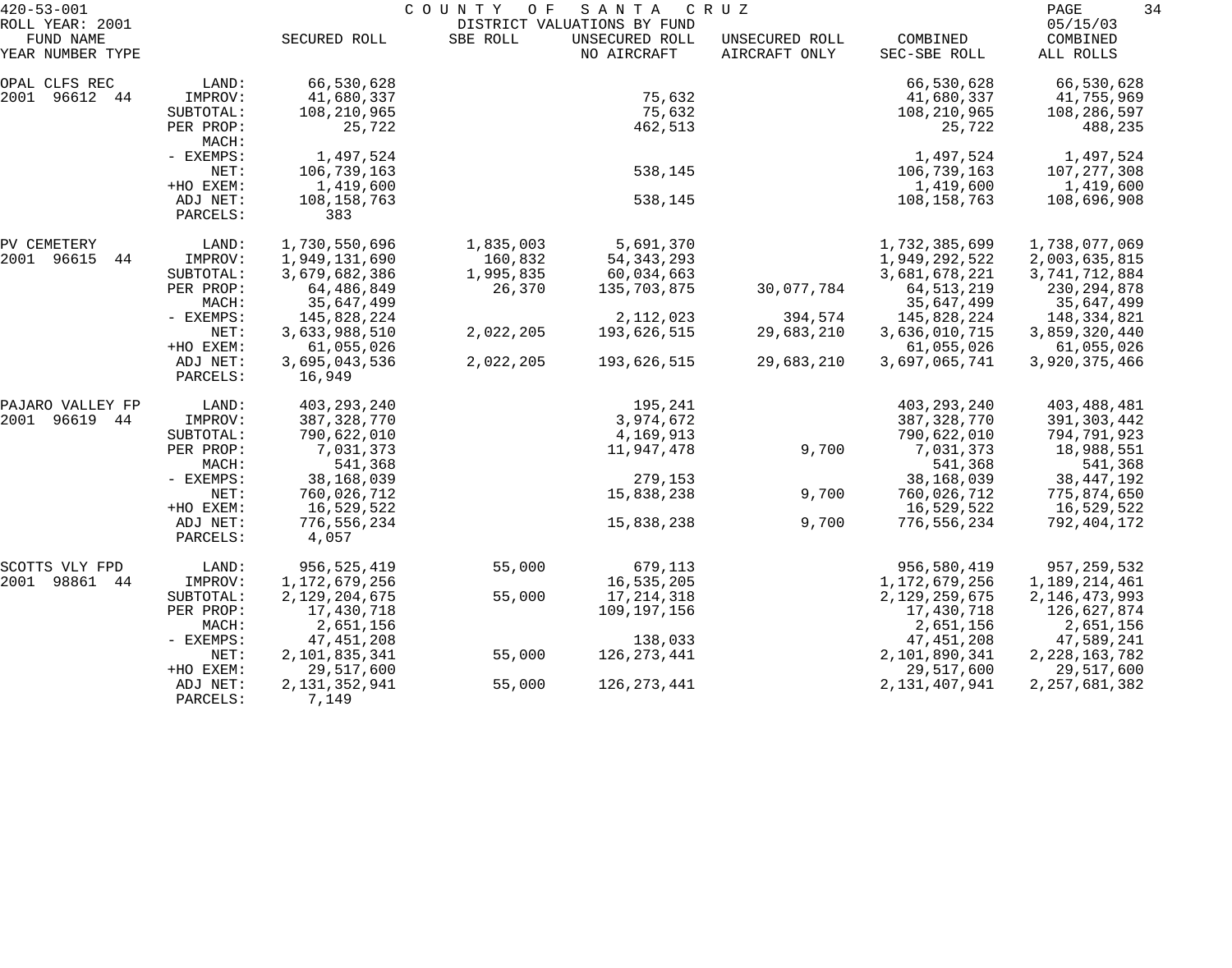| $420 - 53 - 001$                                 |                      |                          | COUNTY<br>O F | SANTA                                                        | C R U Z                         |                          | 35<br>PAGE                        |
|--------------------------------------------------|----------------------|--------------------------|---------------|--------------------------------------------------------------|---------------------------------|--------------------------|-----------------------------------|
| ROLL YEAR: 2001<br>FUND NAME<br>YEAR NUMBER TYPE |                      | SECURED ROLL             | SBE ROLL      | DISTRICT VALUATIONS BY FUND<br>UNSECURED ROLL<br>NO AIRCRAFT | UNSECURED ROLL<br>AIRCRAFT ONLY | COMBINED<br>SEC-SBE ROLL | 05/15/03<br>COMBINED<br>ALL ROLLS |
| SV FPD ZN A                                      | LAND:                | 123,807,379              |               |                                                              |                                 | 123,807,379              | 123,807,379                       |
| 2001 98862<br>44                                 | IMPROV:              | 129, 335, 836            |               | 216,673                                                      |                                 | 129,335,836              | 129,552,509                       |
|                                                  | SUBTOTAL:            | 253, 143, 215            |               | 216,673                                                      |                                 | 253, 143, 215            | 253, 359, 888                     |
|                                                  | PER PROP:            | 624,463                  |               | 341,249                                                      |                                 | 624,463                  | 965,712                           |
|                                                  | MACH:                | 46,612                   |               |                                                              |                                 | 46,612                   | 46,612                            |
|                                                  | - EXEMPS:            | 4,200,901                |               |                                                              |                                 | 4,200,901                | 4,200,901                         |
|                                                  | NET:                 | 249,613,389              |               | 557,922                                                      |                                 | 249,613,389              | 250,171,311                       |
|                                                  | +HO EXEM:            | 4,004,000                |               |                                                              |                                 | 4,004,000                | 4,004,000                         |
|                                                  | ADJ NET:<br>PARCELS: | 253,617,389<br>860       |               | 557,922                                                      |                                 | 253,617,389              | 254, 175, 311                     |
| SV FPD CITY SVC                                  | LAND:                | 603,097,730              | 5,000         | 679,113                                                      |                                 | 603,102,730              | 603,781,843                       |
| 2001 98866<br>44                                 | IMPROV:              | 796,467,588              |               | 16, 179, 874                                                 |                                 | 796,467,588              | 812,647,462                       |
|                                                  | SUBTOTAL:            | 1,399,565,318            | 5,000         | 16,858,987                                                   |                                 | 1,399,570,318            | 1,416,429,305                     |
|                                                  | PER PROP:            | 14,368,328               |               | 107,707,357                                                  |                                 | 14,368,328               | 122,075,685                       |
|                                                  | MACH:                | 1,689,241                |               |                                                              |                                 | 1,689,241                | 1,689,241                         |
|                                                  | - EXEMPS:            | 31,565,236               |               | 132,524                                                      |                                 | 31,565,236               | 31,697,760                        |
|                                                  | NET:                 | 1,384,057,651            | 5,000         | 124,433,820                                                  |                                 | 1,384,062,651            | 1,508,496,471                     |
|                                                  | +HO EXEM:            | 17,655,400               |               |                                                              |                                 | 17,655,400               | 17,655,400                        |
|                                                  | ADJ NET:<br>PARCELS: | 1,401,713,051<br>3,942   | 5,000         | 124,433,820                                                  |                                 | 1,401,718,051            | 1,526,151,871                     |
| RESOURCE CONS                                    | LAND:                | 6,786,856,026            | 4,821,649     | 5,671,817                                                    |                                 | 6,791,677,675            | 6,797,349,492                     |
| 2001<br>98867<br>60                              | IMPROV:              | 6,397,692,161            | 530,917       | 75,513,229                                                   |                                 | 6,398,223,078            | 6, 473, 736, 307                  |
|                                                  | SUBTOTAL:            | 13, 184, 548, 187        | 5,352,566     | 81,185,046                                                   |                                 | 13, 189, 900, 753        | 13,271,085,799                    |
|                                                  | PER PROP:            | 69, 444, 822             | 347,498       | 164,190,384                                                  | 501,900                         | 69,792,320               | 234,484,604                       |
|                                                  | MACH:                | 67,784,586               |               |                                                              |                                 | 67,784,586               | 67,784,586                        |
|                                                  | - EXEMPS:            | 481,940,086              |               | 2,559,567                                                    |                                 | 481,940,086              | 484,499,653                       |
|                                                  | NET:                 | 12,839,837,509           | 5,700,064     | 242,815,863                                                  | 501,900                         | 12,845,537,573           | 13,088,855,336                    |
|                                                  | +HO EXEM:            | 201,528,531              |               | 7,000                                                        |                                 | 201,528,531              | 201,535,531                       |
|                                                  | ADJ NET:<br>PARCELS: | 13,041,366,040<br>64,176 | 5,700,064     | 242,822,863                                                  | 501,900                         | 13,047,066,104           | 13,290,390,867                    |
| SC CO SAN                                        | LAND:                | 3, 221, 203, 167         | 4,122,800     | 3,359,331                                                    |                                 | 3, 225, 325, 967         | 3, 228, 685, 298                  |
| 2001<br>98869<br>70                              | IMPROV:              | 2,922,577,790            | 278,387       | 46, 113, 533                                                 |                                 | 2,922,856,177            | 2,968,969,710                     |
|                                                  | SUBTOTAL:            | 6, 143, 780, 957         | 4,401,187     | 49, 472, 864                                                 |                                 | 6, 148, 182, 144         | 6,197,655,008                     |
|                                                  | PER PROP:            | 34,837,471               | 159,367       | 106,432,925                                                  |                                 | 34,996,838               | 141,429,763                       |
|                                                  | MACH:                | 2,818,725                |               |                                                              |                                 | 2,818,725                | 2,818,725                         |
|                                                  | $-$ EXEMPS:          | 250, 348, 931            |               | 2,130,076                                                    |                                 | 250, 348, 931            | 252,479,007                       |
|                                                  | NET:                 | 5,931,088,222            | 4,560,554     | 153,775,713                                                  |                                 | 5,935,648,776            | 6,089,424,489                     |
|                                                  | +HO EXEM:            | 82,808,879               |               |                                                              |                                 | 82,808,879               | 82,808,879                        |
|                                                  | ADJ NET:<br>PARCELS: | 6,013,897,101<br>24,314  | 4,560,554     | 153,775,713                                                  |                                 | 6,018,457,655            | 6, 172, 233, 368                  |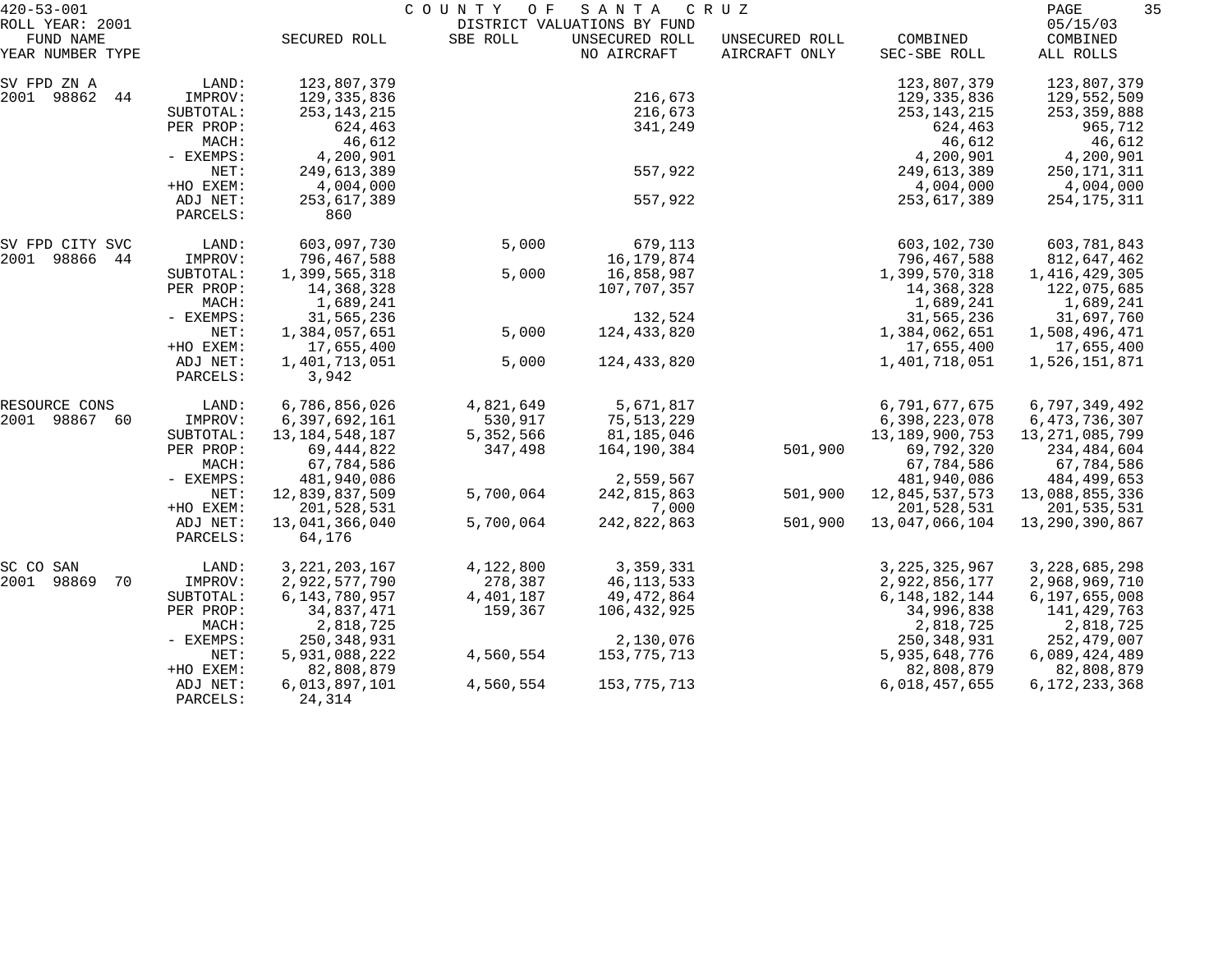| $420 - 53 - 001$<br>ROLL YEAR: 2001<br>FUND NAME |                    | SECURED ROLL     | COUNTY<br>O F<br>SBE ROLL | SANTA<br>DISTRICT VALUATIONS BY FUND<br>UNSECURED ROLL | C R U Z<br>UNSECURED ROLL | COMBINED         | 36<br>PAGE<br>05/15/03<br>COMBINED |
|--------------------------------------------------|--------------------|------------------|---------------------------|--------------------------------------------------------|---------------------------|------------------|------------------------------------|
| YEAR NUMBER TYPE                                 |                    |                  |                           | NO AIRCRAFT                                            | AIRCRAFT ONLY             | SEC-SBE ROLL     | ALL ROLLS                          |
| SC CO SAN                                        | LAND:              | 3, 215, 805, 922 | 4,129,729                 | 3,363,994                                              |                           | 3, 219, 935, 651 | 3, 223, 299, 645                   |
| 2001<br>98885<br>44                              | IMPROV:            | 2,918,554,412    | 283,589                   | 46,155,869                                             |                           | 2,918,838,001    | 2,964,993,870                      |
|                                                  | SUBTOTAL:          | 6, 134, 360, 334 | 4, 413, 318               | 49,519,863                                             |                           | 6,138,773,652    | 6,188,293,515                      |
|                                                  | PER PROP:          | 34,837,471       | 162,345                   | 106,432,925                                            |                           | 34,999,816       | 141,432,741                        |
|                                                  | MACH:              | 2,818,725        |                           |                                                        |                           | 2,818,725        | 2,818,725                          |
|                                                  | $-$ EXEMPS:        | 250, 208, 483    |                           | 2,130,076                                              |                           | 250, 208, 483    | 252,338,559                        |
|                                                  | NET:               | 5,921,808,047    | 4,575,663                 | 153,822,712                                            |                           | 5,926,383,710    | 6,080,206,422                      |
|                                                  | +HO EXEM:          | 82,668,879       |                           |                                                        |                           | 82,668,879       | 82,668,879                         |
|                                                  | ADJ NET:           | 6,004,476,926    | 4,575,663                 | 153,822,712                                            |                           | 6,009,052,589    | 6,162,875,301                      |
|                                                  | PARCELS:           | 24,265           |                           |                                                        |                           |                  |                                    |
| ZAYANTE FPD                                      | LAND:              | 126,435,982      | 275,189                   | 4,063                                                  |                           | 126,711,171      | 126,715,234                        |
| 2001 99350 44                                    | IMPROV:            | 125, 116, 731    | 106,946                   | 6,573                                                  |                           | 125, 223, 677    | 125,230,250                        |
|                                                  | SUBTOTAL:          | 251,552,713      | 382,135                   | 10,636                                                 |                           | 251,934,848      | 251,945,484                        |
|                                                  | PER PROP:          | 1,505,905        | 91,802                    | 509,002                                                |                           | 1,597,707        | 2,106,709                          |
|                                                  | MACH:              | 1,400,352        |                           |                                                        |                           | 1,400,352        | 1,400,352                          |
|                                                  | - EXEMPS:          | 9,604,682        |                           |                                                        |                           | 9,604,682        | 9,604,682                          |
|                                                  | NET:               | 244,854,288      | 473,937                   | 519,638                                                |                           | 245, 328, 225    | 245,847,863                        |
|                                                  | +HO EXEM:          | 6,056,400        |                           |                                                        |                           | 6,056,400        | 6,056,400                          |
|                                                  | ADJ NET:           | 250,910,688      | 473,937                   | 519,638                                                |                           | 251,384,625      | 251,904,263                        |
|                                                  | PARCELS:           | 3,988            |                           |                                                        |                           |                  |                                    |
| AROMAS FPD                                       | LAND:              | 5,159,750        | 24,132                    |                                                        |                           | 5,183,882        | 5,183,882                          |
| 2001<br>99800<br>44                              | IMPROV:            | 3,108,604        | 18,117                    | 35,700                                                 |                           | 3,126,721        | 3,162,421                          |
|                                                  | SUBTOTAL:          | 8,268,354        | 42,249                    | 35,700                                                 |                           | 8,310,603        | 8,346,303                          |
|                                                  | PER PROP:<br>MACH: | 75,170           | 10,372                    | 115,730                                                |                           | 85,542           | 201,272                            |
|                                                  | - EXEMPS:          | 100,721          |                           |                                                        |                           | 100,721          | 100,721                            |
|                                                  | NET:               | 8,242,803        | 52,621                    | 151,430                                                |                           | 8,295,424        | 8,446,854                          |
|                                                  | +HO EXEM:          | 98,000           |                           |                                                        |                           | 98,000           | 98,000                             |
|                                                  | ADJ NET:           | 8,340,803        | 52,621                    | 151,430                                                |                           | 8,393,424        | 8,544,854                          |
|                                                  | PARCELS:           | 70               |                           |                                                        |                           |                  |                                    |
| SC EASTSIDE RDA                                  | LAND:              | 47,757,233       |                           |                                                        |                           | 47,757,233       | 47,757,233                         |
| 2001 99801<br>44                                 | IMPROV:            | 64,515,580       |                           | 5,989,321                                              |                           | 64,515,580       | 70,504,901                         |
|                                                  | SUBTOTAL:          | 112, 272, 813    |                           | 5,989,321                                              |                           | 112, 272, 813    | 118, 262, 134                      |
|                                                  | PER PROP:          | 2,435,822        |                           | 16,912,396                                             |                           | 2,435,822        | 19,348,218                         |
|                                                  | MACH:              | 380,376          |                           |                                                        |                           | 380,376          | 380,376                            |
|                                                  | - EXEMPS:          | 13,814,968       |                           | 20,324                                                 |                           | 13,814,968       | 13,835,292                         |
|                                                  | NET:               | 101,274,043      |                           | 22,881,393                                             |                           | 101,274,043      | 124,155,436                        |
|                                                  | +HO EXEM:          | 84,000           |                           |                                                        |                           | 84,000           | 84,000                             |
|                                                  | ADJ NET:           | 101,358,043      |                           | 22,881,393                                             |                           | 101,358,043      | 124, 239, 436                      |
|                                                  | PARCELS:           | 242              |                           |                                                        |                           |                  |                                    |
|                                                  |                    |                  |                           |                                                        |                           |                  |                                    |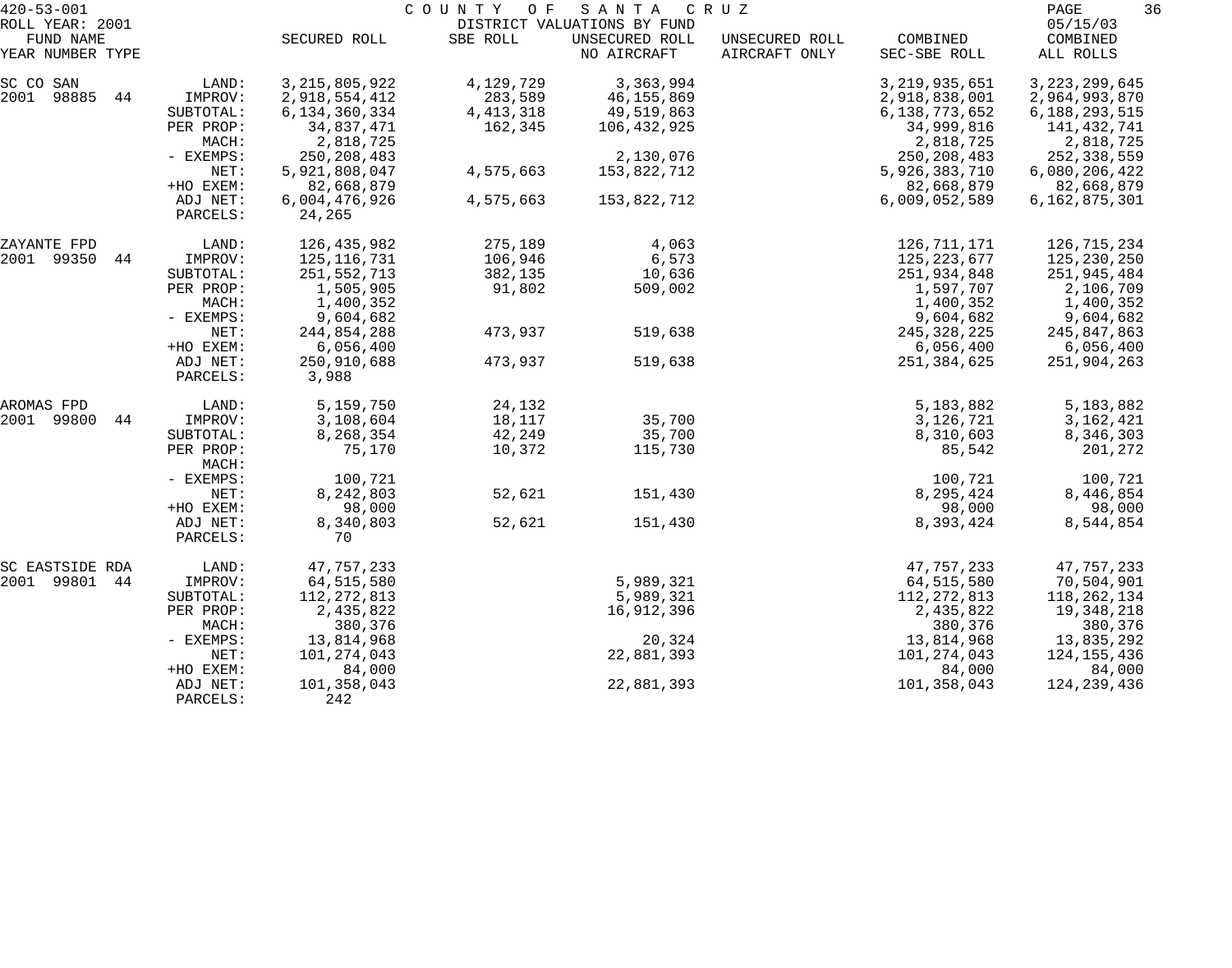| $420 - 53 - 001$                  |                        |                             | COUNTY<br>O F | SANTA                         | C R U Z                         |                             | 37<br>PAGE                 |
|-----------------------------------|------------------------|-----------------------------|---------------|-------------------------------|---------------------------------|-----------------------------|----------------------------|
| ROLL YEAR: 2001                   |                        |                             |               | DISTRICT VALUATIONS BY FUND   |                                 |                             | 05/15/03                   |
| FUND NAME<br>YEAR NUMBER TYPE     |                        | SECURED ROLL                | SBE ROLL      | UNSECURED ROLL<br>NO AIRCRAFT | UNSECURED ROLL<br>AIRCRAFT ONLY | COMBINED<br>SEC-SBE ROLL    | COMBINED<br>ALL ROLLS      |
| SL RIVER 1991 RD                  | LAND:                  | 211,665,679                 | 308,334       | 2,634,809                     |                                 | 211,974,013                 | 214,608,822                |
| 2001 99802 44                     | IMPROV:                | 295,189,803                 | 41,189        | 23, 484, 655                  |                                 | 295, 230, 992               | 318,715,647                |
|                                   | SUBTOTAL:              | 506,855,482                 | 349,523       | 26, 119, 464                  |                                 | 507,205,005                 | 533, 324, 469              |
|                                   | PER PROP:              | 77,202,402                  | 23,579        | 67,308,318                    | 10,100                          | 77,225,981                  | 144,544,399                |
|                                   | MACH:                  | 88, 472, 707                |               |                               |                                 | 88,472,707                  | 88,472,707                 |
|                                   | - EXEMPS:              | 6,876,624                   |               | 481,218                       |                                 | 6,876,624                   | 7,357,842                  |
|                                   | NET:                   | 665,653,967                 | 373,102       | 92,946,564                    | 10,100                          | 666,027,069                 | 758,983,733                |
|                                   | +HO EXEM:              | 982,800                     |               |                               |                                 | 982,800                     | 982,800                    |
|                                   | ADJ NET:               | 666,636,767                 | 373,102       | 92,946,564                    | 10,100                          | 667,009,869                 | 759,966,533                |
|                                   | PARCELS:               | 1,066                       |               |                               |                                 |                             |                            |
| SC N MALL 1991 R                  | LAND:                  | 2,512,728                   |               |                               |                                 | 2,512,728                   | 2,512,728                  |
| 2001 99803 44                     | IMPROV:                | 8,516,358                   |               | 559,705                       |                                 | 8,516,358                   | 9,076,063                  |
|                                   | SUBTOTAL:              | 11,029,086                  |               | 559,705                       |                                 | 11,029,086                  | 11,588,791                 |
|                                   | PER PROP:              | 50,000                      |               | 827,260                       |                                 | 50,000                      | 877,260                    |
|                                   | MACH:                  |                             |               |                               |                                 |                             |                            |
|                                   | - EXEMPS:              |                             |               |                               |                                 |                             |                            |
|                                   | NET:                   | 11,079,086                  |               | 1,386,965                     |                                 | 11,079,086                  | 12,466,051                 |
|                                   | +HO EXEM:              |                             |               |                               |                                 |                             |                            |
|                                   | ADJ NET:<br>PARCELS:   | 11,079,086<br>5             |               | 1,386,965                     |                                 | 11,079,086                  | 12,466,051                 |
|                                   |                        |                             |               |                               |                                 |                             |                            |
| SCOTTS VALLEY RD<br>2001<br>99805 | LAND:                  | 259,701,265<br>392,712,904  | 5,000         | 293,514                       |                                 | 259,706,265                 | 259,999,779                |
| 44                                | IMPROV:                |                             | 5,000         | 13,796,730                    |                                 | 392,712,904                 | 406,509,634                |
|                                   | SUBTOTAL:<br>PER PROP: | 652, 414, 169<br>11,527,086 |               | 14,090,244<br>88,902,640      |                                 | 652, 419, 169<br>11,527,086 | 666,509,413<br>100,429,726 |
|                                   | MACH:                  | 1,689,241                   |               |                               |                                 | 1,689,241                   | 1,689,241                  |
|                                   | - EXEMPS:              | 13,366,131                  |               | 10,731                        |                                 | 13,366,131                  | 13,376,862                 |
|                                   | NET:                   | 652, 264, 365               | 5,000         | 102,982,153                   |                                 | 652, 269, 365               | 755,251,518                |
|                                   | +HO EXEM:              | 4,467,400                   |               |                               |                                 | 4,467,400                   | 4,467,400                  |
|                                   | ADJ NET:               | 656,731,765                 | 5,000         | 102,982,153                   |                                 | 656, 736, 765               | 759,718,918                |
|                                   | PARCELS:               | 1,386                       |               |                               |                                 |                             |                            |
| CAPITOLA RDA                      | LAND:                  | 77,467,579                  |               |                               |                                 | 77,467,579                  | 77,467,579                 |
| 2001 99810<br>44                  | IMPROV:                | 100,723,685                 |               | 17,319,268                    |                                 | 100,723,685                 | 118,042,953                |
|                                   | SUBTOTAL:              | 178,191,264                 |               | 17,319,268                    |                                 | 178,191,264                 | 195,510,532                |
|                                   | PER PROP:              | 2,315,599                   |               | 12,453,570                    |                                 | 2,315,599                   | 14,769,169                 |
|                                   | MACH:                  | 61,557                      |               |                               |                                 | 61,557                      | 61,557                     |
|                                   | - EXEMPS:              | 3,623,330                   |               | 15,502                        |                                 | 3,623,330                   | 3,638,832                  |
|                                   | NET:                   | 176,945,090                 |               | 29,757,336                    |                                 | 176,945,090                 | 206,702,426                |
|                                   | +HO EXEM:              | 476,000                     |               |                               |                                 | 476,000                     | 476,000                    |
|                                   | ADJ NET:               | 177,421,090                 |               | 29,757,336                    |                                 | 177,421,090                 | 207, 178, 426              |
|                                   | PARCELS:               | 213                         |               |                               |                                 |                             |                            |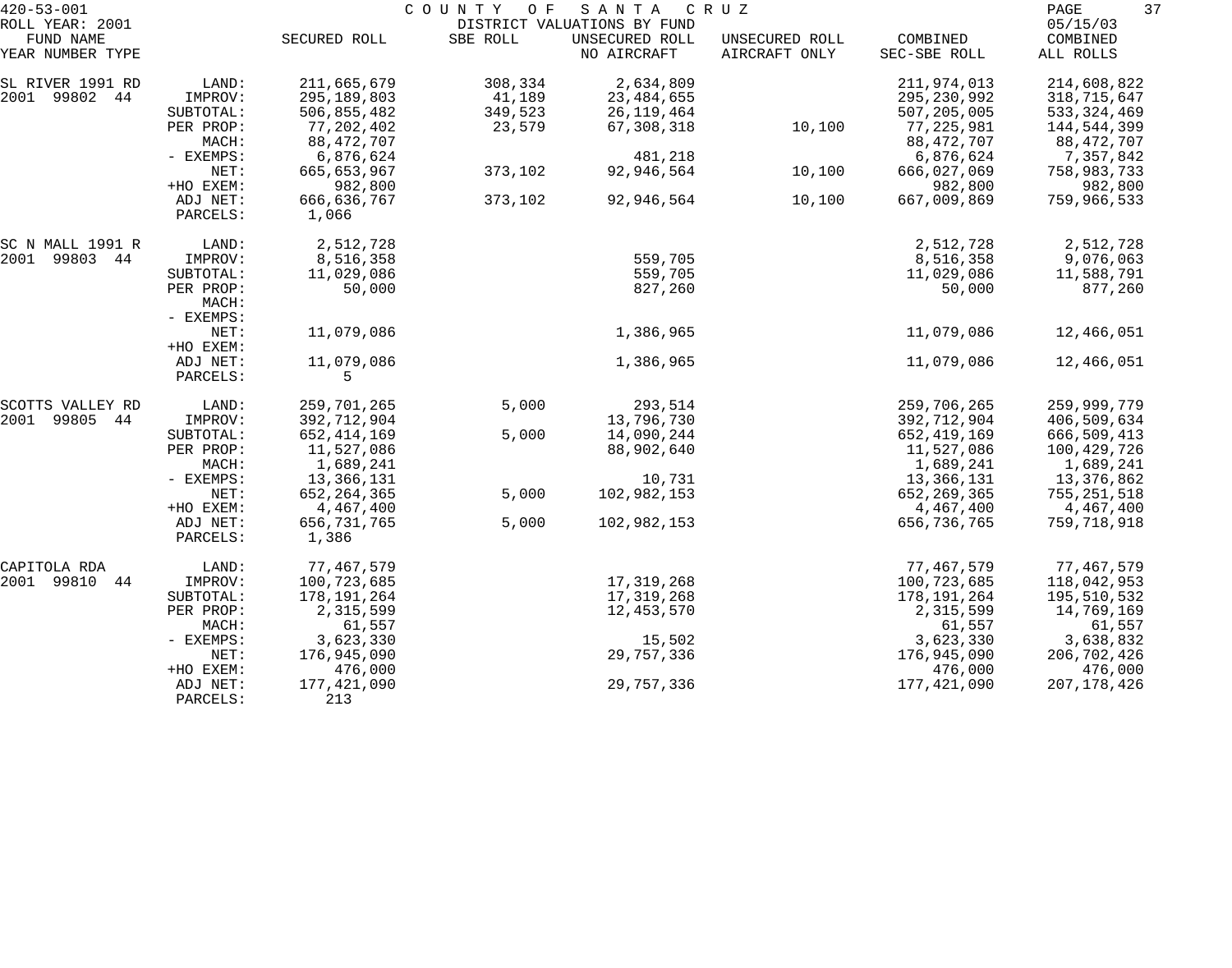| $420 - 53 - 001$                                 |                                            |                                        | COUNTY<br>O F       | S A N T A                                                    | C R U Z                         |                                        | 38<br>PAGE                                              |
|--------------------------------------------------|--------------------------------------------|----------------------------------------|---------------------|--------------------------------------------------------------|---------------------------------|----------------------------------------|---------------------------------------------------------|
| ROLL YEAR: 2001<br>FUND NAME<br>YEAR NUMBER TYPE |                                            | SECURED ROLL                           | SBE ROLL            | DISTRICT VALUATIONS BY FUND<br>UNSECURED ROLL<br>NO AIRCRAFT | UNSECURED ROLL<br>AIRCRAFT ONLY | COMBINED<br>SEC-SBE ROLL               | 05/15/03<br>COMBINED<br>ALL ROLLS                       |
|                                                  |                                            |                                        |                     |                                                              |                                 |                                        |                                                         |
| SC N MALL RDA<br>2001 99811 44                   | LAND:<br>IMPROV:<br>SUBTOTAL:<br>PER PROP: | 23,693,061<br>68,395,700<br>92,088,761 |                     | 274,819<br>12,009,893<br>12,284,712<br>16,204,815            |                                 | 23,693,061<br>68,395,700<br>92,088,761 | 23,967,880<br>80,405,593<br>104, 373, 473<br>16,204,815 |
|                                                  | MACH:<br>- EXEMPS:<br>NET:                 | 3,280<br>92,085,481                    |                     | 371,637<br>28,117,890                                        |                                 | 3,280<br>92,085,481                    | 374,917<br>120, 203, 371                                |
|                                                  | +HO EXEM:<br>ADJ NET:                      | 92,085,481                             |                     | 28, 117, 890                                                 |                                 | 92,085,481                             | 120,203,371                                             |
|                                                  | PARCELS:                                   | 71                                     |                     |                                                              |                                 |                                        |                                                         |
| LIVE OAK RDA<br>2001 99812 44                    | LAND:<br>IMPROV:                           | 1,374,672,368<br>1, 315, 312, 784      | 3,288,597<br>21,518 | 1,751,622<br>10,331,691                                      |                                 | 1,377,960,965<br>1,315,334,302         | 1,379,712,587<br>1,325,665,993                          |
|                                                  | SUBTOTAL:<br>PER PROP:                     | 2,689,985,152<br>24, 145, 550          | 3,310,115<br>12,318 | 12,083,313<br>53,320,502                                     |                                 | 2,693,295,267<br>24, 157, 868          | 2,705,378,580<br>77,478,370                             |
|                                                  | MACH:<br>- EXEMPS:                         | 1,861,045<br>179,575,528               |                     | 1, 157, 263                                                  |                                 | 1,861,045<br>179,575,528               | 1,861,045<br>180,732,791                                |
|                                                  | NET:<br>+HO EXEM:                          | 2,536,416,219<br>41, 227, 200          | 3, 322, 433         | 64, 246, 552                                                 |                                 | 2,539,738,652<br>41, 227, 200          | 2,603,985,204<br>41,227,200                             |
|                                                  | ADJ NET:<br>PARCELS:                       | 2,577,643,419<br>11,508                | 3, 322, 433         | 64, 246, 552                                                 |                                 | 2,580,965,852                          | 2,645,212,404                                           |
| SL RIVER RDA                                     | LAND:                                      | 135,354,585                            |                     | 247,095                                                      |                                 | 135, 354, 585                          | 135,601,680                                             |
| 2001 99813<br>44                                 | IMPROV:<br>SUBTOTAL:                       | 174,013,544<br>309,368,129             |                     | 5,544,089<br>5,791,184                                       |                                 | 174,013,544<br>309,368,129             | 179,557,633<br>315, 159, 313                            |
|                                                  | PER PROP:<br>MACH:                         | 6,476,794<br>5,424,007                 |                     | 9,883,343                                                    |                                 | 6,476,794<br>5,424,007                 | 16,360,137<br>5,424,007                                 |
|                                                  | - EXEMPS:                                  | 17,666,661                             |                     | 621,157                                                      |                                 | 17,666,661                             | 18,287,818                                              |
|                                                  | NET:<br>+HO EXEM:                          | 303,602,269<br>2,291,800               |                     | 15,053,370                                                   |                                 | 303,602,269<br>2,291,800               | 318,655,639<br>2,291,800                                |
|                                                  | ADJ NET:<br>PARCELS:                       | 305,894,069<br>1,057                   |                     | 15,053,370                                                   |                                 | 305,894,069                            | 320,947,439                                             |
| SL RIVER 1990 RD                                 | LAND:                                      | 45, 232, 764                           | 19,112              |                                                              |                                 | 45, 251, 876                           | 45, 251, 876                                            |
| 2001 99814 44                                    | IMPROV:                                    | 51,654,544                             | 14,348              | 60,318                                                       |                                 | 51,668,892                             | 51,729,210                                              |
|                                                  | SUBTOTAL:<br>PER PROP:<br>MACH:            | 96,887,308<br>264,900                  | 33,460<br>8,214     | 60,318<br>598,377                                            |                                 | 96,920,768<br>273,114                  | 96,981,086<br>871,491                                   |
|                                                  | - EXEMPS:                                  | 7,270,569                              |                     |                                                              |                                 | 7,270,569                              | 7,270,569                                               |
|                                                  | NET:<br>+HO EXEM:                          | 89,881,639<br>966,000                  | 41,674              | 658,695                                                      |                                 | 89, 923, 313<br>966,000                | 90,582,008<br>966,000                                   |
|                                                  | ADJ NET:<br>PARCELS:                       | 90,847,639<br>325                      | 41,674              | 658,695                                                      |                                 | 90,889,313                             | 91,548,008                                              |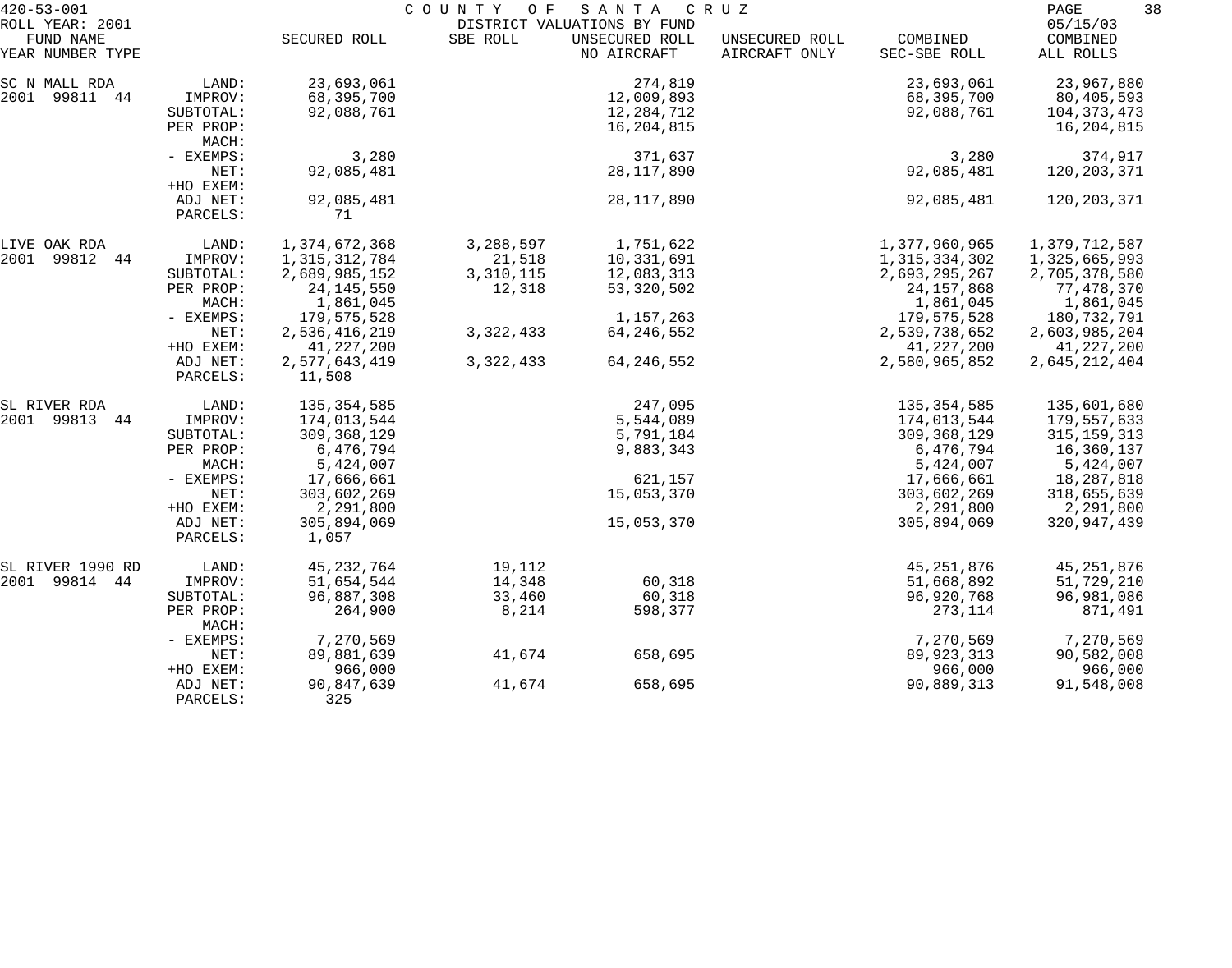| $420 - 53 - 001$              |           |                  | COUNTY<br>O F | SANTA                         | C R U Z                         |                          | 39<br>PAGE            |
|-------------------------------|-----------|------------------|---------------|-------------------------------|---------------------------------|--------------------------|-----------------------|
| ROLL YEAR: 2001               |           |                  |               | DISTRICT VALUATIONS BY FUND   |                                 |                          | 05/15/03              |
| FUND NAME<br>YEAR NUMBER TYPE |           | SECURED ROLL     | SBE ROLL      | UNSECURED ROLL<br>NO AIRCRAFT | UNSECURED ROLL<br>AIRCRAFT ONLY | COMBINED<br>SEC-SBE ROLL | COMBINED<br>ALL ROLLS |
|                               |           |                  |               |                               |                                 |                          |                       |
| WTSV CITY - RTRM              | LAND:     | 759,115,563      | 1,804,425     | 5,229,264                     |                                 | 760,919,988              | 766,149,252           |
| 99815<br>2001<br>42           | IMPROV:   | 1,078,470,027    | 137,876       | 49,082,761                    |                                 | 1,078,607,903            | 1,127,690,664         |
|                               | SUBTOTAL: | 1,837,585,590    | 1,942,301     | 54, 312, 025                  |                                 | 1,839,527,891            | 1,893,839,916         |
|                               | PER PROP: | 56, 111, 461     | 13,228        | 113,593,609                   | 30,068,084                      | 56,124,689               | 199,786,382           |
|                               | MACH:     | 34,935,134       |               |                               |                                 | 34,935,134               | 34,935,134            |
|                               | - EXEMPS: | 85,847,371       |               | 1,821,302                     | 394,574                         | 85,847,371               | 88,063,247            |
|                               | NET:      | 1,842,784,814    | 1,955,529     | 166,084,332                   | 29,673,510                      | 1,844,740,343            | 2,040,498,185         |
|                               | +HO EXEM: | 31,518,478       |               |                               |                                 | 31,518,478               | 31,518,478            |
|                               | ADJ NET:  | 1,874,303,292    | 1,955,529     | 166,084,332                   | 29,673,510                      | 1,876,258,821            | 2,072,016,663         |
|                               | PARCELS:  | 8,521            |               |                               |                                 |                          |                       |
| WTSNVL CITY-DT S              | LAND:     | 694,552,824      | 214,316       | 4,784,160                     |                                 | 694,767,140              | 699,551,300           |
| 2001<br>99816 42              | IMPROV:   | 943,431,674      |               | 35,902,950                    |                                 | 943, 431, 674            | 979, 334, 624         |
|                               | SUBTOTAL: | 1,637,984,498    | 214,316       | 40,687,110                    |                                 | 1,638,198,814            | 1,678,885,924         |
|                               | PER PROP: | 25,056,448       |               | 87,194,357                    | 30,068,084                      | 25,056,448               | 142,318,889           |
|                               | MACH:     | 3,652,888        |               |                               |                                 | 3,652,888                | 3,652,888             |
|                               | - EXEMPS: | 76,829,637       |               | 1,658,826                     | 394,574                         | 76,829,637               | 78,883,037            |
|                               | NET:      | 1,589,864,197    | 214,316       | 126, 222, 641                 | 29,673,510                      | 1,590,078,513            | 1,745,974,664         |
|                               | +HO EXEM: | 31, 174, 078     |               |                               |                                 | 31, 174, 078             | 31, 174, 078          |
|                               | ADJ NET:  | 1,621,038,275    | 214,316       | 126,222,641                   | 29,673,510                      | 1,621,252,591            | 1,777,148,742         |
|                               | PARCELS:  | 8,094            |               |                               |                                 |                          |                       |
| WTSNVL CITY-PRK               | LAND:     | 10,428,825       |               | 272,445                       |                                 | 10,428,825               | 10,701,270            |
| 2001<br>99817 70              | IMPROV:   | 21, 233, 742     |               | 1,533,031                     |                                 | 21, 233, 742             | 22,766,773            |
|                               | SUBTOTAL: | 31,662,567       |               | 1,805,476                     |                                 | 31,662,567               | 33,468,043            |
|                               | PER PROP: | 308,469          |               | 1,663,095                     |                                 | 308,469                  | 1,971,564             |
|                               | MACH:     | 5,737            |               |                               |                                 | 5,737                    | 5,737                 |
|                               | - EXEMPS: | 616,320          |               | 58,208                        |                                 | 616,320                  | 674,528               |
|                               | NET:      | 31,360,453       |               | 3,410,363                     |                                 | 31,360,453               | 34,770,816            |
|                               | +HO EXEM: | 7,000            |               |                               |                                 | 7,000                    | 7,000                 |
|                               | ADJ NET:  | 31, 367, 453     |               | 3,410,363                     |                                 | 31, 367, 453             | 34,777,816            |
|                               | PARCELS:  | 44               |               |                               |                                 |                          |                       |
| S C CITY-LIBRY D              | LAND:     | 2,013,155,211    | 463,242       | 12,763,241                    |                                 | 2,013,618,453            | 2,026,381,694         |
| 2001<br>99819 42              | IMPROV:   | 2,129,739,040    | 117,682       | 60,462,199                    |                                 | 2,129,856,722            | 2,190,318,921         |
|                               | SUBTOTAL: | 4, 142, 894, 251 | 580,924       | 73,225,440                    |                                 | 4, 143, 475, 175         | 4,216,700,615         |
|                               | PER PROP: | 87,651,424       | 71,566        | 167,863,538                   | 50,100                          | 87,722,990               | 255,636,628           |
|                               | MACH:     | 94, 277, 090     |               |                               |                                 | 94,277,090               | 94,277,090            |
|                               | - EXEMPS: | 139,859,874      |               | 3,694,715                     |                                 | 139,859,874              | 143,554,589           |
|                               | NET:      | 4,184,962,891    | 652,490       | 237, 394, 263                 | 50,100                          | 4, 185, 615, 381         | 4, 423, 059, 744      |
|                               | +HO EXEM: | 58,643,200       |               | 223,968                       |                                 | 58,643,200               | 58,867,168            |
|                               | ADJ NET:  | 4,243,606,091    | 652,490       | 237,618,231                   | 50,100                          | 4, 244, 258, 581         | 4, 481, 926, 912      |
|                               | PARCELS:  | 16,191           |               |                               |                                 |                          |                       |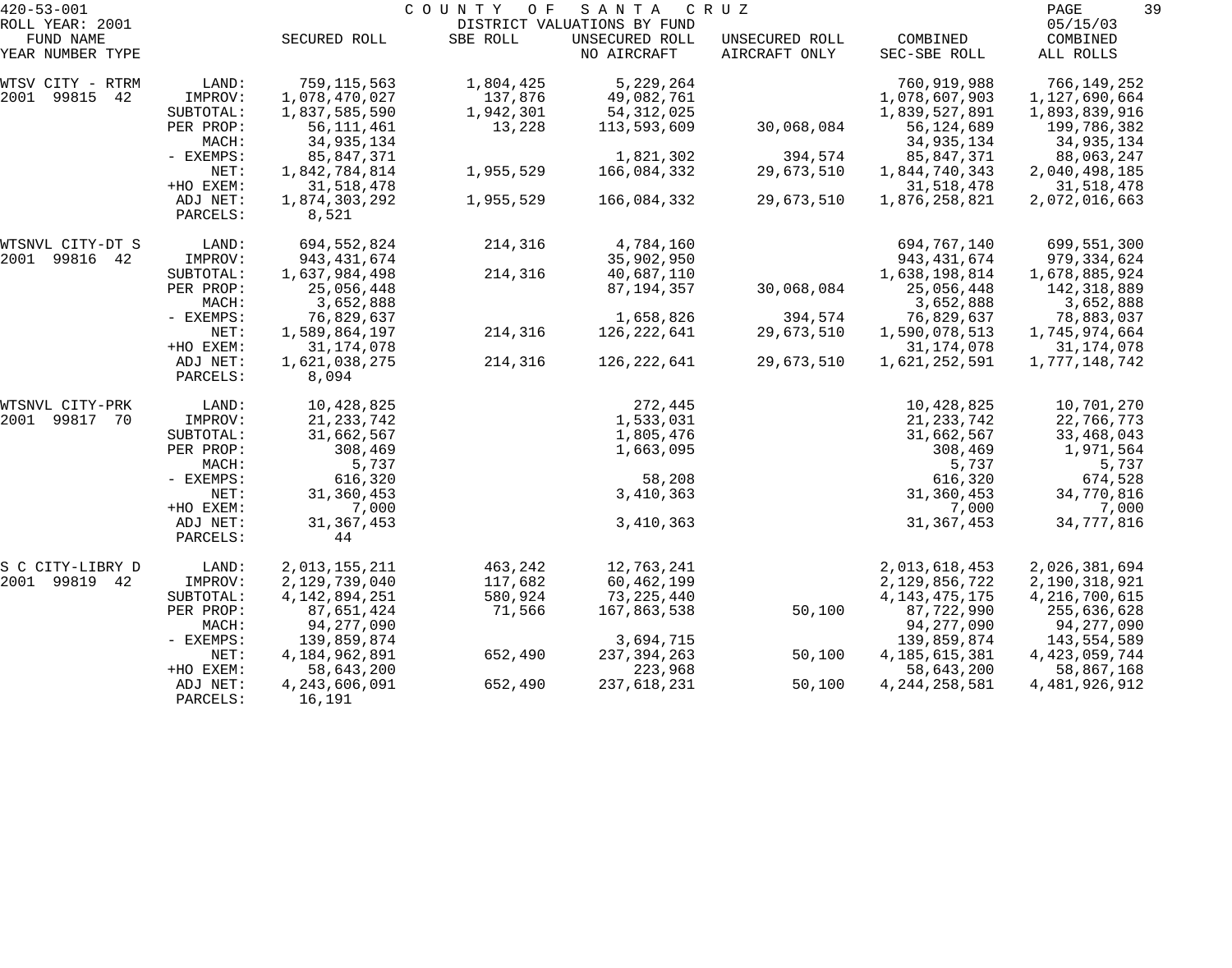| $420 - 53 - 001$                        |                      |                              | COUNTY<br>O F        | SANTA                                         | C R U Z        |                              | PAGE<br>40                   |
|-----------------------------------------|----------------------|------------------------------|----------------------|-----------------------------------------------|----------------|------------------------------|------------------------------|
| ROLL YEAR: 2001<br>FUND NAME            |                      | SECURED ROLL                 | SBE ROLL             | DISTRICT VALUATIONS BY FUND<br>UNSECURED ROLL | UNSECURED ROLL | COMBINED                     | 05/15/03<br>COMBINED         |
| YEAR NUMBER TYPE                        |                      |                              |                      | NO AIRCRAFT                                   | AIRCRAFT ONLY  | SEC-SBE ROLL                 | ALL ROLLS                    |
| CITY SC 99 DS GO                        | LAND:                | 2,000,047,661                | 463,242              | 12,763,241                                    |                | 2,000,510,903                | 2,013,274,144                |
| 2001 99820 42                           | IMPROV:              | 2, 115, 658, 204             | 117,682              | 60,462,199                                    |                | 2, 115, 775, 886             | 2,176,238,085                |
|                                         | SUBTOTAL:            | 4, 115, 705, 865             | 580,924              | 73, 225, 440                                  |                | 4, 116, 286, 789             | 4, 189, 512, 229             |
|                                         | PER PROP:            | 87,651,424                   | 71,566               | 167,863,538                                   | 50,100         | 87,722,990                   | 255,636,628                  |
|                                         | MACH:                | 94, 277, 090                 |                      |                                               |                | 94, 277, 090                 | 94,277,090                   |
|                                         | - EXEMPS:            | 139,446,874                  |                      | 3,694,715                                     |                | 139,446,874                  | 143,141,589                  |
|                                         | NET:                 | 4, 158, 187, 505             | 652,490              | 237, 394, 263                                 | 50,100         | 4,158,839,995                | 4,396,284,358                |
|                                         | +HO EXEM:            | 58,230,200                   |                      | 223,968                                       |                | 58,230,200                   | 58,454,168                   |
|                                         | ADJ NET:<br>PARCELS: | 4, 216, 417, 705<br>16,104   | 652,490              | 237,618,231                                   | 50,100         | 4, 217, 070, 195             | 4, 454, 738, 526             |
| SANTA CRUZ CITY                         | LAND:                | 2,000,047,661                | 463,242              | 12,763,241                                    |                | 2,000,510,903                | 2,013,274,144                |
| 2001 99821 42                           | IMPROV:              | 2, 115, 658, 204             | 117,682              | 60,462,199                                    |                | 2, 115, 775, 886             | 2, 176, 238, 085             |
|                                         | SUBTOTAL:            | 4, 115, 705, 865             | 580,924              | 73,225,440                                    |                | 4, 116, 286, 789             | 4, 189, 512, 229             |
|                                         | PER PROP:            | 87,651,424                   | 71,566               | 167,863,538                                   | 50,100         | 87,722,990                   | 255,636,628                  |
|                                         | MACH:                | 94,277,090                   |                      |                                               |                | 94, 277, 090                 | 94,277,090                   |
|                                         | - EXEMPS:            | 139,446,874                  |                      | 3,694,715                                     |                | 139,446,874                  | 143,141,589                  |
|                                         | NET:                 | 4, 158, 187, 505             | 652,490              | 237, 394, 263                                 | 50,100         | 4,158,839,995                | 4,396,284,358                |
|                                         | +HO EXEM:            | 58,230,200                   |                      | 223,968                                       |                | 58,230,200                   | 58,454,168                   |
|                                         | ADJ NET:<br>PARCELS: | 4, 216, 417, 705<br>16,104   | 652,490              | 237,618,231                                   | 50,100         | 4, 217, 070, 195             | 4, 454, 738, 526             |
| CITY SC 99 DS GO                        | LAND:                | 2,000,047,661                | 463,242              | 12,763,241                                    |                | 2,000,510,903                | 2,013,274,144                |
| 2001 99822 42                           | IMPROV:              | 2, 115, 658, 204             | 117,682              | 60,462,199                                    |                | 2, 115, 775, 886             | 2, 176, 238, 085             |
|                                         | SUBTOTAL:            | 4, 115, 705, 865             | 580,924              | 73,225,440                                    |                | 4, 116, 286, 789             | 4, 189, 512, 229             |
|                                         | PER PROP:            | 87,651,424                   | 71,566               | 167,863,538                                   | 50,100         | 87,722,990                   | 255,636,628                  |
|                                         | MACH:                | 94,277,090                   |                      |                                               |                | 94,277,090                   | 94,277,090                   |
|                                         | - EXEMPS:            | 139,446,874                  |                      | 3,694,715                                     |                | 139,446,874                  | 143,141,589                  |
|                                         | NET:                 | 4, 158, 187, 505             | 652,490              | 237, 394, 263                                 | 50,100         | 4,158,839,995                | 4,396,284,358                |
|                                         | +HO EXEM:            | 58,230,200                   |                      | 223,968                                       |                | 58,230,200                   | 58,454,168                   |
|                                         | ADJ NET:<br>PARCELS: | 4, 216, 417, 705<br>16,104   | 652,490              | 237,618,231                                   | 50,100         | 4, 217, 070, 195             | 4, 454, 738, 526             |
|                                         |                      |                              |                      |                                               |                |                              |                              |
| WATSONVILLE<br>CITY<br>2001 99823<br>42 | LAND:                | 759,115,563<br>1,078,470,027 | 1,804,425<br>137,876 | 5,229,264<br>49,082,761                       |                | 760,919,988<br>1,078,607,903 | 766,149,252<br>1,127,690,664 |
|                                         | IMPROV:<br>SUBTOTAL: | 1,837,585,590                | 1,942,301            | 54, 312, 025                                  |                | 1,839,527,891                | 1,893,839,916                |
|                                         | PER PROP:            | 56, 111, 461                 | 13,228               | 113,593,609                                   | 30,068,084     | 56,124,689                   | 199,786,382                  |
|                                         | MACH:                | 34,935,134                   |                      |                                               |                | 34,935,134                   | 34,935,134                   |
|                                         | $-$ EXEMPS:          | 85,847,371                   |                      | 1,821,302                                     | 394,574        | 85,847,371                   | 88,063,247                   |
|                                         | NET:                 | 1,842,784,814                | 1,955,529            | 166,084,332                                   | 29,673,510     | 1,844,740,343                | 2,040,498,185                |
|                                         | +HO EXEM:            | 31,518,478                   |                      |                                               |                | 31,518,478                   | 31,518,478                   |
|                                         | ADJ NET:             | 1,874,303,292                | 1,955,529            | 166,084,332                                   | 29,673,510     | 1,876,258,821                | 2,072,016,663                |
|                                         | PARCELS:             | 8,521                        |                      |                                               |                |                              |                              |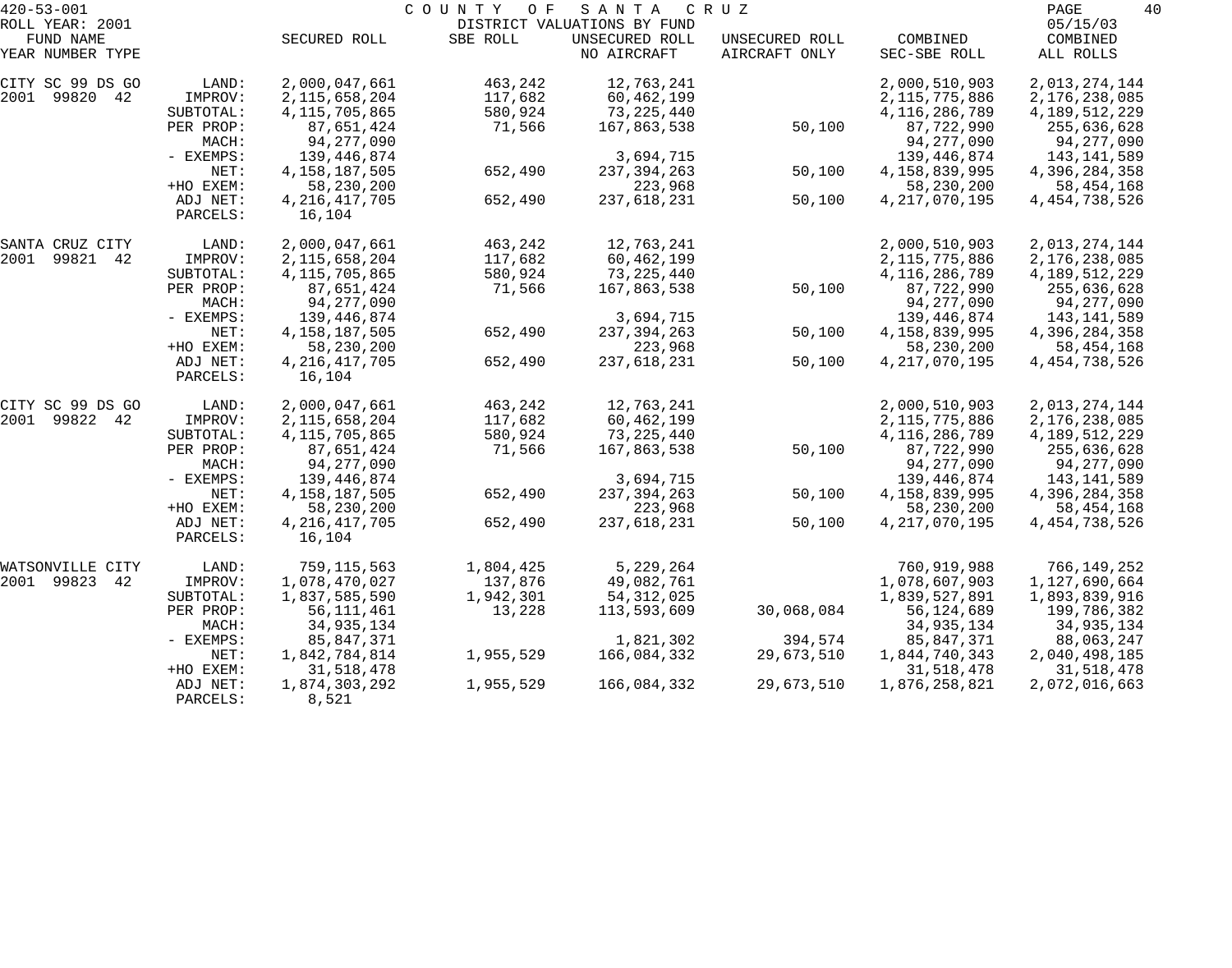| $420 - 53 - 001$                                 |                      | COUNTY<br>O F<br>SANTA<br>C R U Z |          |                                                              |                                 |                          |                                   |
|--------------------------------------------------|----------------------|-----------------------------------|----------|--------------------------------------------------------------|---------------------------------|--------------------------|-----------------------------------|
| ROLL YEAR: 2001<br>FUND NAME<br>YEAR NUMBER TYPE |                      | SECURED ROLL                      | SBE ROLL | DISTRICT VALUATIONS BY FUND<br>UNSECURED ROLL<br>NO AIRCRAFT | UNSECURED ROLL<br>AIRCRAFT ONLY | COMBINED<br>SEC-SBE ROLL | 05/15/03<br>COMBINED<br>ALL ROLLS |
|                                                  |                      |                                   |          |                                                              |                                 |                          |                                   |
| SCOTTS VLY CITY                                  | LAND:                | 603,119,174                       | 5,000    | 679,113                                                      |                                 | 603, 124, 174            | 603,803,287                       |
| 2001 99824 42                                    | IMPROV:              | 796,467,588                       |          | 16,179,874                                                   |                                 | 796,467,588              | 812,647,462                       |
|                                                  | SUBTOTAL:            | 1,399,586,762                     | 5,000    | 16,858,987                                                   |                                 | 1,399,591,762            | 1,416,450,749                     |
|                                                  | PER PROP:            | 14,368,328                        |          | 107,707,357                                                  |                                 | 14,368,328               | 122,075,685                       |
|                                                  | MACH:                | 1,689,241                         |          |                                                              |                                 | 1,689,241                | 1,689,241                         |
|                                                  | - EXEMPS:            | 31,565,236                        |          | 132,524                                                      |                                 | 31,565,236               | 31,697,760                        |
|                                                  | NET:                 | 1,384,079,095                     | 5,000    | 124,433,820                                                  |                                 | 1,384,084,095            | 1,508,517,915                     |
|                                                  | +HO EXEM:            | 17,655,400                        |          |                                                              |                                 | 17,655,400               | 17,655,400                        |
|                                                  | ADJ NET:<br>PARCELS: | 1,401,734,495<br>3,943            | 5,000    | 124,433,820                                                  |                                 | 1,401,739,495            | 1,526,173,315                     |
| CAPITOLA CITY                                    | LAND:                | 535,725,332                       | 653,365  | 433,483                                                      |                                 | 536, 378, 697            | 536,812,180                       |
| 2001 99825<br>42                                 | IMPROV:              | 521,695,619                       | 190,698  | 29, 264, 747                                                 |                                 | 521,886,317              | 551, 151, 064                     |
|                                                  | SUBTOTAL:            | 1,057,420,951                     | 844,063  | 29,698,230                                                   |                                 | 1,058,265,014            | 1,087,963,244                     |
|                                                  | PER PROP:            | 4,096,079                         | 109,169  | 32,789,344                                                   |                                 | 4,205,248                | 36,994,592                        |
|                                                  | MACH:                | 606,976                           |          |                                                              |                                 | 606,976                  | 606,976                           |
|                                                  | - EXEMPS:            | 20,634,846                        |          | 190,337                                                      |                                 | 20,634,846               | 20,825,183                        |
|                                                  | NET:                 | 1,041,489,160                     | 953,232  | 62, 297, 237                                                 |                                 | 1,042,442,392            | 1,104,739,629                     |
|                                                  | +HO EXEM:            | 12,143,879                        |          |                                                              |                                 | 12,143,879               | 12,143,879                        |
|                                                  | ADJ NET:<br>PARCELS: | 1,053,633,039<br>4,211            | 953,232  | 62, 297, 237                                                 |                                 | 1,054,586,271            | 1,116,883,508                     |
| LMA PRTA-ST SCH                                  | LAND:                | 237, 193, 169                     |          |                                                              |                                 | 237, 193, 169            | 237, 193, 169                     |
| 2001 99881<br>43                                 | IMPROV:              | 232, 233, 100                     |          | 78,923                                                       |                                 | 232, 233, 100            | 232, 312, 023                     |
|                                                  | SUBTOTAL:            | 469, 426, 269                     |          | 78,923                                                       |                                 | 469,426,269              | 469,505,192                       |
|                                                  | PER PROP:<br>MACH:   | 29,547                            |          | 723,222                                                      | 480,000                         | 29,547                   | 1,232,769                         |
|                                                  | - EXEMPS:            | 7,484,463                         |          |                                                              |                                 | 7,484,463                | 7,484,463                         |
|                                                  | NET:                 | 461, 971, 353                     |          | 802,145                                                      | 480,000                         | 461, 971, 353            | 463, 253, 498                     |
|                                                  | +HO EXEM:            | 6,647,200                         |          |                                                              |                                 | 6,647,200                | 6,647,200                         |
|                                                  | ADJ NET:             | 468,618,553                       |          | 802,145                                                      | 480,000                         | 468,618,553              | 469,900,698                       |
|                                                  | PARCELS:             | 1,661                             |          |                                                              |                                 |                          |                                   |
| LAKESIDE SCH ST                                  | LAND:                | 86,966,476                        |          | 23,997                                                       |                                 | 86,966,476               | 86,990,473                        |
| 2001 99882<br>43                                 | IMPROV:              | 86,467,411                        |          | 175,421                                                      |                                 | 86,467,411               | 86,642,832                        |
|                                                  | SUBTOTAL:            | 173, 433, 887                     |          | 199,418                                                      |                                 | 173, 433, 887            | 173,633,305                       |
|                                                  | PER PROP:<br>MACH:   | 778,832                           |          | 1,110,950                                                    |                                 | 778,832                  | 1,889,782                         |
|                                                  | - EXEMPS:            | 2,539,251                         |          |                                                              |                                 | 2,539,251                | 2,539,251                         |
|                                                  | NET:                 | 171,673,468                       |          | 1,310,368                                                    |                                 | 171,673,468              | 172,983,836                       |
|                                                  | +HO EXEM:            | 2,324,000                         |          |                                                              |                                 | 2,324,000                | 2,324,000                         |
|                                                  | ADJ NET:<br>PARCELS: | 173,997,468<br>729                |          | 1,310,368                                                    |                                 | 173,997,468              | 175,307,836                       |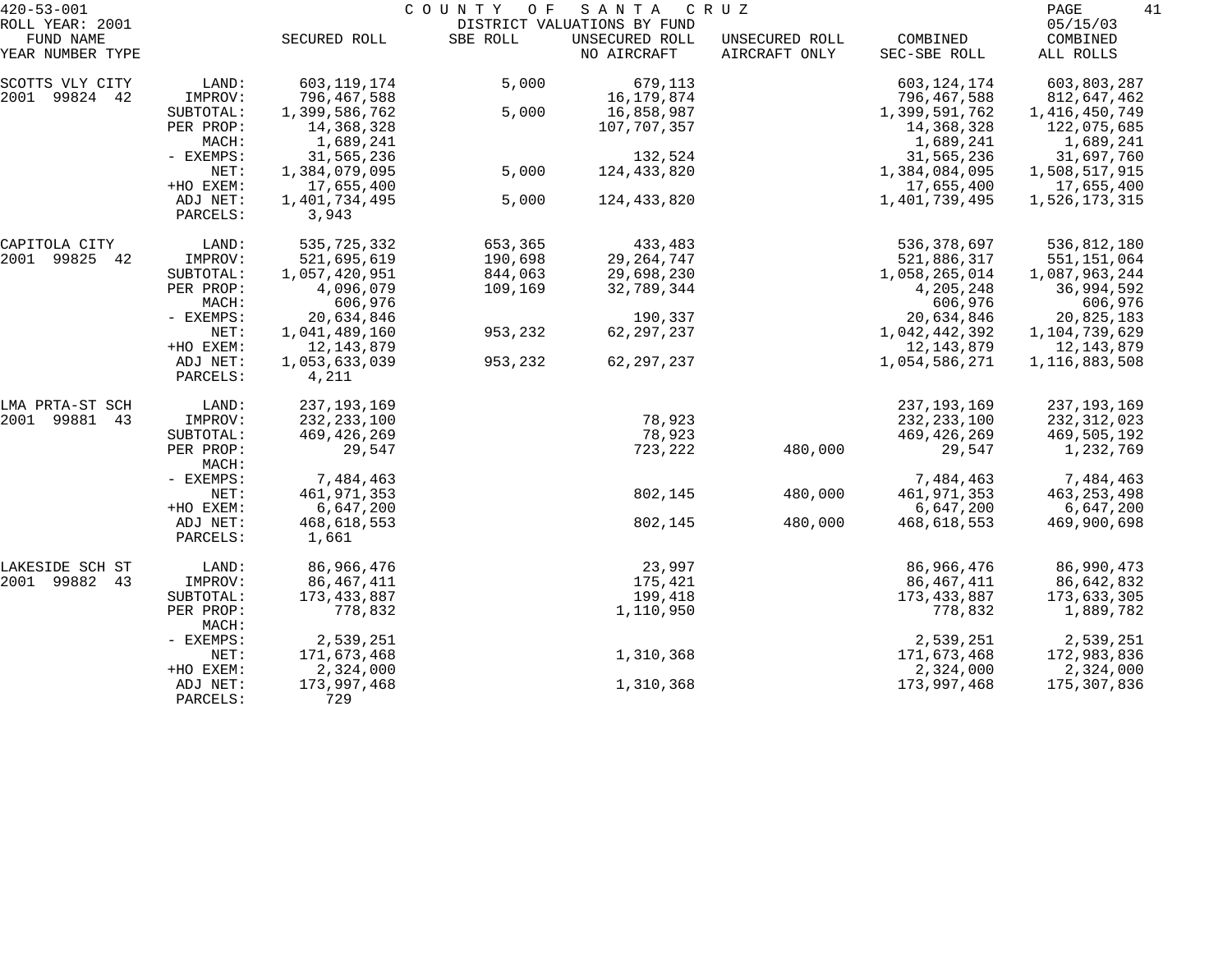| $420 - 53 - 001$                                 |                      | COUNTY<br>O F<br>SANTA<br>C R U Z |                                                                          |                                 |                          |                                   |  |
|--------------------------------------------------|----------------------|-----------------------------------|--------------------------------------------------------------------------|---------------------------------|--------------------------|-----------------------------------|--|
| ROLL YEAR: 2001<br>FUND NAME<br>YEAR NUMBER TYPE |                      | SECURED ROLL                      | DISTRICT VALUATIONS BY FUND<br>SBE ROLL<br>UNSECURED ROLL<br>NO AIRCRAFT | UNSECURED ROLL<br>AIRCRAFT ONLY | COMBINED<br>SEC-SBE ROLL | 05/15/03<br>COMBINED<br>ALL ROLLS |  |
| LAKESIDE SCH                                     | LAND:                | 86,966,476                        | 23,997                                                                   |                                 | 86,966,476               | 86,990,473                        |  |
| 2001 99883<br>43                                 | IMPROV:              | 86, 467, 411                      | 175,421                                                                  |                                 | 86,467,411               | 86,642,832                        |  |
|                                                  | SUBTOTAL:            | 173, 433, 887                     | 199,418                                                                  |                                 | 173,433,887              | 173,633,305                       |  |
|                                                  | PER PROP:<br>MACH:   | 778,832                           | 1,110,950                                                                |                                 | 778,832                  | 1,889,782                         |  |
|                                                  | - EXEMPS:            | 2,539,251                         |                                                                          |                                 | 2,539,251                | 2,539,251                         |  |
|                                                  | NET:                 | 171,673,468                       | 1,310,368                                                                |                                 | 171,673,468              | 172,983,836                       |  |
|                                                  | +HO EXEM:            | 2,324,000                         |                                                                          |                                 | 2,324,000                | 2,324,000                         |  |
|                                                  | ADJ NET:<br>PARCELS: | 173,997,468<br>729                | 1,310,368                                                                |                                 | 173,997,468              | 175,307,836                       |  |
| LOMA PRIETA SCH                                  | LAND:                | 237, 193, 169                     |                                                                          |                                 | 237, 193, 169            | 237, 193, 169                     |  |
| 2001<br>99884 43                                 | IMPROV:              | 232, 233, 100                     | 78,923                                                                   |                                 | 232, 233, 100            | 232, 312, 023                     |  |
|                                                  | SUBTOTAL:            | 469, 426, 269                     | 78,923                                                                   |                                 | 469,426,269              | 469,505,192                       |  |
|                                                  | PER PROP:<br>MACH:   | 29,547                            | 723,222                                                                  | 480,000                         | 29,547                   | 1,232,769                         |  |
|                                                  | - EXEMPS:            | 7,484,463                         |                                                                          |                                 | 7,484,463                | 7,484,463                         |  |
|                                                  | NET:                 | 461, 971, 353                     | 802,145                                                                  | 480,000                         | 461, 971, 353            | 463, 253, 498                     |  |
|                                                  | +HO EXEM:            | 6,647,200                         |                                                                          |                                 | 6,647,200                | 6,647,200                         |  |
|                                                  | ADJ NET:<br>PARCELS: | 468,618,553<br>1,661              | 802,145                                                                  | 480,000                         | 468,618,553              | 469,900,698                       |  |
| LOS GATOS HI                                     | LAND:                | 324, 159, 645                     | 23,997                                                                   |                                 | 324, 159, 645            | 324, 183, 642                     |  |
| 2001<br>99885<br>43                              | IMPROV:              | 318,700,511                       | 254,344                                                                  |                                 | 318,700,511              | 318,954,855                       |  |
|                                                  | SUBTOTAL:            | 642,860,156                       | 278,341                                                                  |                                 | 642,860,156              | 643,138,497                       |  |
|                                                  | PER PROP:<br>MACH:   | 808,379                           | 1,834,172                                                                | 480,000                         | 808,379                  | 3,122,551                         |  |
|                                                  | - EXEMPS:            | 10,023,714                        |                                                                          |                                 | 10,023,714               | 10,023,714                        |  |
|                                                  | NET:                 | 633, 644, 821                     | 2, 112, 513                                                              | 480,000                         | 633,644,821              | 636, 237, 334                     |  |
|                                                  | +HO EXEM:            | 8,971,200                         |                                                                          |                                 | 8,971,200                | 8,971,200                         |  |
|                                                  | ADJ NET:<br>PARCELS: | 642,616,021<br>2,390              | 2, 112, 513                                                              | 480,000                         | 642,616,021              | 645, 208, 534                     |  |
| LAKESIDE SC 98 S                                 | LAND:                | 86,966,476                        | 23,997                                                                   |                                 | 86,966,476               | 86,990,473                        |  |
| 2001 99886<br>43                                 | IMPROV:              | 86, 467, 411                      | 175,421                                                                  |                                 | 86, 467, 411             | 86,642,832                        |  |
|                                                  | SUBTOTAL:            | 173, 433, 887                     | 199,418                                                                  |                                 | 173,433,887              | 173,633,305                       |  |
|                                                  | PER PROP:<br>MACH:   | 778,832                           | 1,110,950                                                                |                                 | 778,832                  | 1,889,782                         |  |
|                                                  | - EXEMPS:            | 2,539,251                         |                                                                          |                                 | 2,539,251                | 2,539,251                         |  |
|                                                  | NET:                 | 171,673,468                       | 1,310,368                                                                |                                 | 171,673,468              | 172,983,836                       |  |
|                                                  | +HO EXEM:            | 2,324,000                         |                                                                          |                                 | 2,324,000                | 2,324,000                         |  |
|                                                  | ADJ NET:<br>PARCELS: | 173,997,468<br>729                | 1,310,368                                                                |                                 | 173,997,468              | 175,307,836                       |  |
|                                                  |                      |                                   |                                                                          |                                 |                          |                                   |  |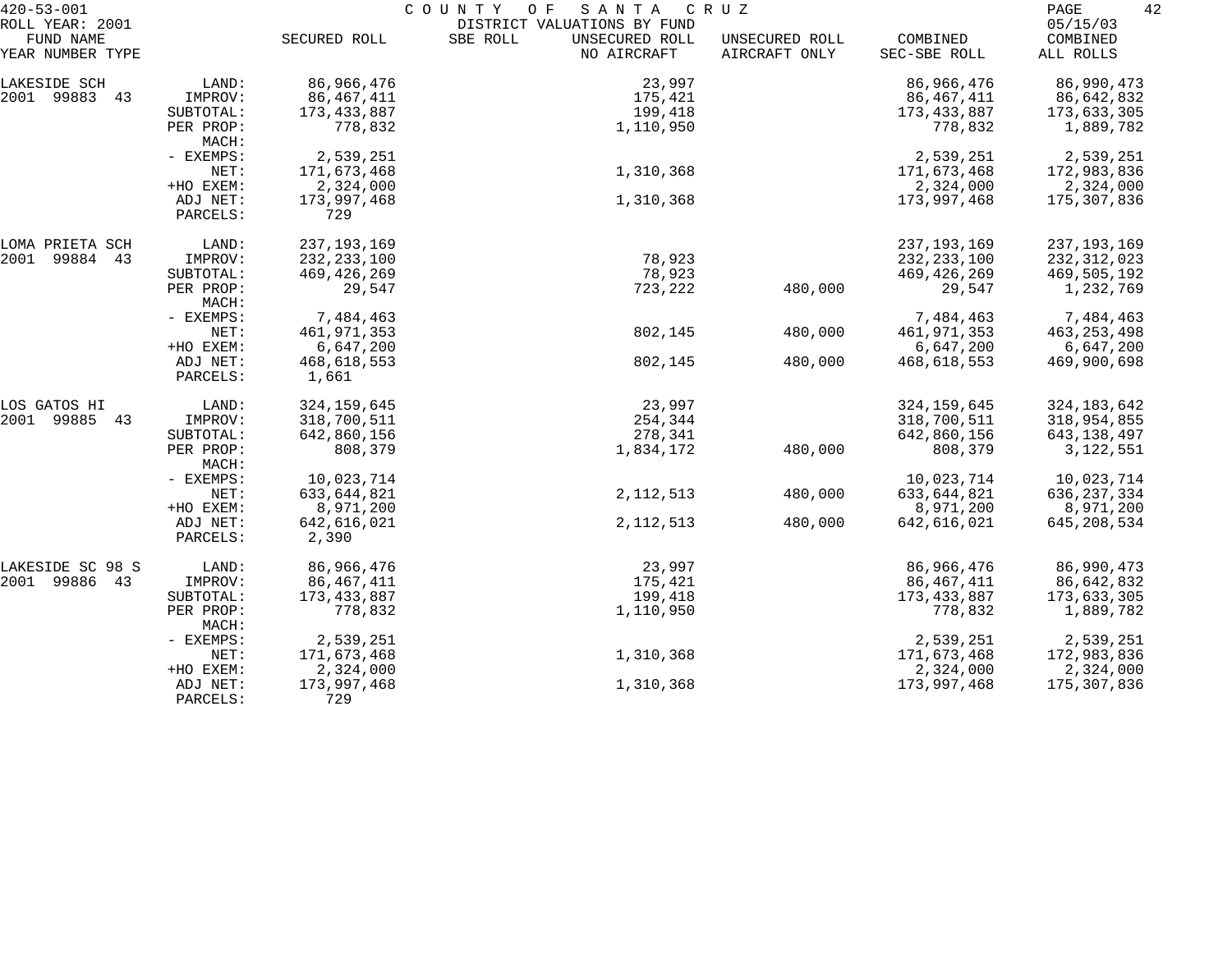| $420 - 53 - 001$             |                      |                         | COUNTY<br>O F | SANTA                                         | C R U Z        |               | 43<br>PAGE           |
|------------------------------|----------------------|-------------------------|---------------|-----------------------------------------------|----------------|---------------|----------------------|
| ROLL YEAR: 2001<br>FUND NAME |                      | SECURED ROLL            | SBE ROLL      | DISTRICT VALUATIONS BY FUND<br>UNSECURED ROLL | UNSECURED ROLL | COMBINED      | 05/15/03<br>COMBINED |
| YEAR NUMBER TYPE             |                      |                         |               | NO AIRCRAFT                                   | AIRCRAFT ONLY  | SEC-SBE ROLL  | ALL ROLLS            |
| LMA PRTA SCH TR              | LAND:                | 237, 193, 169           |               |                                               |                | 237, 193, 169 | 237, 193, 169        |
| 2001 99887<br>43             | IMPROV:              | 232, 233, 100           |               | 78,923                                        |                | 232, 233, 100 | 232,312,023          |
|                              | SUBTOTAL:            | 469,426,269             |               | 78,923                                        |                | 469,426,269   | 469,505,192          |
|                              | PER PROP:<br>MACH:   | 29,547                  |               | 723,222                                       | 480,000        | 29,547        | 1,232,769            |
|                              | - EXEMPS:            | 7,484,463               |               |                                               |                | 7,484,463     | 7,484,463            |
|                              | NET:                 | 461,971,353             |               | 802,145                                       | 480,000        | 461,971,353   | 463, 253, 498        |
|                              | +HO EXEM:            | 6,647,200               |               |                                               |                | 6,647,200     | 6,647,200            |
|                              | ADJ NET:<br>PARCELS: | 468,618,553<br>1,661    |               | 802,145                                       | 480,000        | 468,618,553   | 469,900,698          |
| LOS GATOS HS DS              | LAND:                | 324, 159, 645           |               | 23,997                                        |                | 324, 159, 645 | 324, 183, 642        |
| 2001 99888<br>43             | IMPROV:              | 318,700,511             |               | 254,344                                       |                | 318,700,511   | 318,954,855          |
|                              | SUBTOTAL:            | 642,860,156             |               | 278,341                                       |                | 642,860,156   | 643,138,497          |
|                              | PER PROP:<br>MACH:   | 808,379                 |               | 1,834,172                                     | 480,000        | 808,379       | 3,122,551            |
|                              | - EXEMPS:            | 10,023,714              |               |                                               |                | 10,023,714    | 10,023,714           |
|                              | NET:                 | 633,644,821             |               | 2, 112, 513                                   | 480,000        | 633,644,821   | 636, 237, 334        |
|                              | +HO EXEM:            | 8,971,200               |               |                                               |                | 8,971,200     | 8,971,200            |
|                              | ADJ NET:<br>PARCELS: | 642,616,021<br>2,390    |               | 2, 112, 513                                   | 480,000        | 642,616,021   | 645, 208, 534        |
| PV WTR MGMT AGEN             | LAND:                | 1,685,561,710           | 1,853,584     | 5,744,697                                     |                | 1,687,415,294 | 1,693,159,991        |
| 2001 99915<br>44             | IMPROV:              | 1,893,660,986           | 171,028       | 54,544,908                                    |                | 1,893,832,014 | 1,948,376,922        |
|                              | SUBTOTAL:            | 3,579,222,696           | 2,024,612     | 60,289,605                                    |                | 3,581,247,308 | 3,641,536,913        |
|                              | PER PROP:            | 65,999,777              | 32,207        | 136,568,540                                   | 30,077,784     | 66,031,984    | 232,678,308          |
|                              | MACH:                | 35,647,499              |               |                                               |                | 35,647,499    | 35,647,499           |
|                              | - EXEMPS:            | 142,870,862             |               | 1,832,870                                     | 394,574        | 142,870,862   | 145,098,306          |
|                              | NET:                 | 3,537,999,110           | 2,056,819     | 195,025,275                                   | 29,683,210     | 3,540,055,929 | 3,764,764,414        |
|                              | +HO EXEM:            | 56,986,626              |               |                                               |                | 56,986,626    | 56,986,626           |
|                              | ADJ NET:<br>PARCELS: | 3,594,985,736<br>15,837 | 2,056,819     | 195,025,275                                   | 29,683,210     | 3,597,042,555 | 3,821,751,040        |
| SC PARKING #1                | LAND:                | 55,672,476              |               | 345,237                                       |                | 55,672,476    | 56,017,713           |
| 2001 99941<br>43             | IMPROV:              | 122,299,832             |               | 15,866,572                                    |                | 122,299,832   | 138,166,404          |
|                              | SUBTOTAL:            | 177,972,308             |               | 16,211,809                                    |                | 177,972,308   | 194,184,117          |
|                              | PER PROP:            | 1,977,143               |               | 21,734,897                                    |                | 1,977,143     | 23,712,040           |
|                              | MACH:                | 1,909,189               |               |                                               |                | 1,909,189     | 1,909,189            |
|                              | - EXEMPS:            | 5,578,761               |               | 947,870                                       |                | 5,578,761     | 6,526,631            |
|                              | NET:                 | 176,279,879             |               | 36,998,836                                    |                | 176,279,879   | 213, 278, 715        |
|                              | +HO EXEM:            | 21,000                  |               |                                               |                | 21,000        | 21,000               |
|                              | ADJ NET:<br>PARCELS: | 176,300,879<br>232      |               | 36,998,836                                    |                | 176,300,879   | 213, 299, 715        |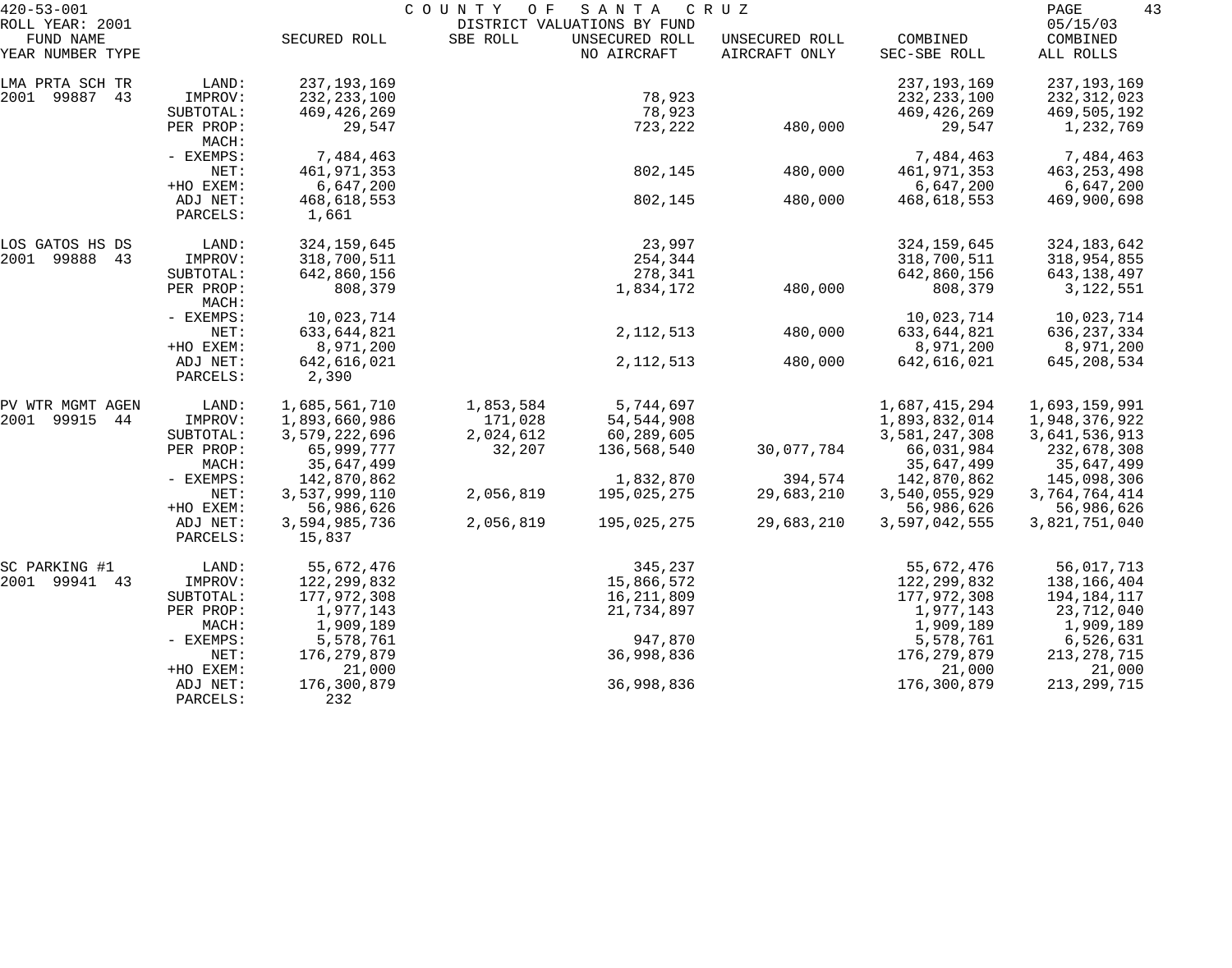| $420 - 53 - 001$                                 |                                            |                                        | C O U N T Y<br>O F | SANTA                                                        | C R U Z                         |                                        | 44<br>PAGE                                              |
|--------------------------------------------------|--------------------------------------------|----------------------------------------|--------------------|--------------------------------------------------------------|---------------------------------|----------------------------------------|---------------------------------------------------------|
| ROLL YEAR: 2001<br>FUND NAME<br>YEAR NUMBER TYPE |                                            | SECURED ROLL                           | SBE ROLL           | DISTRICT VALUATIONS BY FUND<br>UNSECURED ROLL<br>NO AIRCRAFT | UNSECURED ROLL<br>AIRCRAFT ONLY | COMBINED<br>SEC-SBE ROLL               | 05/15/03<br>COMBINED<br>ALL ROLLS                       |
|                                                  |                                            |                                        |                    |                                                              |                                 |                                        |                                                         |
| SANTA CRUZ RDA<br>2001 99942 43                  | LAND:<br>IMPROV:<br>SUBTOTAL:<br>PER PROP: | 23,693,061<br>68,395,700<br>92,088,761 |                    | 274,819<br>12,009,893<br>12,284,712<br>16,204,815            |                                 | 23,693,061<br>68,395,700<br>92,088,761 | 23,967,880<br>80,405,593<br>104, 373, 473<br>16,204,815 |
|                                                  | MACH:                                      |                                        |                    |                                                              |                                 |                                        |                                                         |
|                                                  | - EXEMPS:<br>NET:<br>+HO EXEM:             | 3,280<br>92,085,481                    |                    | 371,637<br>28,117,890                                        |                                 | 3,280<br>92,085,481                    | 374,917<br>120,203,371                                  |
|                                                  | ADJ NET:<br>PARCELS:                       | 92,085,481<br>71                       |                    | 28, 117, 890                                                 |                                 | 92,085,481                             | 120,203,371                                             |
| SLV WTR DIST                                     | LAND:                                      | 676,858,063                            | 167,668            | 15,921                                                       |                                 | 677,025,731                            | 677,041,652                                             |
| 2001 99951 44                                    | IMPROV:                                    | 720, 421, 777                          | 71,832             | 1,307,762                                                    |                                 | 720,493,609                            | 721,801,371                                             |
|                                                  | SUBTOTAL:                                  | 1,397,279,840                          | 239,500            | 1,323,683                                                    |                                 | 1,397,519,340                          | 1,398,843,023                                           |
|                                                  | PER PROP:<br>MACH:                         | 2,002,749                              | 61,660             | 6,093,699                                                    |                                 | 2,064,409                              | 8,158,108                                               |
|                                                  | - EXEMPS:                                  | 50,661,570                             |                    | 120,789                                                      |                                 | 50,661,570                             | 50,782,359                                              |
|                                                  | NET:                                       | 1,348,621,019                          | 301,160            | 7,296,593                                                    |                                 | 1,348,922,179                          | 1,356,218,772                                           |
|                                                  | +HO EXEM:                                  | 30,927,400                             |                    |                                                              |                                 | 30,927,400                             | 30,927,400                                              |
|                                                  | ADJ NET:<br>PARCELS:                       | 1,379,548,419<br>11,454                | 301,160            | 7,296,593                                                    |                                 | 1,379,849,579                          | 1,387,146,172                                           |
| SC PORT DIST                                     | LAND:                                      | 3,606,225,902                          | 3,760,816          | 11,978,456                                                   |                                 | 3,609,986,718                          | 3,621,965,174                                           |
| 2001 99952<br>44                                 | IMPROV:                                    | 3,671,519,859                          | 145,939            | 66,513,101                                                   |                                 | 3,671,665,798                          | 3,738,178,899                                           |
|                                                  | SUBTOTAL:                                  | 7, 277, 745, 761                       | 3,906,755          | 78,491,557                                                   |                                 | 7,281,652,516                          | 7,360,144,073                                           |
|                                                  | PER PROP:                                  | 112,794,714                            | 87,742             | 220, 265, 039                                                | 50,100                          | 112,882,456                            | 333, 197, 595                                           |
|                                                  | MACH:                                      | 96,184,747                             |                    |                                                              |                                 | 96,184,747                             | 96,184,747                                              |
|                                                  | - EXEMPS:                                  | 334,919,450                            |                    | 4,852,085                                                    |                                 | 334,919,450                            | 339,771,535                                             |
|                                                  | NET:                                       | 7,151,805,772                          | 3,994,497          | 293,904,511                                                  | 50,100                          | 7,155,800,269                          | 7,449,754,880                                           |
|                                                  | +HO EXEM:                                  | 106,304,800                            |                    | 218,566                                                      |                                 | 106,304,800                            | 106,523,366                                             |
|                                                  | ADJ NET:<br>PARCELS:                       | 7, 258, 110, 572<br>29,554             | 3,994,497          | 294, 123, 077                                                | 50,100                          | 7,262,105,069                          | 7,556,278,246                                           |
| SV WTR DIST                                      | LAND:                                      | 558,861,989                            | 5,000              | 679,113                                                      |                                 | 558,866,989                            | 559,546,102                                             |
| 2001 99953<br>44                                 | IMPROV:                                    | 733,328,182                            |                    | 16,169,383                                                   |                                 | 733, 328, 182                          | 749,497,565                                             |
|                                                  | SUBTOTAL:                                  | 1,292,190,171                          | 5,000              | 16,848,496                                                   |                                 | 1,292,195,171                          | 1,309,043,667                                           |
|                                                  | PER PROP:                                  | 14,084,462                             |                    | 107,563,095                                                  |                                 | 14,084,462                             | 121,647,557                                             |
|                                                  | MACH:                                      | 1,689,241                              |                    |                                                              |                                 | 1,689,241                              | 1,689,241                                               |
|                                                  | $-$ EXEMPS:                                | 28, 292, 506                           |                    | 132,524                                                      |                                 | 28, 292, 506                           | 28,425,030                                              |
|                                                  | NET:                                       | 1,279,671,368                          | 5,000              | 124, 279, 067                                                |                                 | 1,279,676,368                          | 1,403,955,435                                           |
|                                                  | +HO EXEM:                                  | 14,583,800                             |                    |                                                              |                                 | 14,583,800                             | 14,583,800                                              |
|                                                  | ADJ NET:<br>PARCELS:                       | 1,294,255,168<br>3,653                 | 5,000              | 124, 279, 067                                                |                                 | 1,294,260,168                          | 1,418,539,235                                           |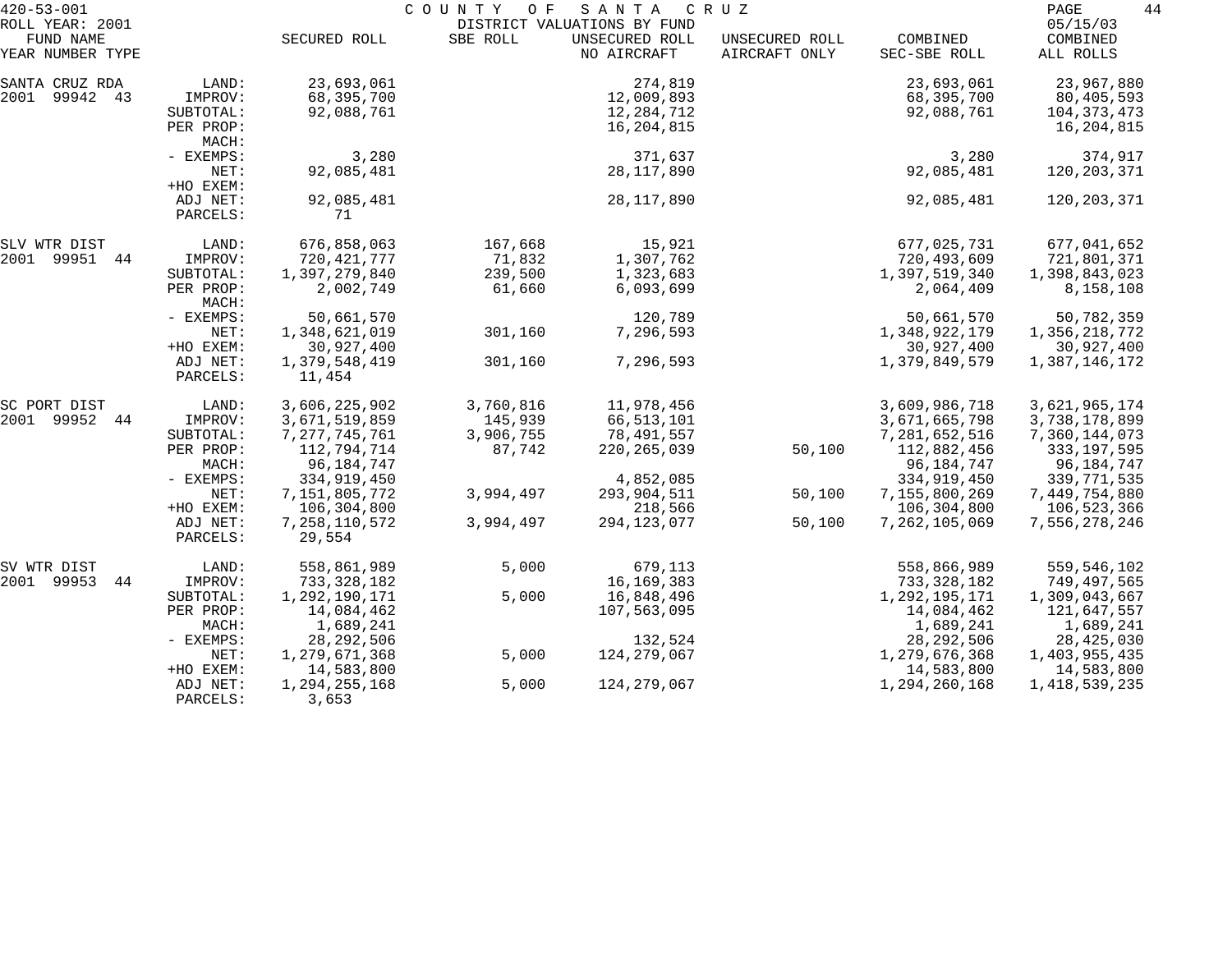| $420 - 53 - 001$              |                      | COUNTY OF<br>SANTA<br>C R U Z |           |                               |                                 |                          |                       |
|-------------------------------|----------------------|-------------------------------|-----------|-------------------------------|---------------------------------|--------------------------|-----------------------|
| ROLL YEAR: 2001               |                      |                               |           | DISTRICT VALUATIONS BY FUND   |                                 |                          | 05/15/03              |
| FUND NAME<br>YEAR NUMBER TYPE |                      | SECURED ROLL                  | SBE ROLL  | UNSECURED ROLL<br>NO AIRCRAFT | UNSECURED ROLL<br>AIRCRAFT ONLY | COMBINED<br>SEC-SBE ROLL | COMBINED<br>ALL ROLLS |
| SOQUEL WTR DIST               | LAND:                | 2,375,545,003                 | 869,216   | 1,636,856                     |                                 | 2,376,414,219            | 2,378,051,075         |
| 2001 99954 44                 | IMPROV:              | 2,069,178,727                 | 283,155   | 16,127,020                    |                                 | 2,069,461,882            | 2,085,588,902         |
|                               | SUBTOTAL:            | 4, 444, 723, 730              | 1,152,371 | 17,763,876                    |                                 | 4, 445, 876, 101         | 4, 463, 639, 977      |
|                               | PER PROP:<br>MACH:   | 8,460,101<br>602,643          | 162,098   | 44, 241, 252                  |                                 | 8,622,199<br>602,643     | 52,863,451<br>602,643 |
|                               | $-$ EXEMPS:          | 101,659,270                   |           | 1,068,981                     |                                 | 101,659,270              | 102,728,251           |
|                               | NET:                 | 4, 352, 127, 204              | 1,314,469 | 60,936,147                    |                                 | 4, 353, 441, 673         | 4, 414, 377, 820      |
|                               | +HO EXEM:            | 61,023,200                    |           |                               |                                 | 61,023,200               | 61,023,200            |
|                               | ADJ NET:             | 4, 413, 150, 404              | 1,314,469 | 60,936,147                    |                                 | 4, 414, 464, 873         | 4, 475, 401, 020      |
|                               | PARCELS:             | 18,166                        |           |                               |                                 |                          |                       |
| S CLARA SPEC SCH              | LAND:                | 324,159,645                   |           | 23,997                        |                                 | 324, 159, 645            | 324, 183, 642         |
| 2001 99957 43                 | IMPROV:              | 318,700,511                   |           | 254,344                       |                                 | 318,700,511              | 318,954,855           |
|                               | SUBTOTAL:            | 642,860,156                   |           | 278,341                       |                                 | 642,860,156              | 643,138,497           |
|                               | PER PROP:<br>MACH:   | 808,379                       |           | 1,834,172                     | 480,000                         | 808,379                  | 3, 122, 551           |
|                               | - EXEMPS:            | 10,023,714                    |           |                               |                                 | 10,023,714               | 10,023,714            |
|                               | NET:                 | 633, 644, 821                 |           | 2, 112, 513                   | 480,000                         | 633, 644, 821            | 636, 237, 334         |
|                               | +HO EXEM:            | 8,971,200                     |           |                               |                                 | 8,971,200                | 8,971,200             |
|                               | ADJ NET:<br>PARCELS: | 642,616,021<br>2,390          |           | 2, 112, 513                   | 480,000                         | 642,616,021              | 645, 208, 534         |
| S CLARA INST TAX              | LAND:                | 324, 159, 645                 |           | 23,997                        |                                 | 324, 159, 645            | 324, 183, 642         |
| 2001 99958<br>43              | IMPROV:              | 318,700,511                   |           | 254,344                       |                                 | 318,700,511              | 318,954,855           |
|                               | SUBTOTAL:            | 642,860,156                   |           | 278,341                       |                                 | 642,860,156              | 643,138,497           |
|                               | PER PROP:<br>MACH:   | 808,379                       |           | 1,834,172                     | 480,000                         | 808,379                  | 3,122,551             |
|                               | - EXEMPS:            | 10,023,714                    |           |                               |                                 | 10,023,714               | 10,023,714            |
|                               | NET:                 | 633,644,821                   |           | 2, 112, 513                   | 480,000                         | 633, 644, 821            | 636, 237, 334         |
|                               | +HO EXEM:            | 8,971,200                     |           |                               |                                 | 8,971,200                | 8,971,200             |
|                               | ADJ NET:             | 642,616,021                   |           | 2, 112, 513                   | 480,000                         | 642,616,021              | 645, 208, 534         |
|                               | PARCELS:             | 2,390                         |           |                               |                                 |                          |                       |
| S CLARA DEV CTR               | LAND:                | 324, 159, 645                 |           | 23,997                        |                                 | 324, 159, 645            | 324, 183, 642         |
| 2001 99959<br>43              | IMPROV:              | 318,700,511                   |           | 254,344                       |                                 | 318,700,511              | 318,954,855           |
|                               | SUBTOTAL:            | 642,860,156                   |           | 278,341                       |                                 | 642,860,156              | 643,138,497           |
|                               | PER PROP:<br>MACH:   | 808,379                       |           | 1,834,172                     | 480,000                         | 808,379                  | 3,122,551             |
|                               | - EXEMPS:            | 10,023,714                    |           |                               |                                 | 10,023,714               | 10,023,714            |
|                               | NET:                 | 633, 644, 821                 |           | 2, 112, 513                   | 480,000                         | 633,644,821              | 636, 237, 334         |
|                               | +HO EXEM:            | 8,971,200                     |           |                               |                                 | 8,971,200                | 8,971,200             |
|                               | ADJ NET:<br>PARCELS: | 642,616,021<br>2,390          |           | 2, 112, 513                   | 480,000                         | 642,616,021              | 645, 208, 534         |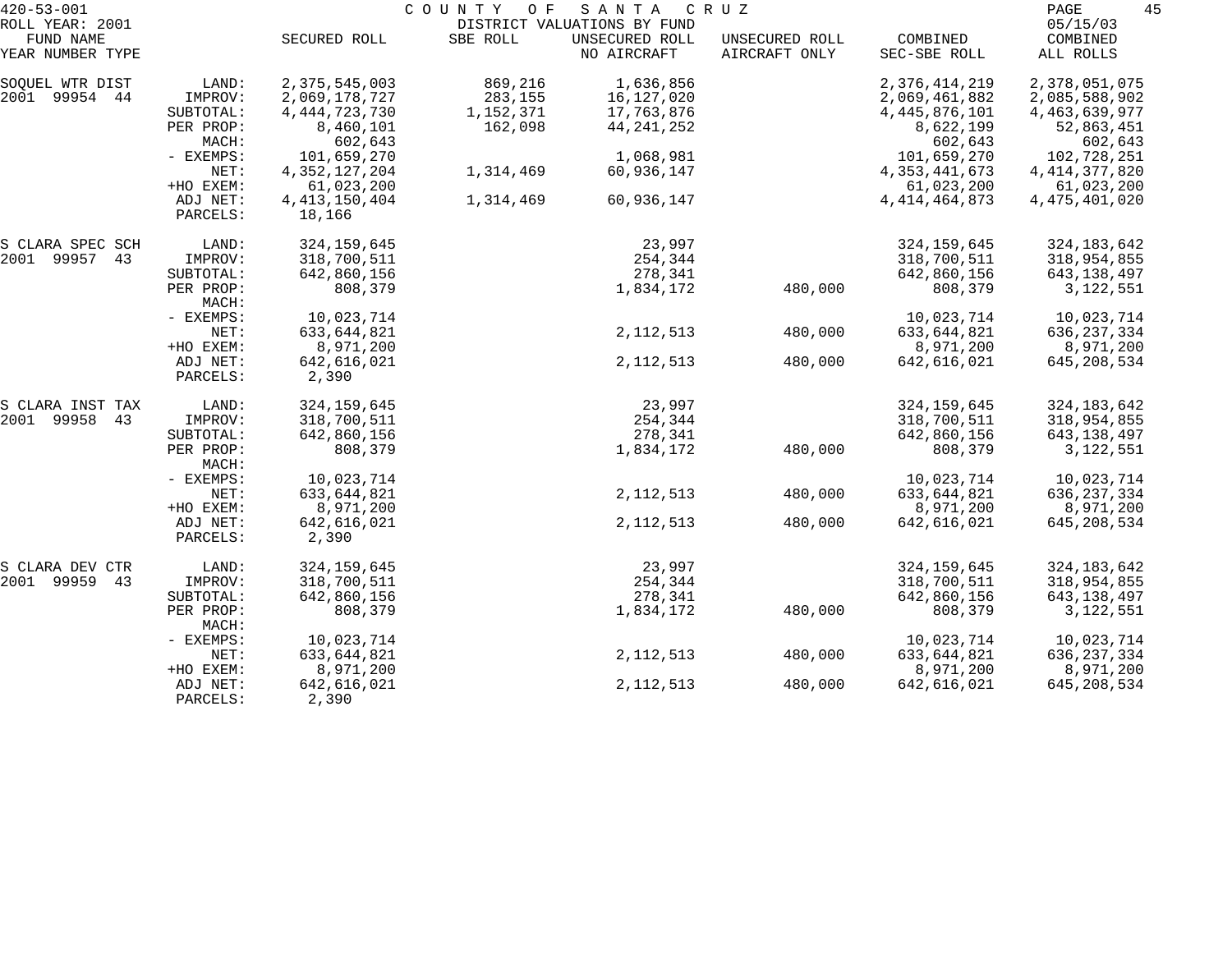| SBE ROLL<br>UNSECURED ROLL<br>COMBINED<br>FUND NAME<br>SECURED ROLL<br>UNSECURED ROLL<br>COMBINED<br>NO AIRCRAFT<br>AIRCRAFT ONLY<br>YEAR NUMBER TYPE<br>SEC-SBE ROLL<br>ALL ROLLS<br>324, 159, 645<br>LAND:<br>23,997<br>324, 159, 645<br>324, 183, 642<br>43<br>IMPROV:<br>318,700,511<br>254,344<br>318,700,511<br>318,954,855<br>278,341<br>SUBTOTAL:<br>642,860,156<br>642,860,156<br>643,138,497<br>PER PROP:<br>808,379<br>1,834,172<br>480,000<br>808,379<br>3,122,551<br>MACH:<br>10,023,714<br>10,023,714<br>- EXEMPS:<br>10,023,714<br>NET:<br>2, 112, 513<br>633,644,821<br>480,000<br>633,644,821<br>636, 237, 334<br>+HO EXEM:<br>8,971,200<br>8,971,200<br>8,971,200<br>ADJ NET:<br>642,616,021<br>2, 112, 513<br>480,000<br>642,616,021<br>645, 208, 534<br>2,390<br>PARCELS:<br>324, 159, 645<br>23,997<br>324, 159, 645<br>324, 183, 642<br>LAND:<br>IMPROV:<br>318,700,511<br>254,344<br>318,700,511<br>318,954,855<br>278,341<br>SUBTOTAL:<br>642,860,156<br>642,860,156<br>643,138,497<br>PER PROP:<br>808,379<br>1,834,172<br>808,379<br>480,000<br>3,122,551<br>MACH:<br>10,023,714<br>10,023,714<br>- EXEMPS:<br>10,023,714<br>NET:<br>2, 112, 513<br>480,000<br>633, 644, 821<br>633,644,821<br>636, 237, 334<br>+HO EXEM:<br>8,971,200<br>8,971,200<br>8,971,200<br>ADJ NET:<br>642,616,021<br>2, 112, 513<br>480,000<br>642,616,021<br>645, 208, 534<br>PARCELS:<br>2,390<br>237, 193, 169<br>237, 193, 169<br>LAND:<br>237, 193, 169<br>LOMA PRTA AREAWI<br>78,923<br>2001<br>99962<br>IMPROV:<br>232, 233, 100<br>232, 233, 100<br>43<br>232, 312, 023<br>78,923<br>469, 426, 269<br>469,426,269<br>469,505,192<br>SUBTOTAL:<br>29,547<br>723,222<br>480,000<br>29,547<br>1,232,769<br>PER PROP:<br>MACH:<br>7,484,463<br>7,484,463<br>- EXEMPS:<br>7,484,463<br>NET:<br>461,971,353<br>802,145<br>480,000<br>461,971,353<br>463, 253, 498<br>+HO EXEM:<br>6,647,200<br>6,647,200<br>6,647,200<br>802,145<br>ADJ NET:<br>468,618,553<br>480,000<br>469,900,698<br>468,618,553<br>PARCELS:<br>1,661<br>324, 159, 645<br>23,997<br>324, 159, 645<br>324, 183, 642<br>LAND:<br>S CLARA ALL CAP<br>2001 99964<br>43<br>318,700,511<br>254,344<br>318,700,511<br>318,954,855<br>IMPROV:<br>642,860,156<br>642,860,156<br>278,341<br>643, 138, 497<br>SUBTOTAL:<br>808,379<br>1,834,172<br>480,000<br>808,379<br>3,122,551<br>PER PROP:<br>MACH:<br>10,023,714<br>10,023,714<br>10,023,714<br>- EXEMPS:<br>2, 112, 513<br>633,644,821<br>480,000<br>633,644,821<br>NET:<br>636, 237, 334<br>8,971,200<br>8,971,200<br>8,971,200<br>+HO EXEM:<br>480,000<br>642,616,021<br>2, 112, 513<br>642,616,021<br>645, 208, 534<br>ADJ NET:<br>2,390<br>PARCELS: | $420 - 53 - 001$ |  | COUNTY<br>O F<br>SANTA<br>C R U Z | 46<br>PAGE |          |
|-------------------------------------------------------------------------------------------------------------------------------------------------------------------------------------------------------------------------------------------------------------------------------------------------------------------------------------------------------------------------------------------------------------------------------------------------------------------------------------------------------------------------------------------------------------------------------------------------------------------------------------------------------------------------------------------------------------------------------------------------------------------------------------------------------------------------------------------------------------------------------------------------------------------------------------------------------------------------------------------------------------------------------------------------------------------------------------------------------------------------------------------------------------------------------------------------------------------------------------------------------------------------------------------------------------------------------------------------------------------------------------------------------------------------------------------------------------------------------------------------------------------------------------------------------------------------------------------------------------------------------------------------------------------------------------------------------------------------------------------------------------------------------------------------------------------------------------------------------------------------------------------------------------------------------------------------------------------------------------------------------------------------------------------------------------------------------------------------------------------------------------------------------------------------------------------------------------------------------------------------------------------------------------------------------------------------------------------------------------------------------------------------------------------------------------------------------------------------------------------------------------------------------------------------------------------------------------------------------------------------------------------------------------------------------|------------------|--|-----------------------------------|------------|----------|
|                                                                                                                                                                                                                                                                                                                                                                                                                                                                                                                                                                                                                                                                                                                                                                                                                                                                                                                                                                                                                                                                                                                                                                                                                                                                                                                                                                                                                                                                                                                                                                                                                                                                                                                                                                                                                                                                                                                                                                                                                                                                                                                                                                                                                                                                                                                                                                                                                                                                                                                                                                                                                                                                               | ROLL YEAR: 2001  |  | DISTRICT VALUATIONS BY FUND       |            | 05/15/03 |
|                                                                                                                                                                                                                                                                                                                                                                                                                                                                                                                                                                                                                                                                                                                                                                                                                                                                                                                                                                                                                                                                                                                                                                                                                                                                                                                                                                                                                                                                                                                                                                                                                                                                                                                                                                                                                                                                                                                                                                                                                                                                                                                                                                                                                                                                                                                                                                                                                                                                                                                                                                                                                                                                               |                  |  |                                   |            |          |
|                                                                                                                                                                                                                                                                                                                                                                                                                                                                                                                                                                                                                                                                                                                                                                                                                                                                                                                                                                                                                                                                                                                                                                                                                                                                                                                                                                                                                                                                                                                                                                                                                                                                                                                                                                                                                                                                                                                                                                                                                                                                                                                                                                                                                                                                                                                                                                                                                                                                                                                                                                                                                                                                               | S CLARA PHYS HND |  |                                   |            |          |
|                                                                                                                                                                                                                                                                                                                                                                                                                                                                                                                                                                                                                                                                                                                                                                                                                                                                                                                                                                                                                                                                                                                                                                                                                                                                                                                                                                                                                                                                                                                                                                                                                                                                                                                                                                                                                                                                                                                                                                                                                                                                                                                                                                                                                                                                                                                                                                                                                                                                                                                                                                                                                                                                               | 2001 99960       |  |                                   |            |          |
|                                                                                                                                                                                                                                                                                                                                                                                                                                                                                                                                                                                                                                                                                                                                                                                                                                                                                                                                                                                                                                                                                                                                                                                                                                                                                                                                                                                                                                                                                                                                                                                                                                                                                                                                                                                                                                                                                                                                                                                                                                                                                                                                                                                                                                                                                                                                                                                                                                                                                                                                                                                                                                                                               |                  |  |                                   |            |          |
|                                                                                                                                                                                                                                                                                                                                                                                                                                                                                                                                                                                                                                                                                                                                                                                                                                                                                                                                                                                                                                                                                                                                                                                                                                                                                                                                                                                                                                                                                                                                                                                                                                                                                                                                                                                                                                                                                                                                                                                                                                                                                                                                                                                                                                                                                                                                                                                                                                                                                                                                                                                                                                                                               |                  |  |                                   |            |          |
|                                                                                                                                                                                                                                                                                                                                                                                                                                                                                                                                                                                                                                                                                                                                                                                                                                                                                                                                                                                                                                                                                                                                                                                                                                                                                                                                                                                                                                                                                                                                                                                                                                                                                                                                                                                                                                                                                                                                                                                                                                                                                                                                                                                                                                                                                                                                                                                                                                                                                                                                                                                                                                                                               |                  |  |                                   |            |          |
|                                                                                                                                                                                                                                                                                                                                                                                                                                                                                                                                                                                                                                                                                                                                                                                                                                                                                                                                                                                                                                                                                                                                                                                                                                                                                                                                                                                                                                                                                                                                                                                                                                                                                                                                                                                                                                                                                                                                                                                                                                                                                                                                                                                                                                                                                                                                                                                                                                                                                                                                                                                                                                                                               |                  |  |                                   |            |          |
|                                                                                                                                                                                                                                                                                                                                                                                                                                                                                                                                                                                                                                                                                                                                                                                                                                                                                                                                                                                                                                                                                                                                                                                                                                                                                                                                                                                                                                                                                                                                                                                                                                                                                                                                                                                                                                                                                                                                                                                                                                                                                                                                                                                                                                                                                                                                                                                                                                                                                                                                                                                                                                                                               |                  |  |                                   |            |          |
|                                                                                                                                                                                                                                                                                                                                                                                                                                                                                                                                                                                                                                                                                                                                                                                                                                                                                                                                                                                                                                                                                                                                                                                                                                                                                                                                                                                                                                                                                                                                                                                                                                                                                                                                                                                                                                                                                                                                                                                                                                                                                                                                                                                                                                                                                                                                                                                                                                                                                                                                                                                                                                                                               |                  |  |                                   |            |          |
|                                                                                                                                                                                                                                                                                                                                                                                                                                                                                                                                                                                                                                                                                                                                                                                                                                                                                                                                                                                                                                                                                                                                                                                                                                                                                                                                                                                                                                                                                                                                                                                                                                                                                                                                                                                                                                                                                                                                                                                                                                                                                                                                                                                                                                                                                                                                                                                                                                                                                                                                                                                                                                                                               |                  |  |                                   |            |          |
|                                                                                                                                                                                                                                                                                                                                                                                                                                                                                                                                                                                                                                                                                                                                                                                                                                                                                                                                                                                                                                                                                                                                                                                                                                                                                                                                                                                                                                                                                                                                                                                                                                                                                                                                                                                                                                                                                                                                                                                                                                                                                                                                                                                                                                                                                                                                                                                                                                                                                                                                                                                                                                                                               |                  |  |                                   |            |          |
|                                                                                                                                                                                                                                                                                                                                                                                                                                                                                                                                                                                                                                                                                                                                                                                                                                                                                                                                                                                                                                                                                                                                                                                                                                                                                                                                                                                                                                                                                                                                                                                                                                                                                                                                                                                                                                                                                                                                                                                                                                                                                                                                                                                                                                                                                                                                                                                                                                                                                                                                                                                                                                                                               | S CLARA CO SCH S |  |                                   |            |          |
|                                                                                                                                                                                                                                                                                                                                                                                                                                                                                                                                                                                                                                                                                                                                                                                                                                                                                                                                                                                                                                                                                                                                                                                                                                                                                                                                                                                                                                                                                                                                                                                                                                                                                                                                                                                                                                                                                                                                                                                                                                                                                                                                                                                                                                                                                                                                                                                                                                                                                                                                                                                                                                                                               | 2001 99961 43    |  |                                   |            |          |
|                                                                                                                                                                                                                                                                                                                                                                                                                                                                                                                                                                                                                                                                                                                                                                                                                                                                                                                                                                                                                                                                                                                                                                                                                                                                                                                                                                                                                                                                                                                                                                                                                                                                                                                                                                                                                                                                                                                                                                                                                                                                                                                                                                                                                                                                                                                                                                                                                                                                                                                                                                                                                                                                               |                  |  |                                   |            |          |
|                                                                                                                                                                                                                                                                                                                                                                                                                                                                                                                                                                                                                                                                                                                                                                                                                                                                                                                                                                                                                                                                                                                                                                                                                                                                                                                                                                                                                                                                                                                                                                                                                                                                                                                                                                                                                                                                                                                                                                                                                                                                                                                                                                                                                                                                                                                                                                                                                                                                                                                                                                                                                                                                               |                  |  |                                   |            |          |
|                                                                                                                                                                                                                                                                                                                                                                                                                                                                                                                                                                                                                                                                                                                                                                                                                                                                                                                                                                                                                                                                                                                                                                                                                                                                                                                                                                                                                                                                                                                                                                                                                                                                                                                                                                                                                                                                                                                                                                                                                                                                                                                                                                                                                                                                                                                                                                                                                                                                                                                                                                                                                                                                               |                  |  |                                   |            |          |
|                                                                                                                                                                                                                                                                                                                                                                                                                                                                                                                                                                                                                                                                                                                                                                                                                                                                                                                                                                                                                                                                                                                                                                                                                                                                                                                                                                                                                                                                                                                                                                                                                                                                                                                                                                                                                                                                                                                                                                                                                                                                                                                                                                                                                                                                                                                                                                                                                                                                                                                                                                                                                                                                               |                  |  |                                   |            |          |
|                                                                                                                                                                                                                                                                                                                                                                                                                                                                                                                                                                                                                                                                                                                                                                                                                                                                                                                                                                                                                                                                                                                                                                                                                                                                                                                                                                                                                                                                                                                                                                                                                                                                                                                                                                                                                                                                                                                                                                                                                                                                                                                                                                                                                                                                                                                                                                                                                                                                                                                                                                                                                                                                               |                  |  |                                   |            |          |
|                                                                                                                                                                                                                                                                                                                                                                                                                                                                                                                                                                                                                                                                                                                                                                                                                                                                                                                                                                                                                                                                                                                                                                                                                                                                                                                                                                                                                                                                                                                                                                                                                                                                                                                                                                                                                                                                                                                                                                                                                                                                                                                                                                                                                                                                                                                                                                                                                                                                                                                                                                                                                                                                               |                  |  |                                   |            |          |
|                                                                                                                                                                                                                                                                                                                                                                                                                                                                                                                                                                                                                                                                                                                                                                                                                                                                                                                                                                                                                                                                                                                                                                                                                                                                                                                                                                                                                                                                                                                                                                                                                                                                                                                                                                                                                                                                                                                                                                                                                                                                                                                                                                                                                                                                                                                                                                                                                                                                                                                                                                                                                                                                               |                  |  |                                   |            |          |
|                                                                                                                                                                                                                                                                                                                                                                                                                                                                                                                                                                                                                                                                                                                                                                                                                                                                                                                                                                                                                                                                                                                                                                                                                                                                                                                                                                                                                                                                                                                                                                                                                                                                                                                                                                                                                                                                                                                                                                                                                                                                                                                                                                                                                                                                                                                                                                                                                                                                                                                                                                                                                                                                               |                  |  |                                   |            |          |
|                                                                                                                                                                                                                                                                                                                                                                                                                                                                                                                                                                                                                                                                                                                                                                                                                                                                                                                                                                                                                                                                                                                                                                                                                                                                                                                                                                                                                                                                                                                                                                                                                                                                                                                                                                                                                                                                                                                                                                                                                                                                                                                                                                                                                                                                                                                                                                                                                                                                                                                                                                                                                                                                               |                  |  |                                   |            |          |
|                                                                                                                                                                                                                                                                                                                                                                                                                                                                                                                                                                                                                                                                                                                                                                                                                                                                                                                                                                                                                                                                                                                                                                                                                                                                                                                                                                                                                                                                                                                                                                                                                                                                                                                                                                                                                                                                                                                                                                                                                                                                                                                                                                                                                                                                                                                                                                                                                                                                                                                                                                                                                                                                               |                  |  |                                   |            |          |
|                                                                                                                                                                                                                                                                                                                                                                                                                                                                                                                                                                                                                                                                                                                                                                                                                                                                                                                                                                                                                                                                                                                                                                                                                                                                                                                                                                                                                                                                                                                                                                                                                                                                                                                                                                                                                                                                                                                                                                                                                                                                                                                                                                                                                                                                                                                                                                                                                                                                                                                                                                                                                                                                               |                  |  |                                   |            |          |
|                                                                                                                                                                                                                                                                                                                                                                                                                                                                                                                                                                                                                                                                                                                                                                                                                                                                                                                                                                                                                                                                                                                                                                                                                                                                                                                                                                                                                                                                                                                                                                                                                                                                                                                                                                                                                                                                                                                                                                                                                                                                                                                                                                                                                                                                                                                                                                                                                                                                                                                                                                                                                                                                               |                  |  |                                   |            |          |
|                                                                                                                                                                                                                                                                                                                                                                                                                                                                                                                                                                                                                                                                                                                                                                                                                                                                                                                                                                                                                                                                                                                                                                                                                                                                                                                                                                                                                                                                                                                                                                                                                                                                                                                                                                                                                                                                                                                                                                                                                                                                                                                                                                                                                                                                                                                                                                                                                                                                                                                                                                                                                                                                               |                  |  |                                   |            |          |
|                                                                                                                                                                                                                                                                                                                                                                                                                                                                                                                                                                                                                                                                                                                                                                                                                                                                                                                                                                                                                                                                                                                                                                                                                                                                                                                                                                                                                                                                                                                                                                                                                                                                                                                                                                                                                                                                                                                                                                                                                                                                                                                                                                                                                                                                                                                                                                                                                                                                                                                                                                                                                                                                               |                  |  |                                   |            |          |
|                                                                                                                                                                                                                                                                                                                                                                                                                                                                                                                                                                                                                                                                                                                                                                                                                                                                                                                                                                                                                                                                                                                                                                                                                                                                                                                                                                                                                                                                                                                                                                                                                                                                                                                                                                                                                                                                                                                                                                                                                                                                                                                                                                                                                                                                                                                                                                                                                                                                                                                                                                                                                                                                               |                  |  |                                   |            |          |
|                                                                                                                                                                                                                                                                                                                                                                                                                                                                                                                                                                                                                                                                                                                                                                                                                                                                                                                                                                                                                                                                                                                                                                                                                                                                                                                                                                                                                                                                                                                                                                                                                                                                                                                                                                                                                                                                                                                                                                                                                                                                                                                                                                                                                                                                                                                                                                                                                                                                                                                                                                                                                                                                               |                  |  |                                   |            |          |
|                                                                                                                                                                                                                                                                                                                                                                                                                                                                                                                                                                                                                                                                                                                                                                                                                                                                                                                                                                                                                                                                                                                                                                                                                                                                                                                                                                                                                                                                                                                                                                                                                                                                                                                                                                                                                                                                                                                                                                                                                                                                                                                                                                                                                                                                                                                                                                                                                                                                                                                                                                                                                                                                               |                  |  |                                   |            |          |
|                                                                                                                                                                                                                                                                                                                                                                                                                                                                                                                                                                                                                                                                                                                                                                                                                                                                                                                                                                                                                                                                                                                                                                                                                                                                                                                                                                                                                                                                                                                                                                                                                                                                                                                                                                                                                                                                                                                                                                                                                                                                                                                                                                                                                                                                                                                                                                                                                                                                                                                                                                                                                                                                               |                  |  |                                   |            |          |
|                                                                                                                                                                                                                                                                                                                                                                                                                                                                                                                                                                                                                                                                                                                                                                                                                                                                                                                                                                                                                                                                                                                                                                                                                                                                                                                                                                                                                                                                                                                                                                                                                                                                                                                                                                                                                                                                                                                                                                                                                                                                                                                                                                                                                                                                                                                                                                                                                                                                                                                                                                                                                                                                               |                  |  |                                   |            |          |
|                                                                                                                                                                                                                                                                                                                                                                                                                                                                                                                                                                                                                                                                                                                                                                                                                                                                                                                                                                                                                                                                                                                                                                                                                                                                                                                                                                                                                                                                                                                                                                                                                                                                                                                                                                                                                                                                                                                                                                                                                                                                                                                                                                                                                                                                                                                                                                                                                                                                                                                                                                                                                                                                               |                  |  |                                   |            |          |
|                                                                                                                                                                                                                                                                                                                                                                                                                                                                                                                                                                                                                                                                                                                                                                                                                                                                                                                                                                                                                                                                                                                                                                                                                                                                                                                                                                                                                                                                                                                                                                                                                                                                                                                                                                                                                                                                                                                                                                                                                                                                                                                                                                                                                                                                                                                                                                                                                                                                                                                                                                                                                                                                               |                  |  |                                   |            |          |
|                                                                                                                                                                                                                                                                                                                                                                                                                                                                                                                                                                                                                                                                                                                                                                                                                                                                                                                                                                                                                                                                                                                                                                                                                                                                                                                                                                                                                                                                                                                                                                                                                                                                                                                                                                                                                                                                                                                                                                                                                                                                                                                                                                                                                                                                                                                                                                                                                                                                                                                                                                                                                                                                               |                  |  |                                   |            |          |
|                                                                                                                                                                                                                                                                                                                                                                                                                                                                                                                                                                                                                                                                                                                                                                                                                                                                                                                                                                                                                                                                                                                                                                                                                                                                                                                                                                                                                                                                                                                                                                                                                                                                                                                                                                                                                                                                                                                                                                                                                                                                                                                                                                                                                                                                                                                                                                                                                                                                                                                                                                                                                                                                               |                  |  |                                   |            |          |
|                                                                                                                                                                                                                                                                                                                                                                                                                                                                                                                                                                                                                                                                                                                                                                                                                                                                                                                                                                                                                                                                                                                                                                                                                                                                                                                                                                                                                                                                                                                                                                                                                                                                                                                                                                                                                                                                                                                                                                                                                                                                                                                                                                                                                                                                                                                                                                                                                                                                                                                                                                                                                                                                               |                  |  |                                   |            |          |
|                                                                                                                                                                                                                                                                                                                                                                                                                                                                                                                                                                                                                                                                                                                                                                                                                                                                                                                                                                                                                                                                                                                                                                                                                                                                                                                                                                                                                                                                                                                                                                                                                                                                                                                                                                                                                                                                                                                                                                                                                                                                                                                                                                                                                                                                                                                                                                                                                                                                                                                                                                                                                                                                               |                  |  |                                   |            |          |
|                                                                                                                                                                                                                                                                                                                                                                                                                                                                                                                                                                                                                                                                                                                                                                                                                                                                                                                                                                                                                                                                                                                                                                                                                                                                                                                                                                                                                                                                                                                                                                                                                                                                                                                                                                                                                                                                                                                                                                                                                                                                                                                                                                                                                                                                                                                                                                                                                                                                                                                                                                                                                                                                               |                  |  |                                   |            |          |
|                                                                                                                                                                                                                                                                                                                                                                                                                                                                                                                                                                                                                                                                                                                                                                                                                                                                                                                                                                                                                                                                                                                                                                                                                                                                                                                                                                                                                                                                                                                                                                                                                                                                                                                                                                                                                                                                                                                                                                                                                                                                                                                                                                                                                                                                                                                                                                                                                                                                                                                                                                                                                                                                               |                  |  |                                   |            |          |
|                                                                                                                                                                                                                                                                                                                                                                                                                                                                                                                                                                                                                                                                                                                                                                                                                                                                                                                                                                                                                                                                                                                                                                                                                                                                                                                                                                                                                                                                                                                                                                                                                                                                                                                                                                                                                                                                                                                                                                                                                                                                                                                                                                                                                                                                                                                                                                                                                                                                                                                                                                                                                                                                               |                  |  |                                   |            |          |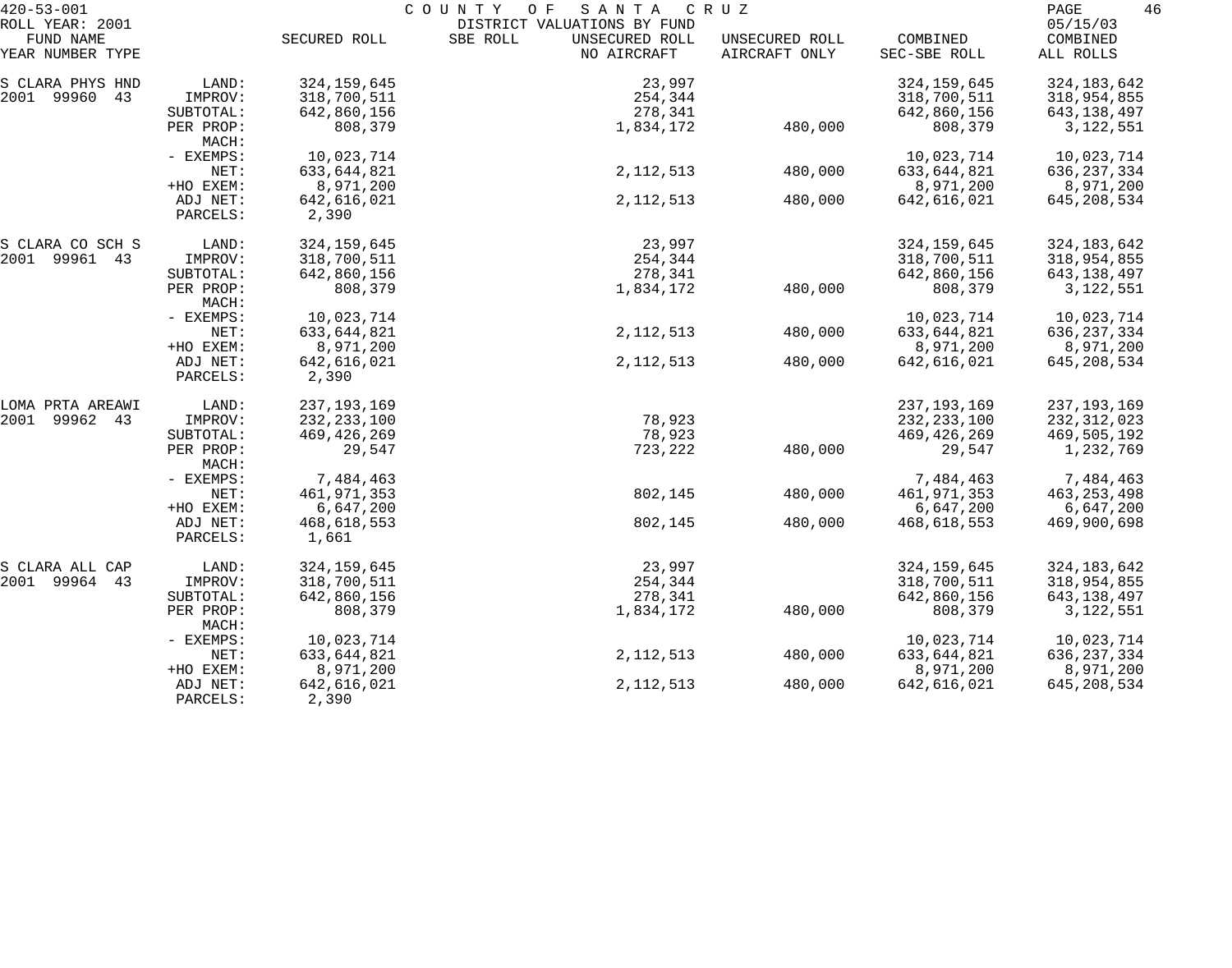| $420 - 53 - 001$             |                      |                      | COUNTY<br>O F | SANTA                                         | C R U Z        |               | 47<br>PAGE           |
|------------------------------|----------------------|----------------------|---------------|-----------------------------------------------|----------------|---------------|----------------------|
| ROLL YEAR: 2001<br>FUND NAME |                      | SECURED ROLL         | SBE ROLL      | DISTRICT VALUATIONS BY FUND<br>UNSECURED ROLL | UNSECURED ROLL | COMBINED      | 05/15/03<br>COMBINED |
| YEAR NUMBER TYPE             |                      |                      |               | NO AIRCRAFT                                   | AIRCRAFT ONLY  | SEC-SBE ROLL  | ALL ROLLS            |
| S CLARA EQU AID              | LAND:                | 324, 159, 645        |               | 23,997                                        |                | 324, 159, 645 | 324, 183, 642        |
| 2001 99965 43                | IMPROV:              | 318,700,511          |               | 254,344                                       |                | 318,700,511   | 318,954,855          |
|                              | SUBTOTAL:            | 642,860,156          |               | 278,341                                       |                | 642,860,156   | 643,138,497          |
|                              | PER PROP:<br>MACH:   | 808,379              |               | 1,834,172                                     | 480,000        | 808,379       | 3, 122, 551          |
|                              | - EXEMPS:            | 10,023,714           |               |                                               |                | 10,023,714    | 10,023,714           |
|                              | NET:                 | 633,644,821          |               | 2, 112, 513                                   | 480,000        | 633, 644, 821 | 636, 237, 334        |
|                              | +HO EXEM:            | 8,971,200            |               |                                               |                | 8,971,200     | 8,971,200            |
|                              | ADJ NET:             | 642,616,021          |               | 2, 112, 513                                   | 480,000        | 642,616,021   | 645, 208, 534        |
|                              | PARCELS:             | 2,390                |               |                                               |                |               |                      |
| S CLARA JUV HALL             | LAND:                | 324, 159, 645        |               | 23,997                                        |                | 324, 159, 645 | 324, 183, 642        |
| 2001 99966<br>43             | IMPROV:              | 318,700,511          |               | 254,344                                       |                | 318,700,511   | 318,954,855          |
|                              | SUBTOTAL:            | 642,860,156          |               | 278,341                                       |                | 642,860,156   | 643,138,497          |
|                              | PER PROP:<br>MACH:   | 808,379              |               | 1,834,172                                     | 480,000        | 808,379       | 3,122,551            |
|                              | - EXEMPS:            | 10,023,714           |               |                                               |                | 10,023,714    | 10,023,714           |
|                              | NET:                 | 633,644,821          |               | 2, 112, 513                                   | 480,000        | 633,644,821   | 636, 237, 334        |
|                              | +HO EXEM:            | 8,971,200            |               |                                               |                | 8,971,200     | 8,971,200            |
|                              | ADJ NET:<br>PARCELS: | 642,616,021<br>2,390 |               | 2, 112, 513                                   | 480,000        | 642,616,021   | 645, 208, 534        |
| LAKESIDE AREAWID             | LAND:                | 86,966,476           |               | 23,997                                        |                | 86,966,476    | 86,990,473           |
| 2001 99967 43                | IMPROV:              | 86,467,411           |               | 175,421                                       |                | 86,467,411    | 86,642,832           |
|                              | SUBTOTAL:            | 173,433,887          |               | 199,418                                       |                | 173,433,887   | 173,633,305          |
|                              | PER PROP:<br>MACH:   | 778,832              |               | 1,110,950                                     |                | 778,832       | 1,889,782            |
|                              | - EXEMPS:            | 2,539,251            |               |                                               |                | 2,539,251     | 2,539,251            |
|                              | NET:                 | 171,673,468          |               | 1,310,368                                     |                | 171,673,468   | 172,983,836          |
|                              | +HO EXEM:            | 2,324,000            |               |                                               |                | 2,324,000     | 2,324,000            |
|                              | ADJ NET:<br>PARCELS: | 173,997,468<br>729   |               | 1,310,368                                     |                | 173,997,468   | 175,307,836          |
| WATS RDA-CENTRAL             | LAND:                | 35,960,816           | 185,232       | 445,104                                       |                | 36, 146, 048  | 36,591,152           |
| 2001 99971 43                | IMPROV:              | 59,864,617           | 114,768       | 3,467,287                                     |                | 59,979,385    | 63,446,672           |
|                              | SUBTOTAL:            | 95,825,433           | 300,000       | 3,912,391                                     |                | 96, 125, 433  | 100,037,824          |
|                              | PER PROP:            | 837,066              |               | 4,663,569                                     |                | 837,066       | 5,500,635            |
|                              | MACH:                | 349,805              |               |                                               |                | 349,805       | 349,805              |
|                              | - EXEMPS:            | 8,964,561            |               | 69,208                                        |                | 8,964,561     | 9,033,769            |
|                              | NET:                 | 88,047,743           | 300,000       | 8,506,752                                     |                | 88, 347, 743  | 96,854,495           |
|                              | +HO EXEM:            | 295,400              |               |                                               |                | 295,400       | 295,400              |
|                              | ADJ NET:<br>PARCELS: | 88, 343, 143<br>298  | 300,000       | 8,506,752                                     |                | 88, 643, 143  | 97, 149, 895         |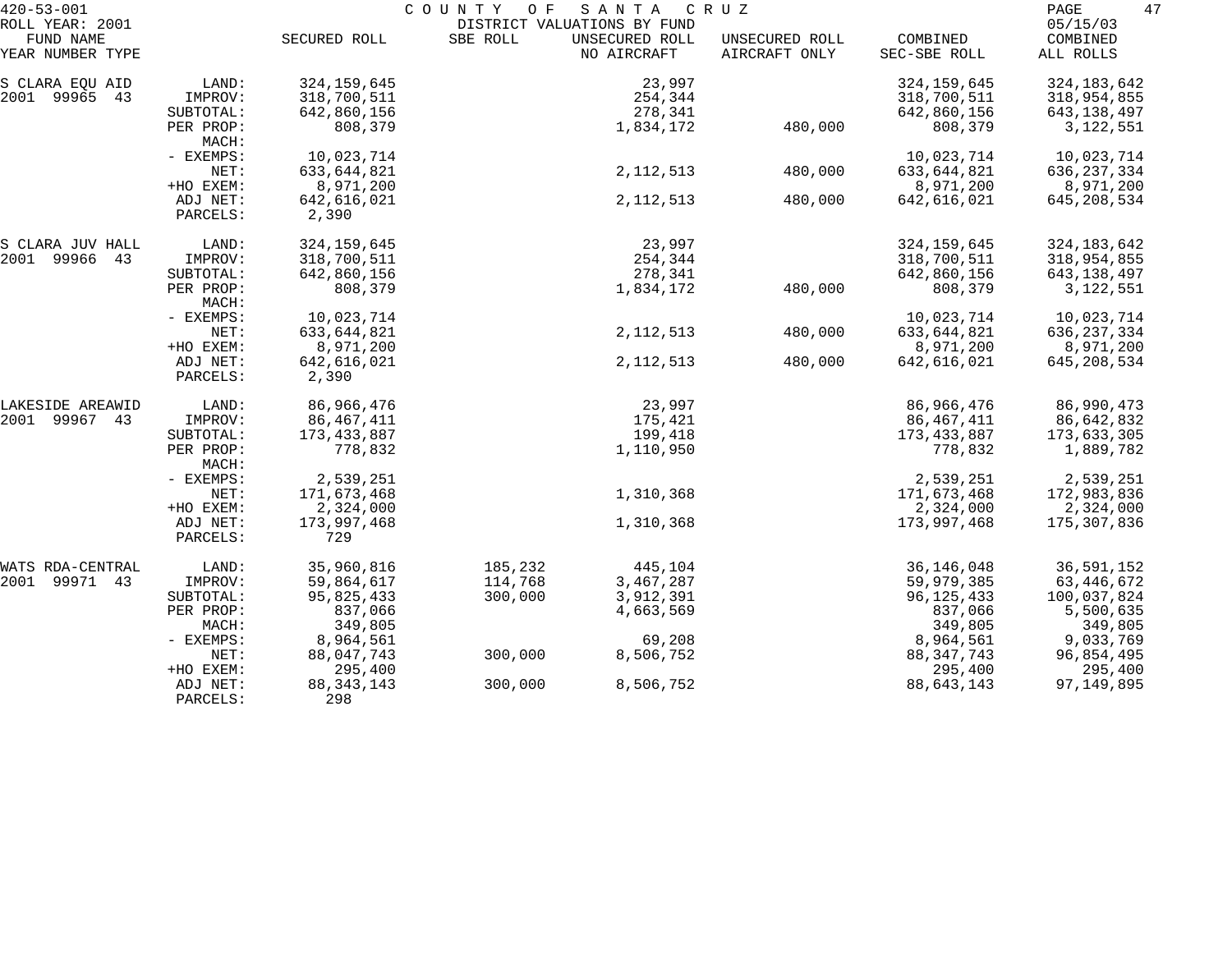| $420 - 53 - 001$              |                      | COUNTY<br>O F<br>SANTA<br>C R U Z |           |                               |                                 |                          |                       |  |
|-------------------------------|----------------------|-----------------------------------|-----------|-------------------------------|---------------------------------|--------------------------|-----------------------|--|
| ROLL YEAR: 2001               |                      |                                   |           | DISTRICT VALUATIONS BY FUND   |                                 |                          | 05/15/03              |  |
| FUND NAME<br>YEAR NUMBER TYPE |                      | SECURED ROLL                      | SBE ROLL  | UNSECURED ROLL<br>NO AIRCRAFT | UNSECURED ROLL<br>AIRCRAFT ONLY | COMBINED<br>SEC-SBE ROLL | COMBINED<br>ALL ROLLS |  |
| WATS RDA-WESTSID              | LAND:                | 28,596,487                        | 1,404,877 |                               |                                 | 30,001,364               | 30,001,364            |  |
| 2001 99972 43                 | IMPROV:              | 75,177,846                        | 23,108    | 9,712,524                     |                                 | 75,200,954               | 84, 913, 478          |  |
|                               | SUBTOTAL:            | 103,774,333                       | 1,427,985 | 9,712,524                     |                                 | 105,202,318              | 114,914,842           |  |
|                               | PER PROP:            | 30, 217, 947                      | 13,228    | 21,735,683                    |                                 | 30, 231, 175             | 51,966,858            |  |
|                               | MACH:                | 30,932,441                        |           |                               |                                 | 30,932,441               | 30,932,441            |  |
|                               | - EXEMPS:            | 53,173                            |           | 93,268                        |                                 | 53,173                   | 146,441               |  |
|                               | NET:                 | 164,871,548                       | 1,441,213 | 31, 354, 939                  |                                 | 166, 312, 761            | 197,667,700           |  |
|                               | +HO EXEM:            | 49,000                            |           |                               |                                 | 49,000                   | 49,000                |  |
|                               | ADJ NET:<br>PARCELS: | 164,920,548<br>132                | 1,441,213 | 31, 354, 939                  |                                 | 166, 361, 761            | 197,716,700           |  |
| WATS RDA CNTL 19              | LAND:                | 2,277,082                         |           |                               |                                 | 2, 277, 082              | 2, 277, 082           |  |
| 2001 99973 43                 | IMPROV:              | 5,710,682                         |           | 70,988                        |                                 | 5,710,682                | 5,781,670             |  |
|                               | SUBTOTAL:            | 7,987,764                         |           | 70,988                        |                                 | 7,987,764                | 8,058,752             |  |
|                               | PER PROP:            | 246,212                           |           | 82,618                        |                                 | 246,212                  | 328,830               |  |
|                               | MACH:                |                                   |           |                               |                                 |                          |                       |  |
|                               | - EXEMPS:            | 720,669                           |           |                               |                                 | 720,669                  | 720,669               |  |
|                               | NET:                 | 7,513,307                         |           | 153,606                       |                                 | 7,513,307                | 7,666,913             |  |
|                               | +HO EXEM:            | 7,000                             |           |                               |                                 | 7,000                    | 7,000                 |  |
|                               | ADJ NET:             | 7,520,307                         |           | 153,606                       |                                 | 7,520,307                | 7,673,913             |  |
|                               | PARCELS:             | 15                                |           |                               |                                 |                          |                       |  |
| WATS RDA WEST 19              | LAND:                | 14, 166, 555                      |           | 18,025                        |                                 | 14,166,555               | 14,184,580            |  |
| 2001 99974 43                 | IMPROV:              | 19,470,725                        |           | 1,587,214                     |                                 | 19,470,725               | 21,057,939            |  |
|                               | SUBTOTAL:            | 33,637,280                        |           | 1,605,239                     |                                 | 33,637,280               | 35, 242, 519          |  |
|                               | PER PROP:<br>MACH:   | 1,097,021                         |           | 3,762,368                     |                                 | 1,097,021                | 4,859,389             |  |
|                               | - EXEMPS:            | 259,670                           |           |                               |                                 | 259,670                  | 259,670               |  |
|                               | NET:                 | 34, 474, 631                      |           | 5,367,607                     |                                 | 34, 474, 631             | 39,842,238            |  |
|                               | +HO EXEM:            | 35,000                            |           |                               |                                 | 35,000                   | 35,000                |  |
|                               | ADJ NET:             | 34,509,631                        |           | 5,367,607                     |                                 | 34,509,631               | 39,877,238            |  |
|                               | PARCELS:             | 78                                |           |                               |                                 |                          |                       |  |
| WATSONVILLE 00 R              | LAND:                | 167,462,507                       |           | 3,025,314                     |                                 | 167,462,507              | 170,487,821           |  |
| 2001 99975<br>44              | IMPROV:              | 231,665,838                       |           | 20, 371, 772                  |                                 | 231,665,838              | 252,037,610           |  |
|                               | SUBTOTAL:            | 399, 128, 345                     |           | 23,397,086                    |                                 | 399, 128, 345            | 422,525,431           |  |
|                               | PER PROP:            | 6,584,044                         |           | 40,690,941                    | 2,220,270                       | 6,584,044                | 49,495,255            |  |
|                               | MACH:                | 3,574,488                         |           |                               |                                 | 3,574,488                | 3,574,488             |  |
|                               | - EXEMPS:            | 6,813,066                         |           | 180,848                       |                                 | 6,813,066                | 6,993,914             |  |
|                               | NET:                 | 402, 473, 811                     |           | 63,907,179                    | 2,220,270                       | 402, 473, 811            | 468,601,260           |  |
|                               | +HO EXEM:            | 3,537,800                         |           |                               |                                 | 3,537,800                | 3,537,800             |  |
|                               | ADJ NET:             | 406,011,611                       |           | 63,907,179                    | 2,220,270                       | 406,011,611              | 472,139,060           |  |
|                               | PARCELS:             | 1,272                             |           |                               |                                 |                          |                       |  |